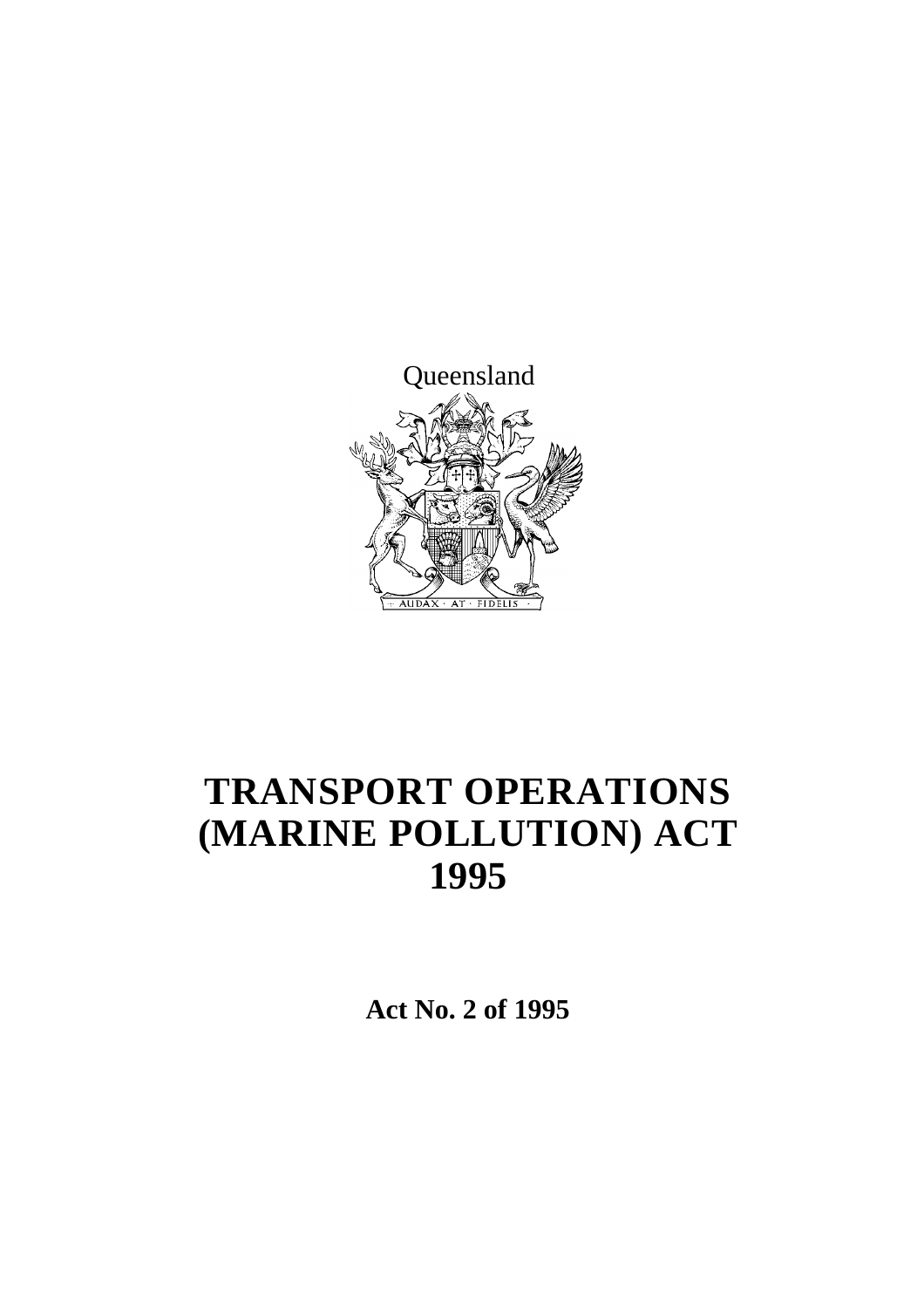

## **TRANSPORT OPERATIONS (MARINE POLLUTION) ACT 1995**

### **TABLE OF PROVISIONS**

#### Section Page

#### **PART 1—PRELIMINARY**

*Division 1—Introduction*

| $\mathbf{1}$   |                                                         |  |
|----------------|---------------------------------------------------------|--|
| 2              |                                                         |  |
|                | Division 2—Act's overall purpose                        |  |
| 3              |                                                         |  |
|                | Division 3-Interpretation                               |  |
| $\overline{4}$ |                                                         |  |
| 5              |                                                         |  |
| 6              |                                                         |  |
| 7              |                                                         |  |
|                | Division 4-Operation of Act                             |  |
| 8              |                                                         |  |
| 9              |                                                         |  |
|                | PART 2-INFORMATION ABOUT THIS ACT                       |  |
| 10             |                                                         |  |
| 11             |                                                         |  |
| 12             |                                                         |  |
| 13             |                                                         |  |
| 14             | How this Act interacts with other environmental laws 15 |  |
|                | <b>PART 3-MARINE POLLUTION STRATEGIES</b>               |  |
|                | Division 1-Development and approval of strategies       |  |

15 Development and approval of marine pollution strategies . . . . . . . . . . . . . . 15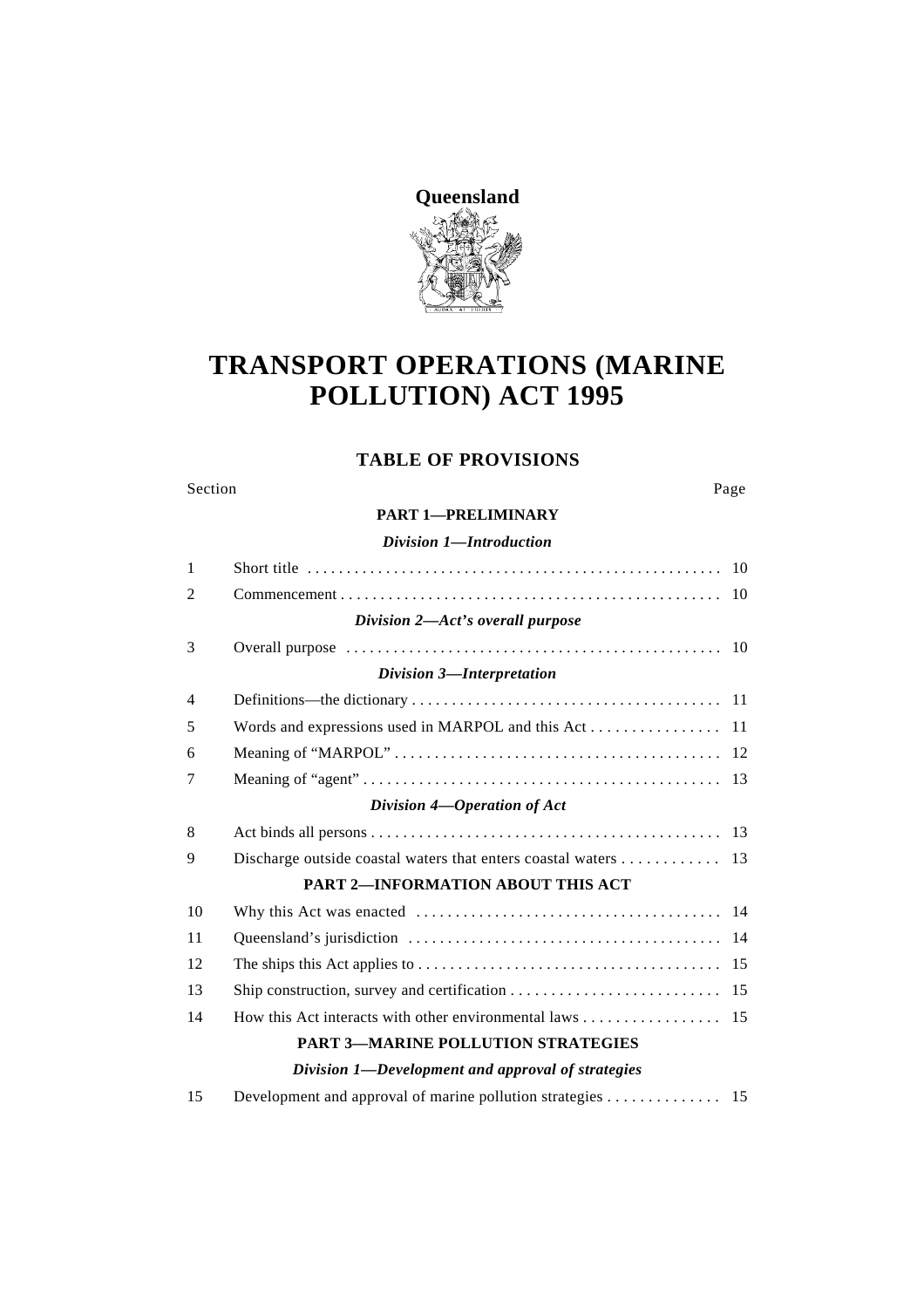| Division 2-Marine pollution prevention and response programs                  |                                                                   |
|-------------------------------------------------------------------------------|-------------------------------------------------------------------|
| Development and approval of marine pollution prevention and                   |                                                                   |
|                                                                               |                                                                   |
| Report on operation of marine pollution prevention and response               |                                                                   |
| Division 3-Obligations of marine pollution strategies                         |                                                                   |
|                                                                               |                                                                   |
|                                                                               |                                                                   |
|                                                                               |                                                                   |
| PART 4-PREVENTION OF POLLUTION BY OIL                                         |                                                                   |
| Division 1-Purpose of Part                                                    |                                                                   |
|                                                                               |                                                                   |
| Division 2-Interpretation                                                     |                                                                   |
|                                                                               |                                                                   |
|                                                                               |                                                                   |
| Division 3-Discharge of oil prohibited                                        |                                                                   |
|                                                                               |                                                                   |
|                                                                               |                                                                   |
| Division 4-Defences                                                           |                                                                   |
|                                                                               |                                                                   |
| Division 5-Exemptions                                                         |                                                                   |
|                                                                               |                                                                   |
| Division 6-General                                                            |                                                                   |
|                                                                               |                                                                   |
| PART 5-PREVENTION OF POLLUTION BY NOXIOUS LIQUID<br><b>SUBSTANCES IN BULK</b> |                                                                   |
| Division 1-Purpose and application of Part                                    |                                                                   |
|                                                                               | 22                                                                |
|                                                                               | 22                                                                |
| Division 2-Interpretation                                                     |                                                                   |
|                                                                               |                                                                   |
|                                                                               | Words and expressions used in Annex I to MARPOL and this Part  19 |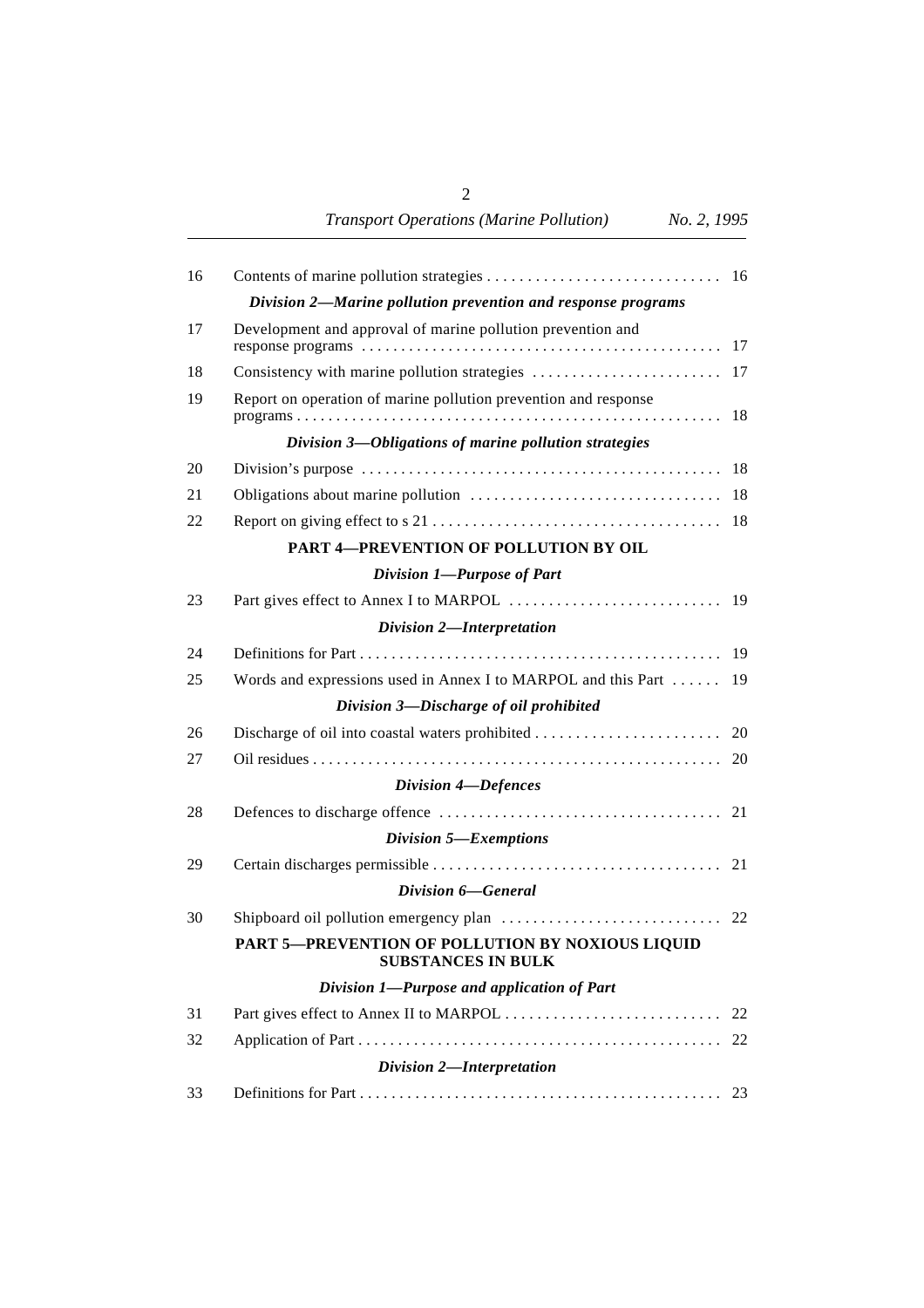| 34 | Words and expressions used in Annex II to MARPOL and this Part 23       |    |
|----|-------------------------------------------------------------------------|----|
|    | Division 3-Discharge of noxious liquid substances prohibited            |    |
| 35 | Discharge of noxious liquid substances into coastal waters prohibited   | 24 |
|    | Division 4-Defences                                                     |    |
| 36 |                                                                         |    |
|    | Division 5-Exemptions                                                   |    |
| 37 |                                                                         |    |
|    | Division 6-General                                                      |    |
| 38 | Certain noxious liquid substances to be treated as oil 25               |    |
|    | PART 6-PREVENTION OF POLLUTION BY PACKAGED<br><b>HARMFUL SUBSTANCES</b> |    |
|    | Division 1-Purpose of Part                                              |    |
| 39 |                                                                         |    |
|    | Division 2-Interpretation                                               |    |
| 40 |                                                                         |    |
| 41 | Words and expressions used in Annex III to MARPOL and this Part 26      |    |
|    | Division 3-Jettisoning of harmful substance prohibited                  |    |
| 42 | Jettisoning of harmful substances into coastal waters prohibited  27    |    |
|    | Division 4-Defences                                                     |    |
| 43 |                                                                         |    |
|    | Division 5-Exemptions                                                   |    |
| 44 |                                                                         |    |
|    | PART 7-PREVENTION OF POLLUTION BY SEWAGE                                |    |
|    | Division 1-Interpretation                                               |    |
| 45 |                                                                         |    |
| 46 |                                                                         |    |
|    | Division 2-Discharge of sewage prohibited                               |    |
| 47 | Discharge of sewage into coastal waters prohibited                      | 29 |
|    | Division 3-Defence                                                      |    |
| 48 |                                                                         | 30 |
|    | Division 4-Exemptions                                                   |    |
| 49 |                                                                         | 30 |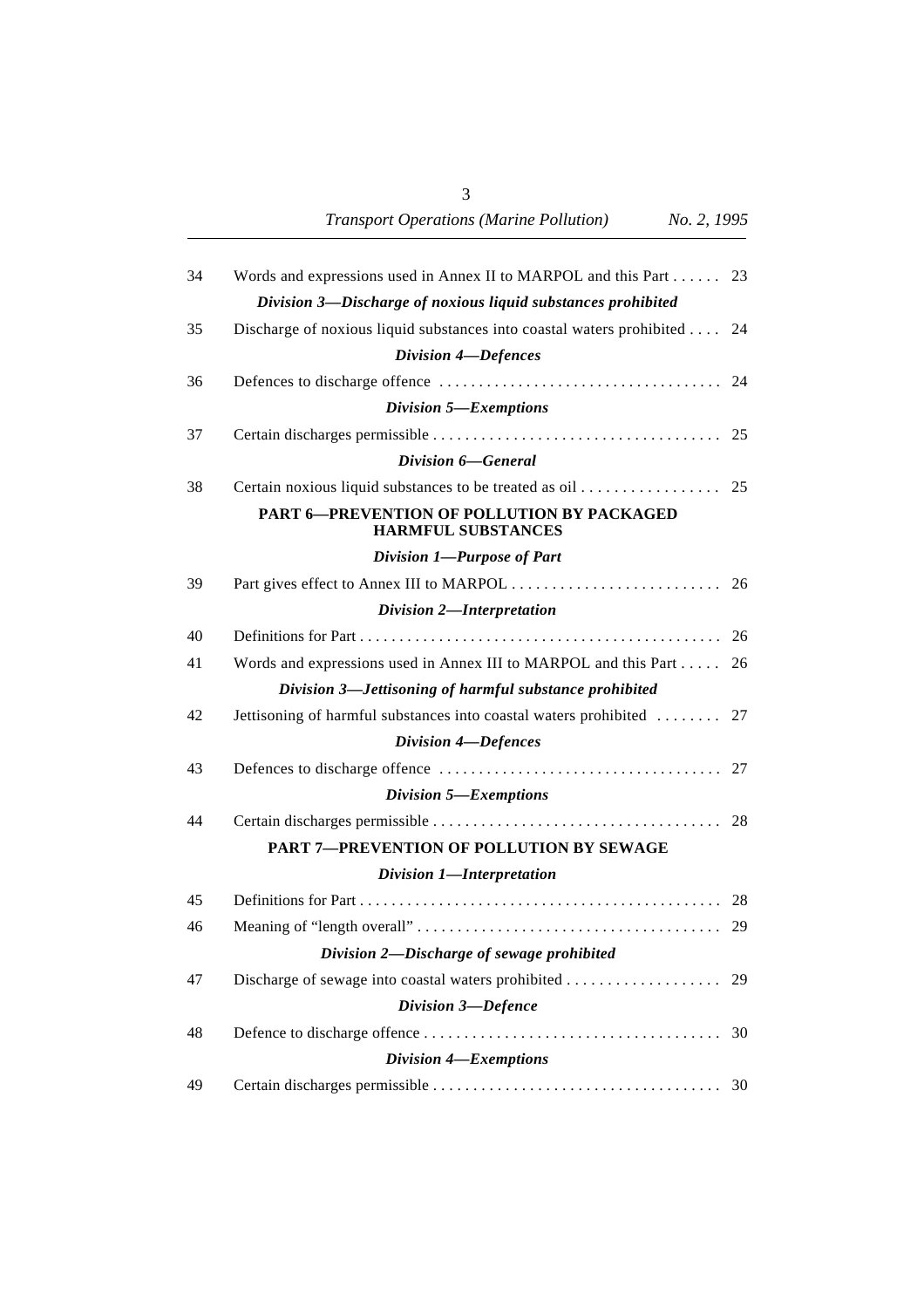|    | Division 5-General                                                          |    |
|----|-----------------------------------------------------------------------------|----|
| 50 |                                                                             |    |
| 51 |                                                                             |    |
|    | PART 8-PREVENTION OF POLLUTION BY GARBAGE                                   |    |
|    | <b>Division 1-Purpose</b>                                                   |    |
| 52 |                                                                             |    |
|    | Division 2-Interpretation                                                   |    |
| 53 |                                                                             |    |
| 54 | Words and expressions used in Annex V to MARPOL and this Part  32           |    |
|    | Division 3-Disposal of garbage prohibited                                   |    |
| 55 |                                                                             |    |
|    | Division 4-Defences                                                         |    |
| 56 |                                                                             |    |
|    | Division 5-Exemptions                                                       |    |
| 57 |                                                                             |    |
|    | <b>PART 9-TRANSFER OPERATIONS</b>                                           |    |
|    | Division 1-Purpose of Part                                                  |    |
| 58 | Responsibility for pollution from transfer operations and other matters  34 |    |
|    | Division 2-Interpretation                                                   |    |
| 59 |                                                                             |    |
| 60 | Words and expressions used in Annex I or II to MARPOL and this Part         | 35 |
|    | Division 3-Discharge during transfer operation prohibited                   |    |
| 61 |                                                                             |    |
|    | Division 4-Defences                                                         |    |
| 62 |                                                                             |    |
|    | Division 5-Night operation restriction                                      |    |
| 63 |                                                                             |    |
|    | Division 6-General                                                          |    |
| 64 |                                                                             | 37 |
| 65 |                                                                             | 37 |
|    | <b>PART 10-RECEPTION FACILITIES</b>                                         |    |
| 66 |                                                                             |    |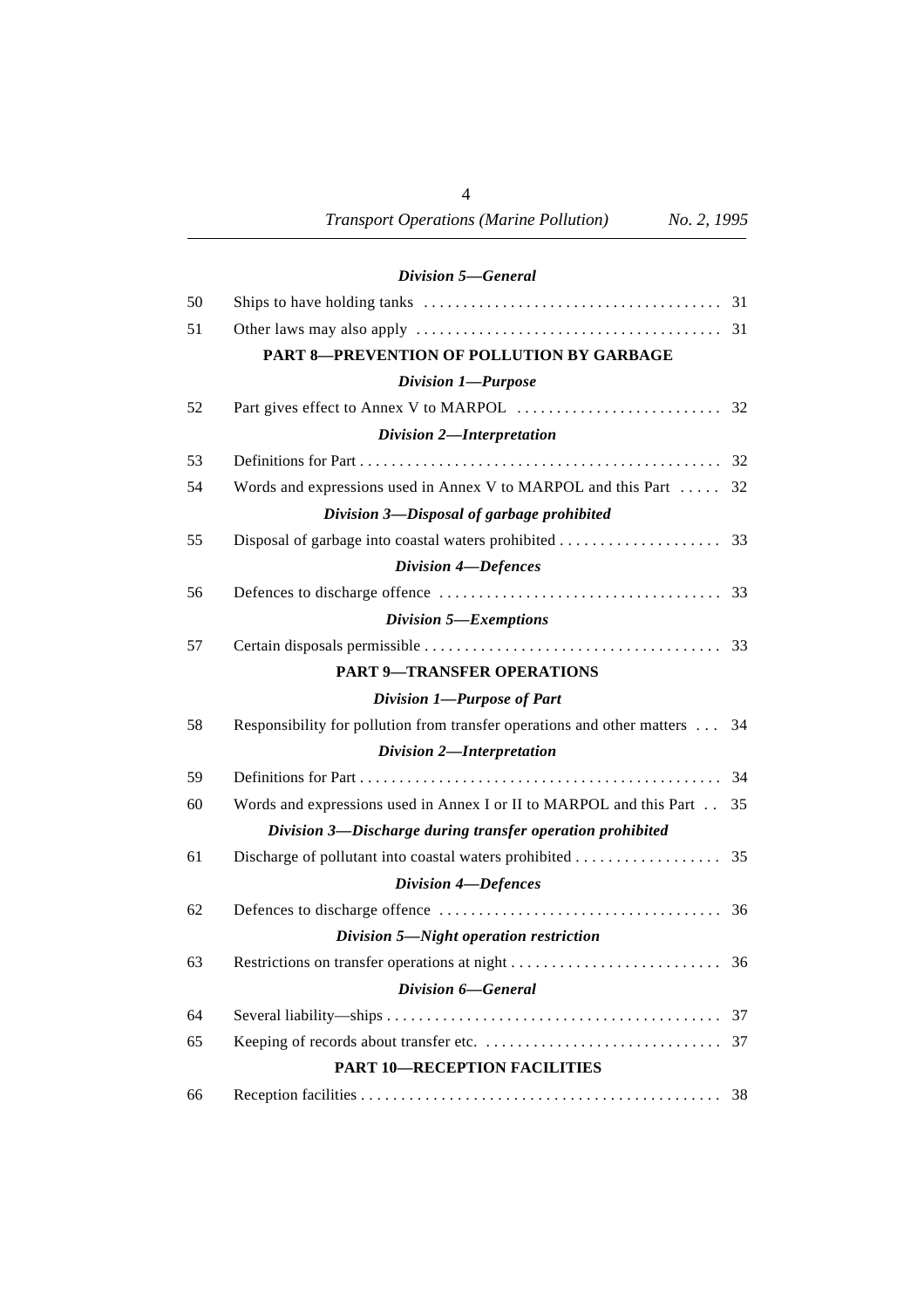|    | <b>PART 11-REPORTING REQUIREMENTS</b>                                  |    |
|----|------------------------------------------------------------------------|----|
| 67 |                                                                        | 40 |
|    | PART 12-INVESTIGATION, PREVENTION AND<br>MINIMISATION, AND ENFORCEMENT |    |
|    | Division 1-General                                                     |    |
| 68 |                                                                        | 41 |
| 69 | Authorised officers subject to directions from chief executive         | 41 |
| 70 |                                                                        | 41 |
| 71 |                                                                        | 42 |
|    | Division 2-Appointment of authorised officers and other matters        |    |
| 72 |                                                                        | 42 |
| 73 |                                                                        | 43 |
| 74 |                                                                        |    |
| 75 | Production or display of authorised officer's identity card            | 44 |
| 76 |                                                                        | 44 |
|    | Division 3-Powers of authorised officers                               |    |
| 77 |                                                                        |    |
| 78 |                                                                        |    |
| 79 | Warrants—applications made otherwise than in person                    | 46 |
| 80 |                                                                        | 47 |
| 81 | Authorised officer's general powers for ships and places               | 48 |
| 82 |                                                                        |    |
| 83 |                                                                        |    |
| 84 |                                                                        |    |
| 85 |                                                                        |    |
| 86 |                                                                        |    |
|    | Division 4-Other enforcement powers of authorised officers             |    |
| 87 |                                                                        | 53 |
| 88 |                                                                        | 54 |
| 89 |                                                                        | 55 |
|    | Division 5-Consent to entry of premises                                |    |
| 90 |                                                                        | 55 |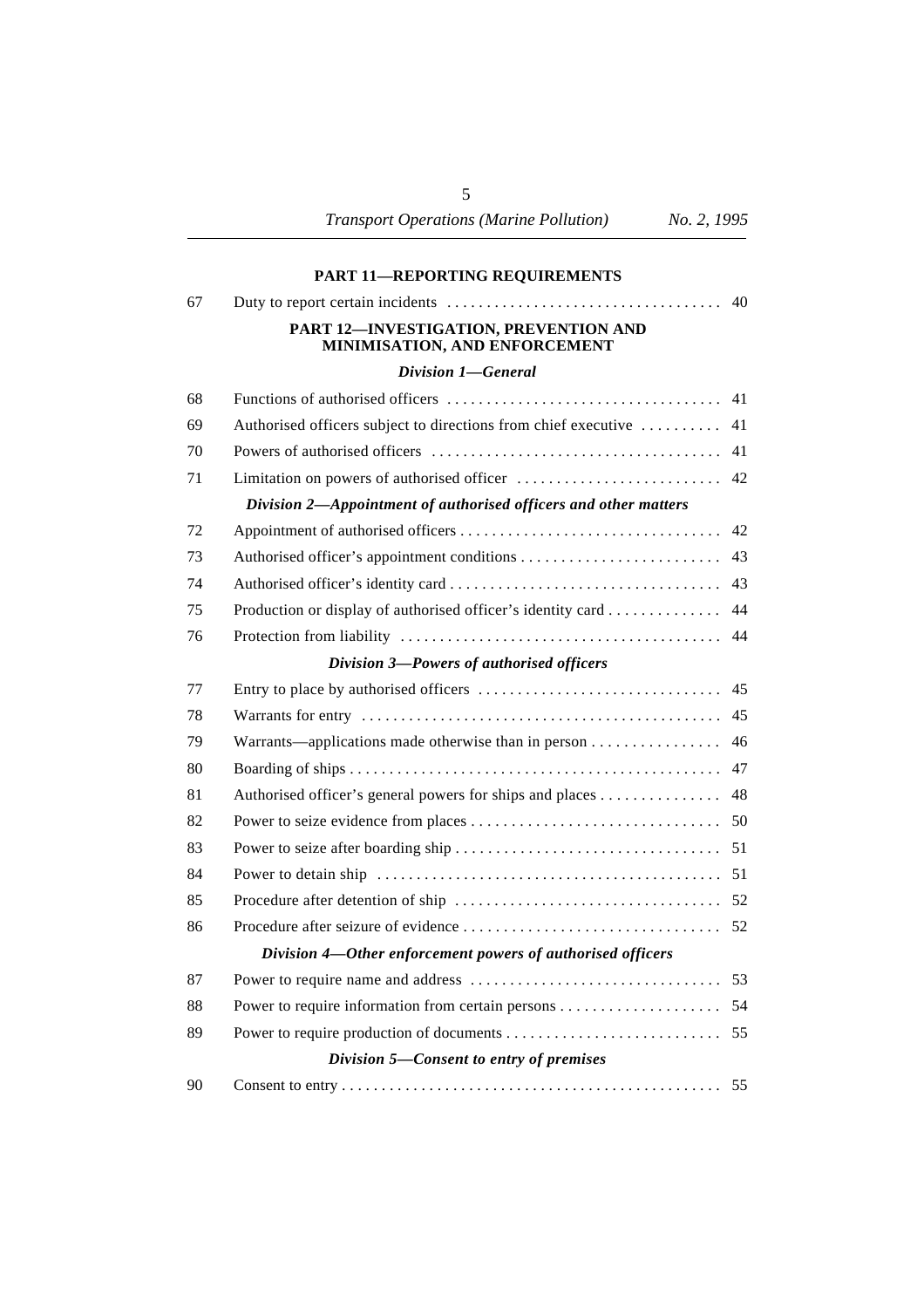*Transport Operations (Marine Pollution) No. 2, 1995*

| 91  |                                                                                      | 56 |
|-----|--------------------------------------------------------------------------------------|----|
|     | Division 6—Response action to discharge and authorised officer's<br>emergency powers |    |
| 92  |                                                                                      |    |
| 93  | State has prime responsibility for directing emergency response  57                  |    |
| 94  |                                                                                      |    |
| 95  |                                                                                      |    |
| 96  | Authorised officer may direct emergency release of pollutant  60                     |    |
|     | Division 7-Power of intervention                                                     |    |
| 97  |                                                                                      |    |
| 98  |                                                                                      |    |
| 99  |                                                                                      |    |
| 100 | Things to be done before power to intervene is exercised 63                          |    |
|     | Division 8-Offences                                                                  |    |
| 101 |                                                                                      |    |
| 102 |                                                                                      |    |
| 103 |                                                                                      | 65 |
| 104 |                                                                                      |    |
| 105 |                                                                                      |    |
| 106 |                                                                                      |    |
| 107 |                                                                                      |    |
| 108 |                                                                                      |    |
|     | Division 9-General                                                                   |    |
| 109 |                                                                                      |    |
| 110 |                                                                                      | 69 |
|     | <b>PART 13-SECURITY</b>                                                              |    |
| 111 |                                                                                      |    |
| 112 |                                                                                      | 70 |
| 113 | Detained ship must be released on giving security                                    | 70 |
| 114 |                                                                                      | 71 |
| 115 |                                                                                      | 71 |
| 116 |                                                                                      | 73 |
|     |                                                                                      |    |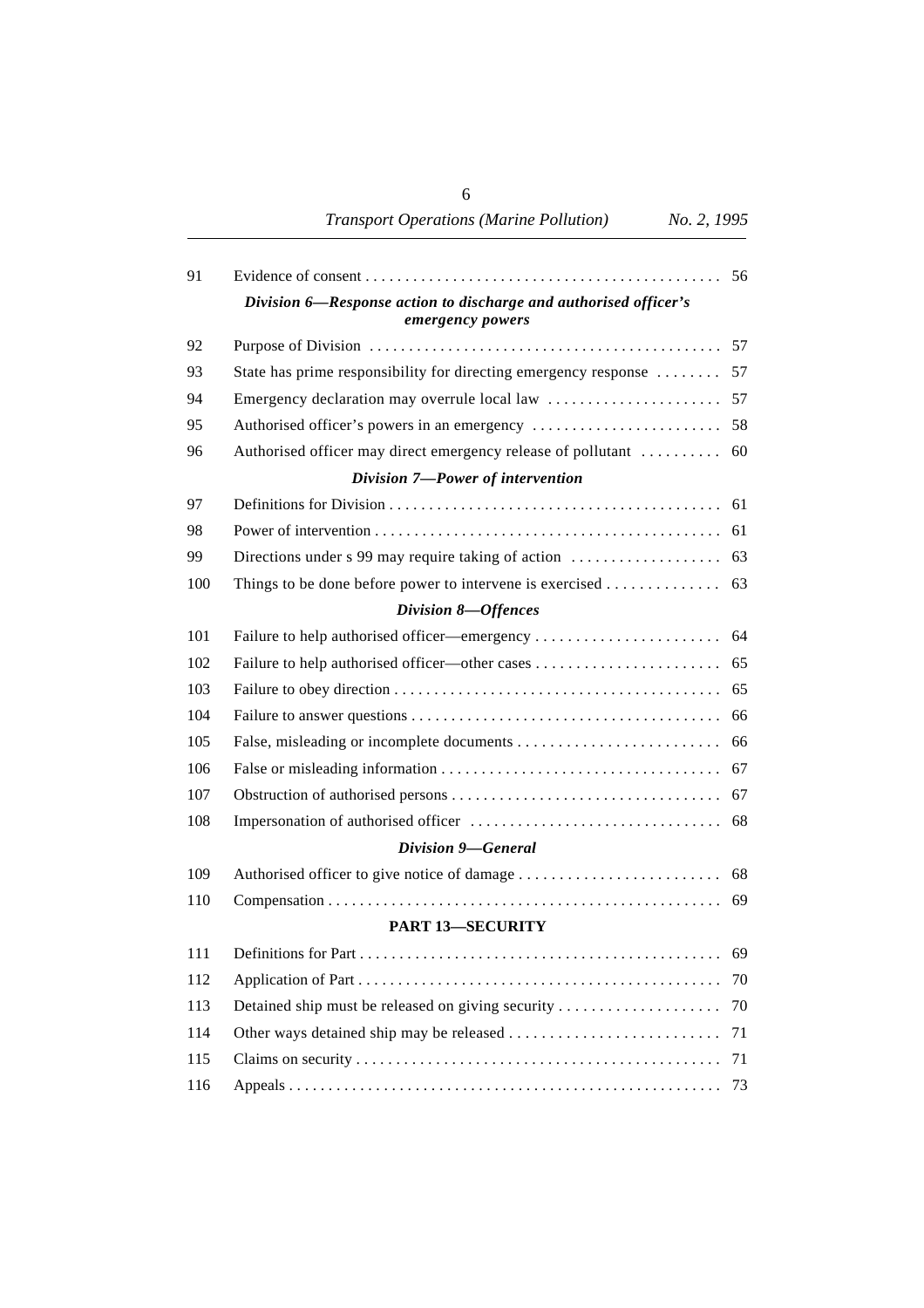7

| 117 |                                                                     | 73 |
|-----|---------------------------------------------------------------------|----|
|     | <b>PART 14-LEGAL PROCEEDINGS</b>                                    |    |
|     | Division 1-Evidence                                                 |    |
| 118 |                                                                     | 74 |
| 119 |                                                                     |    |
| 120 | Responsibility for acts or omissions of representatives             | 76 |
| 121 | Executive officers must ensure corporation complies with Act        | 77 |
|     | Division 2-Legal proceedings                                        |    |
| 122 |                                                                     | 77 |
| 123 |                                                                     | 78 |
| 124 |                                                                     | 78 |
| 125 | Limitation on who may summarily hear indictable offence proceedings | 79 |
| 126 | Limitation on time for starting summary proceedings                 | 79 |
| 127 | Court may make orders about compensation and other matters          | 79 |
|     | <b>Division 3-Service</b>                                           |    |
| 128 |                                                                     | 80 |
|     | <b>PART 15-ADMINISTRATION</b>                                       |    |
|     | <b>Division 1-Devolutions</b>                                       |    |
| 129 |                                                                     | 81 |
|     | Division 2-Delegations                                              |    |
| 130 |                                                                     |    |
| 131 |                                                                     | 82 |
|     | Division 3-Miscellaneous                                            |    |
| 132 |                                                                     | 82 |
|     | <b>PART 16-MISCELLANEOUS</b>                                        |    |
| 133 |                                                                     | 83 |
| 134 |                                                                     | 84 |
| 135 |                                                                     | 84 |
|     | <b>PART 17-REPEALS</b>                                              |    |
| 136 |                                                                     |    |
|     | <b>SCHEDULE</b>                                                     |    |

#### **DICTIONARY**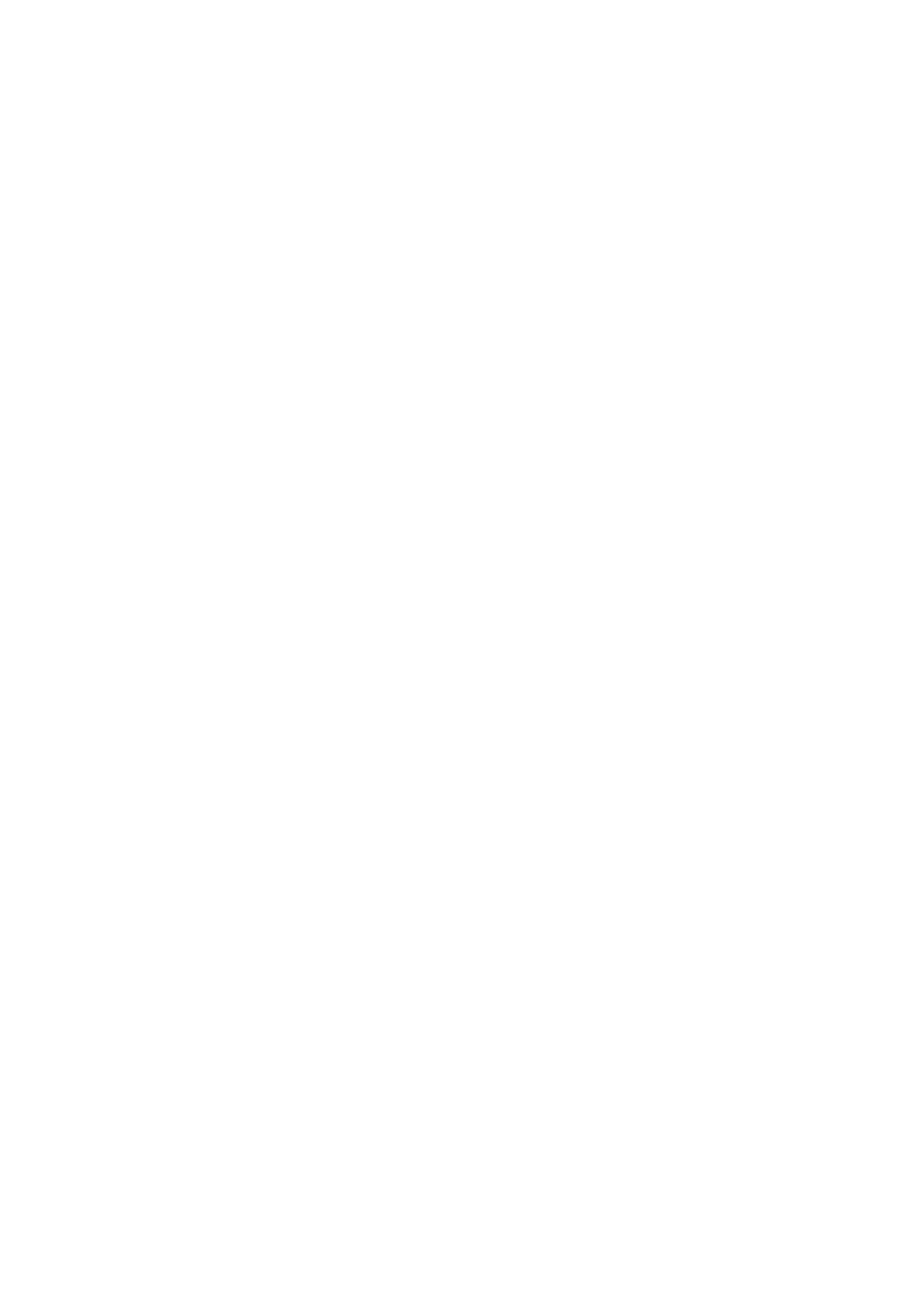

## **Transport Operations (Marine Pollution) Act 1995**

## **Act No. 2 of 1995**

**An Act to protect Queensland's marine and coastal environment by minimising deliberate and negligent discharges of ship-sourced pollutants into coastal waters, and for related purposes**

*[Assented to 3 March 1995]*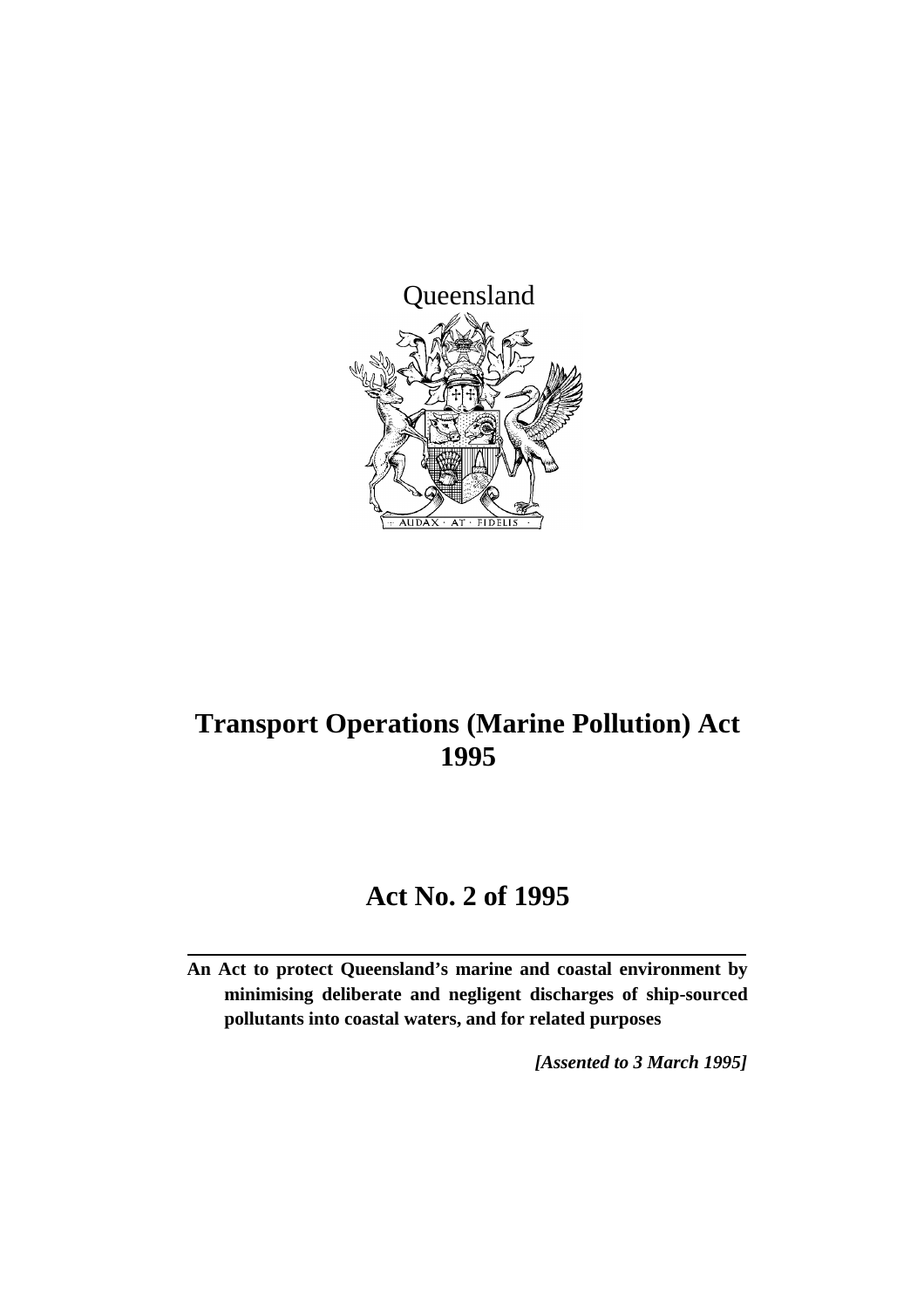## **†PART 1—PRELIMINARY**

#### *†Division 1—Introduction*

#### **˙Short title**

**1.** This Act may be cited as the *Transport Operations (Marine Pollution) Act 1995*.

#### **˙Commencement**

**2.(1)** This Act, other than section 50(1) and (2) commences on a day to be fixed by proclamation.

**(2)** Section 50(1) commences on 1 January 1998.

**(3)** Section 50(2) commences on 1 January 2000.

#### *†Division 2—Act's overall purpose*

#### **˙Overall purpose**

**3.(1)** The overall purpose of this Act is to protect Queensland's marine and coastal environment by minimising deliberate and negligent discharges of ship-sourced pollutants into coastal waters.

**(2)** This purpose is to be achieved primarily by giving effect to relevant provisions of the following Annexes of MARPOL—

- Annex I (which deals with pollution by oil)
- Annex II (which deals with pollution by noxious liquid substances in bulk)
- Annex III (which deals with pollution by harmful substances in packaged form)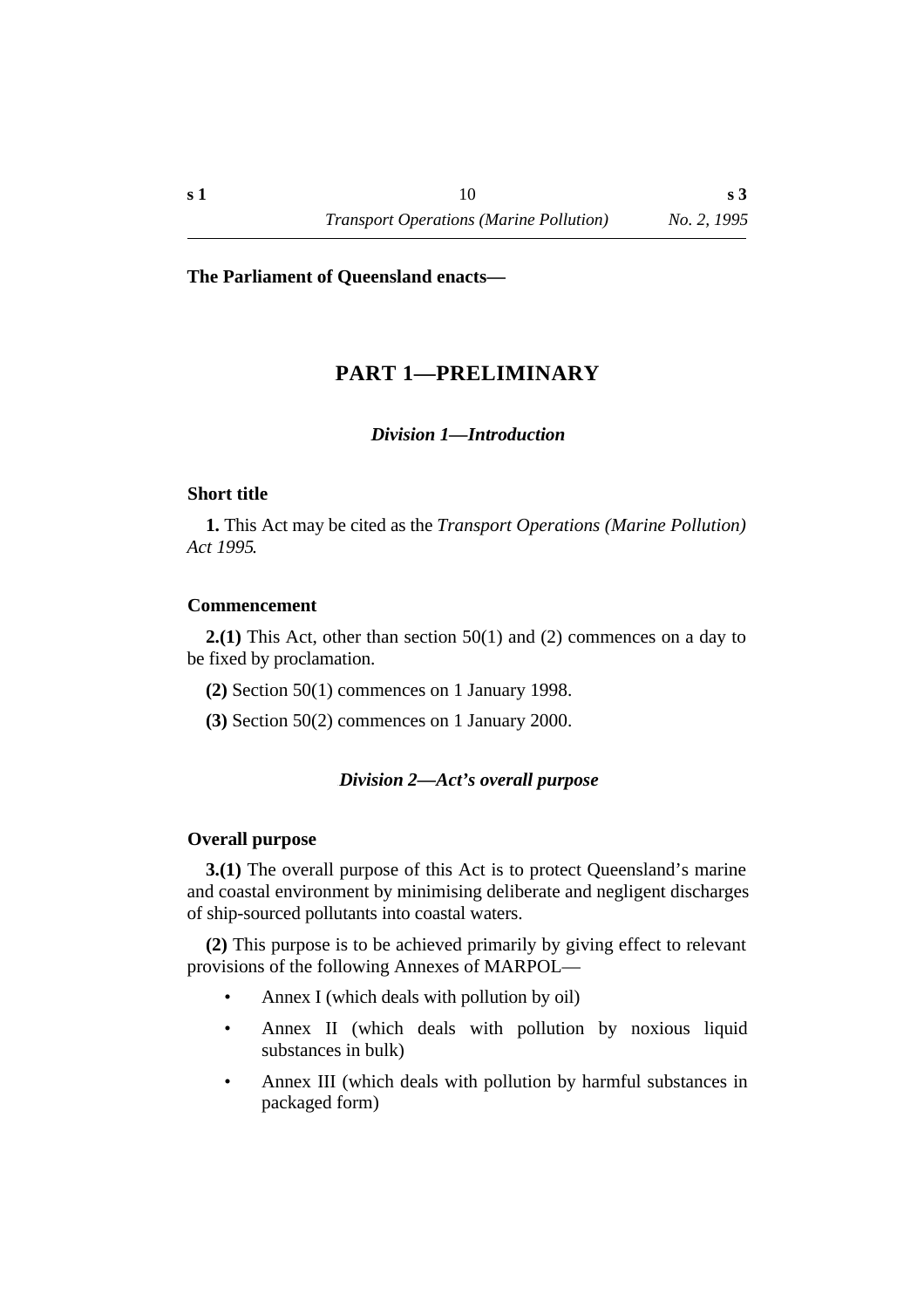Annex V (which deals with pollution by garbage).

**(3)** The purpose is also to be achieved by—

- (a) providing an approach to protecting Queensland's marine and coastal environment from ship-sourced pollutants complementary to the approach of the Commonwealth and the other States; and
- (b) making provision about the discharge of sewage from ships; and
- (c) giving power to deal with shipping casualties that are polluting, or threatening to pollute, coastal waters; and
- (d) enhancing, through education processes, industry and community awareness of the effects of ship-sourced pollutants on Queensland's marine and coastal environment; and
- (e) providing for the imposition of severe penalties on persons who pollute Queensland's marine and coastal environment in contravention of this Act.

#### *†Division 3—Interpretation*

#### **˙Definitions—the dictionary**

**4.(1)** A dictionary in the Schedule defines particular words used in this Act.1

**(2)** Definitions found elsewhere in the Act are signposted in the dictionary.2

#### **˙Words and expressions used in MARPOL and this Act**

**5.(1)** Words and expressions used in MARPOL (other than in an annex) and this Act have the same meanings in this Act they have in MARPOL.

<sup>1</sup> In some Acts, definitions are contained in a dictionary that appears as the last Schedule and forms part of the Act—*Acts Interpretation Act 1954*, section 14.

<sup>2</sup> The signpost definitions in the dictionary alert the reader to the terms defined elsewhere in the Act and tell the reader where the section definitions can be found. For example, the definition ' "MARPOL" see section 6' tells the reader that the term "MARPOL" is defined in section 6.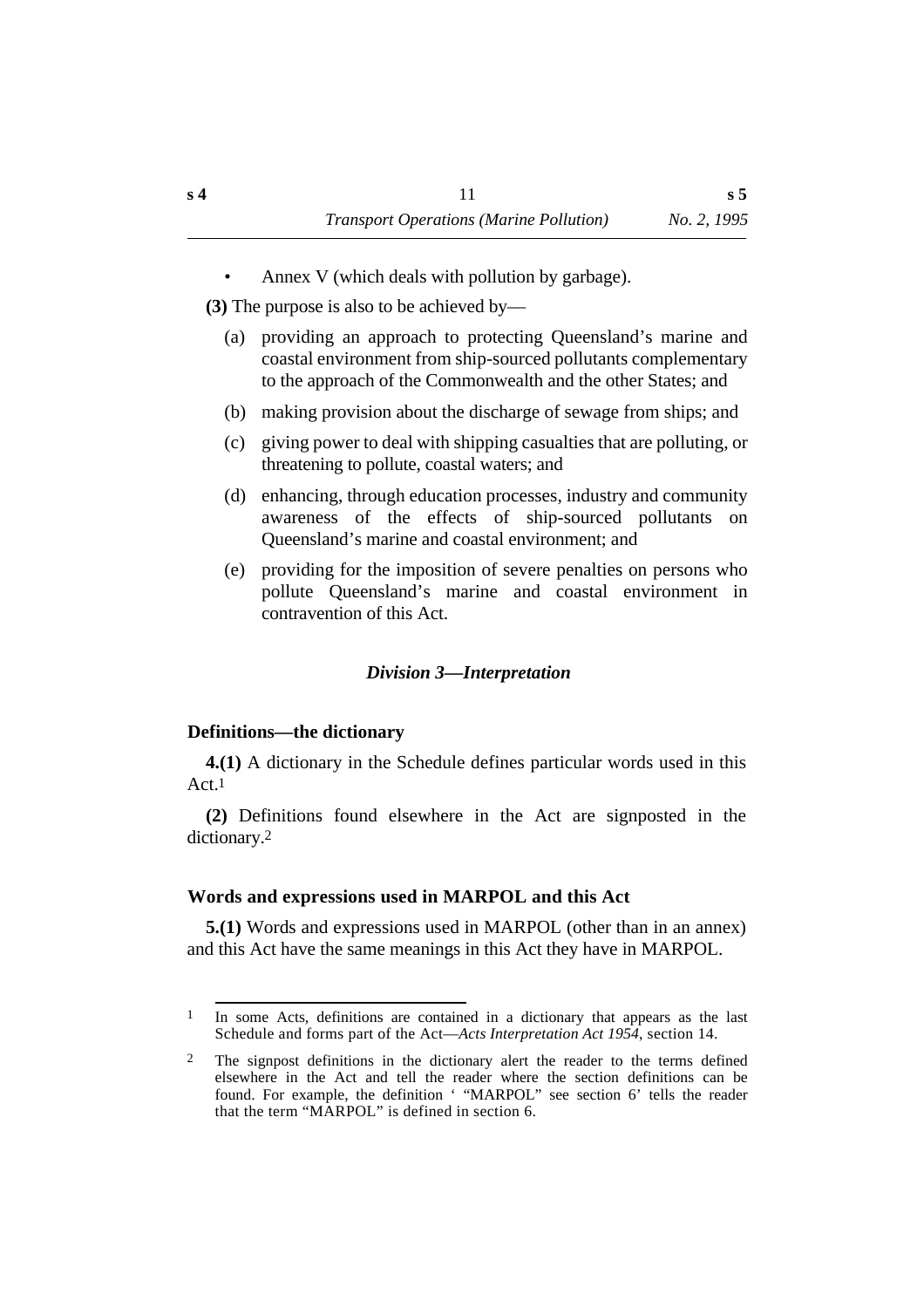**(2)** Subsection (1) applies—

- (a) whether or not a particular word or expression is defined in MARPOL; and
- (b) subject to sections 25, 34, 41, 54 and 60.

**(3)** Except as far as the context or subject matter otherwise indicates or requires, if a word or expression is defined in MARPOL (other than in an annex) and this Act—

- (a) this Act's definition does not limit or exclude, but may extend, the meaning of the word or expression given under MARPOL; and
- (b) the definitions are to be read in the context of each other and the other provisions of this Act, but, if the definitions so read are inconsistent, the MARPOL definition is displaced.

#### **˙Meaning of "MARPOL"**

**6.(1) "MARPOL"** is the International Convention for the Prevention of Pollution from Ships, 1973—

- (a) as corrected by the Procés-Verbal of Rectification dated 13 June 1978; and
- (b) as modified and added to by the 1978 Pollution Protocol relating to the Convention; and
- (c) as affected by any amendment made under Article 16 of the Convention and accepted by Australia.

**(2)** A regulation must be made before the commencement of this Act setting out a copy of the English text of the provisions of MARPOL as in force at the commencement.

**(3)** If an amendment to MARPOL is made under Article 16 of the Convention and accepted by Australia, a regulation must be made setting out the English text of the provisions of MARPOL as in force at that time.

**(4)** However, in interpreting this Act, MARPOL is taken to be the copy of the English text from time to time set out in the regulations.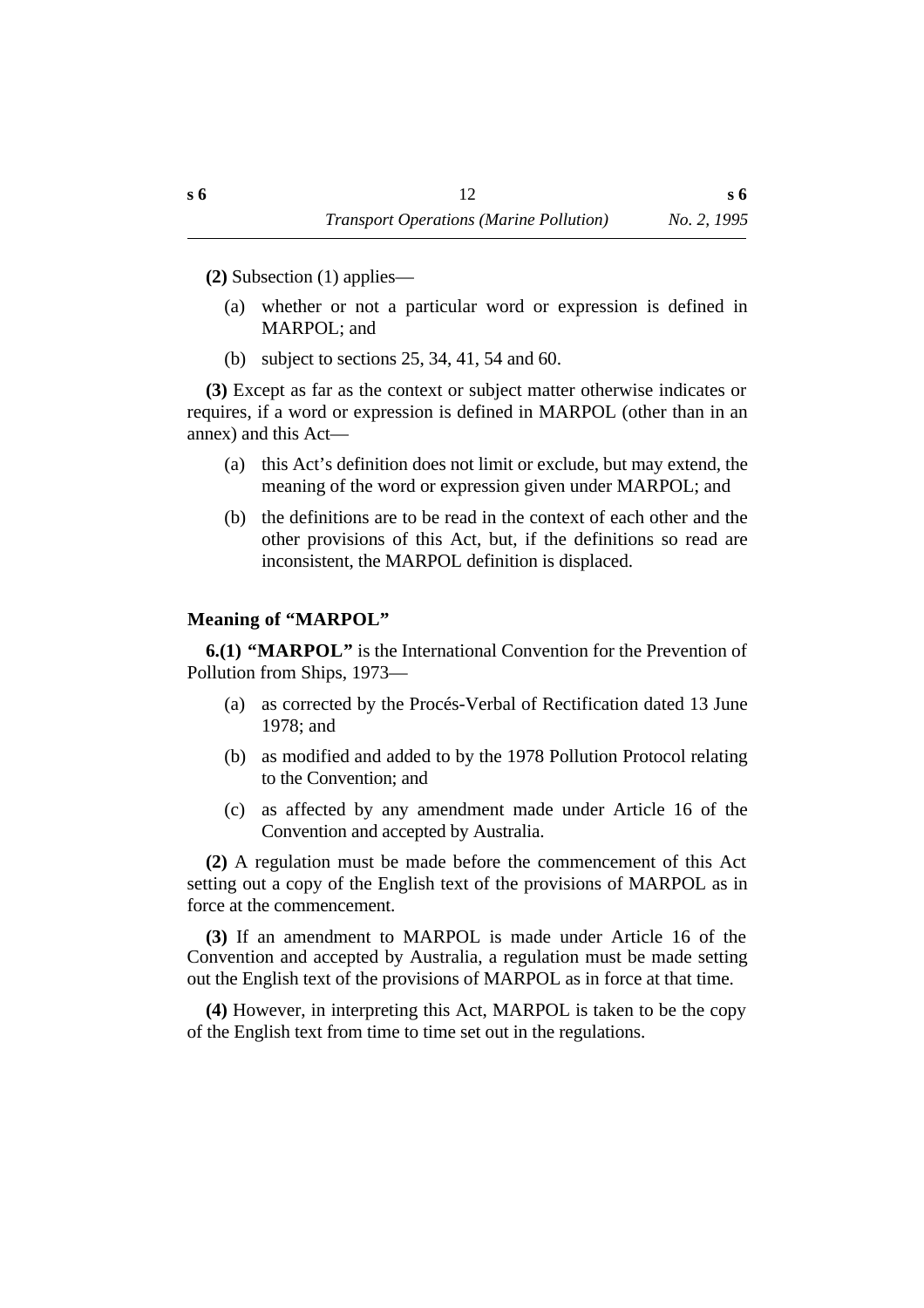#### **˙Meaning of "agent"**

**7.(1)** An **"agent"** of a ship owner is the person who, for the owner—

- (a) performs a function under the *Marine Safety Act 1994* or Chapter 5A (Port Infrastructure) of the *Transport Infrastructure Act 1994*; or
- (b) makes an arrangement for berthing the ship, or loading or unloading cargo on or from the ship, in the State; or
- (c) makes an arrangement for the ship to load bunkers or stores in the State.

**(2)** The person remains the ship owner's agent until—

- (a) the person, or the ship owner, gives the chief executive written notice that the person is no longer the ship's agent; or
- (b) someone else in the State is appointed by the ship owner as agent; or
- (c) the ship goes outside coastal waters.

**(3)** If subsection (2)(a) and (b) do not apply, the person again becomes the ship owner's agent when the ship returns to coastal waters.

## *†Division 4—Operation of Act*

#### **˙Act binds all persons**

**8.** This Act binds all persons, including the State, and, so far as the legislative power of the Parliament permits, the Commonwealth and the other States.

#### **˙Discharge outside coastal waters that enters coastal waters**

**9.(1)** The discharge of a pollutant, whether or not in packaged form, that happens outside coastal waters is taken to be a discharge into coastal waters under this Act if the discharged pollutant enters coastal waters.

**(2)** The discharge is taken to happen when the discharged pollutant enters coastal waters.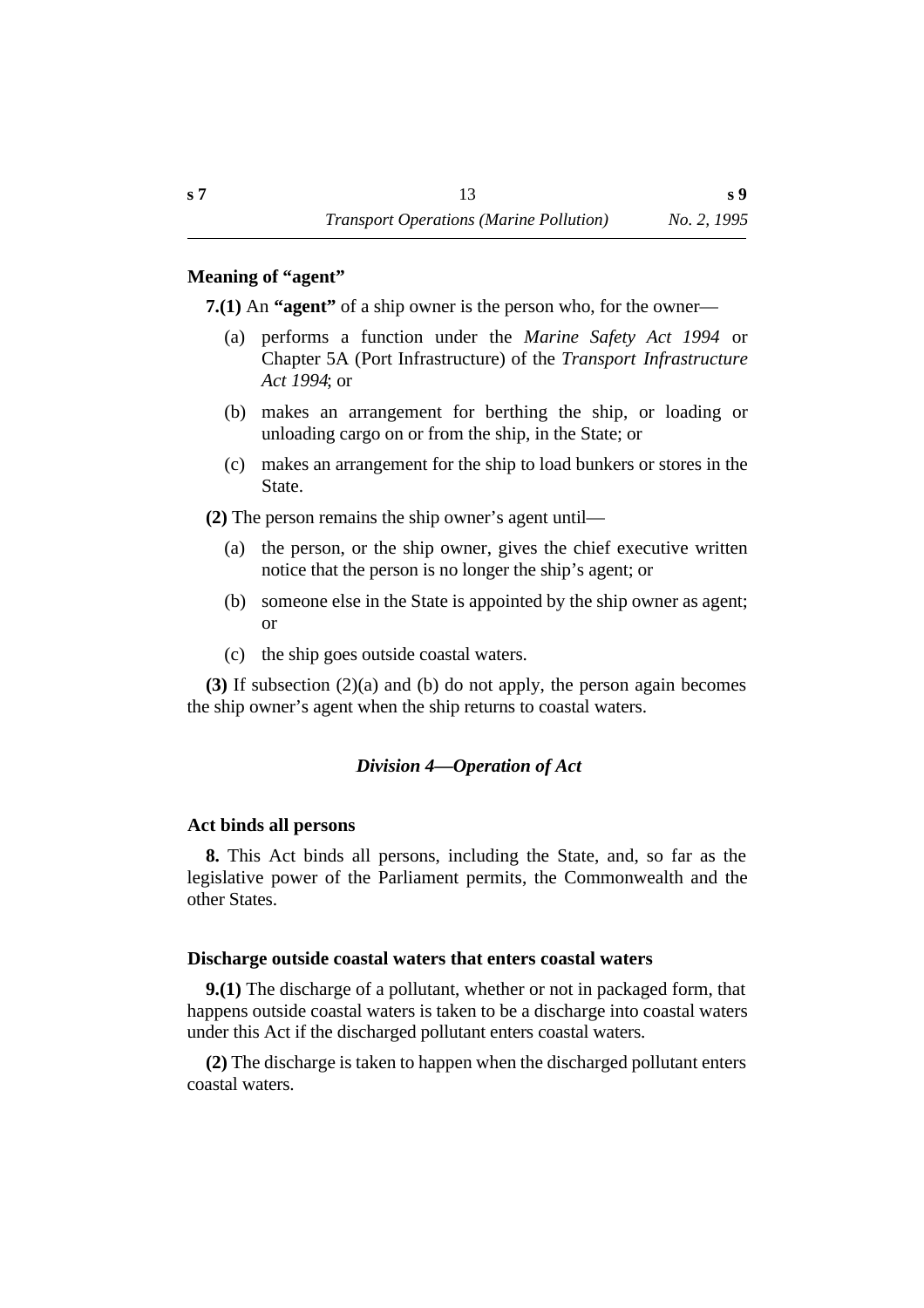## **†PART 2—INFORMATION ABOUT THIS ACT**

#### **˙Why this Act was enacted**

**10.(1)** In 1973, the international community responded to worldwide concern about the threat to the marine environment and coastlines posed by the discharge of ship-sourced pollutants.

**(2)** The international community's response was the International Convention for the Prevention of Pollution from Ships, 1973.

**(3)** The Convention, for the first time, set international standards for the proper construction of ships designed to carry oil and noxious substances and laid down rules about the level of discharges that may be made into the sea without risk to the marine environment.

**(4)** The Convention, as amended, is known as MARPOL.3

**(5)** MARPOL was ratified by Australia in 1987.

**(6)** This Act gives effect to MARPOL by—

- (a) enacting as part of Queensland's law provisions to give effect to relevant provisions of MARPOL; and
- (b) providing a legislative framework in which the provisions can be enforced.

**(7)** This approach complements the approach adopted by the Commonwealth and the other States.

## **˙Queensland's jurisdiction**

**11.(1)** The body of law governing Australian waters is extremely complex and this section is intended to provide only a very general overview of the State's jurisdiction in the territorial sea.

**(2)** Queensland's jurisdiction in the territorial sea is limited under the *Coastal Waters (State Powers) Act 1980* (Cwlth).

**(3)** Because of this limitation, this Act only deals with discharges from ships that happen, or are taken to happen, in the first 3 n miles of the

<sup>3</sup> See section 6 for the precise meaning of MARPOL for this Act.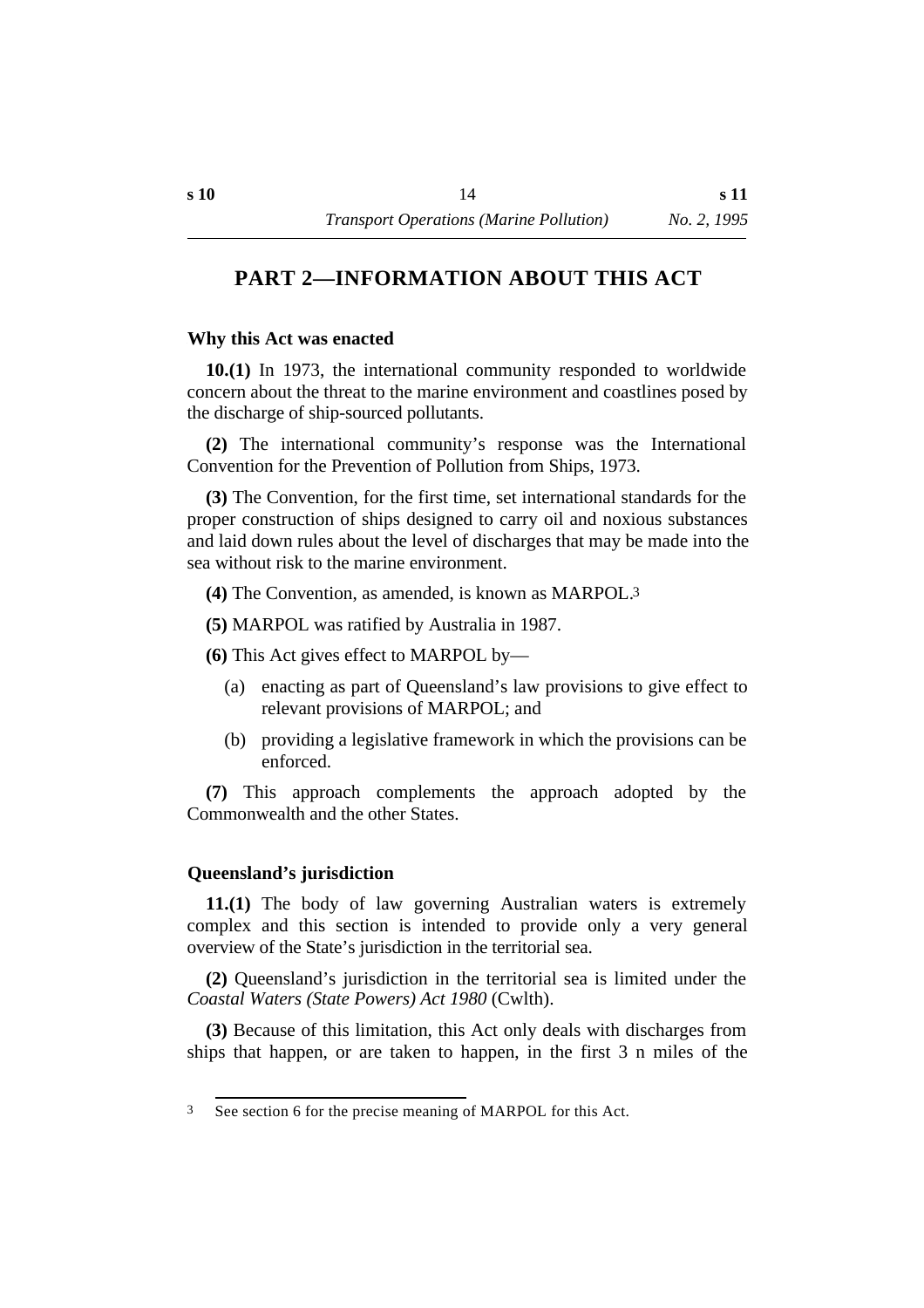territorial sea and other coastal waters subject to the ebb and flow of the tide.

**(4)** These waters are referred to as coastal waters4 in this Act.

**(5)** Waters beyond the 3 n mile limit come under Commonwealth jurisdiction to the extent that Australia has jurisdiction.

#### **˙The ships this Act applies to**

**12.** This Act applies to all ships in coastal waters.

#### **˙Ship construction, survey and certification**

**13.** Issues about ship construction, survey and certification are generally dealt with under the Marine Safety Act.

#### **˙How this Act interacts with other environmental laws**

**14.(1)** This Act deals with the discharge of pollutants into coastal waters happening from ships or because of transfer operations involving ships.

**(2)** If a pollutant is discharged into coastal waters from another source, other environmental laws may apply.5

## **†PART 3—MARINE POLLUTION STRATEGIES**

#### *†Division 1—Development and approval of strategies*

#### **˙Development and approval of marine pollution strategies**

**15.(1)** The chief executive must, from time to time, develop for the Minister's approval strategies designed to give effect to the Transport

<sup>4</sup> See the dictionary in the Schedule for the precise meaning of coastal waters for this Act.

<sup>5</sup> See, for example, the *Environmental Protection Act 1994*.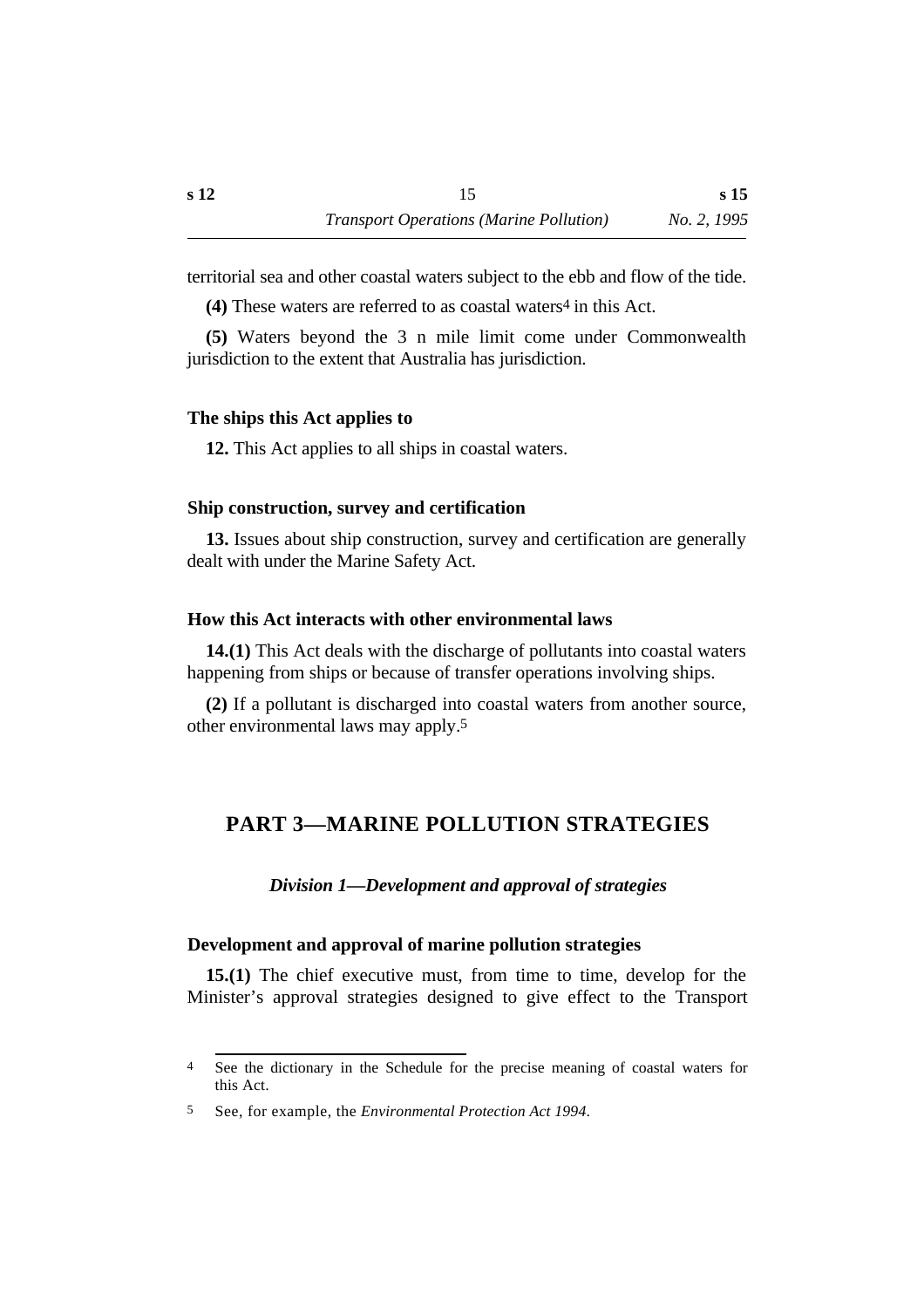Coordination Plan to protect Queensland's marine and coastal environment from the effects of the deliberate, negligent or accidental discharge of ship-sourced pollutants into coastal waters.

**(2)** In developing marine pollution strategies, the chief executive must take reasonable steps to engage in public consultation.

**(3)** The Minister may, at any time, direct the chief executive to prepare new marine pollution strategies for the Minister's approval or to amend marine pollution strategies in the way the Minister directs.

**(4)** The Minister may approve marine pollution strategies submitted for approval or require the chief executive to amend the strategies in the way the Minister directs.

**(5)** The Minister must table a copy of each marine pollution strategy, and each amendment of a marine pollution strategy, approved by the Minister in the Legislative Assembly within 5 sitting days after its approval.

#### **˙Contents of marine pollution strategies**

**16.(1)** Marine pollution strategies must include—

- (a) a statement of the specific objectives sought to be achieved; and
- (b) proposals for the provision of marine pollution prevention initiatives and related marine operational initiatives; and
- (c) criteria for deciding priorities for government spending on marine pollution prevention initiatives and related marine operational initiatives, and options for raising the necessary finance; and
- (d) appropriate performance indicators for deciding whether, and to what extent, the objectives of the strategies have been achieved.
- **(2)** Marine pollution strategies must take account of—
	- (a) Australia's international obligations about marine pollution prevention, including its obligations under MARPOL; and
	- (b) agreements or arrangements between the State and the Commonwealth, other States and local governments about marine pollution prevention initiatives.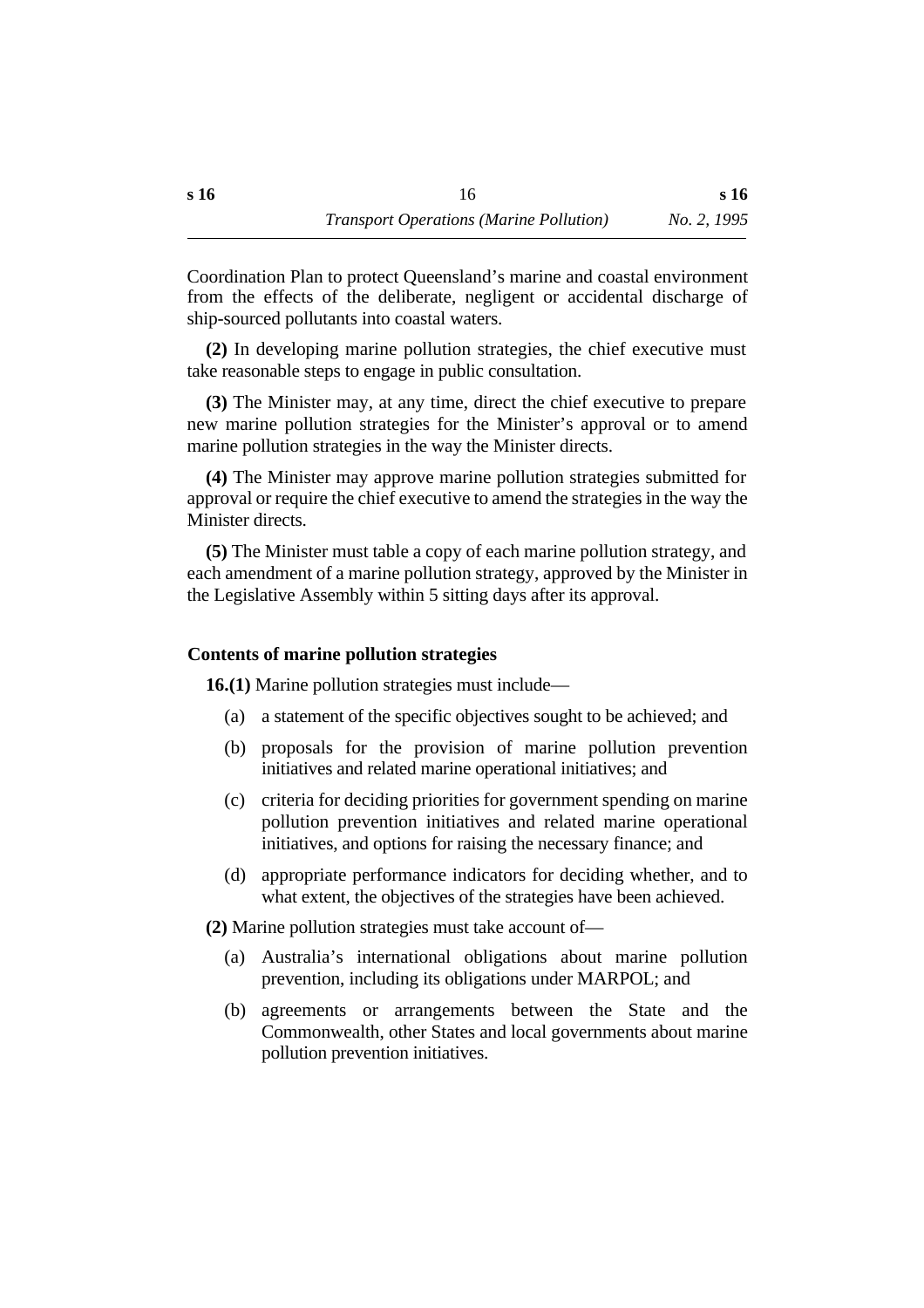#### *†Division 2—Marine pollution prevention and response programs*

## **˙Development and approval of marine pollution prevention and response programs**

**17.(1)** Before the start of each financial year, the chief executive must develop for the Minister's approval marine pollution prevention and response programs for the year and for 1 or more later years.

**(2)** Marine pollution prevention and response programs must include—

- (a) the policies, projects and financial provisions for carrying out marine pollution strategies; and
- (b) the performance targets to be achieved.

**(3)** Marine pollution prevention and response programs may include proposals to spend amounts on programs other than marine pollution if the spending may contribute to the minimisation of marine pollution in coastal waters.

**(4)** In developing marine pollution prevention and response programs, the chief executive must take reasonable steps to consult with government agencies, port authorities, local governments, sectors of the maritime industry and community and interest groups that, in the chief executive's opinion, would be affected by the programs.

**(5)** Marine pollution prevention and response programs are to be made publicly available in the way decided by the Minister.

**(6)** The Minister may at any time direct the chief executive to amend marine pollution prevention and response programs.

**(7)** The Minister may approve marine pollution prevention and response programs that are submitted for approval or require the chief executive to amend the programs in the way the Minister directs.

#### **˙Consistency with marine pollution strategies**

**18.(1)** Subject to directions of the Minister, marine pollution prevention and response programs must be consistent with marine pollution strategies.

**(2)** If the Minister gives a direction under this section that results in a marine pollution prevention and response program being inconsistent with a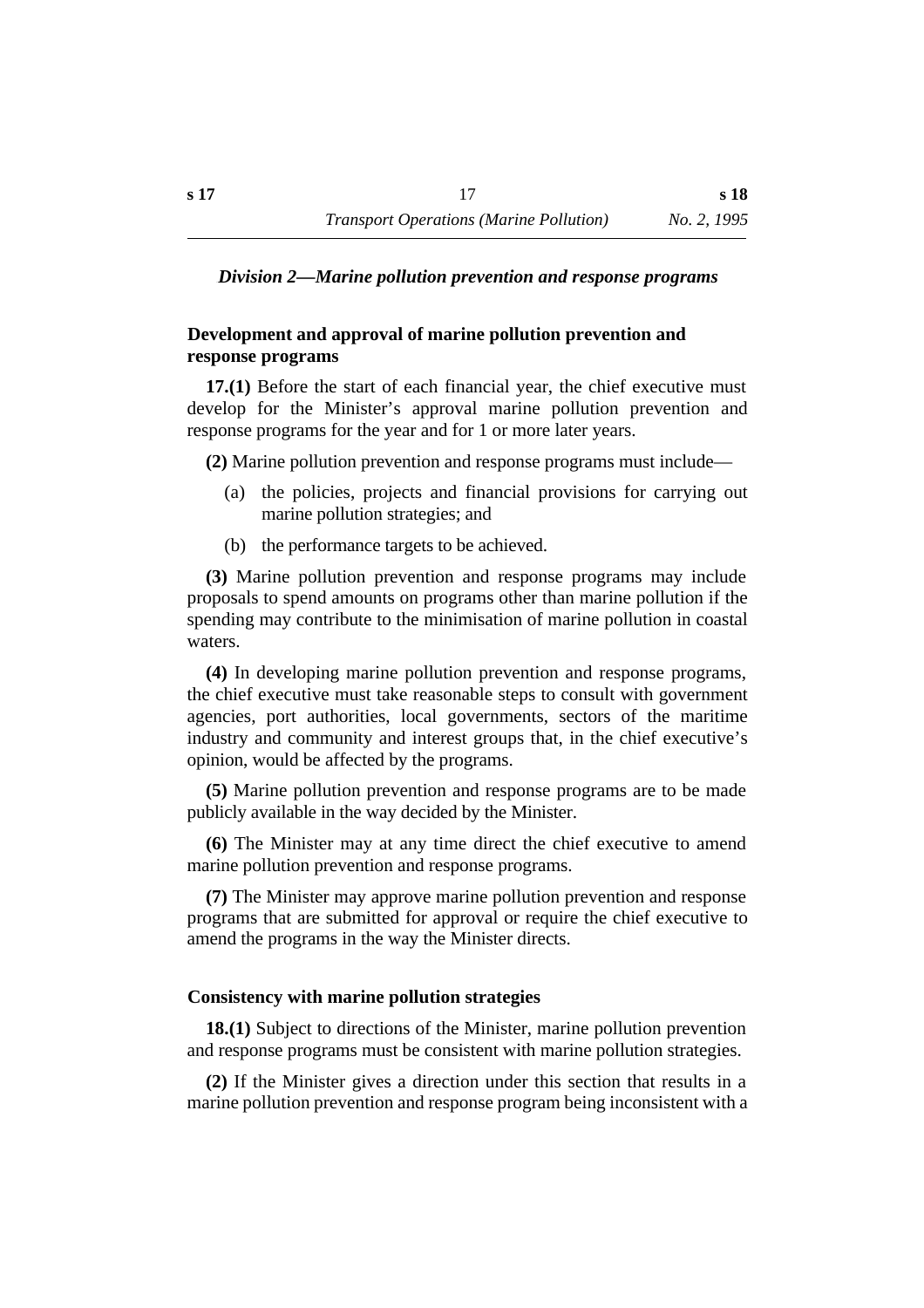marine pollution strategy, the Minister must table a copy of the direction in the Legislative Assembly within 5 sitting days after it is given.

## **˙Report on operation of marine pollution prevention and response programs**

**19.** Each annual report of the department must include a report on the operation of the marine pollution prevention and response programs during the financial year to which the annual report relates.

## *†Division 3—Obligations of marine pollution strategies*

#### **˙Division's purpose**

**20.** This Division is intended to ensure value for money for resources applied to preventing marine pollution.

#### **˙Obligations about marine pollution**

**21.** The chief executive must ensure marine pollution strategies are developed in a way that—

- (a) takes into account national and international benchmarks and international best practice; and
- (b) promotes, within overall transport operations, the safe transport of persons and goods and the protection and conservation of Queensland's marine and coastal environment.

#### **˙Report on giving effect to s 21**

**22.** The department's annual report must include a report on the way in which effect has been given to section 21 during the financial year to which the report relates.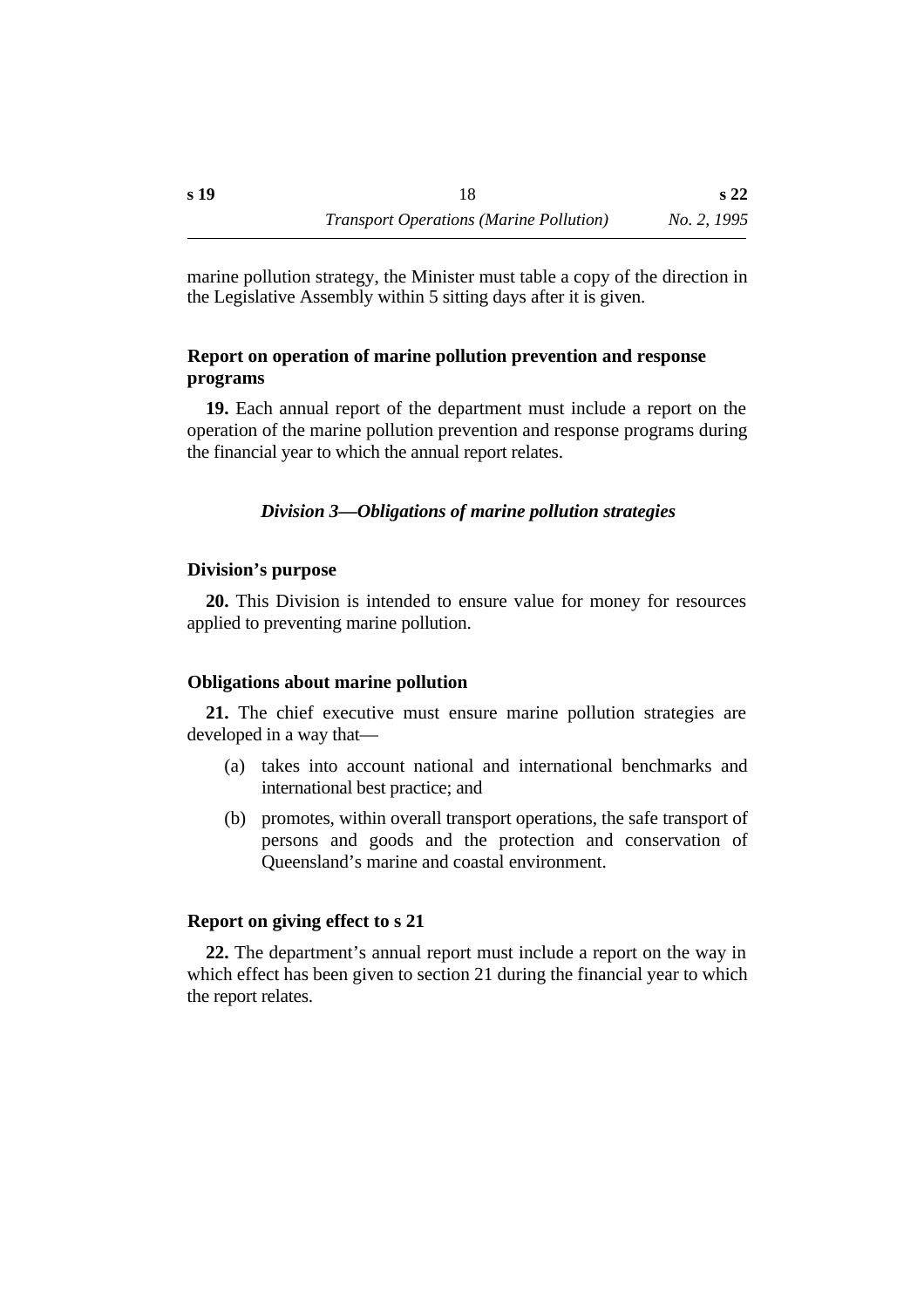## **†PART 4—PREVENTION OF POLLUTION BY OIL**

*†Division 1—Purpose of Part*

#### **˙Part gives effect to Annex I to MARPOL**

**23.** The purpose of this Part is to give effect to relevant provisions of Annex I to MARPOL.

#### *†Division 2—Interpretation*

#### **˙Definitions for Part**

**24.** In this Part—

**"discharge offence"** means an offence against section 26(1) or 27(1).

**"oil"** includes an oily mixture.

#### **˙Words and expressions used in Annex I to MARPOL and this Part**

**25.(1)** Words and expressions used in Annex I to MARPOL and this Part have the same meanings in this Part they have in the Annex.

**(2)** Subsection (1) applies whether or not a particular word or expression is defined in Annex I.

**(3)** Except as far as the context or subject matter otherwise indicates or requires, if a word or expression is defined in Annex I to MARPOL and this Part—

- (a) this Part's definition does not limit or exclude, but may extend, the meaning of the word or expression given under Annex I; and
- (b) the definitions are to be read in the context of each other and the other provisions of this Act, but, if the definitions so read are inconsistent, the Annex I definition is displaced.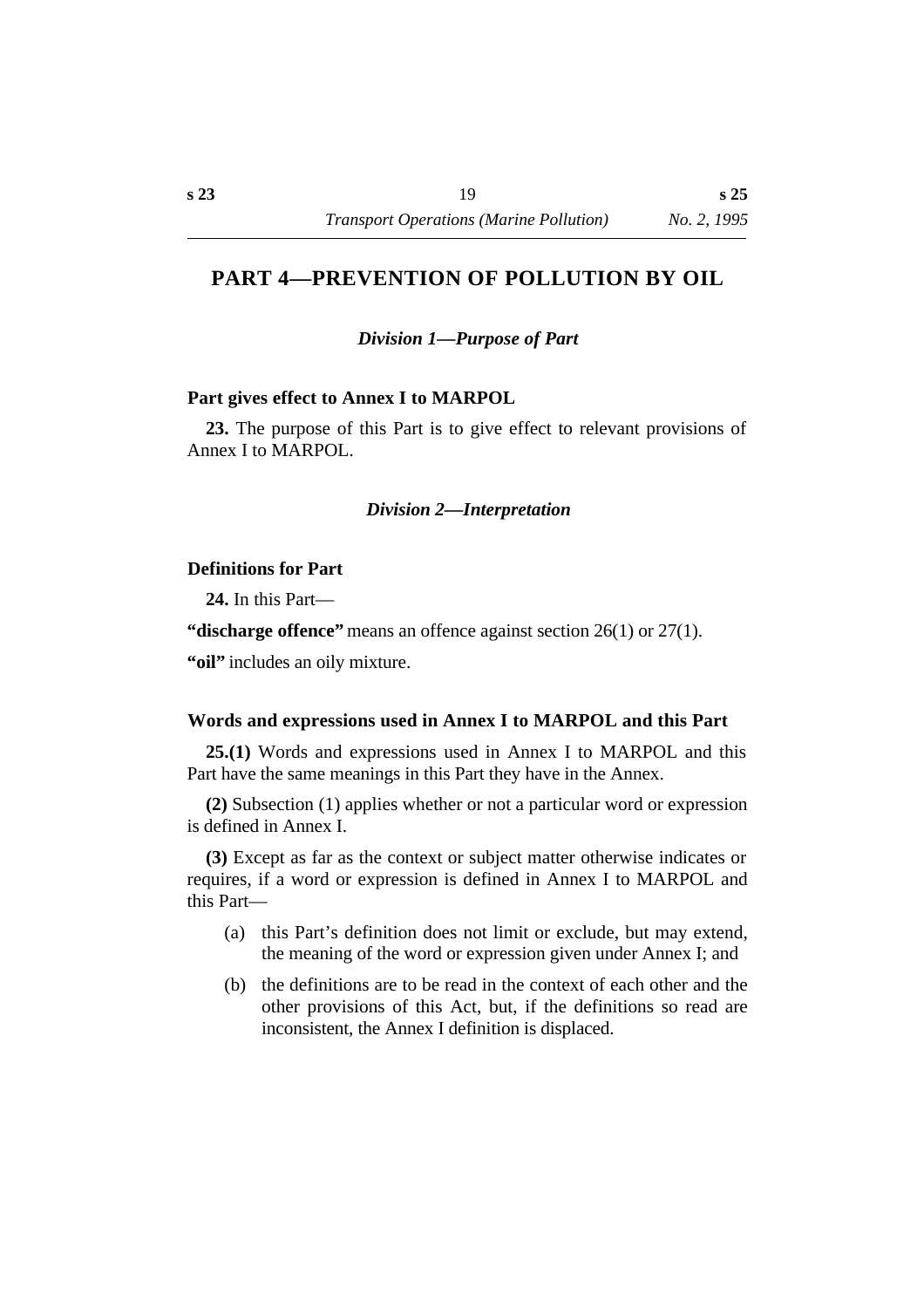#### *†Division 3—Discharge of oil prohibited*

#### **˙Discharge of oil into coastal waters prohibited**

**26.(1)** If oil is discharged from a ship into coastal waters, the ship's owner and master each commit an offence 6

Maximum penalty—3 500 penalty units.

**(2)** Subsection (1) applies despite sections 23 and 24 of the Criminal Code.<sup>7</sup>

#### **˙Oil residues**

**27.(1)** If any oil residues that cannot be discharged from a ship into coastal waters without contravening section 26(1) are not retained on board the ship while the ship is in coastal waters, the ship's master and owner each commit an offence.8

#### Maximum penalty—3 500 penalty units.

#### *Example—*

A ship leaves Port A with a quantity of oil residues held in a tank or space and, without leaving coastal waters, arrives at Port B with a lesser quantity in the tank or space. This subsection places an onus on the ship's master to explain why there is a discrepancy in the quantity.

**(2)** If an event contravenes subsection (1) and section 26(1), the ship's owner and master cannot be punished for the event under both provisions.

<sup>6</sup> See Annex I, regulation 9(1). For other substances treated as oil, see section 38.

<sup>7</sup> Section 23 of the Code deals with a person's criminal responsibility for an act or omission that happens independently of the person's will or for an event which is accidental. Section 24 of the Code deals with a person's criminal responsibility for an act or omission done under an honest and reasonable, but mistaken, belief in the state of things.

<sup>8</sup> See Annex I, regulation 9(6).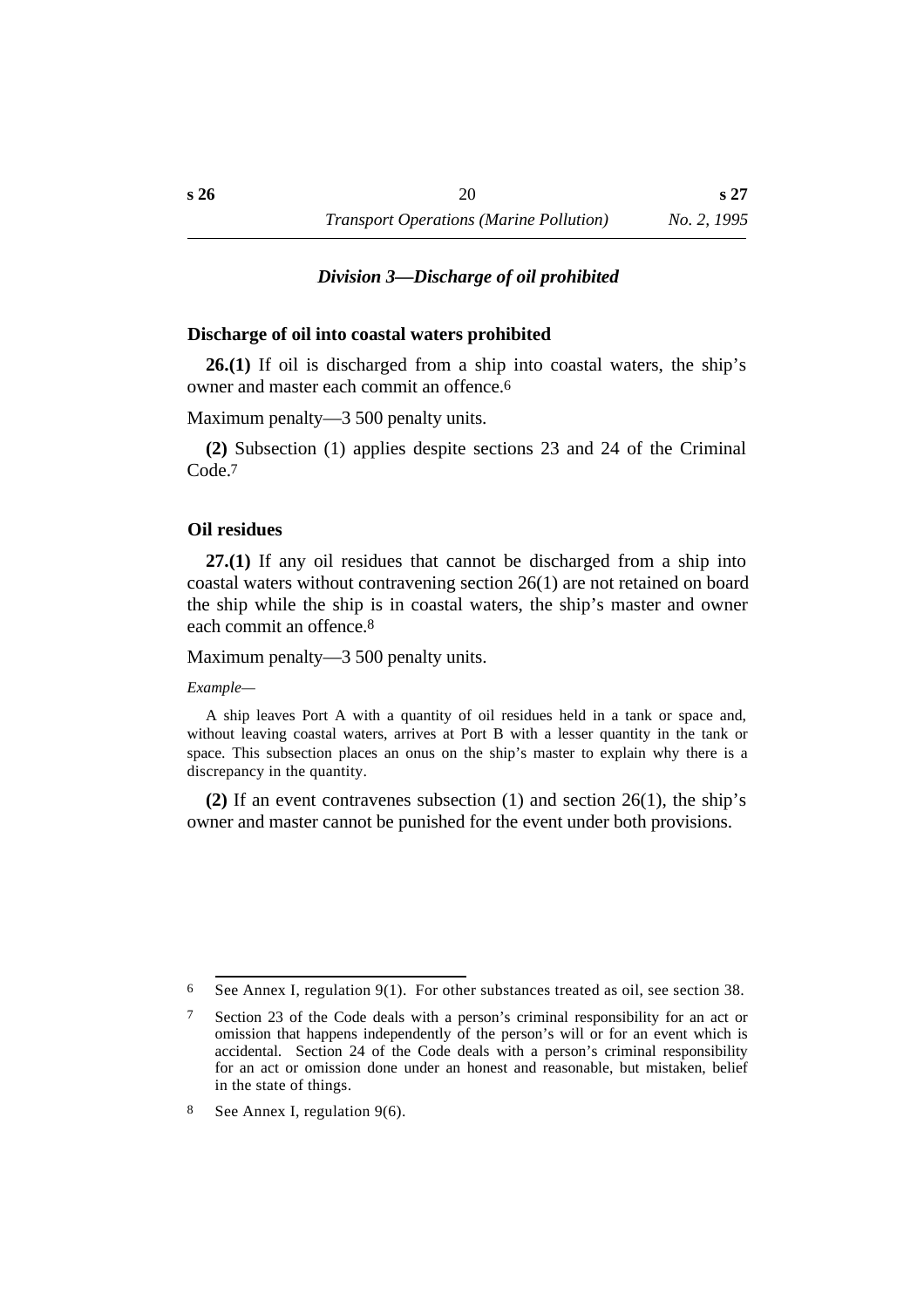#### *†Division 4—Defences*

#### **˙Defences to discharge offence**

**28.(1)** Each of the following is a defence<sup>9</sup> to a prosecution for a discharge offence—

- (a) the discharge was necessary for the purpose of securing the safety of a ship or saving life at sea;
- (b) the discharge resulted from damage, other than intentional damage, to the ship or its equipment and all reasonable precautions were taken after the damage happened or the discharge was discovered to prevent or minimise the discharge of the oil;
- (c) for an oily mixture—the discharge was made to combat specific pollution incidents to minimise the damage from pollution and was approved by an authorised officer;
- (d) the discharge was authorised by an authorised officer for training purposes.

**(2)** For subsection (1)(b), damage to a ship or its equipment is intentional damage only if the damage arose in circumstances in which the ship's owner or master—

- (a) acted with intent to cause damage; or
- (b) acted recklessly and with knowledge that damage would probably result.

#### *†Division 5—Exemptions*

#### **˙Certain discharges permissible**

**29.(1)** The regulations may exempt discharges from the operation of the discharge offences.

**(2)** However, a regulation may be made only if it gives effect to an

<sup>9</sup> See Annex I, regulation 11.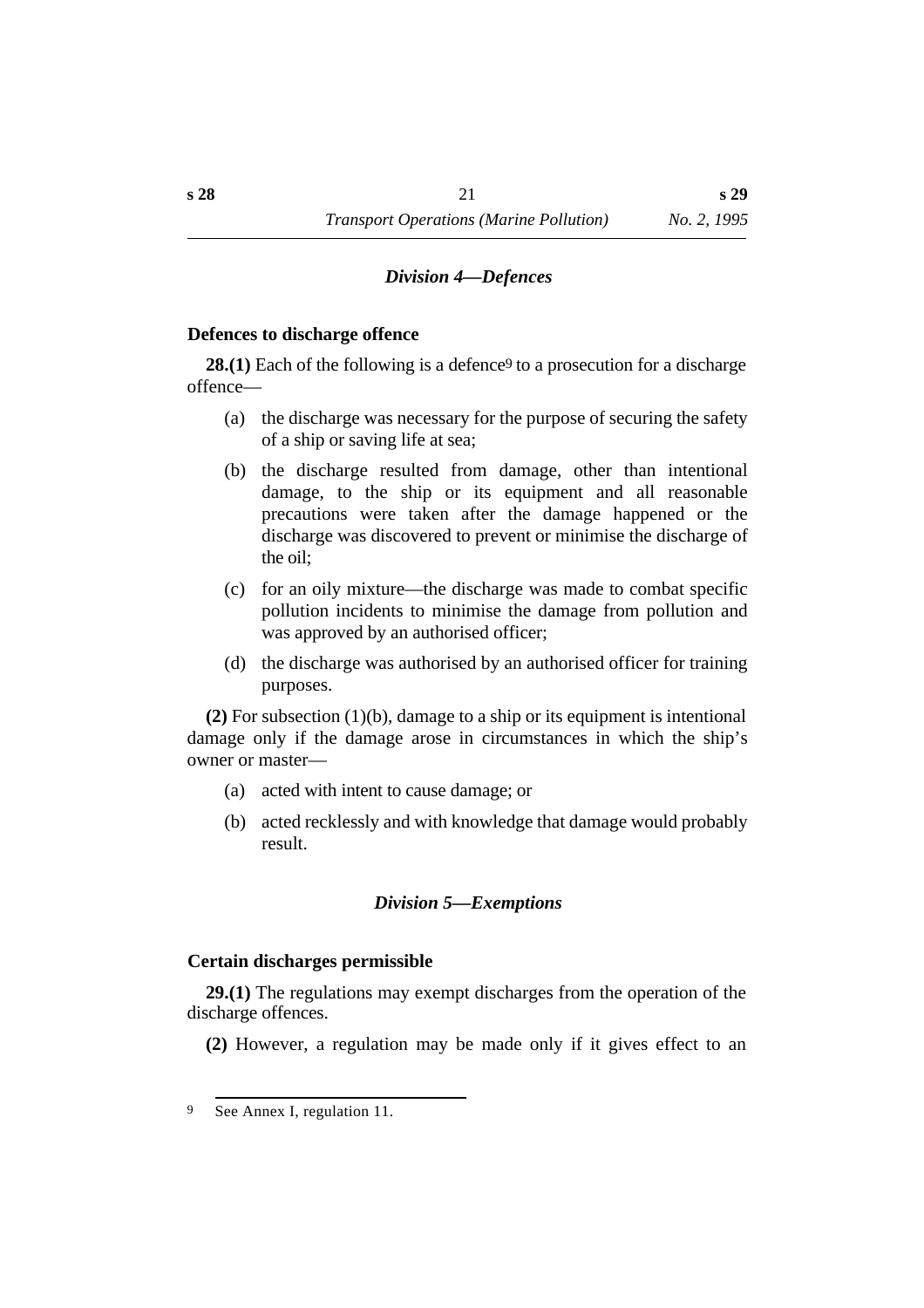**s 32**

exemption allowed under MARPOL.

*Example—*

The regulations may prescribe that oil may be discharged outside specified areas, at a rate and under conditions prescribed under MARPOL. A discharge made outside the area, at the prescribed rate and under the prescribed conditions does not contravene this Act.

#### *†Division 6—General*

#### **˙Shipboard oil pollution emergency plan**

**30.** If a ship does not have on board a shipboard oil pollution emergency plan, the ship's owner and master each commit an offence.

Maximum penalty—850 penalty units.

## **†PART 5—PREVENTION OF POLLUTION BY NOXIOUS LIQUID SUBSTANCES IN BULK**

#### *†Division 1—Purpose and application of Part*

#### **˙Part gives effect to Annex II to MARPOL**

**31.** The purpose of this Part is to give effect to relevant provisions of Annex II to MARPOL.

#### **˙Application of Part**

**32.** This Part applies to all ships carrying noxious liquid substances in bulk.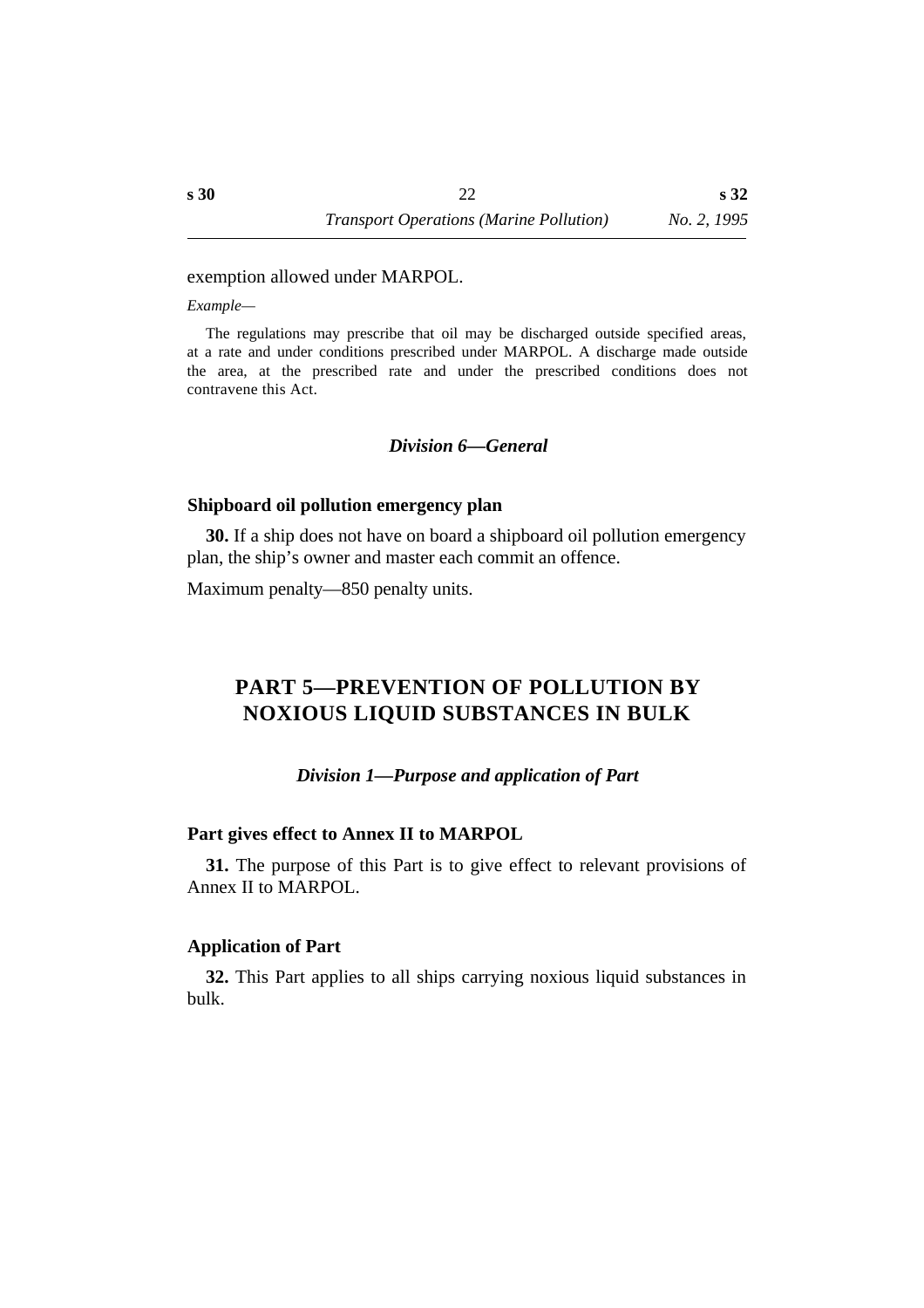#### *†Division 2—Interpretation*

#### **˙Definitions for Part**

**33.** In this Part—

**"Annex II"** means Annex II to MARPOL.

**"discharge offence"** means an offence against section 35(1).

- "mixture" includes ballast water, tank washings and bilge and other residues.
- **"noxious liquid substance"** includes—
	- (a) a liquid substance declared by regulation to be designated in Appendix II to Annex II and categorised as a Category A, B, C or D substance; and
	- (b) a mixture containing a noxious liquid substance.

**"oil"** has the meaning it has in Part 4.10

#### **˙Words and expressions used in Annex II to MARPOL and this Part**

**34.(1)** Words and expressions used in Annex II to MARPOL and this Part have the same meanings in this Part they have in the Annex.

**(2)** Subsection (1) applies whether or not a particular word or expression is defined in Annex II.

**(3)** Except as far as the context or subject matter otherwise indicates or requires, if a word or expression is defined in Annex II to MARPOL and this Part—

- (a) this Part's definition does not limit or exclude, but may extend, the meaning of the word or expression given under Annex II; and
- (b) the definitions are to be read in the context of each other and the other provisions of this Act, but, if the definitions so read are inconsistent, the Annex II definition is displaced.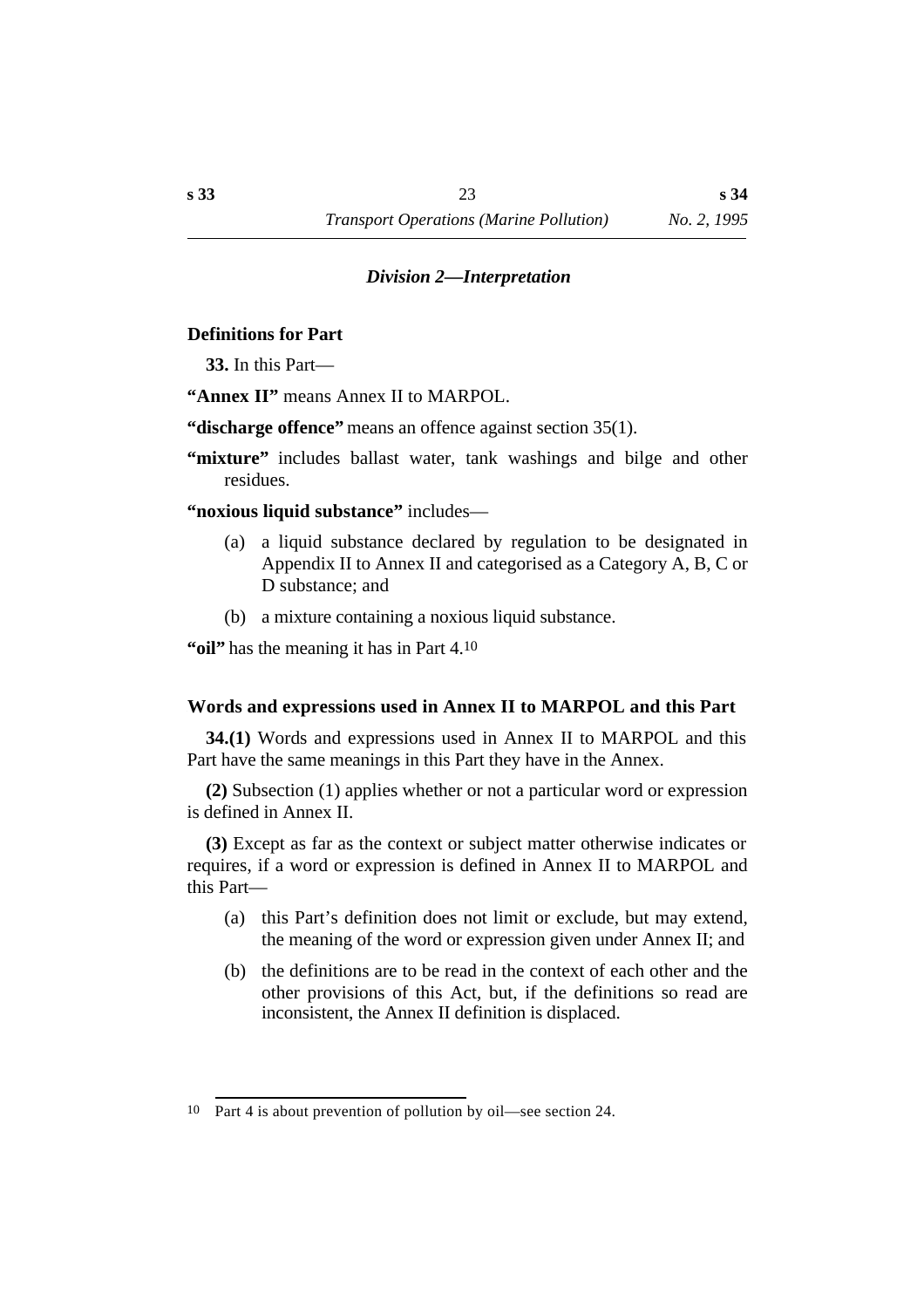#### *†Division 3—Discharge of noxious liquid substances prohibited*

#### **˙Discharge of noxious liquid substances into coastal waters prohibited**

**35.(1)** If a noxious liquid substance is discharged from a ship into coastal waters, the ship's owner and master each commit an offence.<sup>11</sup>

Maximum penalty—3 500 penalty units.

**(2)** Subsection (1) applies despite sections 23 and 24 of the Criminal Code.12

#### *†Division 4—Defences*

#### **˙Defences to discharge offence**

**36.(1)** Each of the following is a defence<sup>13</sup> to a prosecution for a discharge offence—

- (a) the discharge was necessary for the purpose of securing the safety of a ship or saving life at sea;
- (b) the discharge resulted from damage, other than intentional damage, to the ship or its equipment and all reasonable precautions were taken after the damage happened or the discharge was discovered to prevent or minimise the discharge of the noxious liquid substance;
- (c) the discharge was for the purpose of combating specific pollution incidents to minimise the damage from pollution and was approved by an authorised officer.

**(2)** For subsection (1)(b), damage to a ship or its equipment is taken to be intentional damage only if the damage arose in circumstances in which the ship's owner or master—

(a) acted with intent to cause damage; or

<sup>11</sup> See Annex II, regulations  $5(1)$ ,  $(2)$ ,  $(3)$  and  $(4)$ .

<sup>12</sup> See footnote 7 for information about sections 23 and 24 of the Code.

<sup>13</sup> See Annex II, regulation 6.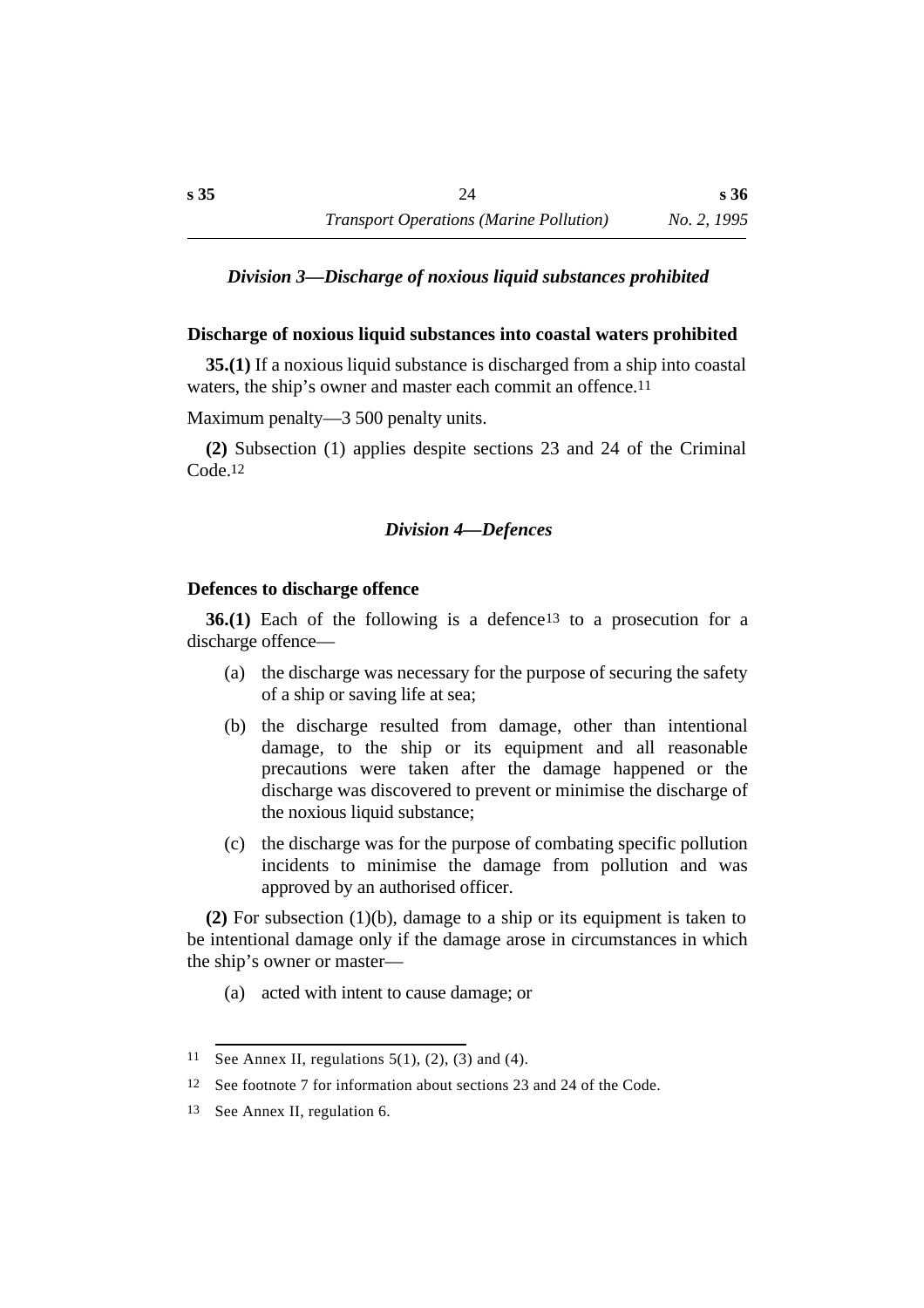(b) acted recklessly and with knowledge that damage would probably result.

#### *†Division 5—Exemptions*

#### **˙Certain discharges permissible**

**37.(1)** The regulations may exempt discharges from the operation of the discharge offence.

**(2)** However, a regulation may be made only if it gives effect to an exemption allowed under MARPOL.

*Example—*

The regulations may prescribe that noxious liquid substances may be discharged outside specified areas, at a rate and under conditions prescribed under MARPOL. A discharge made outside the area, at the prescribed rate and under the prescribed conditions does not contravene this Act.

#### *†Division 6—General*

#### **˙Certain noxious liquid substances to be treated as oil**

**38.(1)** The regulations may prescribe a Category C or D substance as an oil-like substance (the **"prescribed oil-like substance"**) that may be carried on an oil tanker if conditions prescribed under the regulations are satisfied.14

**(2)** However, the regulations may only prescribe a Category C or D substance identified by the IMO as an oil-like substance.

**(3)** If a prescribed oil-like substance is carried on an oil tanker, section 26 applies to a discharge of the substance as if the substance were oil.

**(4)** If an oil tanker carrying a prescribed oil-like substance contravenes the conditions prescribed under the regulations, the ship's owner and master each commit an offence.

Maximum penalty—850 penalty units.

<sup>14</sup> See Annex II, regulation 14.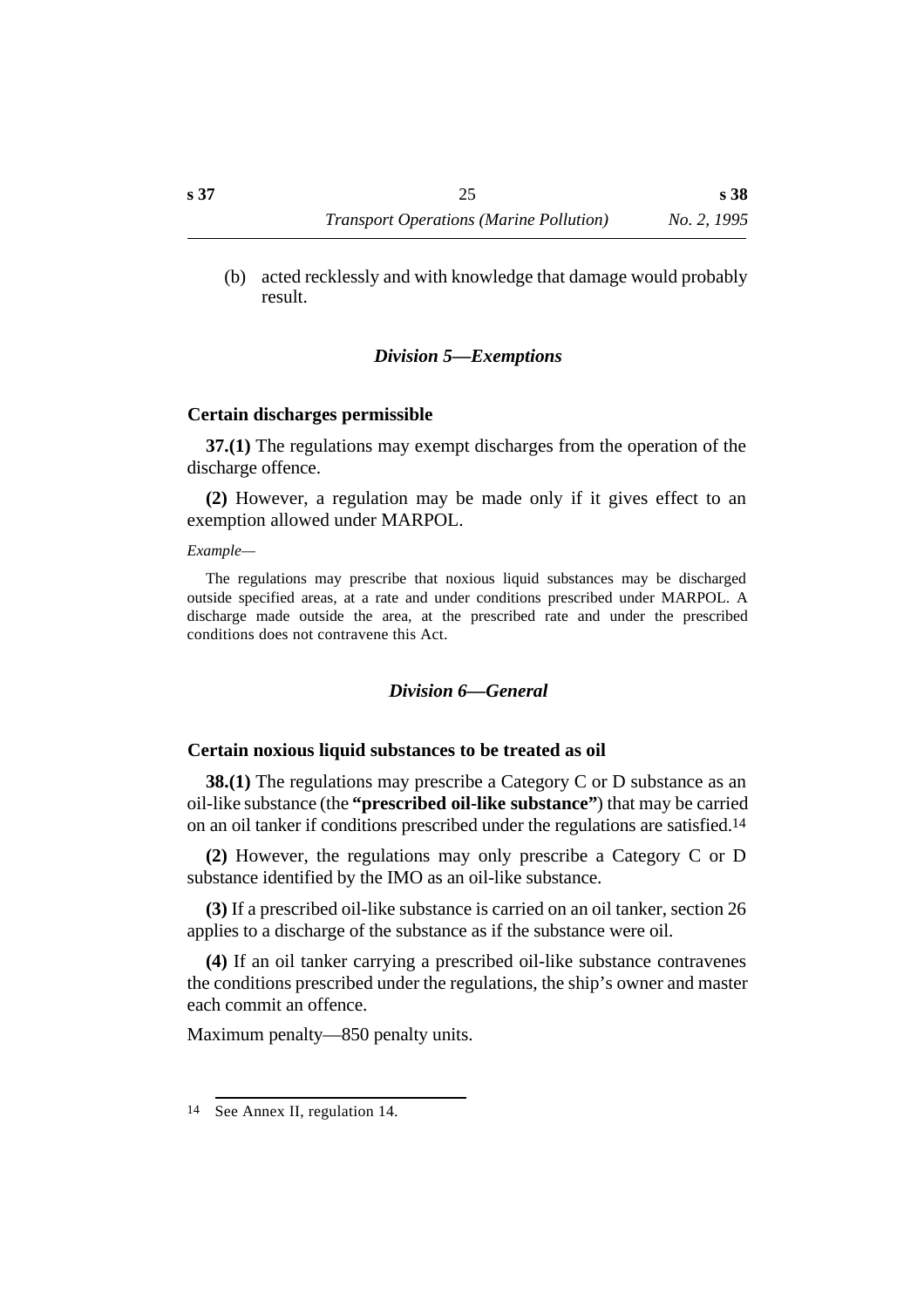## **†PART 6—PREVENTION OF POLLUTION BY PACKAGED HARMFUL SUBSTANCES**

*†Division 1—Purpose of Part*

#### **˙Part gives effect to Annex III to MARPOL**

**39.** The purpose of this Part is to give effect to relevant provisions of Annex III to MARPOL.

#### *†Division 2—Interpretation*

#### **˙Definitions for Part**

**40.** In this Part—

**"discharge offence"** means an offence against section 42(1).

**"harmful substance"** see MARPOL.15

## **˙Words and expressions used in Annex III to MARPOL and this Part**

**41.(1)** Words and expressions used in Annex III to MARPOL and this Part have the same meanings in this Part they have in the Annex.

**(2)** Subsection (1) applies whether or not a particular word or expression is defined in Annex III.

**(3)** Except as far as the context or subject matter otherwise indicates or requires, if a word or expression is defined in Annex III to MARPOL and this Part—

- (a) this Part's definition does not limit or exclude, but may extend, the meaning of the word or expression given under Annex III; and
- (b) the definitions are to be read in the context of each other and the

<sup>15</sup> See Annex III, regulation 1.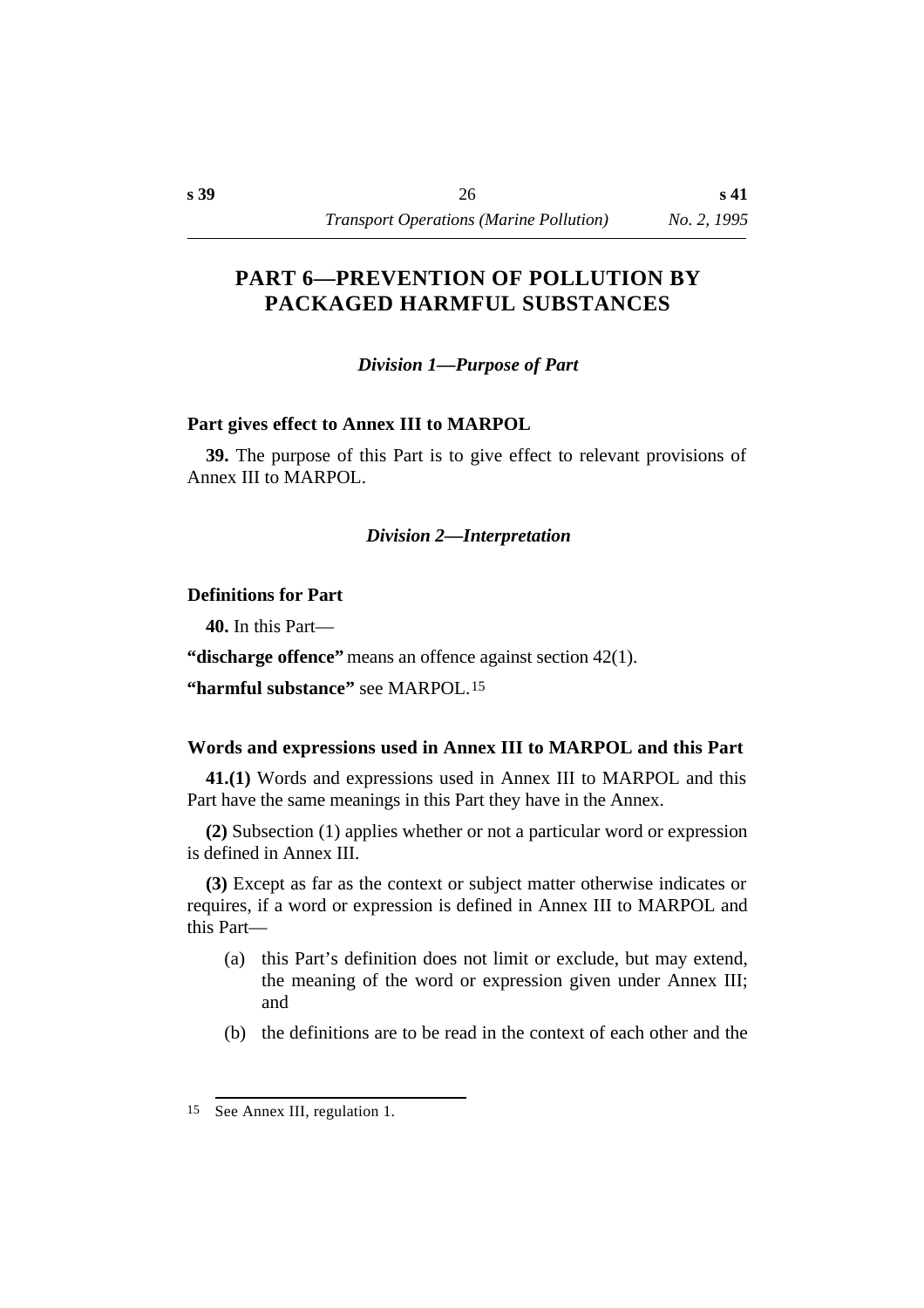other provisions of this Act, but, if the definitions so read are inconsistent, the Annex III definition is displaced.

*†Division 3—Jettisoning of harmful substance prohibited*

## **˙Jettisoning of harmful substances into coastal waters prohibited**

**42.(1)** If a harmful substance carried as cargo in packaged form is jettisoned from a ship into coastal waters, the ship's owner and master each commit an offence.16

Maximum penalty—3 500 penalty units.

**(2)** A harmful substance is taken to have been jettisoned if it is discharged into coastal waters because of a leakage of the substance.

**(3)** Subsection (1) applies despite sections 23 and 24 of the Criminal Code.17

## *†Division 4—Defences*

## **˙Defences to discharge offence**

**43.** The following are defences18 to a prosecution for a discharge offence—

- (a) the jettisoning was made for the purpose of securing the safety of a ship or saving life at sea;
- (b) if the jettisoning was the washing of leakages overboard—the jettisoning in accordance with procedures prescribed by regulation would have impaired the safety of the ship or persons on board the ship.

<sup>16</sup> See Annex III, regulation 7(1).

<sup>17</sup> See footnote 7 for information about sections 23 and 24 of the Code.

<sup>18</sup> See Annex III, regulation 7(1) and (2).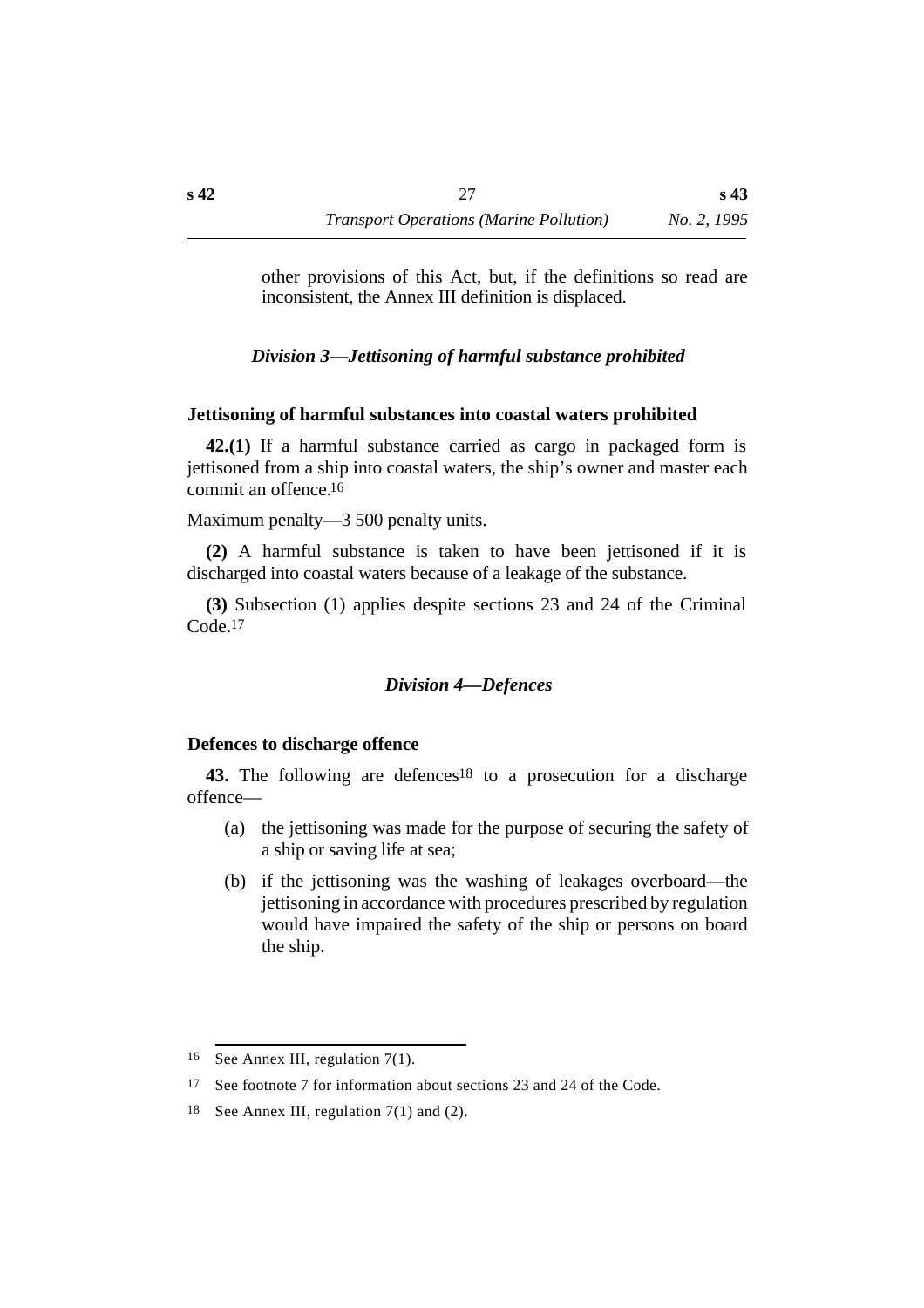#### *†Division 5—Exemptions*

#### **˙Certain discharges permissible**

**44.** The regulations may exempt discharges from the operation of the discharge offence.

## **†PART 7—PREVENTION OF POLLUTION BY SEWAGE**

#### *†Division 1—Interpretation*

#### **˙Definitions for Part**

**45.** In this Part—

**"commencement"** means the commencement of Part 1, Divisions 2 to 4.

**"discharge offence"** means an offence against section 47.

**"existing ship"** means a ship other than a new ship.

- **"high sensitivity zone"** means an area of coastal waters declared by regulation to be a high sensitivity zone.
- **"holding tank"** means a container or receptacle on a ship designed and constructed to receive waste from a toilet on the ship and keep the waste for disposal.
- **"large ship"** means a ship of 200 tons gross tonnage and above.
- **"length overall"** of a ship see section 46.
- **"low sensitivity zone"** means the area of coastal waters not declared to be high or moderate sensitivity zones.

**"medium ship"** means a ship that is not a large ship or small ship.

**"moderate sensitivity zone"** means an area of coastal waters declared by regulation to be a moderate sensitivity zone.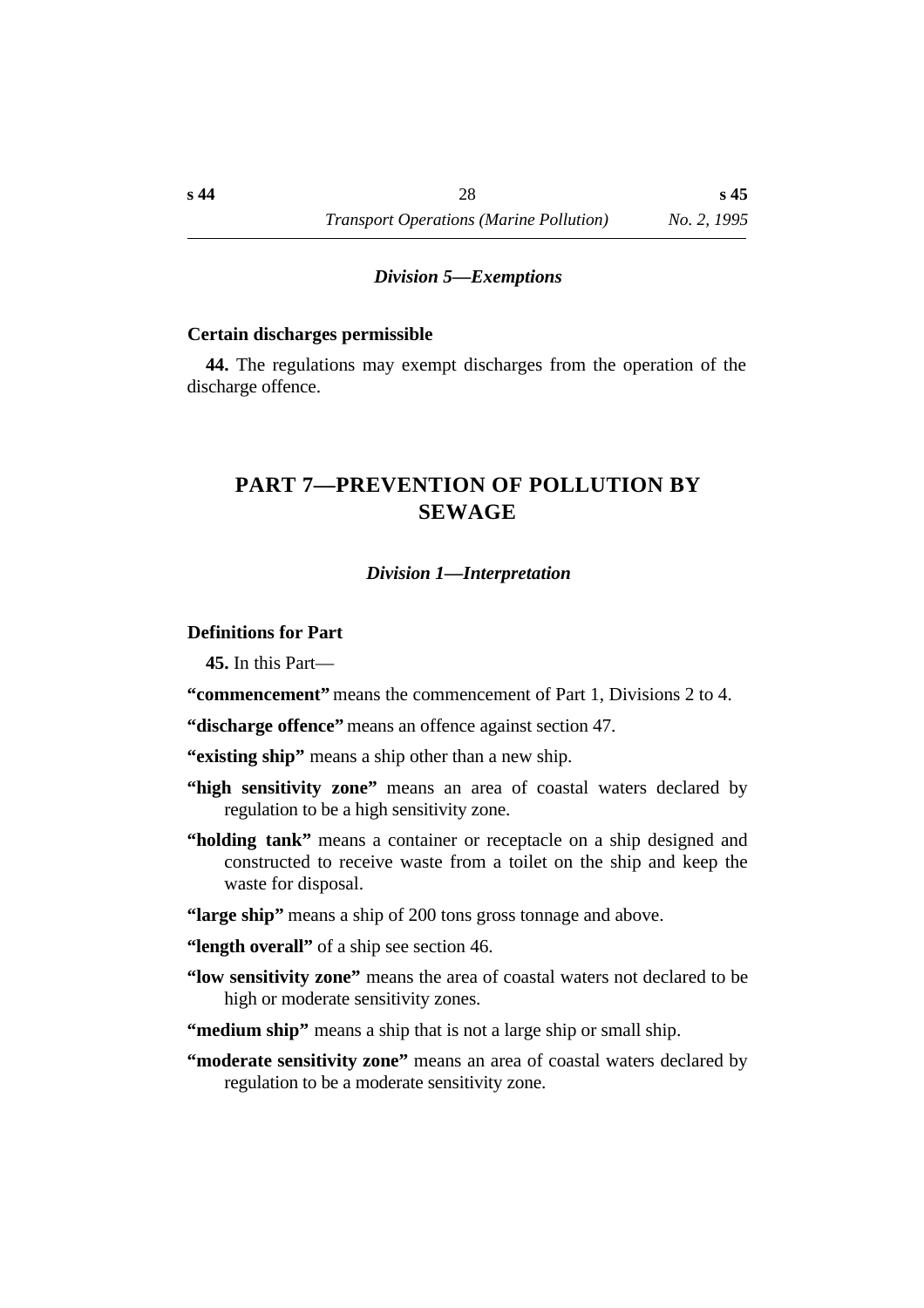**"new ship"** means a ship—

- (a) for which a building contract is placed; or
- (b) if there is no building contract—the keel of which is laid; or
- (c) if there is no building contract and no keel is laid—for which hull construction has started on or after the commencement; or
- (d) that is under construction, but the delivery for which is at least 3 years after the commencement.

**"small ship"** means a ship less than 10 m in length overall.

**"toilet"** includes urinal.

## **˙Meaning of "length overall"**

**46.(1)** The **"length overall"** of a ship is the distance in the fore and aft line from the foremost part of the hull to the aftermost part of the hull of the ship taken at the upper weather tight deck or, for an open ship, at the height of the gunwale.

**(2)** However, the length overall of the ship does not include the length of appendages to the hull.

#### *Example—*

A bowsprit or boarding platform is not taken into account when measuring the overall length of a ship.

## *†Division 2—Discharge of sewage prohibited*

#### **˙Discharge of sewage into coastal waters prohibited**

**47.(1)** If sewage is discharged from a ship into a high sensitivity zone, the ship's owner and master each commit an offence.

Maximum penalty—

- (a) for a large or medium ship—850 penalty units; and
- (b) for a small ship—40 penalty units.

**(2)** If sewage is discharged from a ship into a moderate sensitivity zone, the ship's owner and master each commit an offence.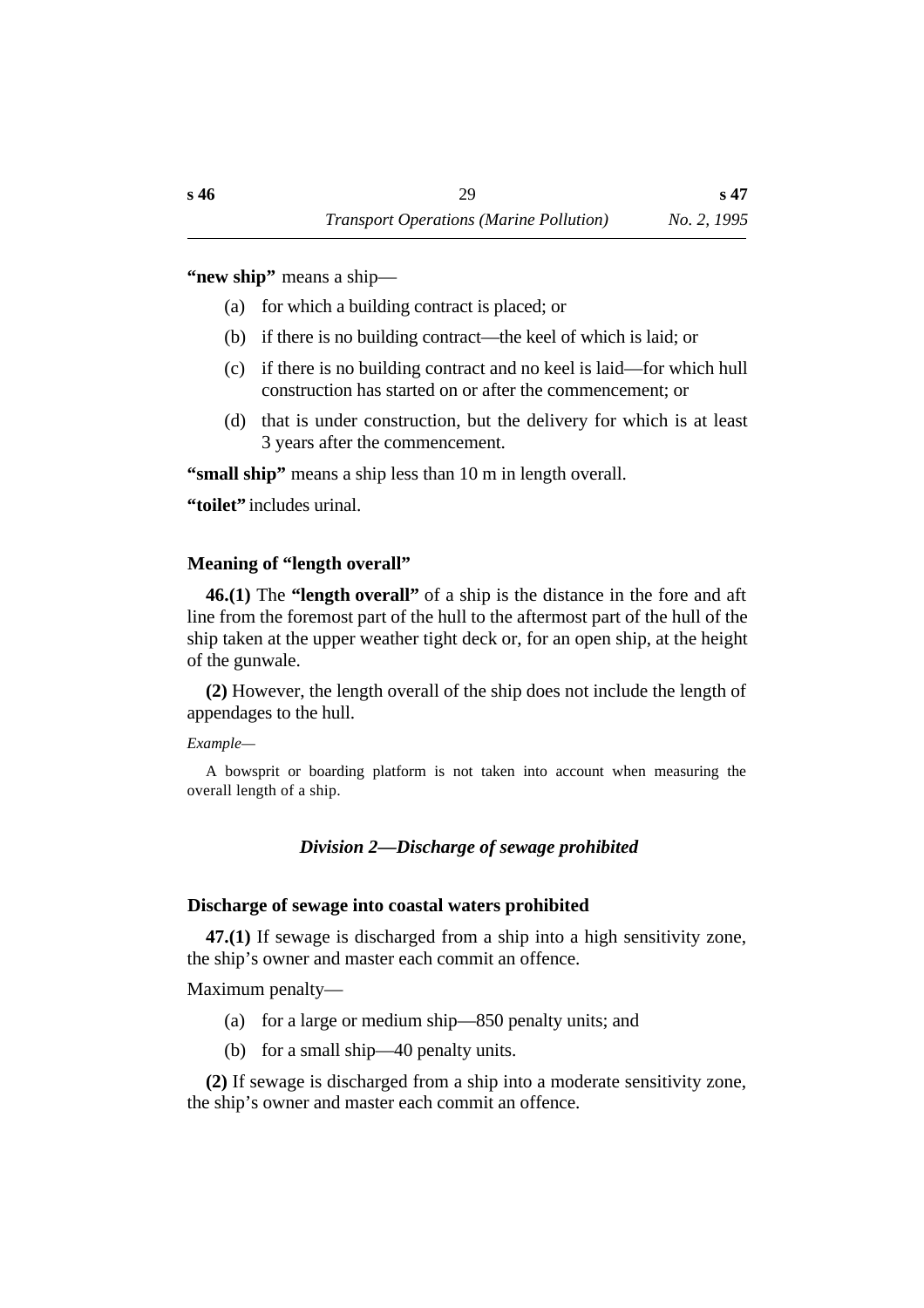Maximum penalty—

- (a) for a large or medium ship—600 penalty units; and
- (b) for a small ship—10 penalty units.

**(3)** If sewage is discharged from a large ship into a low sensitivity zone, the ship's owner and master each commit an offence.

Maximum penalty—350 penalty units.

**(4)** This section applies despite sections 23 and 24 of the Criminal Code.19

## *†Division 3—Defence*

## **˙Defence to discharge offence**

**48.** It is a defence to a prosecution for a discharge offence if—

- (a) the discharge happened because of damage to the ship or its equipment; and
- (b) all reasonable precautions were taken before and after the damage happened to prevent or minimise the escape of the sewage.

## *†Division 4—Exemptions*

## **˙Certain discharges permissible**

**49.** The regulations may exempt discharges from the operation of discharge offences.

*Example—*

The regulations may prescribe that sewage may be discharged at a prescribed rate and under prescribed conditions. A discharge made at the prescribed rate and under the prescribed conditions does not contravene this Act.

<sup>19</sup> See footnote 7 for information about sections 23 and 24 of the Code.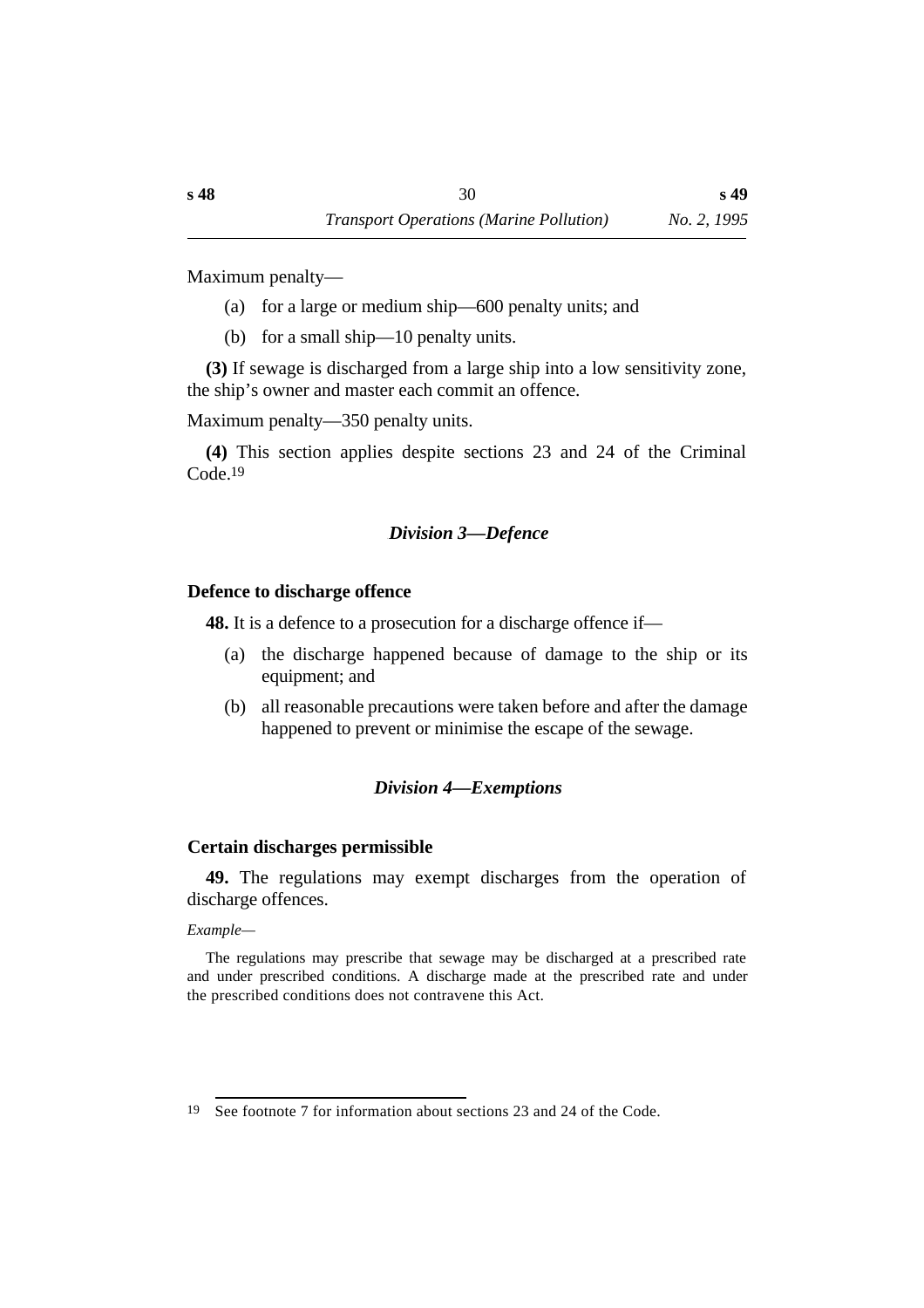#### *†Division 5—General*

#### **˙Ships to have holding tanks**

**50.(1)** A new ship, other than a small ship, must be fitted with a toilet and a holding tank connected to the toilet.20

Maximum penalty—850 penalty units.

**(2)** An existing ship, other than a small ship, must be fitted with a toilet and a holding tank connected to the toilet.21

Maximum penalty—850 penalty units.

**(3)** An existing ship may be exempted from subsection (2) if the ship's owner produces to the chief executive a certificate from a ship designer, ship builder or marine surveyor certifying the ship as unsuitable to be fitted with a holding tank.

**(4)** The regulations may prescribe the grounds for certifying a ship as unsuitable to be fitted with a holding tank.

#### **˙Other laws may also apply**

**51.** This Part does not limit another law imposing more stringent requirements about the discharge of sewage into coastal waters.

<sup>&</sup>lt;sup>20</sup> Section 50(1) commences on 1 January 1998—see section  $2(2)$ .

<sup>21</sup> Section 50(2) commences on 1 January 2000—see section 2(3).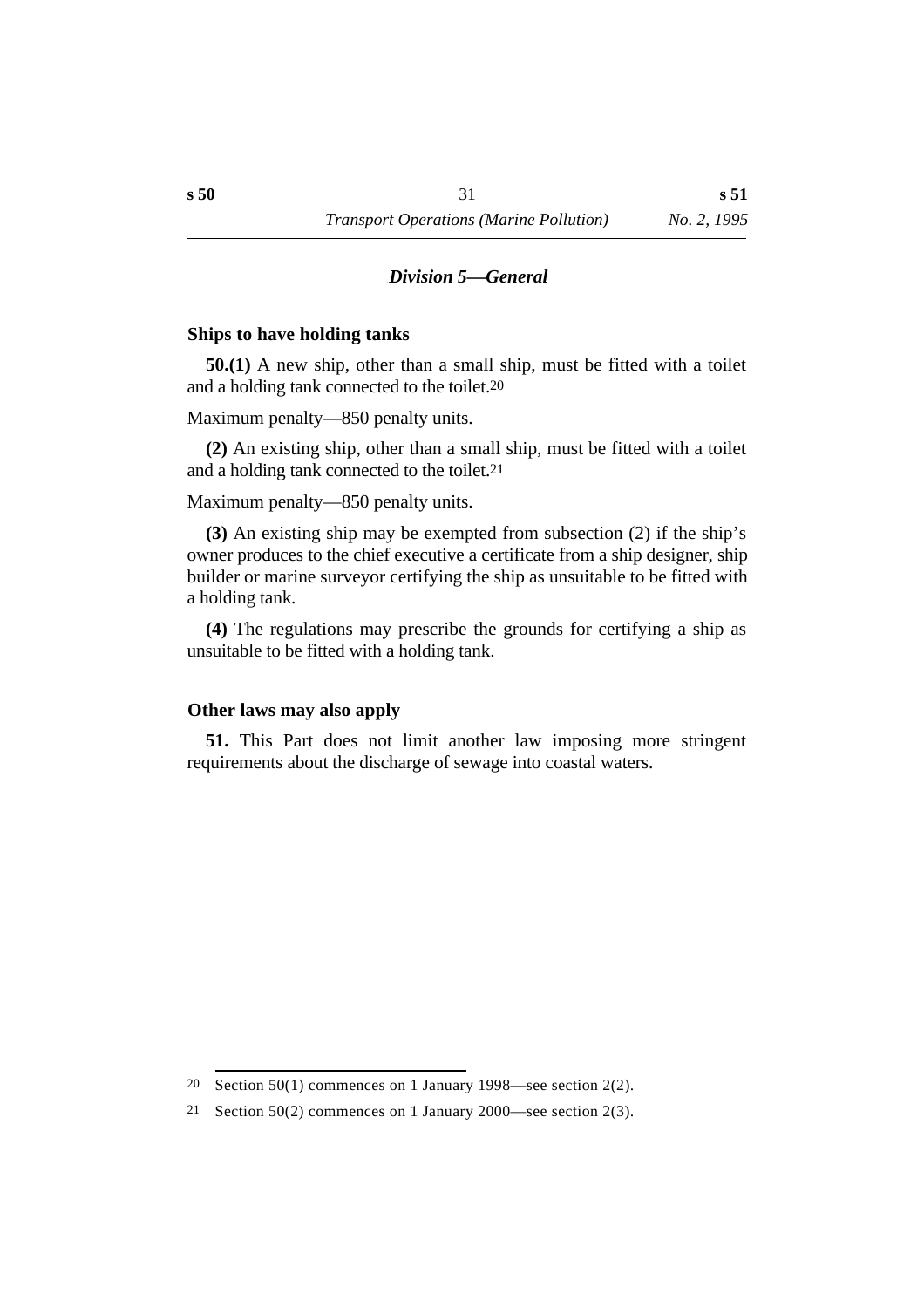## **†PART 8—PREVENTION OF POLLUTION BY GARBAGE**

*†Division 1—Purpose*

#### **˙Part gives effect to Annex V to MARPOL**

**52.** The purpose of this Part is to give effect to relevant provisions of Annex V to MARPOL.

#### *†Division 2—Interpretation*

#### **˙Definitions for Part**

**53.** In this Part—

**"discharge offence"** means an offence against section 55(1).

**"garbage"** includes plastics.

#### **˙Words and expressions used in Annex V to MARPOL and this Part**

**54.(1)** Words and expressions used in Annex V to MARPOL and this Part have the same meanings in this Part they have in the Annex.

**(2)** Subsection (1) applies whether or not a particular word or expression is defined in Annex V.

**(3)** Except as far as the context or subject matter otherwise indicates or requires, if a word or expression is defined in Annex V to MARPOL and this Part—

- (a) this Part's definition does not limit or exclude, but may extend, the meaning of the word or expression given under Annex V; and
- (b) the definitions are to be read in the context of each other and the other provisions of this Act, but, if the definitions so read are inconsistent, the Annex V definition is displaced.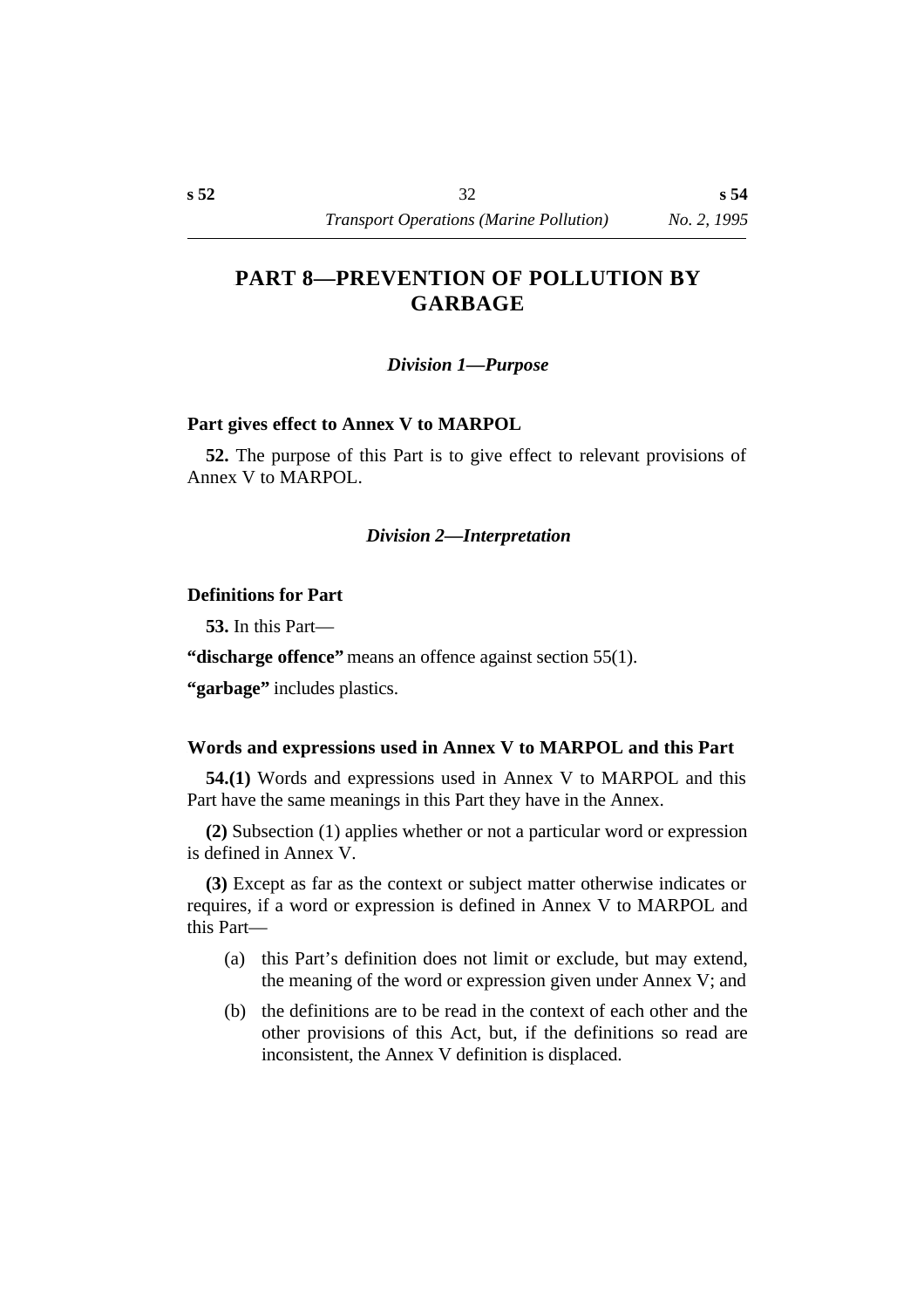#### *†Division 3—Disposal of garbage prohibited*

#### **˙Disposal of garbage into coastal waters prohibited**

**55.(1)** If garbage is disposed of from a ship into coastal waters, the ship's owner and master each commit an offence.22

Maximum penalty—3 500 penalty units.

**(2)** Subsection (1) applies despite sections 23 and 24 of the Criminal Code.23

#### *†Division 4—Defences*

#### **˙Defences to discharge offence**

**56.** Each of the following is a defence24 to a prosecution for a discharge offence—

- (a) the disposal was made for the purpose of securing the safety of the ship and the persons on board the ship or saving life at sea;
- (b) the disposal happened because of damage to the ship or its equipment and all reasonable precautions were taken before and after the damage happened to prevent or minimise the disposal;
- (c) the disposal was the accidental loss at sea of a synthetic fishing net, or synthetic material used in the repair of a synthetic fishing net, and all reasonable precautions were taken to prevent the loss.

#### *†Division 5—Exemptions*

#### **˙Certain disposals permissible**

**57.(1)** The regulations may exempt disposals from the operation of the

<sup>22</sup> See Annex V, regulation 3(1).

<sup>23</sup> See footnote 7 for information about sections 23 and 24 of the Code.

<sup>24</sup> See Annex V, regulation 6.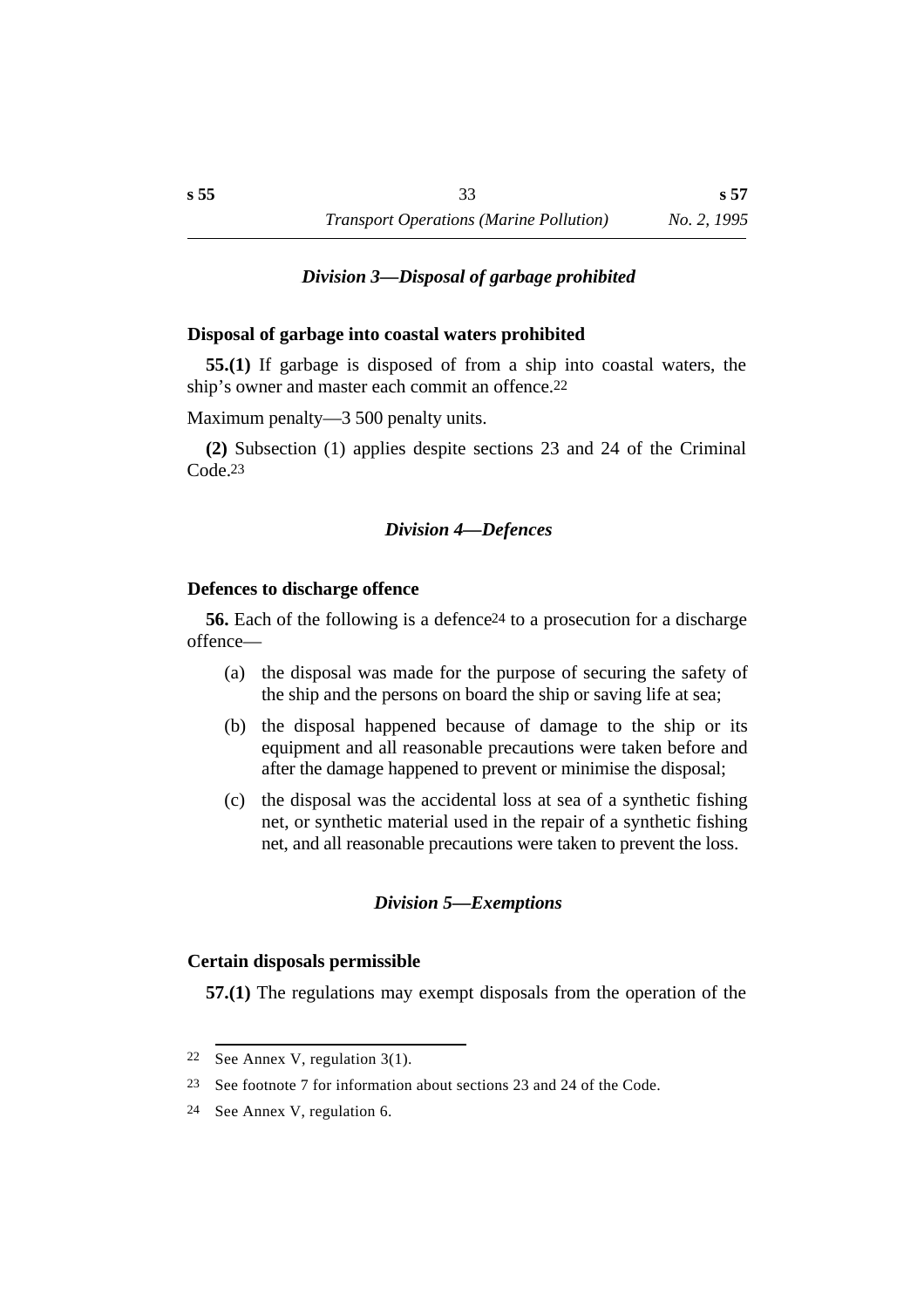discharge offence.

**(2)** However, a regulation may be made only if it gives effect to an exemption allowed under MARPOL or relates to fishing or tourism operations.

## **†PART 9—TRANSFER OPERATIONS**

## *†Division 1—Purpose of Part*

### **˙Responsibility for pollution from transfer operations and other matters**

**58.** The purpose of this Part is—

- (a) to state when a ship's owner and master are responsible for a discharge happening during or because of a transfer operation; and
- (b) to make provision for other matters about transfer operations.

#### *†Division 2—Interpretation*

#### **˙Definitions for Part**

**59.** In this Part—

**"discharge offence"** means an offence against section 61(1).

**"noxious liquid substance"** has the meaning it has in Part 5,25 and includes a mixture containing a noxious liquid substance.

**"oil"** has the meaning it has in Part 4.26

<sup>25</sup> Part 5 is about prevention of pollution by noxious liquid substances in bulk—see section 33.

<sup>26</sup> Part 4 is about prevention of pollution by oil—see section 24.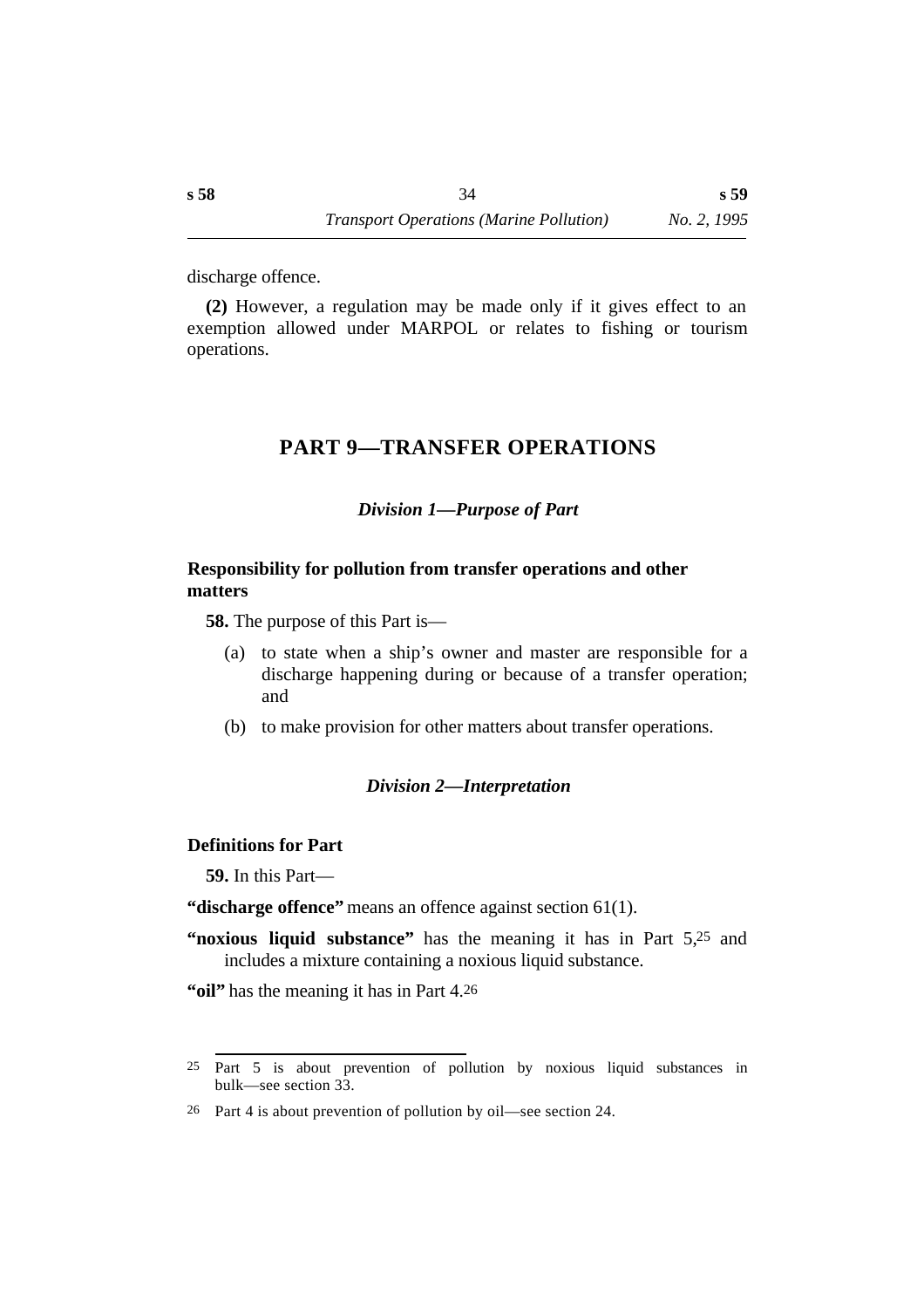- **"transfer apparatus"**, for a ship, means apparatus used in the transfer of a pollutant between a ship and another ship or place.
- **"transfer operation"**, for a ship, means any operation involved in preparing for, or starting, carrying on or finishing, a transfer of a pollutant between a ship and another ship or place.

#### **˙Words and expressions used in Annex I or II to MARPOL and this Part**

**60.(1)** Words and expressions used in Annex I or II to MARPOL and this Part have the same meanings in this Part they have in the Annex.

**(2)** Subsection (1) applies whether or not a particular word or expression is defined in Annex I or II.

**(3)** Except as far as the context or subject matter otherwise indicates or requires, if a word or expression is defined in Annex I or II to MARPOL and this Part—

- (a) this Part's definition does not limit or exclude, but may extend, the meaning of the word or expression given under Annex I or II; and
- (b) the definitions are to be read in the context of each other and the other provisions of this Act, but, if the definitions so read are inconsistent, the Annex I or II definition is displaced.

#### *†Division 3—Discharge during transfer operation prohibited*

#### **˙Discharge of pollutant into coastal waters prohibited**

**61.(1)** If a pollutant is discharged into coastal waters during a transfer operation, the ship's owner and master each commit an offence.

Maximum penalty—3 500 penalty units.

**(2)** Subsection (1) applies despite sections 23 and 24 of the Criminal Code.27

<sup>27</sup> See footnote 7 for information about sections 23 and 24 of the Code.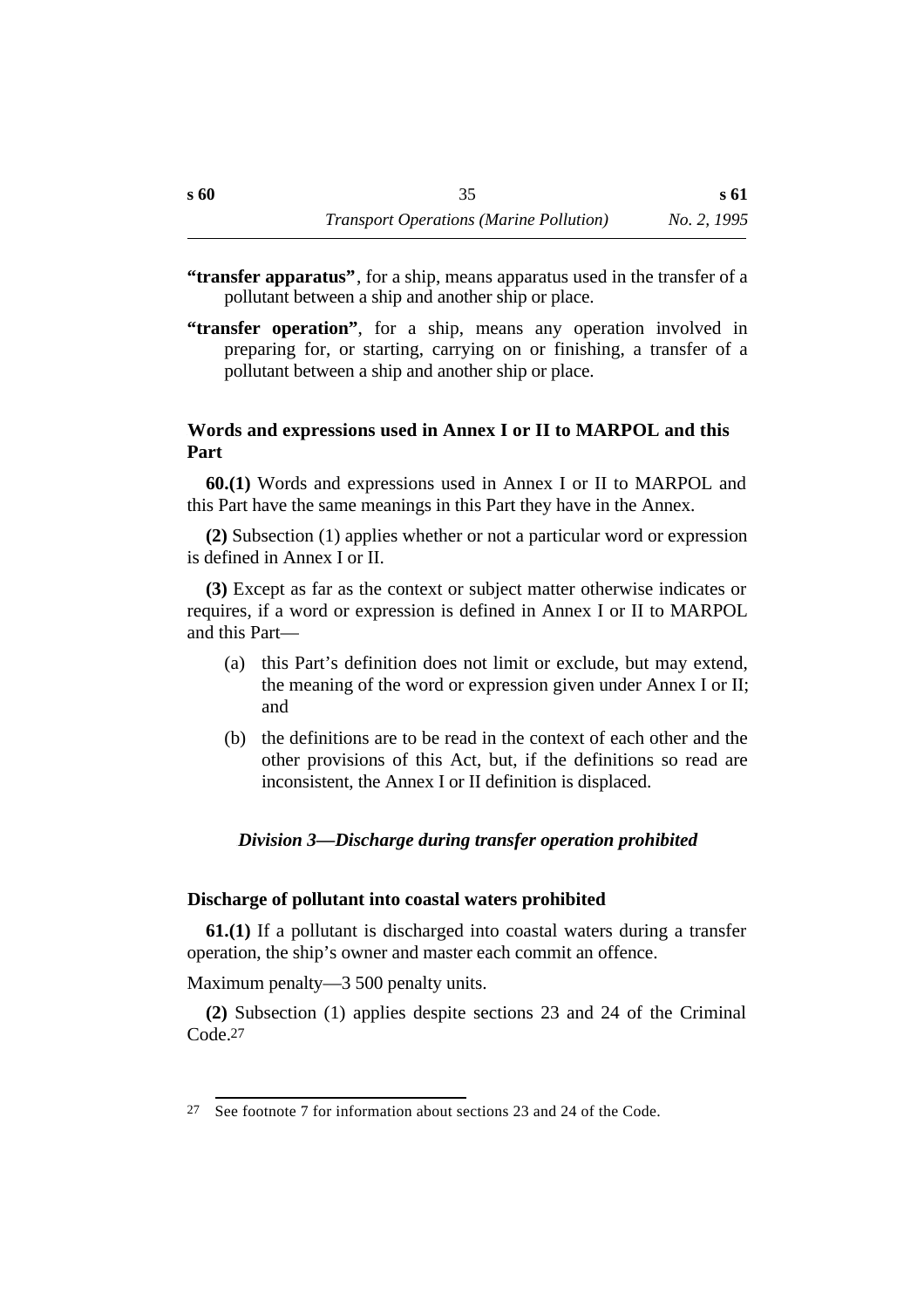#### *†Division 4—Defences*

#### **˙Defences to discharge offence**

**62.** Each of the following is a defence to a prosecution for a discharge offence—

- (a) the discharge happened because of operator error by someone not under the master's direction and the master took all reasonable precautions after the discharge happened or was discovered to prevent or minimise the discharge;
- (b) the discharge happened because of a fault in transfer apparatus not operated at the master's direction and the master took all reasonable precautions after the discharge happened or was discovered to prevent or minimise the discharge;
- (c) the discharge happened because of a fault in transfer apparatus brought onto the ship and operated at the master's direction if—
	- (i) the master took all reasonable steps to ensure that the apparatus was in good working order immediately before the transfer operation started; and
	- (ii) the master took all reasonable precautions after the discharge happened or was discovered to prevent or minimise the discharge;
- (d) a defence available under another Part of this Act for a discharge of the relevant pollutant.

#### *†Division 5—Night operation restriction*

#### **˙Restrictions on transfer operations at night**

**63.(1)** A transfer operation must not be conducted between sunset and sunrise (a **"night transfer operation"**), unless an authorised officer—

- (a) has been given notice of the operation; and
- (b) has given written approval for it.

**(2)** However, an authorised officer may give a general approval for night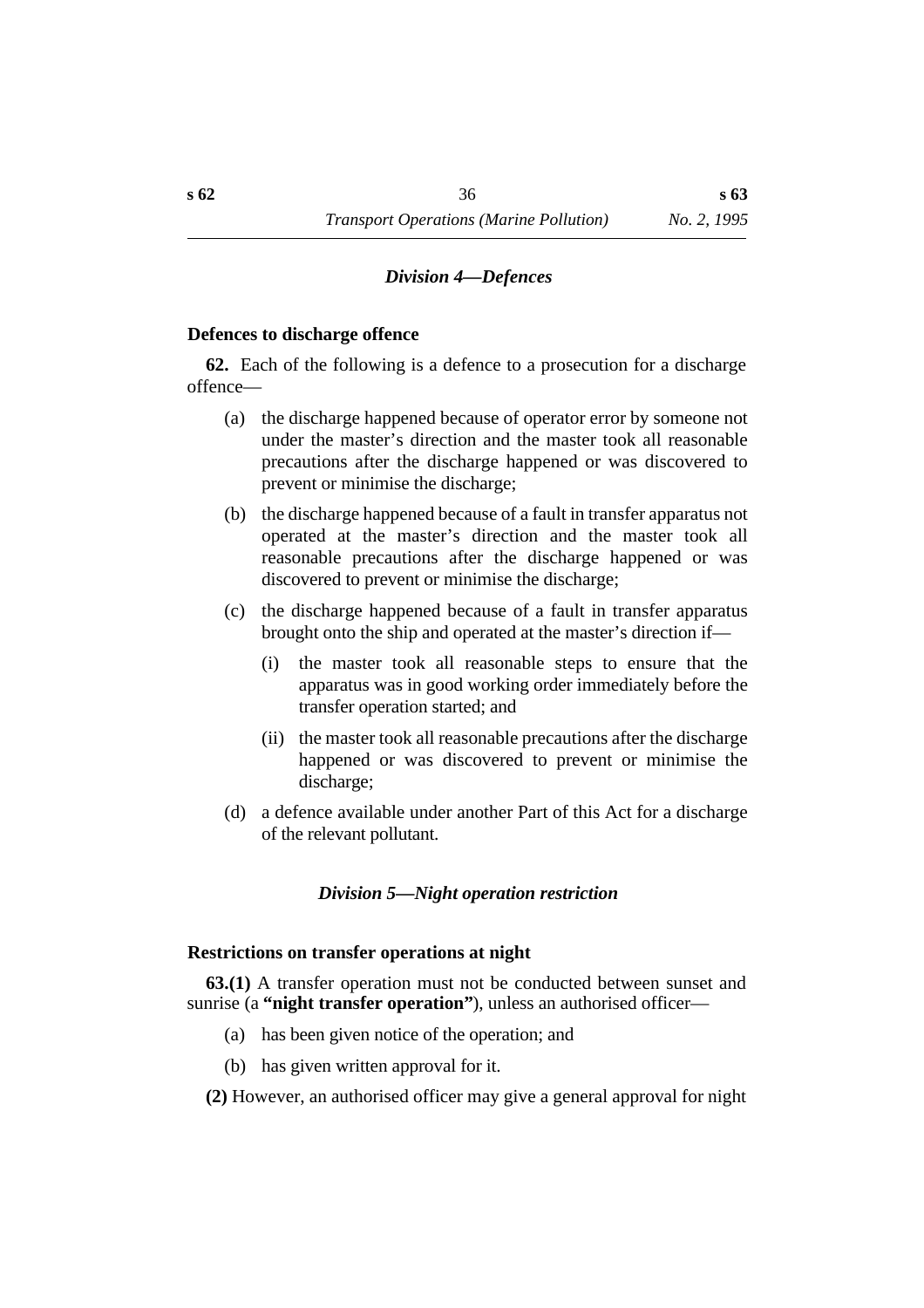transfer operations to be carried out at a place where transfers are frequently and regularly carried out.

**(3)** The approval may—

- (a) be given for a period stated in the notice; and
- (b) be subject to the conditions the authorised officer decides.

**(4)** If a night transfer operation is done in contravention of this section, or if a condition attached to an approval given under this section is not complied with, the ship's owner and master each commit an offence.

Maximum penalty—850 penalty units.

# *†Division 6—General*

# **˙Several liability—ships**

**64.(1)** This section applies to a transfer operation involving oil or noxious liquid substances in bulk.

**(2)** If—

- (a) a discharge happens from 2 or more ships; and
- (b) it is not reasonably practicable to identify the oil or noxious liquid substance that has discharged from a particular ship;

all of the oil or noxious liquid substance discharged is taken, for this Part and sections 113, 115, 122 and 127,28 to have been discharged from each of the ships.

# **˙Keeping of records about transfer etc.**

**65.(1)** This section applies to—

- (a) a ship's owner; and
- (b) a ship's master; and
- (c) the occupier of a place to or from which a pollutant is transferred.

<sup>28</sup> Sections 113, 115, 122 and 127 are concerned with the giving of security, the recovery of costs and awards of compensation for discharges.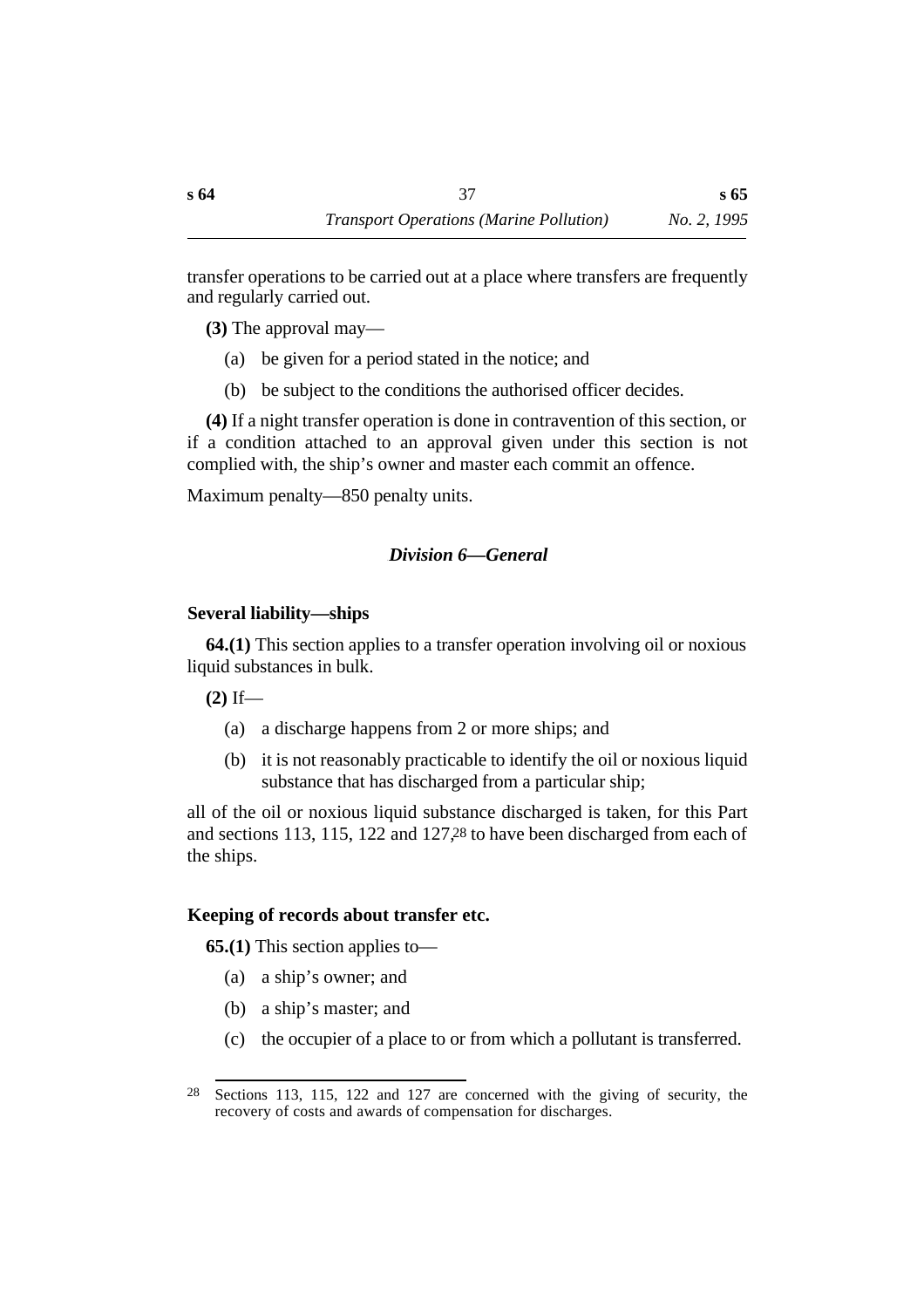**(2)** A person to whom this section applies must keep the records the person is required to keep by regulation.

Maximum penalty—350 penalty units.

**(3)** If a happening required under the regulations to be recorded by a person happens, the person must record, without delay, the happening in the way prescribed under the regulations.

Maximum penalty—350 penalty units.

# **†PART 10—RECEPTION FACILITIES**

# **˙Reception facilities**

**66.(1)** The chief executive may provide, join with someone else in providing, arrange for the provision of, or direct the providing of reception facilities—

- (a) under Regulation 12 of Annex I, Regulation 7 of Annex II and Regulation 7 of Annex V to MARPOL; or
- (b) under Part 7.29

**(2)** The chief executive may give a notice under subsection (3) to—

- (a) the owner or occupier of a port or terminal; or
- (b) the owner or occupier of an establishment at which ships—
	- (i) are repaired or other work is performed on ships if the repair or work involves the disposal of oily mixtures, mixtures containing noxious liquid substances, oil residues, residues of noxious liquid substances or sewage; or
	- (ii) are berthed, docked or otherwise at the establishment.

**(3)** A notice may direct an owner or occupier of a port, terminal or establishment to—

(a) provide facilities for the reception or disposal of residues by ships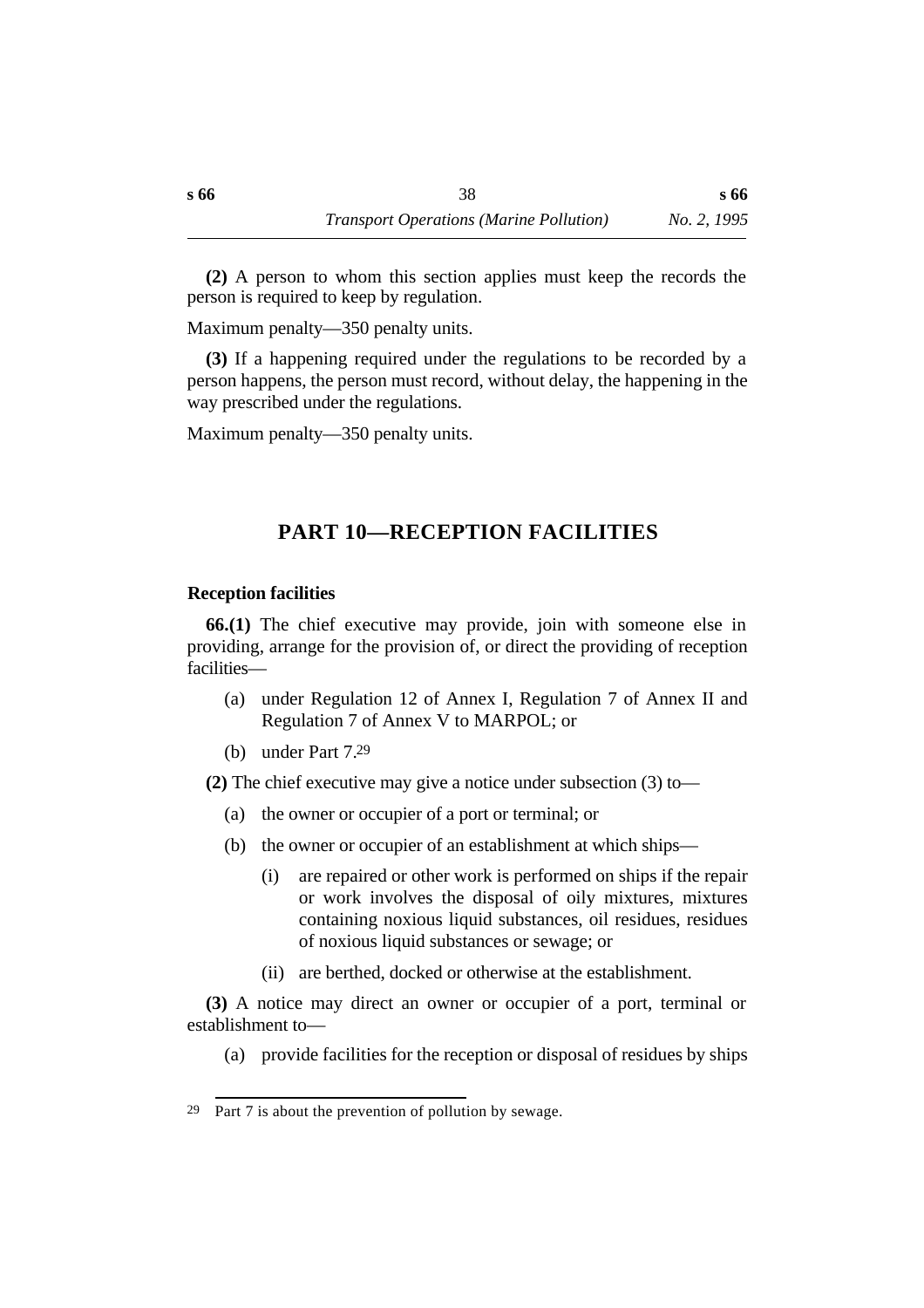berthed, docked or otherwise at the port, terminal or establishment; and

- (b) maintain the facilities in good order and condition; and
- (c) make the facilities available to enable ships to dispose of the residues.
- **(4)** A notice—
	- (a) may state a time within which a direction is to be complied with; and
	- (b) must be signed by the chief executive.
- **(5)** An owner or occupier must comply with a notice.

Maximum penalty—

- (a) for the first offence—1 750 penalty units; and
- (b) if the contravention continues after conviction—1 750 penalty units and an additional penalty of 20 penalty units for each day after the last conviction that the contravention continues.

**(6)** An owner's or occupier's obligation to comply with a notice continues until the direction given by the notice is complied with even though, in a particular case, the notice specifies a time by which compliance is required and the time has passed.

**(7)** A charge against an owner or occupier for a contravention of subsection (5) continuing after conviction may state the date of the last conviction and the day or period during which the contravention continued.

**(8)** Charges under subsection (7) for a particular continuing contravention may be prosecuted from time to time.

**(9)** In this section—

**"residues"** include oil, noxious liquid substances, sewage and garbage.

**"terminal"** includes an oil depot, oil installation or other place used for the loading or unloading in bulk of oil or noxious liquid substances.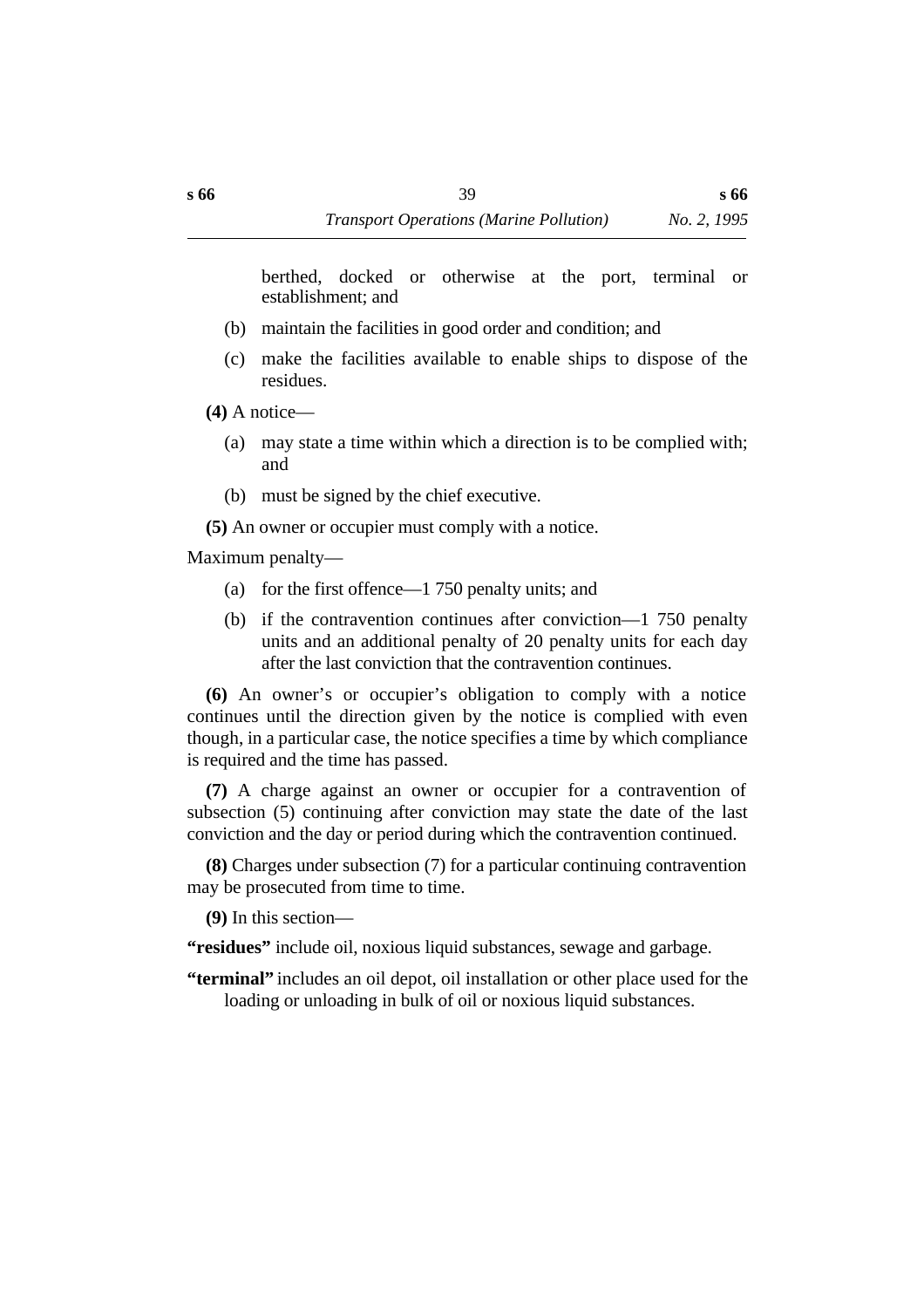# **†PART 11—REPORTING REQUIREMENTS**

### **˙Duty to report certain incidents**

**67.(1)** In this section—

**"discharge offence"** has the meaning it has in Parts 4 to 9.

**"harmful substance"** has the meaning it has in Part 6.

**"noxious liquid substance"** has the meaning it has in Part 5.

**"oil"** has the meaning it has in Part 4.

**"reportable incident"** means a discharge or probable discharge of oil, a noxious liquid substance or the jettisoning of a harmful substance carried in packaged form from a ship that happens in coastal waters, but does not include a discharge exempted by regulation.

**(2)** A ship's master must notify, without delay, an authorised officer of a reportable incident30 in the way prescribed by regulation.

Maximum penalty—850 penalty units.

**(3)** If the ship's master cannot comply with subsection (2), the ship's owner or the owner's agent must notify, without delay, an authorised officer of the reportable incident in the way prescribed by regulation, unless the owner or owner's agent has a reasonable excuse.

Maximum penalty—850 penalty units.

**(4)** A person mentioned in subsection (2) or (3) who has notified an authorised officer of the reportable incident must give a report to an authorised officer about the incident if asked by an authorised officer.

Maximum penalty—850 penalty units.

**(5)** The report must be given to an authorised officer in the approved form and within the time prescribed by regulation.

**(6)** A notice given to an authorised officer under subsection (2) or (3), and a report given to an authorised officer under subsection (4), must not, without the consent of the person charged, be admitted in evidence in a prosecution for a discharge offence.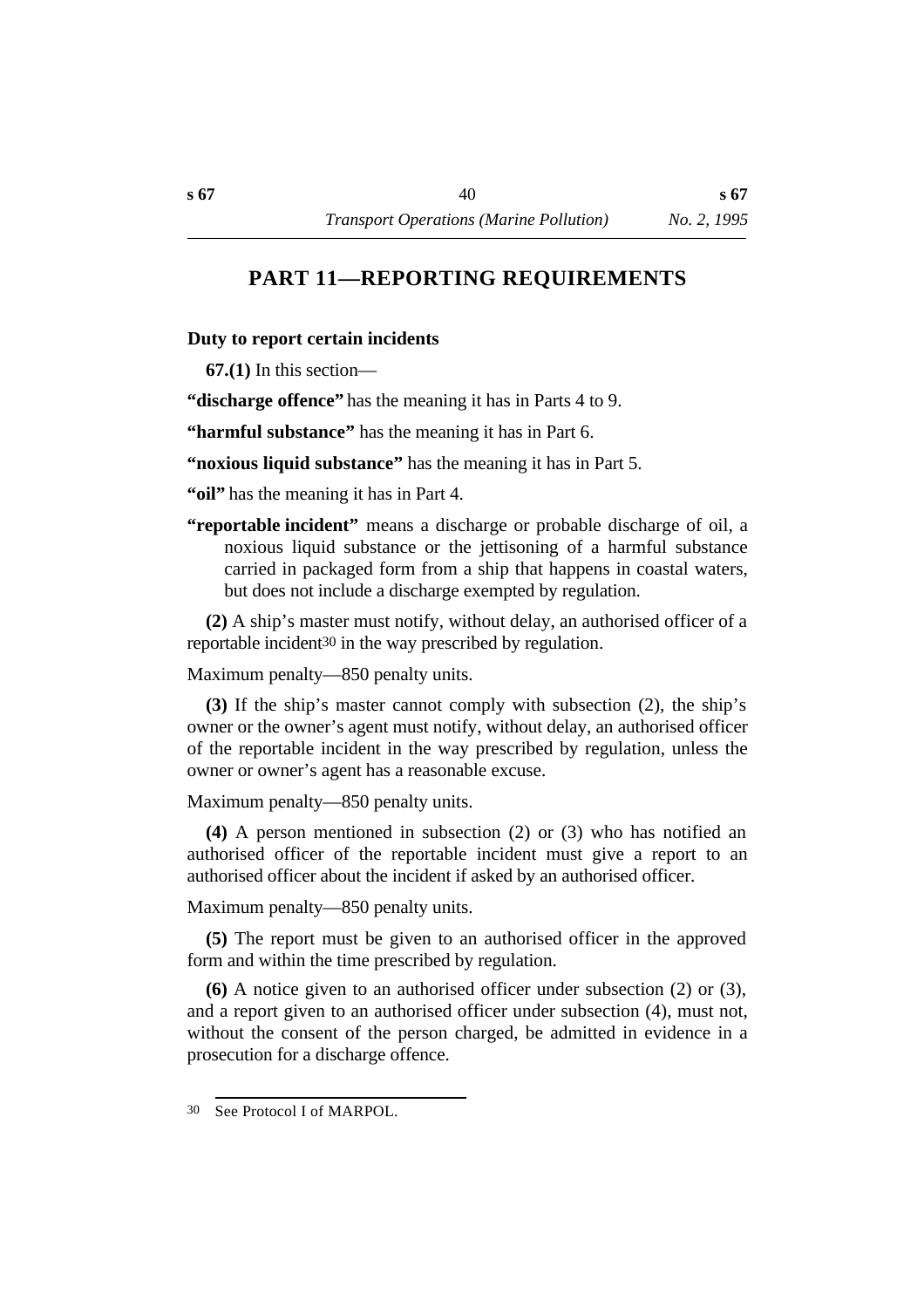# **†PART 12—INVESTIGATION, PREVENTION AND MINIMISATION, AND ENFORCEMENT**

### *†Division 1—General*

#### **˙Functions of authorised officers**

**68.** Authorised officers have the following functions—

- (a) to investigate discharges prohibited by this Act;
- (b) to monitor compliance with this Act;
- (c) to monitor transfer operations;
- (d) to examine ships using coastal waters to minimise discharges;
- (e) to take action to remove a pollutant discharged into coastal waters or mitigate its effect on Queensland's marine and coastal environment.

### **˙Authorised officers subject to directions from chief executive**

**69.** An authorised officer is subject to the directions of—

- (a) the chief executive in exercising powers of an authorised officer; and
- (b) if the authorised officer is appointed by the chief executive officer of a port authority—the chief executive officer.

### **˙Powers of authorised officers**

**70.(1)** An authorised officer has the powers given under this or another Act.

**(2)** A person appointed as an authorised officer by the chief executive may exercise powers for the administration and enforcement of a matter inside and outside the limits of any port.

**(3)** A person appointed as an authorised officer by the chief executive officer of a port authority may exercise powers only for the administration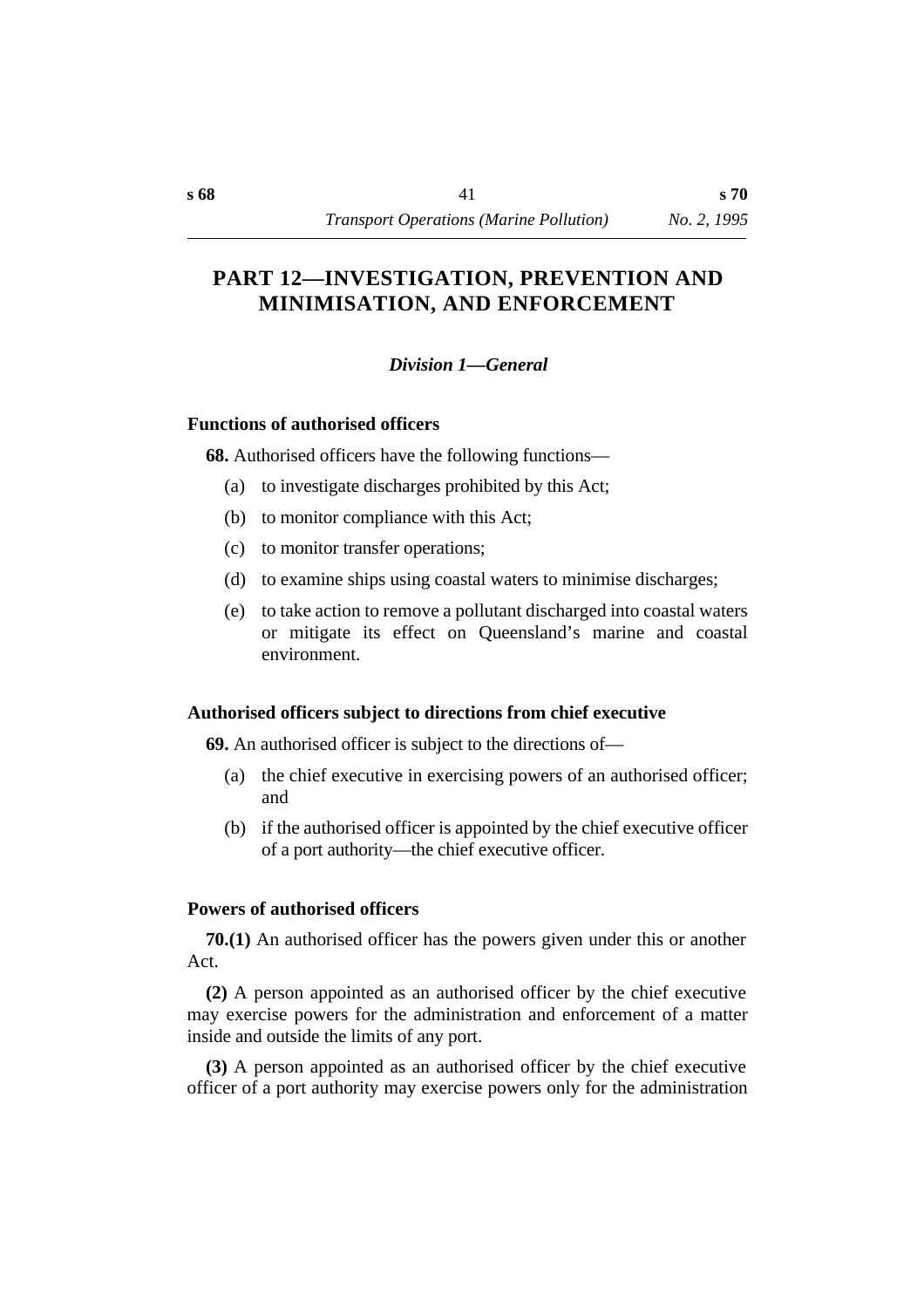and enforcement of a matter devolved under section 12931 within the port limits.

### **˙Limitation on powers of authorised officer**

**71.(1)** The powers of an authorised officer may be limited—

- (a) under the regulations; or
- (b) under a condition of appointment; or
- (c) by notice of—
	- (i) the chief executive given to the authorised officer; and
	- (ii) if the authorised officer is appointed by the chief executive officer of the port authority—the chief executive officer given to the authorised officer.

**(2)** Notice under subsection (1)(c) may be given orally, but must be confirmed in writing as soon as practicable.

# *†Division 2—Appointment of authorised officers and other matters*

### **˙Appointment of authorised officers**

**72.(1)** The chief executive may appoint any of the following persons as authorised officers—

- (a) officers of the public service;
- (b) employees of a port authority;
- (c) other persons prescribed under the regulations.

**(2)** If, within its port limits, the administration and enforcement of a matter is devolved to a port authority under section 129, the chief executive officer of the port authority may appoint any of the following persons as authorised officers—

<sup>31</sup> Section 129 is about how the administration and enforcement of this Act within a port authority may be devolved to the port authority board by the Governor in Council.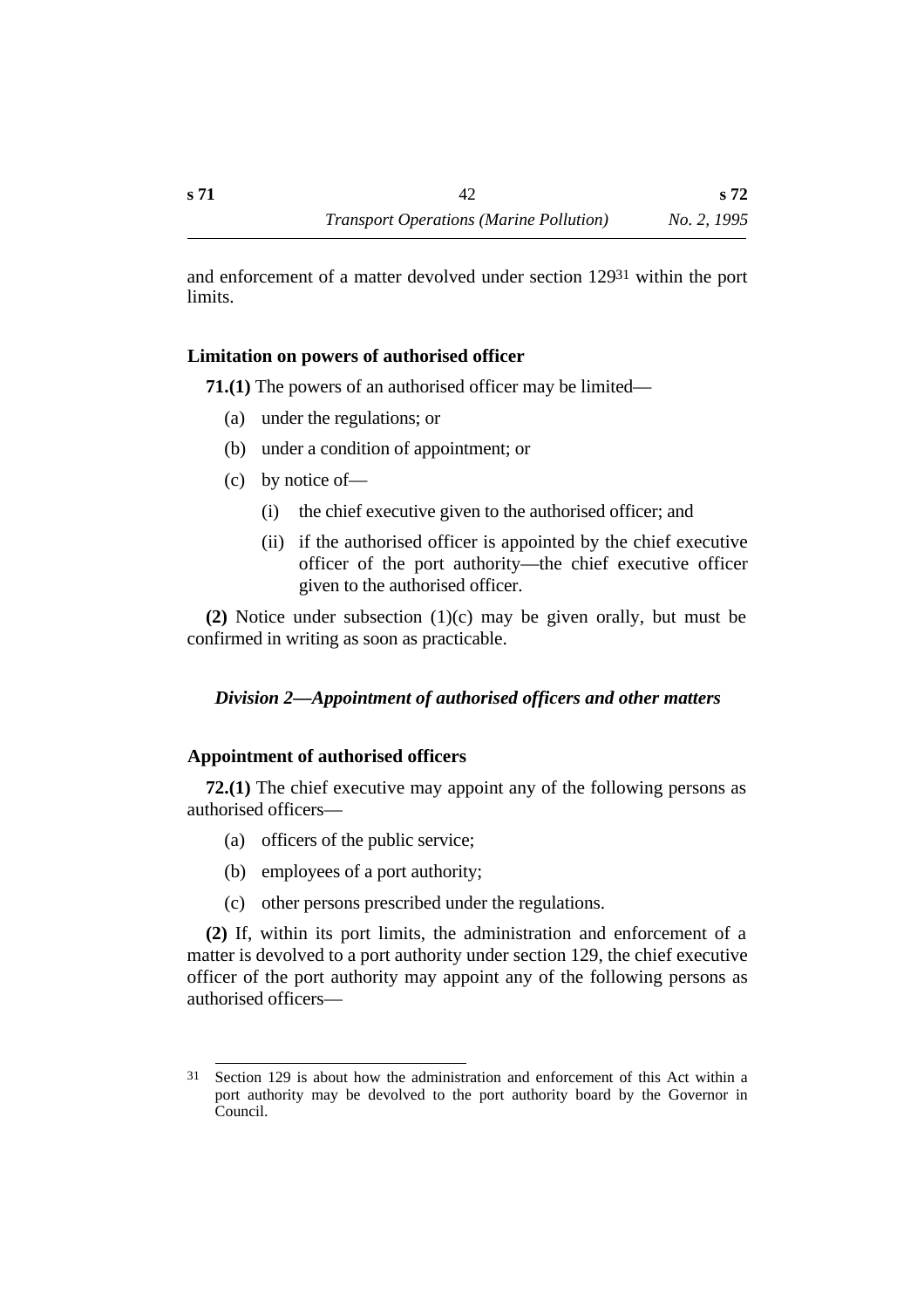- (a) employees of the port authority;
- (b) other persons prescribed under the regulations.

**(3)** A person may be appointed to be an authorised officer only if, in the administering executive's opinion, the person has the necessary expertise or experience to be an authorised officer.

### **˙Authorised officer's appointment conditions**

**73.(1)** An authorised officer holds office on the conditions stated in the instrument of appointment.

**(2)** An authorised officer—

- (a) if the appointment provides for a term of appointment—ceases holding office at the end of the term; and
- (b) may resign by signed notice of resignation given to the administering executive; and
- (c) if the conditions of appointment provide—ceases holding office as an authorised officer on ceasing to hold another office stated in the appointment conditions (the **"main office"**).

**(3)** However, an authorised officer may not resign from the office of authorised officer (the **"secondary office"**) under subsection (2)(b) if a term of the authorised officer's employment to the main office requires the authorised officer to hold the secondary office.

# **˙Authorised officer's identity card**

**74.(1)** The administering executive must give each authorised officer an identity card.

**(2)** The identity card must—

- (a) contain a recent photograph of the authorised officer; and
- (b) be signed by the authorised officer; and
- (c) include an expiry date.

**(3)** If the authorised officer is appointed by the chief executive, the identity card must state the officer is an authorised officer for the State.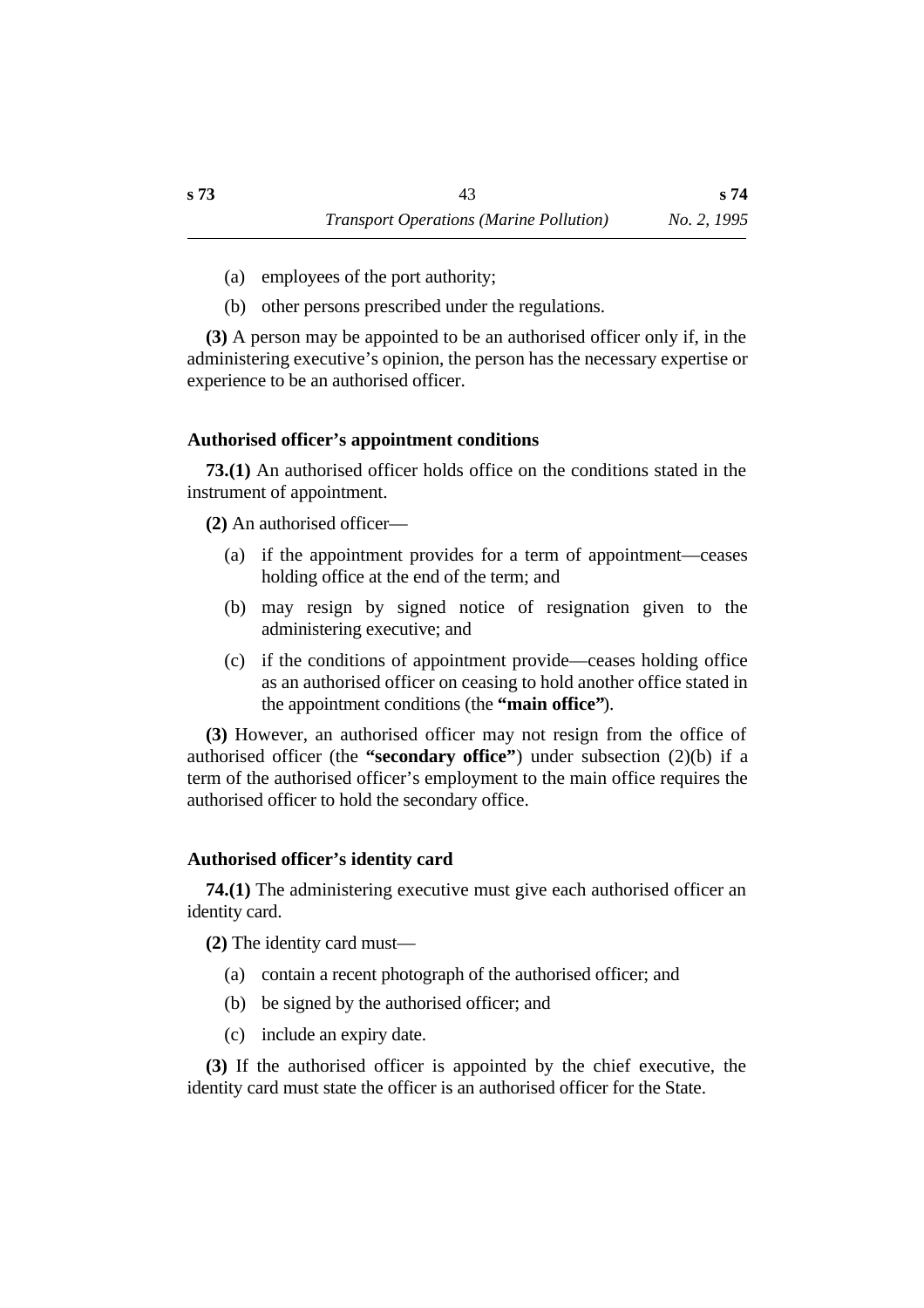**(4)** If the authorised officer is appointed by the chief executive officer of a port authority, the identity card must state the officer is an authorised officer for the (name of port) port authority.

**(5)** A person who ceases to be an authorised officer must return the identity card to the administering executive within 21 days after the person ceases to be an authorised officer, unless the person has a reasonable excuse.

Maximum penalty—40 penalty units.

**(6)** This section does not prevent the giving of a single identity card to a person under this section and for other provisions, Acts or purposes.

#### **˙Production or display of authorised officer's identity card**

**75.(1)** An authorised officer may exercise a power in relation to someone else if the officer—

- (a) first produces the officer's identity card for the person's inspection; or
- (b) has the identity card displayed so it is clearly visible to the person.

**(2)** If, for any reason, it is not practicable to comply with subsection (1), the authorised officer must produce the identity card for inspection by the person at the first reasonable opportunity.

#### **˙Protection from liability**

**76.(1)** An authorised officer or a person acting under the direction of an authorised officer is not civilly liable for an act or omission done honestly and without negligence under this Act.

**(2)** If subsection (1) prevents a civil liability attaching to an authorised officer or person, the liability attaches instead to—

- (a) if the person is an authorised officer appointed by the chief executive officer of a port authority—the port authority; or
- (b) if the person is acting under the direction of an authorised officer appointed by the chief executive officer of a port authority—the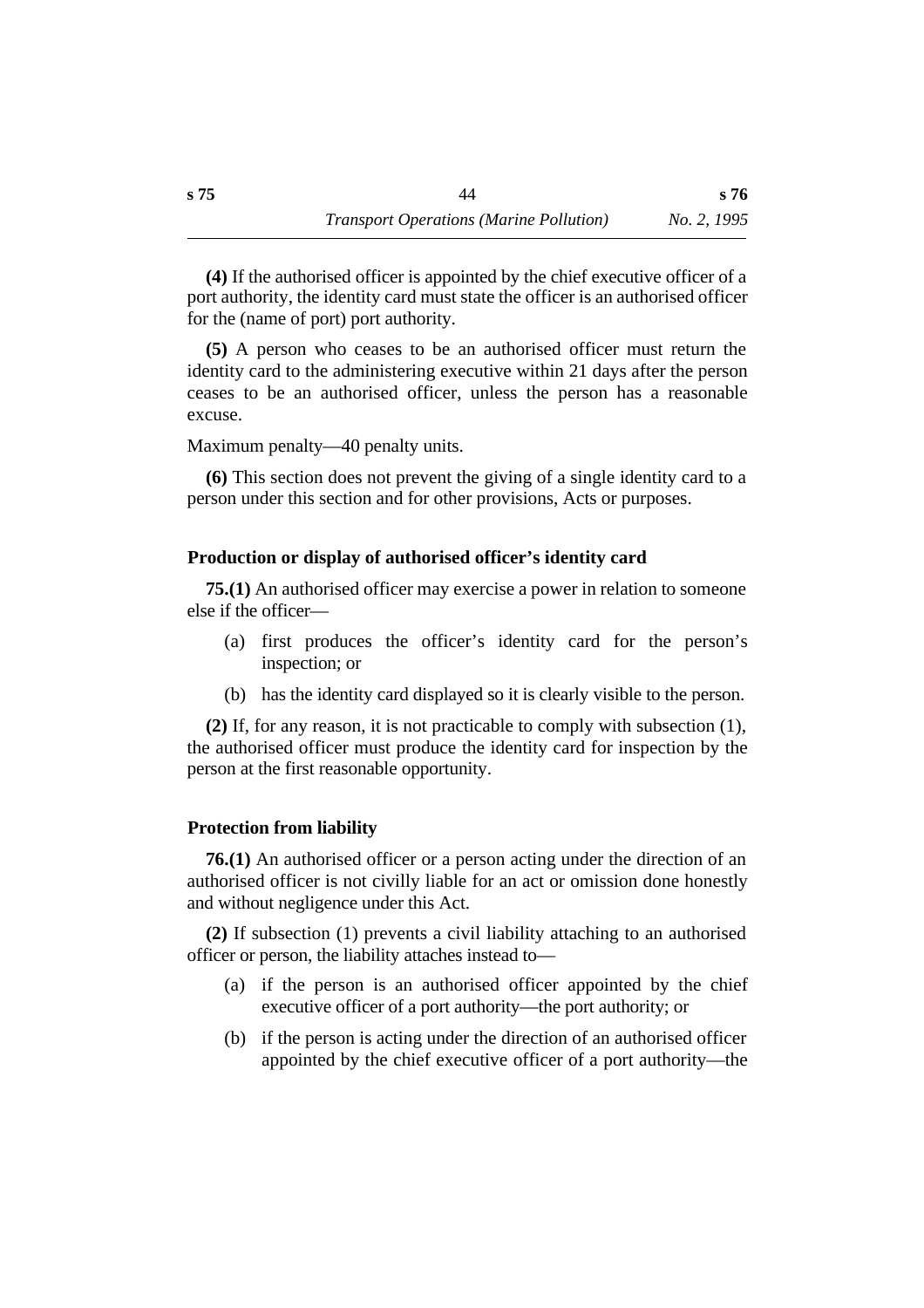port authority; or

(c) if paragraphs (a) and (b) do not apply—the State.

*†Division 3—Powers of authorised officers*

### **˙Entry to place by authorised officers**

**77.(1)** An authorised officer may enter a place under this section if—

- (a) its occupier consents to the entry; or
- (b) the entry is authorised by a warrant.

**(2)** An authorised officer, without the occupier's consent or a warrant, may—

- (a) enter a public place when the place is open to the public; or
- (b) enter the land (including the curtilage) around premises to ask the occupier of the premises for consent to enter the premises.

**(3)** The power of entry given to an authorised officer under this section is in addition to the powers of entry given to an authorised officer under other provisions of this Part.

**(4)** Unless entry is authorised by warrant, an authorised officer may only exercise the powers mentioned in section 8132 for a place if its occupier consents to the use of the powers when consent for entry is given.

# **˙Warrants for entry**

**78.(1)** An authorised officer may apply to a Magistrate for a warrant for a place.

**(2)** The application must be sworn and state the grounds on which the warrant is sought.

**(3)** The Magistrate may refuse to consider the application until the authorised officer gives the Magistrate all the information the Magistrate requires about the application in the way the Magistrate requires.

<sup>32</sup> Section 81 is about an authorised officer's general powers for ships and places.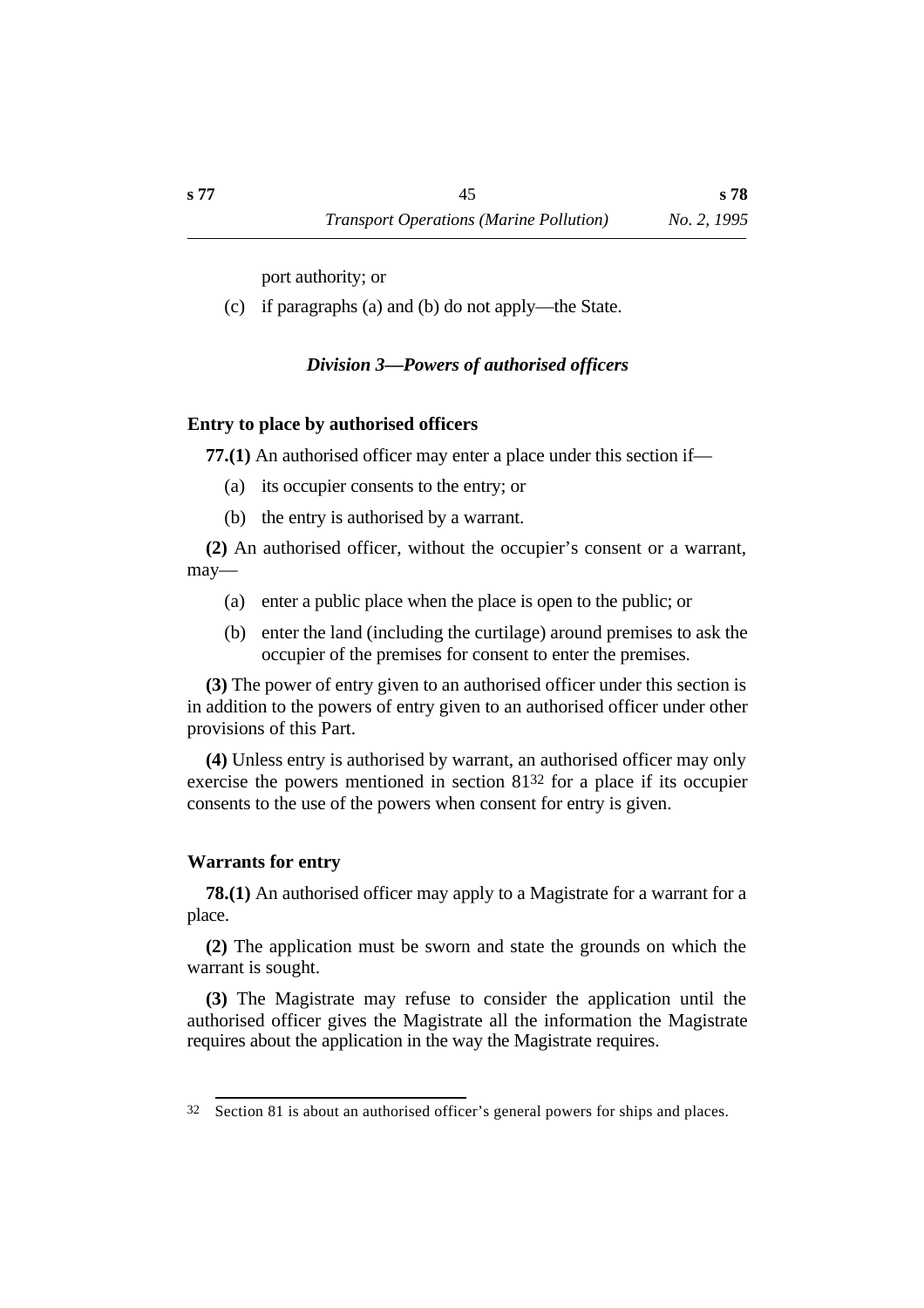*Example—*

The Magistrate may require additional information supporting the application be given by statutory declaration.

**(4)** The Magistrate may issue the warrant only if the Magistrate is satisfied there are reasonable grounds for suspecting—

- (a) there is a particular thing or activity (the **"evidence"**) that may provide evidence of an offence against this Act; and
- (b) the evidence is, or may be within the next 7 days, at the place.

**(5)** A warrant must state—

- (a) that the authorised officer may, with necessary and reasonable help and force, enter the place and exercise the authorised officer's powers under this Act; and
- (b) the evidence for which the warrant is issued; and
- (c) the hours when entry may be made; and
- (d) the day, within 14 days after the warrant's issue, the warrant ends.

**(6)** The Magistrate must record the reasons for issuing the warrant.

#### **˙Warrants—applications made otherwise than in person**

**79.(1)** An authorised officer may apply for a warrant by phone, fax, radio or another form of communication if the officer considers it necessary because of urgent circumstances or other special circumstances, including, for example, the officer's remote location.

**(2)** Before applying for the warrant, the authorised officer must prepare an application stating the grounds on which the warrant is sought.

**(3)** The authorised officer may apply for the warrant before the application is sworn.

**(4)** After issuing the warrant, the Magistrate must immediately fax a copy to the authorised officer if it is reasonably practicable to fax the copy.

**(5)** If it is not reasonably practicable to fax a copy of the warrant to the authorised officer—

(a) the Magistrate must—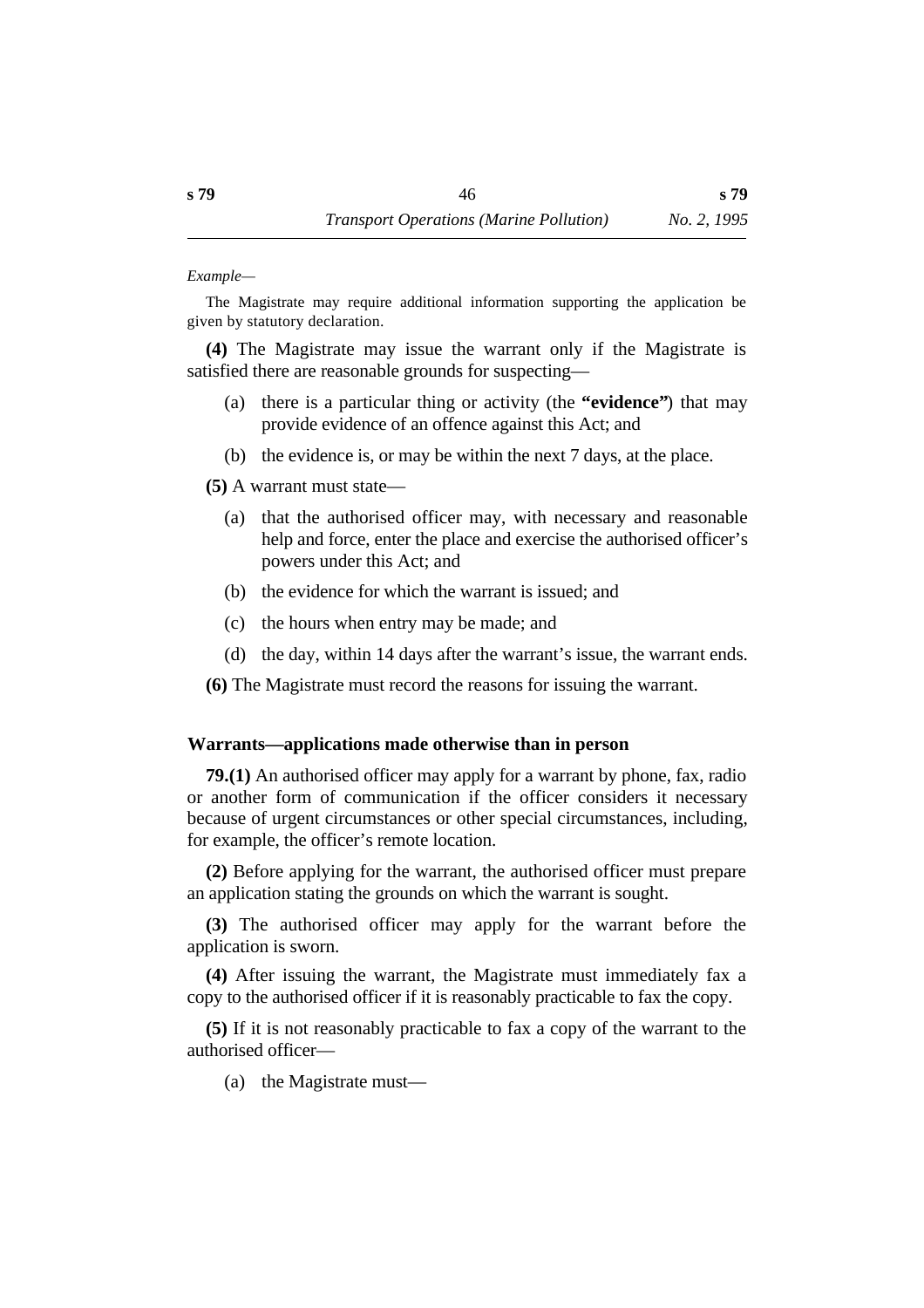- (i) record on the warrant the reasons for issuing the warrant; and
- (ii) tell the authorised officer the date and time the warrant was signed; and
- (iii) tell the authorised officer the warrant's terms; and
- (b) the authorised officer must write on a form of warrant (the **"warrant form"**)—
	- (i) the Magistrate's name; and
	- (ii) the date and time the Magistrate signed the warrant; and
	- (iii) the warrant's terms.

**(6)** The facsimile warrant, or the warrant form properly completed by the authorised officer, authorises the entry and the exercise of the other powers mentioned in the warrant issued by the Magistrate.

**(7)** The authorised officer must, at the first reasonable opportunity, send to the Magistrate—

- (a) the sworn application; and
- (b) if a warrant form was completed by the authorised officer—the completed warrant form.

**(8)** On receiving the documents, the Magistrate must attach them to the warrant.

**(9)** Unless the contrary is proven, a court must presume a power exercised by an authorised officer was not authorised by a warrant issued under this section if—

- (a) a question arises, in a proceeding before the court, whether the exercise of power was authorised by a warrant; and
- (b) the warrant is not produced in evidence.

# **˙Boarding of ships**

**80.(1)** An authorised officer may board a ship at any time to find out whether this Act is being or has been complied with.

**(2)** An authorised officer may also board a ship at any time if the officer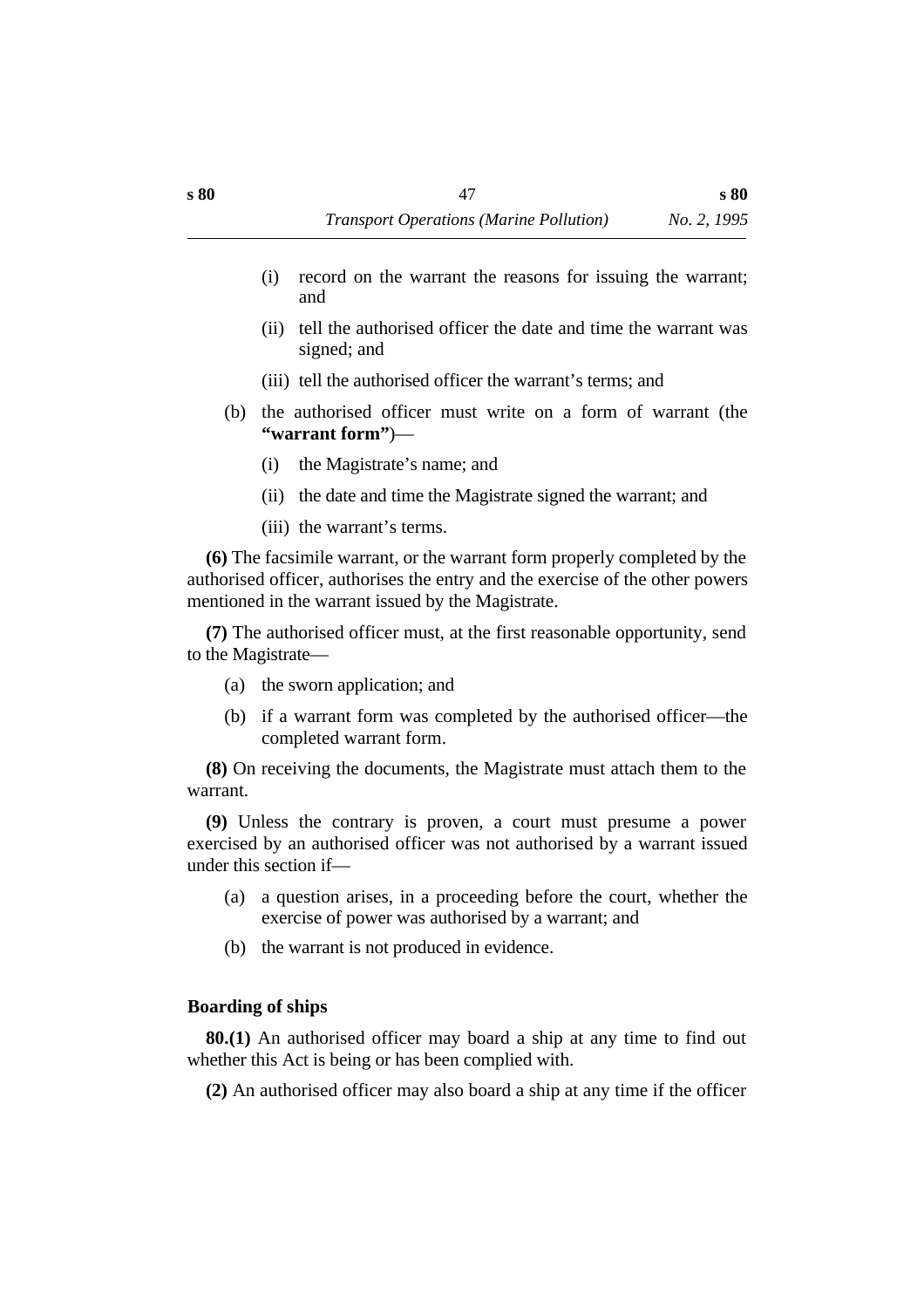has reasonable grounds for suspecting that—

- (a) the ship is being, or has been, used in the commission of an offence against this Act; or
- (b) the ship, or a document or other thing in or on the ship, may provide evidence of the commission of an offence against this Act.

**(3)** However, an authorised officer must not board a ship if to do so would put the ship, or someone on the ship, at risk from damage or injury.

**(4)** If the ship is moving or about to move, the authorised officer may signal the person in command of the ship or, if no person is in command of the ship, the person in control of the ship to stop the ship or not to move it.

**(5)** To enable the ship to be boarded, the authorised officer may—

- (a) act with any necessary and reasonable help and force; and
- (b) require the person in control of the ship to give reasonable help to the officer.

**(6)** A person must obey a signal under subsection (4), unless the person has a reasonable excuse.

Maximum penalty—350 penalty units.

**(7)** A person must comply with a requirement under subsection (5)(b), unless the person has a reasonable excuse.

Maximum penalty—350 penalty units.

**(8)** It is a reasonable excuse for a person to disobey a signal under subsection (4) if—

- (a) the person reasonably believes that to obey the signal immediately would put the ship, or someone on the ship, at risk from damage or injury; and
- (b) the person obeys the signal as soon as it is practicable to obey the signal.

# **˙Authorised officer's general powers for ships and places**

**81.(1)** An authorised officer who boards a ship or enters a place under this Part may—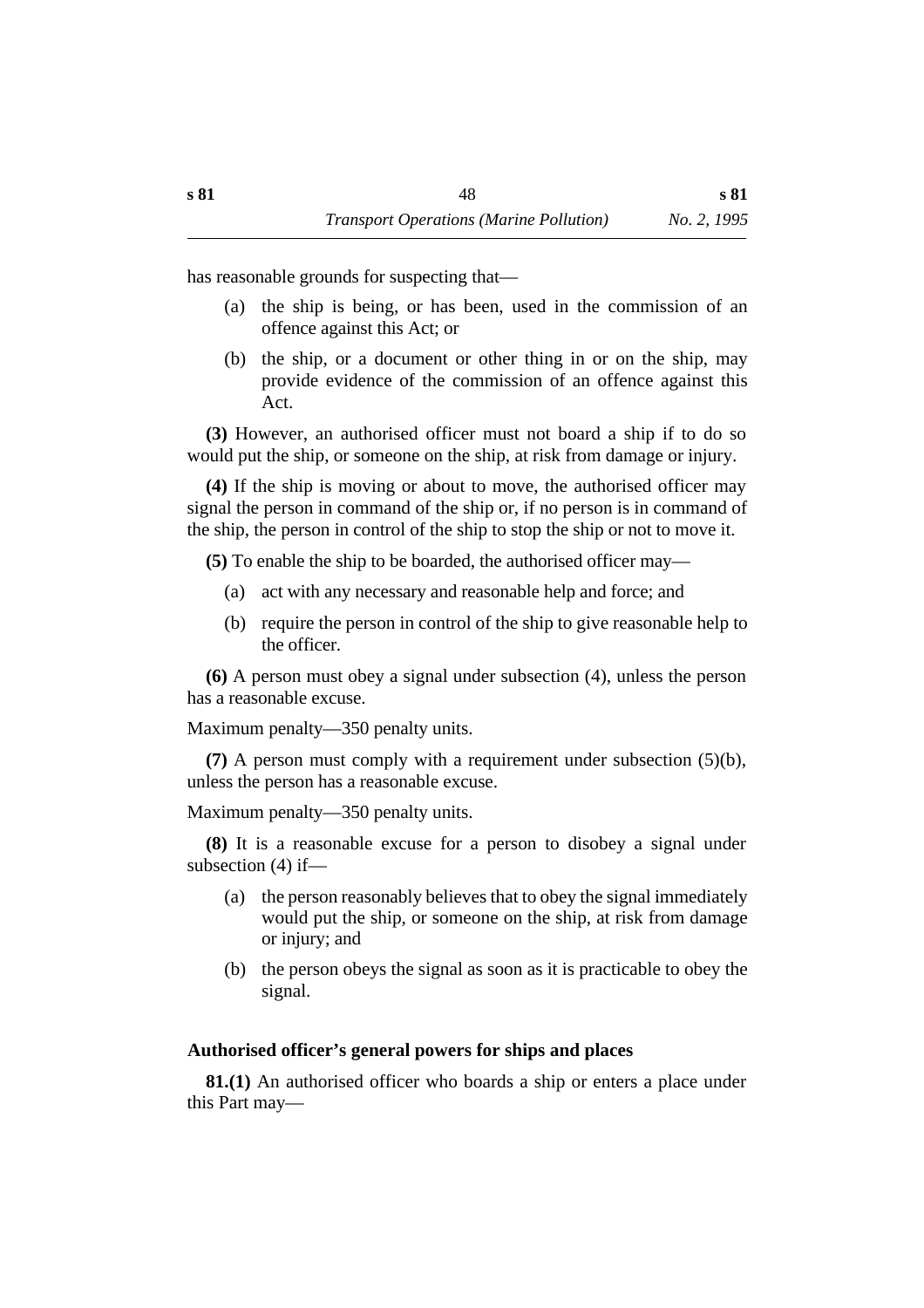- (a) search any part of the ship or place; or
- (b) inspect, examine, test, measure, photograph or film anything in or on the ship or place or require a thing to be tested or measured; or
- (c) take samples of any pollutant, substance or thing in or on the ship or place; or
- (d) record, measure, test or analyse the release of pollutants into coastal waters from the ship; or
- (e) copy a document in or on the ship or place; or
- (f) take onto or into the ship or place any persons, equipment and materials the authorised officer reasonably requires for exercising a power under this Act; or
- (g) install or maintain any equipment and materials in or on the ship or place the authorised officer reasonably requires for a monitoring program for the release of pollutants into coastal waters from the ship; or
- (h) require the ship's master, or any person in or on the ship, or occupier of the place to give the authorised officer reasonable help for the exercise of the powers mentioned in paragraphs (a) to (g); or
- (i) for a ship—by written notice given to the person in control of the ship, require the person—
	- (i) to bring the ship to a stated place; and
	- (ii) to remain in control of the ship at the place for a reasonable time;

to enable the officer to exercise the powers mentioned in paragraphs (a) to (g).

**(2)** If, for any reason, it is not practicable to make a requirement under subsection (1)(i) by written notice, the requirement may be made orally and confirmed by written notice as soon as practicable.

**(3)** An authorised officer must not enter a part of a ship that is used only as a living area, or exercise powers under subsection  $(1)(a)$  to  $(g)$  in relation to the part, unless the authorised officer is accompanied by the master or other person in control of the ship.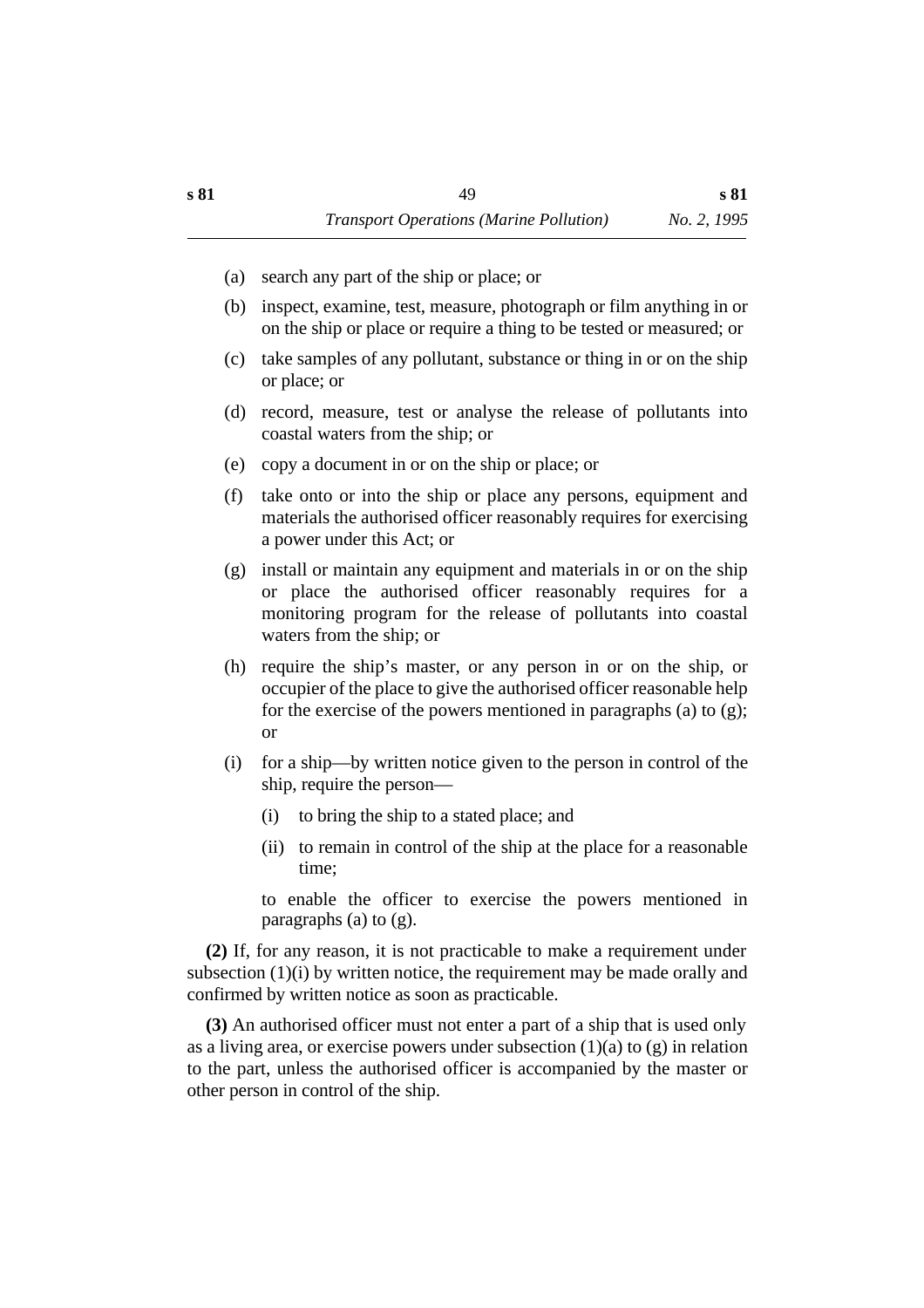**(4)** Subsection (3) does not apply if the master or other person is unavailable or unwilling to accompany the authorised officer or the authorised officer is unable for another reason to comply with the subsection.

#### **˙Power to seize evidence from places**

**82.(1)** An authorised officer who enters a place under this Part with a warrant may seize the evidence for which the warrant was issued.

**(2)** An authorised officer who enters a place under this Part with the occupier's consent may seize a thing if—

- (a) the authorised officer believes on reasonable grounds the thing is evidence of an offence against this Act; and
- (b) seizure of the thing is consistent with the purpose of entry as told to the occupier in seeking the occupier's consent.

**(3)** An authorised officer may also seize another thing if the officer believes on reasonable grounds—

- (a) the thing is evidence of an offence against this Act; and
- (b) the seizure is necessary to prevent the thing being—
	- (i) concealed, lost or destroyed; or
	- (ii) used to commit, continue or repeat the offence.

**(4)** Having seized a thing, an authorised officer may—

- (a) remove the thing from the place where the thing was seized (the **"place of seizure"**) to another place; or
- (b) leave the thing at the place of seizure but restrict access to the thing.

*Example of subsection (4)(b)—*

An authorised officer may—

- (a) seal a thing and mark it to show it has been seized; or
- (b) seal the entrance to a room where the seized thing is situated and mark it to show it contains a thing that has been seized.

**(5)** If an authorised officer restricts access to a seized thing, a person must not tamper with the thing without the approval of the administering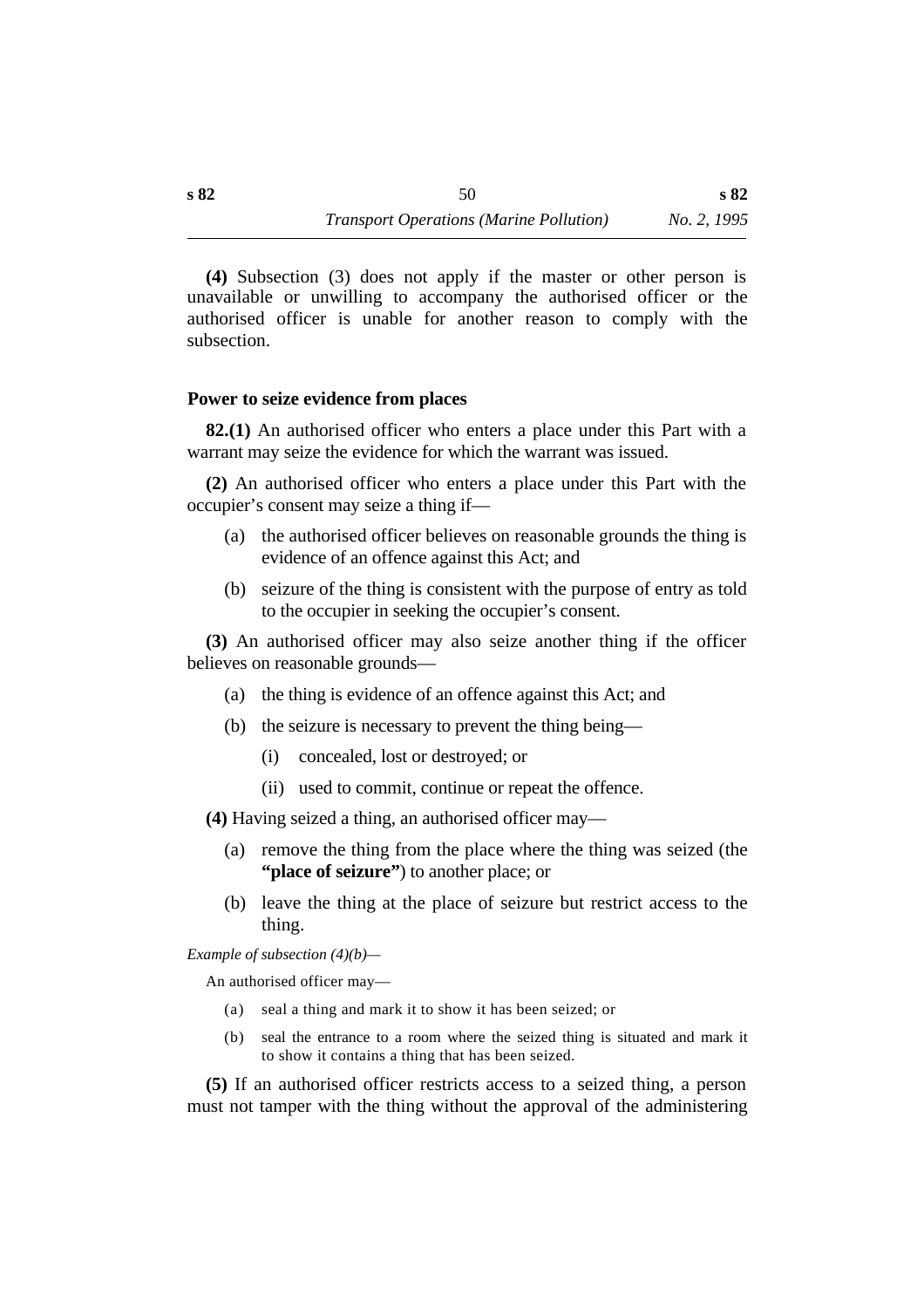executive.

Maximum penalty—350 penalty units.

### **˙Power to seize after boarding ship**

**83.(1)** An authorised officer who boards a ship under this Part may seize a thing in or on the ship if the officer believes, on reasonable grounds—

- (a) the thing is evidence of an offence against this Act; and
- (b) the seizure is necessary to prevent the thing being—
	- (i) concealed, lost or destroyed; or
	- (ii) used to commit, continue or repeat the offence.

**(2)** Having seized a thing, an authorised officer may—

- (a) remove the thing from the place where the thing was seized (the "place of seizure") to another place; or
- (b) leave the thing at the place of seizure but restrict access to the thing.

*Example of subsection (2)(b)—*

An authorised officer may—

- (a) seal a thing and mark it to show it has been seized; or
- (b) seal the entrance to a room where the seized thing is situated and mark it to show it contains a thing that has been seized.

**(3)** If an authorised officer restricts access to a seized thing, a person must not tamper with the thing without the approval of the administering executive.

Maximum penalty—350 penalty units.

# **˙Power to detain ship**

**84.(1)** An authorised officer for the State may detain a ship if the officer has clear grounds for believing33 a discharge offence has happened because

<sup>33</sup> See Article 220(2) of the United Nations Convention on the Law of the Sea 1982.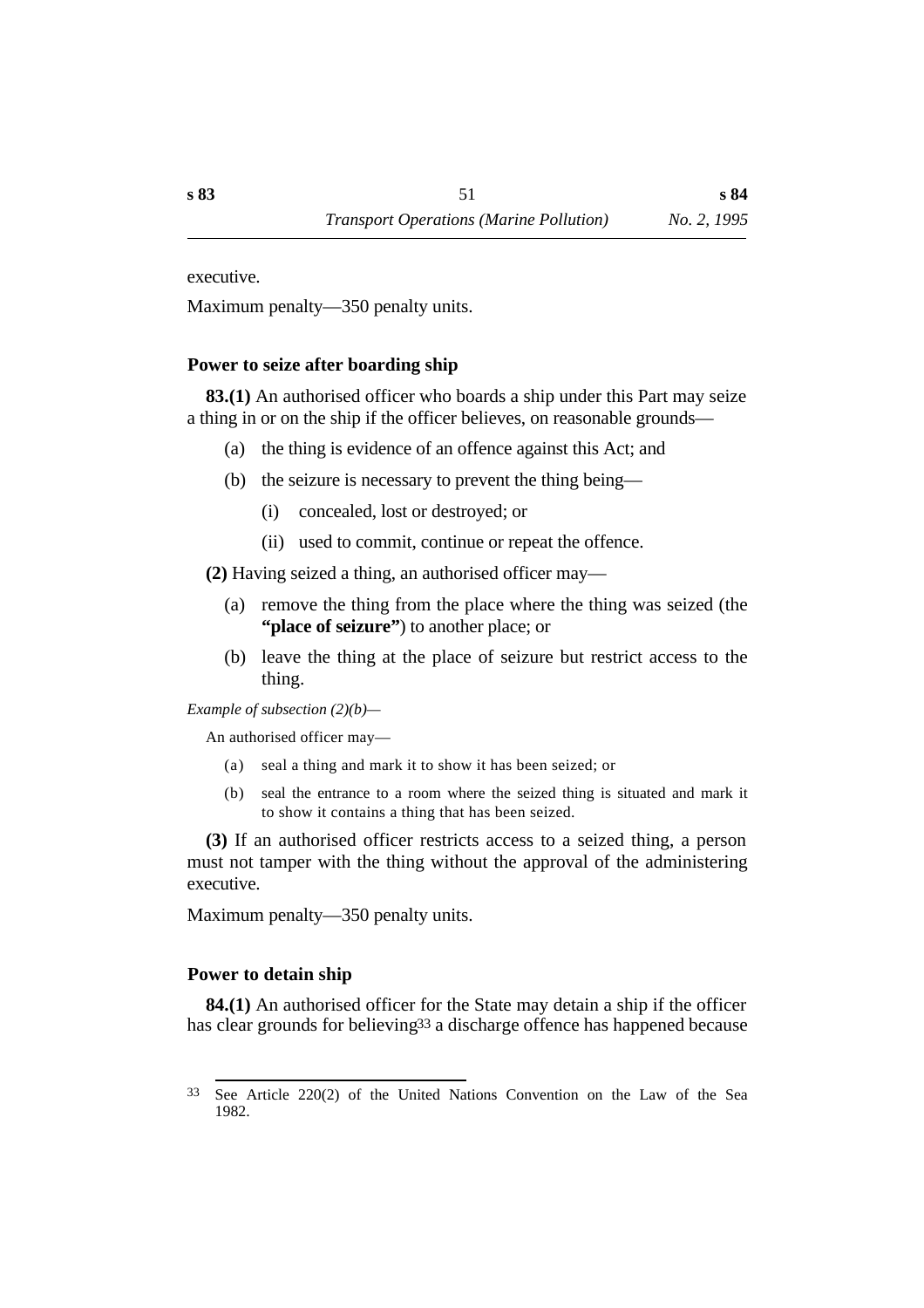of acts or omissions in relation to the ship in coastal waters.

**(2)** The authorised officer may, after detaining a ship, order the ship's master to move the ship to a reasonable stated place.

**(3)** The ship's master must comply with the order, unless the master has a reasonable excuse.

Maximum penalty—3 500 penalty units.

**(4)** The authorised officer may, acting with any necessary and reasonable help and force, escort the ship to the place.

**(5)** If, before the ship is released from detention, the ship leaves the place, the ship's owner and master each commit an offence, unless there was a reasonable excuse for the ship leaving the place.

Maximum penalty—3 500 penalty units.

**(6)** In this section—

**"discharge offence"** means a discharge offence within the meaning of Part 4, 5, 6, 7, 8 or 9.

# **˙Procedure after detention of ship**

**85.** As soon as practicable after a ship is detained by an authorised officer under section 84, the officer must give to the ship's master an approved notice stating that the ship—

- (a) is detained; and
- (b) may be released on giving security worked out under section 113.34

# **˙Procedure after seizure of evidence**

**86.(1)** This section does not apply to a ship detained under section 84.

**(2)** As soon as practicable after a thing is seized by an authorised officer under this Part, the officer must give a receipt for it to the person from whom it was seized.

<sup>34</sup> Section 113 is about how a detained ship may be released on giving security.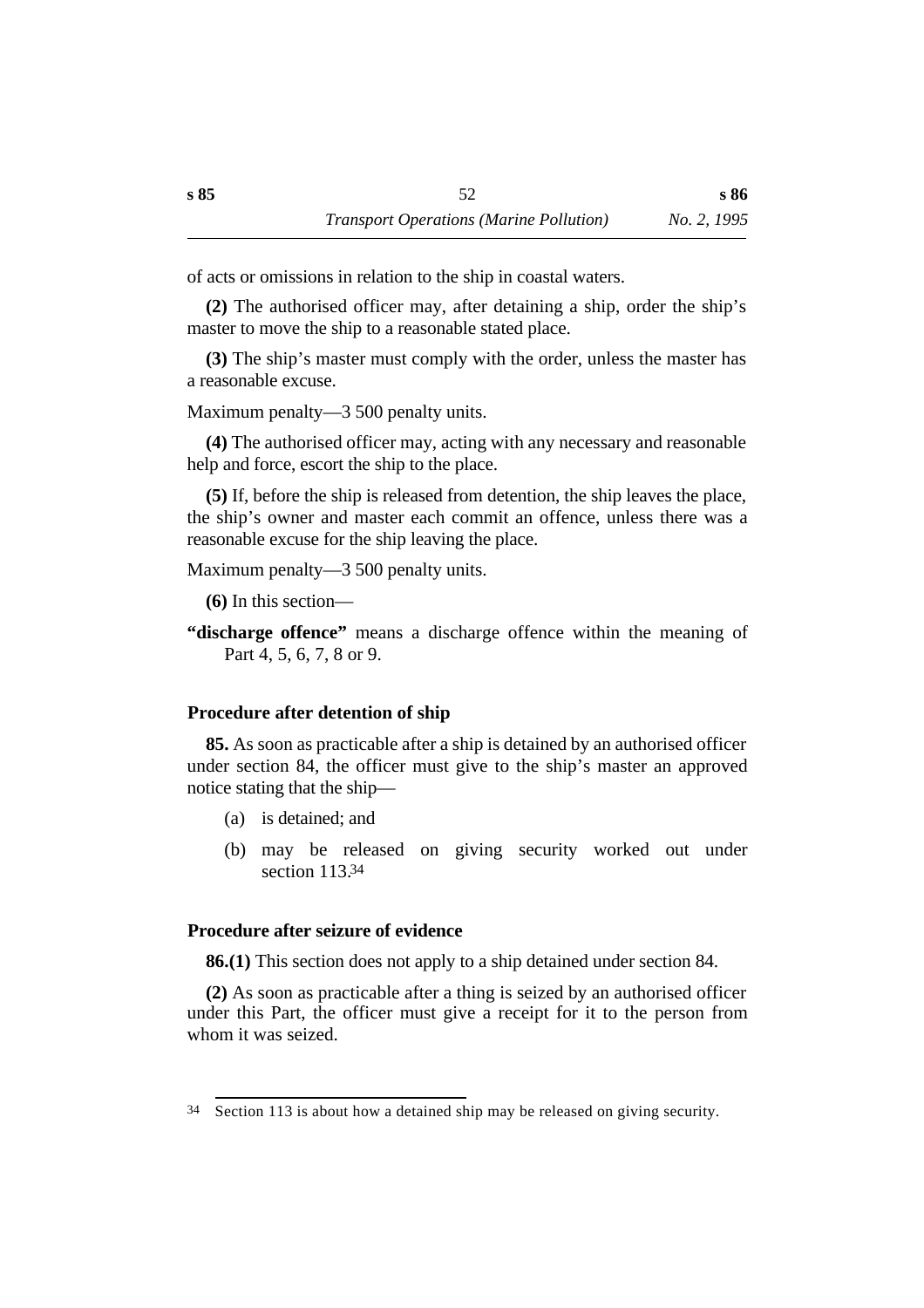**(3)** The receipt must describe generally each thing seized and its condition.

**(4)** If, for any reason, it is not practicable to comply with subsection (2), the officer must leave the receipt at the place of seizure in a reasonably secure way and in a conspicuous position.

**(5)** Subsection (2) does not apply if—

- (a) the thing is unattended when seized; and
- (b) the thing's owner is unknown; and
- (c) the owner cannot be found after reasonable inquiries (given the thing's value) have been made.

**(6)** Until a seized thing is returned or otherwise finally dealt with, an authorised officer must allow a person who would be entitled to a seized thing if it were not in the officer's possession—

- (a) to inspect it; and
- (b) if it is a document—to make copies of it.

**(7)** The officer must return a seized thing to the person at the end of—

- (a) 6 months; or
- (b) if a prosecution for an offence involving it is started within 6 months—the prosecution for the offence and any appeal from the prosecution.

**(8)** Despite subsection (7), the officer must return the seized thing to the person immediately the officer stops being satisfied its retention as evidence is necessary.

**(9)** However, the officer need not return the seized thing if the officer believes, on reasonable grounds, it is necessary to retain it to prevent its use in committing an offence.

# *†Division 4—Other enforcement powers of authorised officers*

### **˙Power to require name and address**

**87.(1)** An authorised officer may require a person to state the person's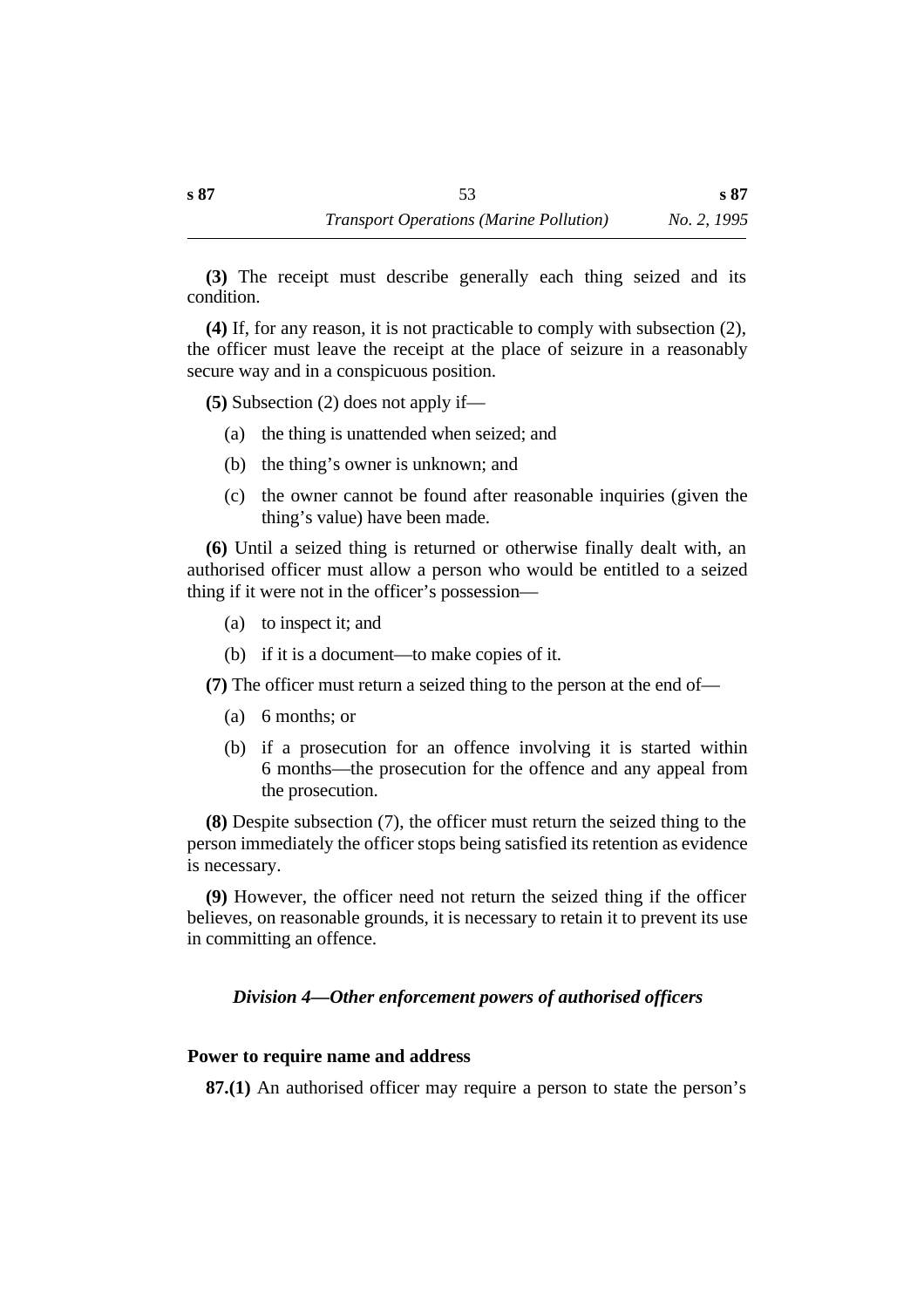name and address if the officer—

- (a) finds the person committing an offence against this Act; or
- (b) finds the person in circumstances that lead, or has information that leads, the officer to suspect on reasonable grounds the person has just committed an offence against this Act.

**(2)** When making the requirement, the authorised officer must warn the person it is an offence to fail to state the person's name and address unless the person has a reasonable excuse.

**(3)** The authorised officer may require the person to give evidence of the correctness of the person's name or address if the officer suspects, on reasonable grounds, that the stated name or address is false.

**(4)** A person must comply with a requirement under subsection (1) or (3), unless the person has a reasonable excuse.

Maximum penalty—200 penalty units.

**(5)** The person does not commit an offence against this section if—

- (a) the authorised officer required the person to state the person's name and address on suspicion of the person having committed an offence against this Act; and
- (b) the person is not proved to have committed the offence.

# **˙Power to require information from certain persons**

**88.(1)** This section applies if an authorised officer suspects, on reasonable grounds—

- (a) an offence against this Act has happened; and
- (b) a person may be able to give information about the offence.

**(2)** The authorised officer may require the person to give information about the suspected offence.

**(3)** When making the requirement, the authorised officer must warn the person it is an offence to fail to give the information unless the person has a reasonable excuse.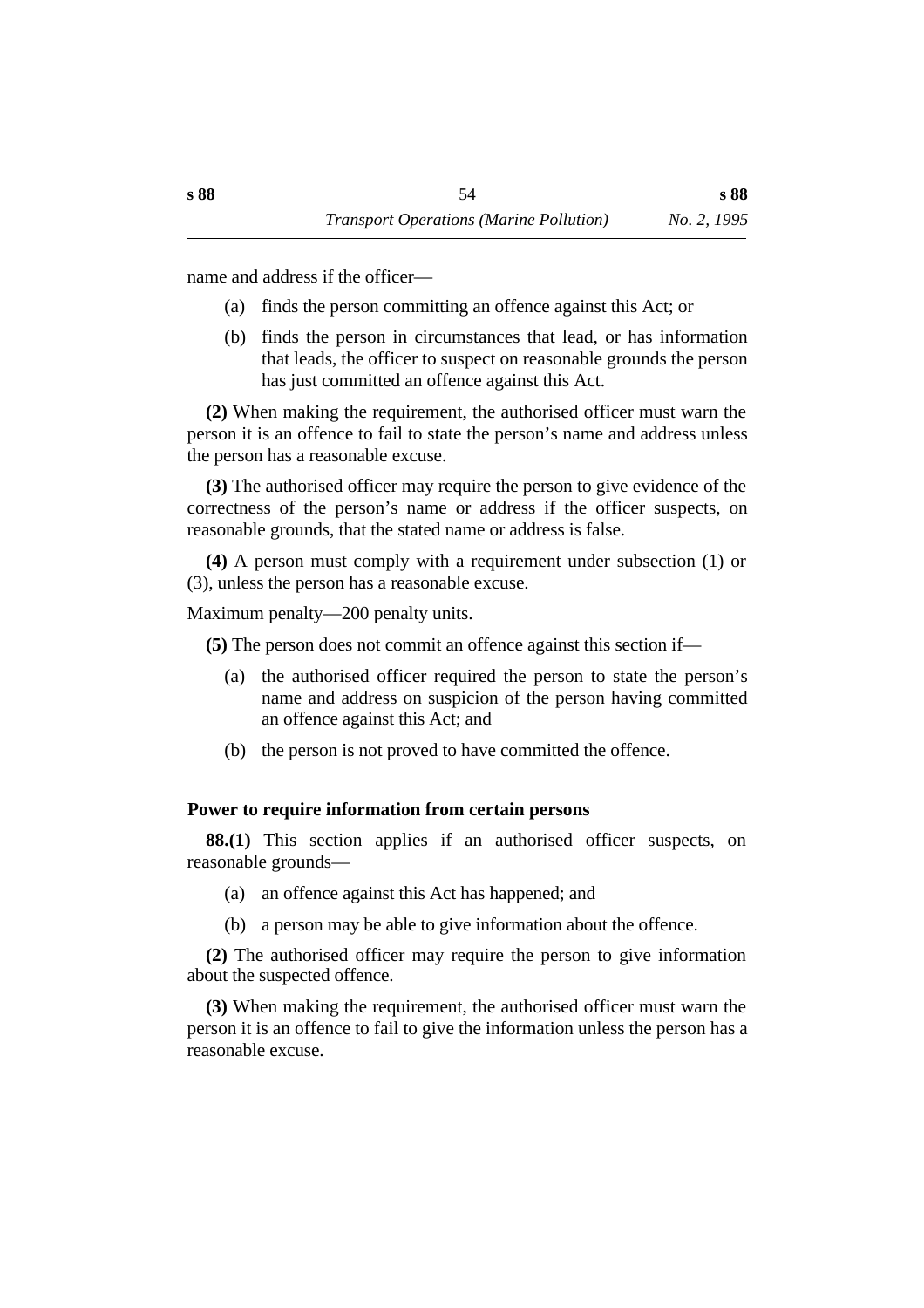#### **˙Power to require production of documents**

**89.(1)** An authorised officer may require a person to produce to the officer for inspection a document required to be kept by the person—

- (a) under this Act; or
- (b) under the Commonwealth Navigation Act or the *Protection of the Sea (Prevention of Pollution from Ships) Act 1983* (Cwlth).

**(2)** The person must produce the document for inspection, unless the person has a reasonable excuse.

Maximum penalty—200 penalty units.

**(3)** The authorised officer may keep the document to make a copy of it.

**(4)** If the authorised officer makes a copy of the document, or an entry in the document, the officer may require the person responsible for keeping the document to certify the copy as a true copy of the document or entry.

**(5)** The person responsible for keeping the document must comply with a requirement made under subsection (4), unless the person has a reasonable excuse.

Maximum penalty—200 penalty units.

**(6)** The authorised officer must return the document to the person as soon as practicable after making the copy.

# *†Division 5—Consent to entry of premises*

# **˙Consent to entry**

**90.(1)** This section applies if an authorised officer intends to seek the consent of an occupier of a place to an authorised officer entering the place under this Part.

**(2)** Before seeking the consent, the authorised officer must inform the occupier—

- (a) of the purpose of the entry; and
- (b) that anything found and seized may be used in evidence in court; and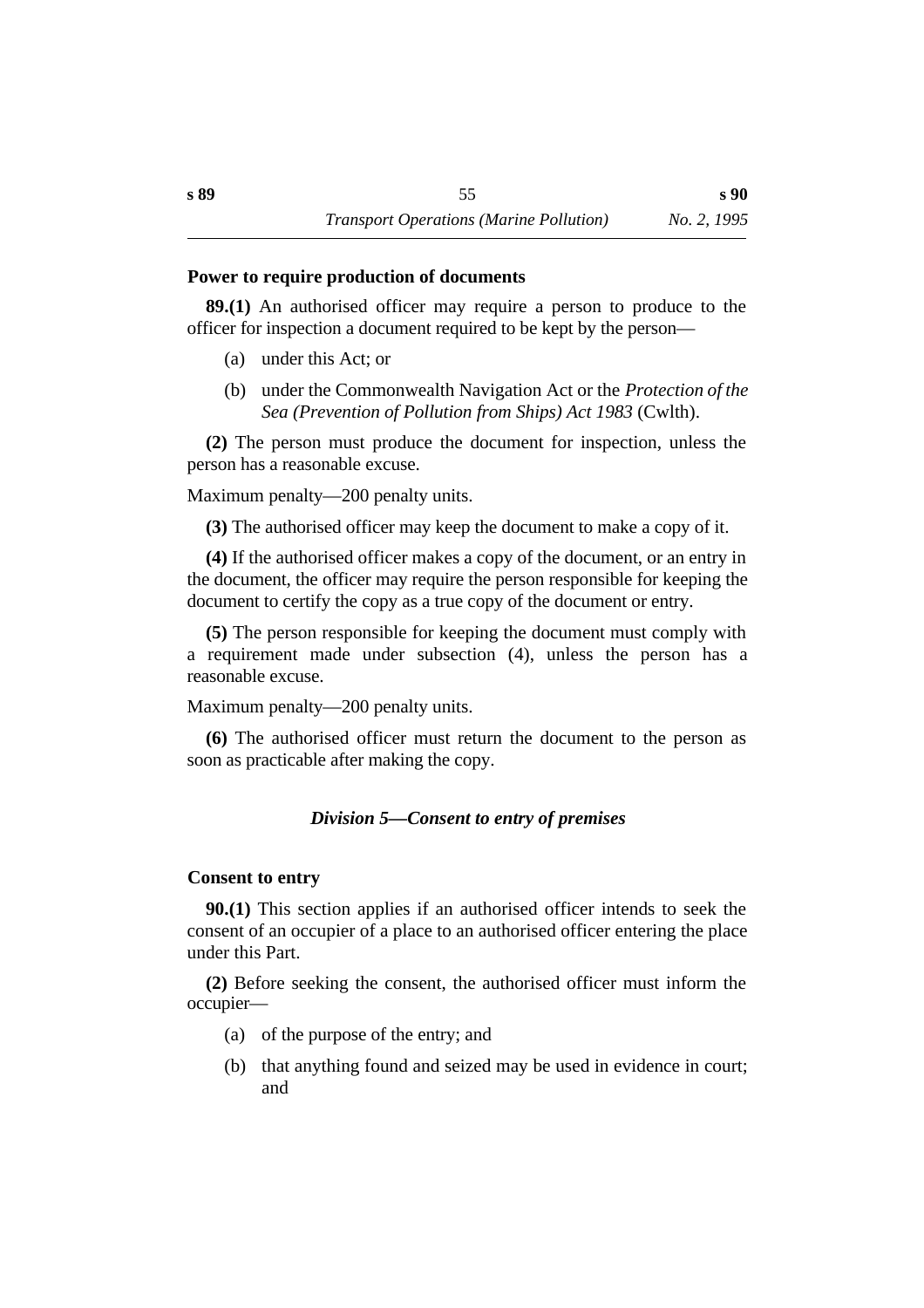(c) that the occupier is not required to consent.

**(3)** If the consent is given, the authorised officer may ask the occupier to sign an acknowledgment of the consent.

**(4)** The acknowledgment must—

- (a) state the occupier was informed—
	- (i) of the purpose of the entry; and
	- (ii) that anything found and seized may be used in evidence in court; and
	- (iii) that the occupier was not required to consent; and
- (b) state the occupier gave the authorised officer consent under this Part to enter the place and exercise the powers mentioned in section 81;<sup>35</sup> and
- (c) state the time and date the consent was given.

**(5)** If the occupier signs an acknowledgment of consent, the authorised officer must immediately give a copy to the occupier.

# **˙Evidence of consent**

**91.(1)** This section applies to a proceeding if—

- (a) a question arises whether an occupier of a place consented to the entry of the place by an authorised officer under this Part; and
- (b) an acknowledgment under section 90 is not produced in evidence.

**(2)** In a proceeding to which this section applies, the court may presume the occupier did not consent, unless the contrary is proved.

<sup>35</sup> Section 81 is about an authorised officer's general powers for ships and places.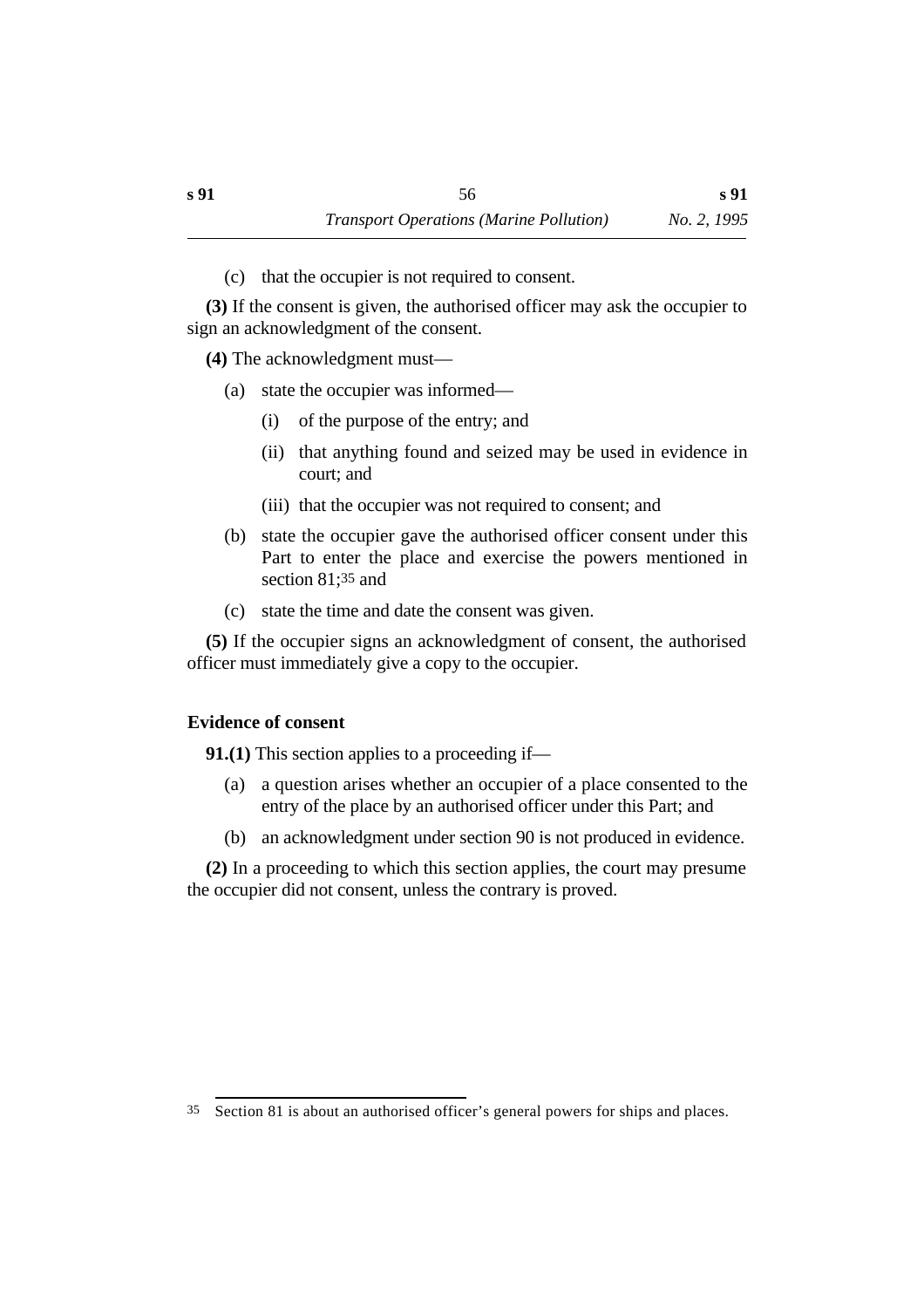### *†Division 6—Response action to discharge and authorised officer's emergency powers*

### **˙Purpose of Division**

**92.** The purpose of this Division is to enable a port authority (within its port limits) or the State (generally), through powers given to authorised officers under this Act, to direct and coordinate the response to a discharge or probable discharge of pollutant into coastal waters.

### **˙State has prime responsibility for directing emergency response**

**93.(1)** This section applies if there is a discharge or probable discharge of pollutant into coastal waters (the **"discharge"**).

**(2)** The State has prime responsibility for directing and coordinating the response to the discharge.

**(3)** However, if there is a discharge within the limits of a port and the port authority has responsibility for the administration and enforcement of this Act,36 the port authority has prime responsibility for directing and coordinating the response.

**(4)** Subsection (3) does not apply if the State, by signed notice given by the chief executive to the chief executive officer of the port authority, assumes prime responsibility for directing and coordinating the response.

**(5)** The State or port authority may consult with other interested agencies and entities and local governments in preparing a response to the discharge.

### **˙Emergency declaration may overrule local law**

**94.(1)** The Minister may, by emergency declaration, declare a local law that is inconsistent with, or hinders, the State or port authority's response to a serious discharge of pollutant into coastal waters is of no effect to the extent, and for the period (not longer than 14 days), mentioned in the Minister's declaration.

**(2)** However, the Minister may make the emergency declaration only if

<sup>36</sup> See section 129 (Devolution of powers).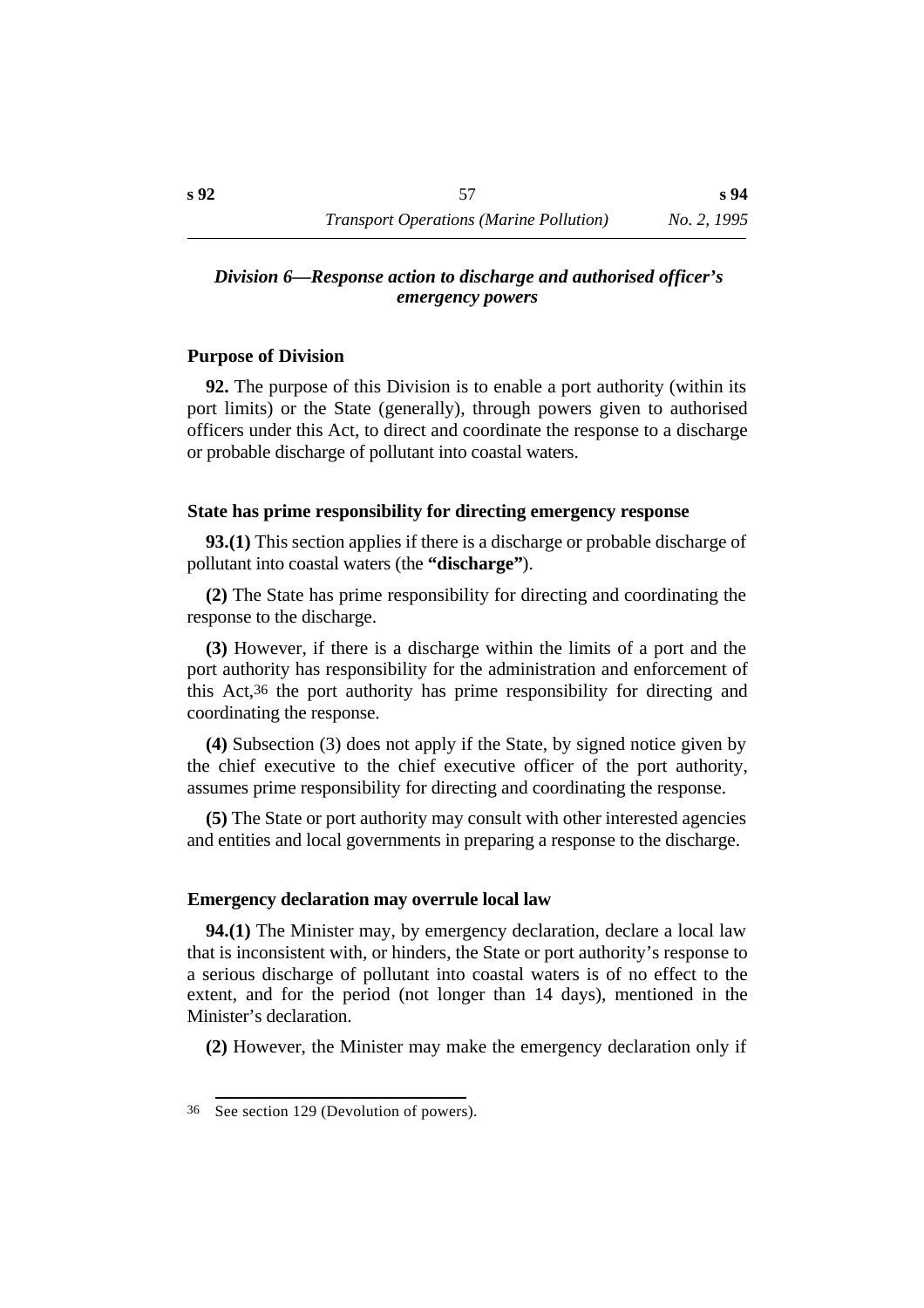**s 95**

the Minister is satisfied that urgent action is needed to deal with the discharge.

**(3)** The declaration must state it is an emergency declaration and outline the nature of the emergency.

**(4)** The Minister is not required to engage in consultation about the declaration.

**(5)** The Minister must notify the declaration in the Gazette and may publish it in other ways the Minister considers appropriate having regard to the emergency.

**(6)** The Minister must repeal the declaration as soon as possible after the Minister is satisfied the emergency no longer exists.

**(7)** Unless it is earlier repealed, the declaration expires 14 days after it is gazetted.

**(8)** An emergency declaration is subordinate legislation.

#### **˙Authorised officer's powers in an emergency**

**95.(1)** This section applies if an authorised officer is satisfied on reasonable grounds that—

- (a) a discharge of pollutant into coastal waters has happened, or is likely to happen; and
- (b) urgent action is necessary to prevent or minimise the discharge and its effect on Queensland's marine and coastal environment.

**(2)** An authorised officer may—

- (a) direct any person to take stated reasonable action within a stated reasonable time; or
- (b) take the action, or authorise someone else to take the action.

**(3)** Without limiting subsection (2), reasonable action includes action—

- (a) to remove, destroy or disperse a discharged pollutant; and
- (b) to prevent the pollutant from reaching a stated place on water or land; and
- (c) to mitigate damage or injury caused to a stated place or thing on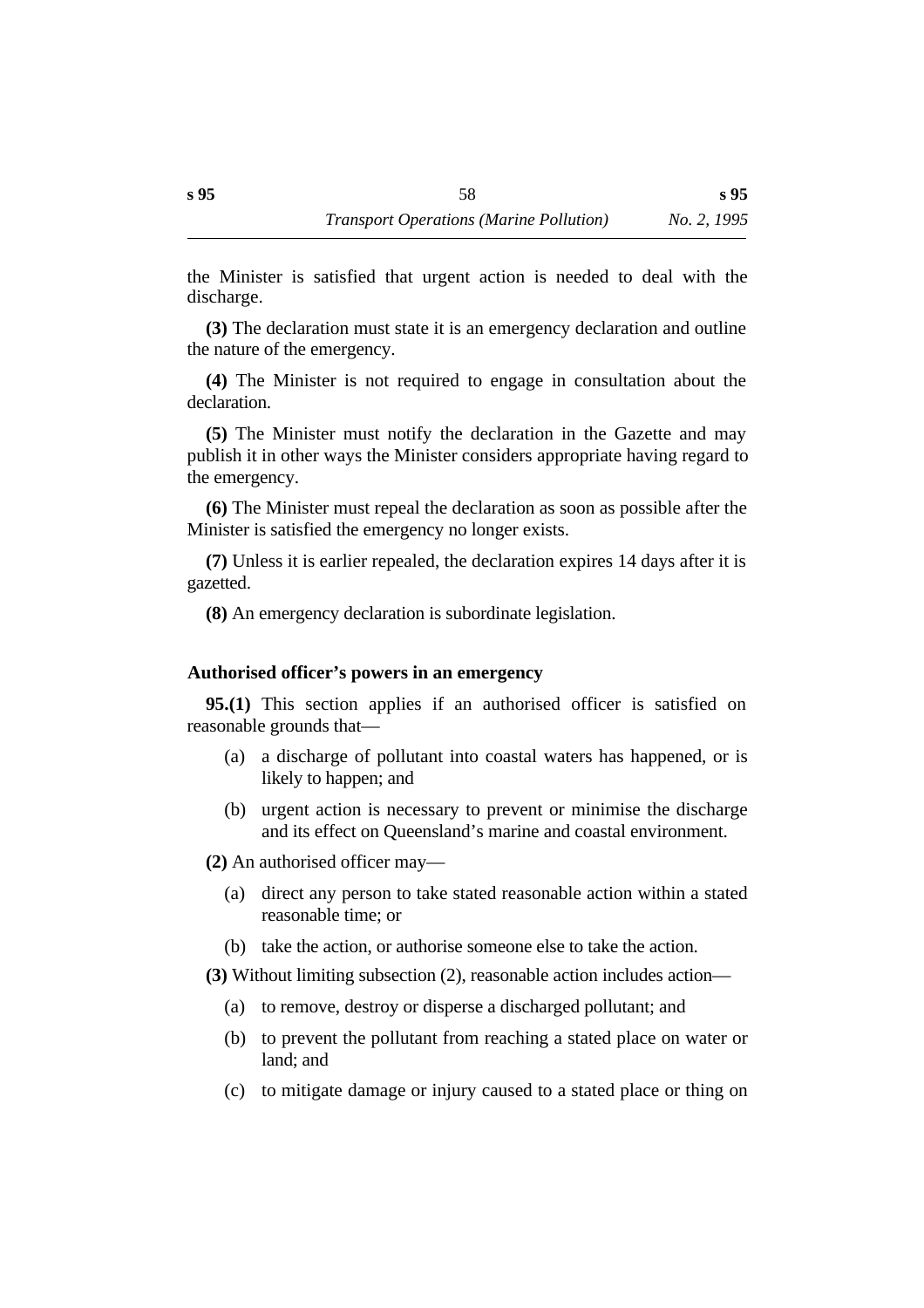water or land by the pollutant; and

- (d) to require any person—
	- (i) to do something that assists with action mentioned in paragraph (a), (b) or (c); or
	- (ii) to stop doing something that may interfere with action mentioned in paragraph (a), (b) or (c).

**(4)** The direction may be given orally or by written notice.

**(5)** If the direction is given orally, the authorised officer must, as soon as practicable, confirm the direction by written notice given to the person.

**(6)** A person to whom a direction is given under subsection (2)(a) must comply with the direction, unless the person has a reasonable excuse.

Maximum penalty—350 penalty units.

**(7)** If the authorised officer decides to take the action, the officer may—

- (a) board any ship or, without a warrant, enter any place and take the action; and
- (b) in taking the action, exercise any of the powers (other than investigatory powers) under this Part.

**(8)** The authorised officer may exercise the powers mentioned in subsection (7) (**"emergency powers"**) with any necessary and reasonable help and force.

**(9)** If a person or thing is obstructing or preventing an authorised officer from boarding a ship or entering a place or taking action on or at any ship or place while the authorised officer is exercising or attempting to exercise emergency powers, a police officer may, if asked by the authorised officer, using any necessary and reasonable force—

- (a) remove the person or thing from the place; and
- (b) take all reasonable measures to ensure the person or thing does not again obstruct or prevent the action being taken.

**(10)** In exercising or attempting to exercise emergency powers, an authorised officer must take all reasonable steps to ensure the officer causes as little inconvenience, and does as little damage, as is practicable in the circumstances.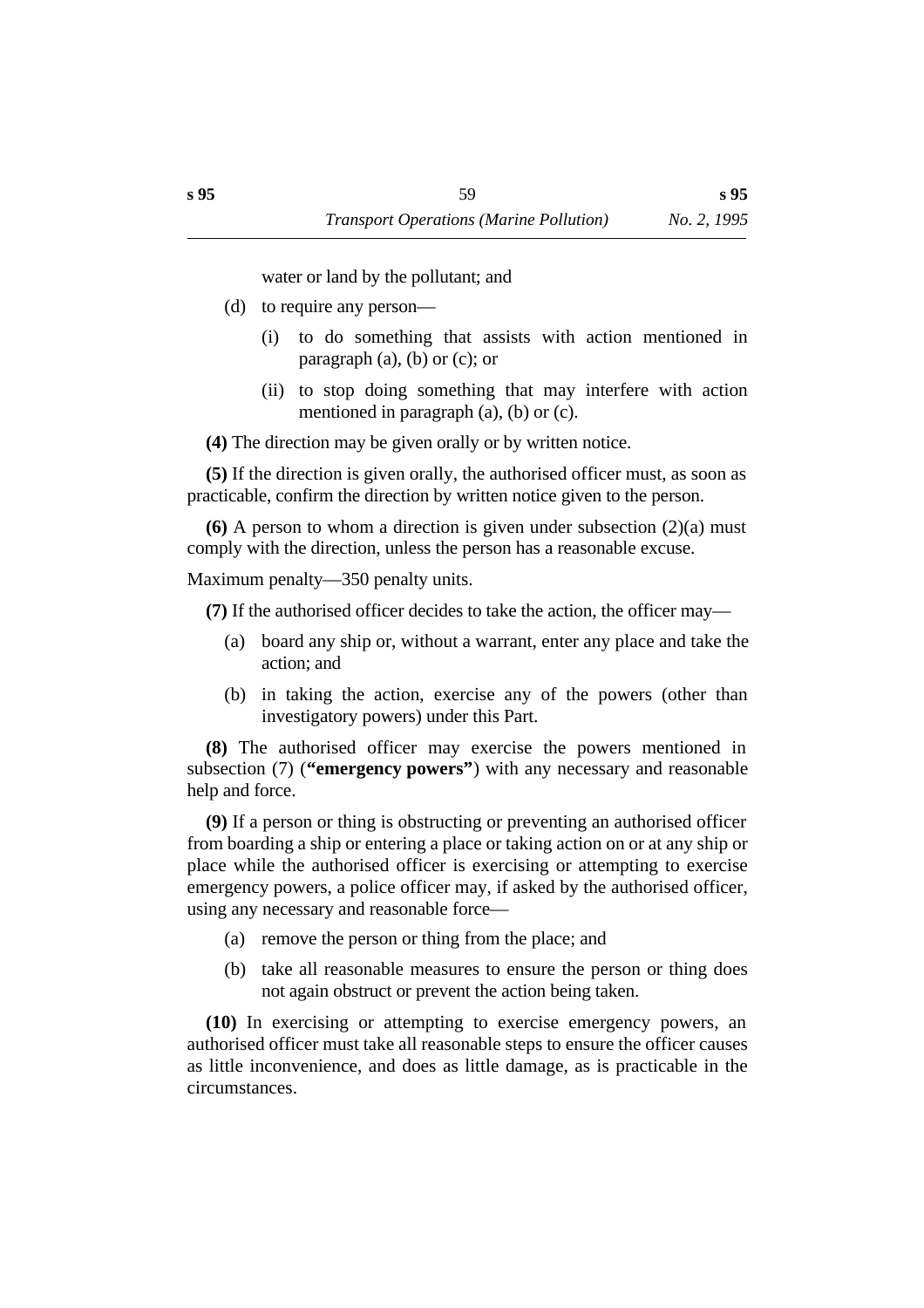**(11)** This section does not limit any power an authorised officer has apart from this section.

**(12)** If an authorised officer authorises a person to take action under subsection  $(2)(b)$ —

- (a) the person may exercise the powers mentioned in subsection  $(7)(a)$ ; and
- (b) the officer must inform the person—
	- (i) of the action the person is authorised to take; and
	- (ii) of the person's powers under this section; and
	- (iii) in general terms, of section 109;37 and
- (c) subsections (8), (9) and (10) (so far as they relate to the power mentioned in subsection  $(7)(a)$  apply to the person as if the person were the authorised officer.

#### **˙Authorised officer may direct emergency release of pollutant**

**96.(1)** An authorised officer may give a written direction to a person to release a pollutant into coastal waters if the officer is satisfied—

- (a) it is necessary and reasonable to release the pollutant because of an emergency; and
- (b) there is no other practicable alternative to the release.

**(2)** The authorised officer may impose reasonable conditions on the direction.

**(3)** A person to whom a direction is given must—

- (a) comply with the direction, unless the person has a reasonable excuse; and
- (b) take all reasonable and practicable precautions to prevent or minimise—
	- (i) harm being caused to Queensland's marine and coastal environment; and

<sup>37</sup> Section 109 imposes on an authorised officer a requirement to give notice of any damage done in the exercise of a power.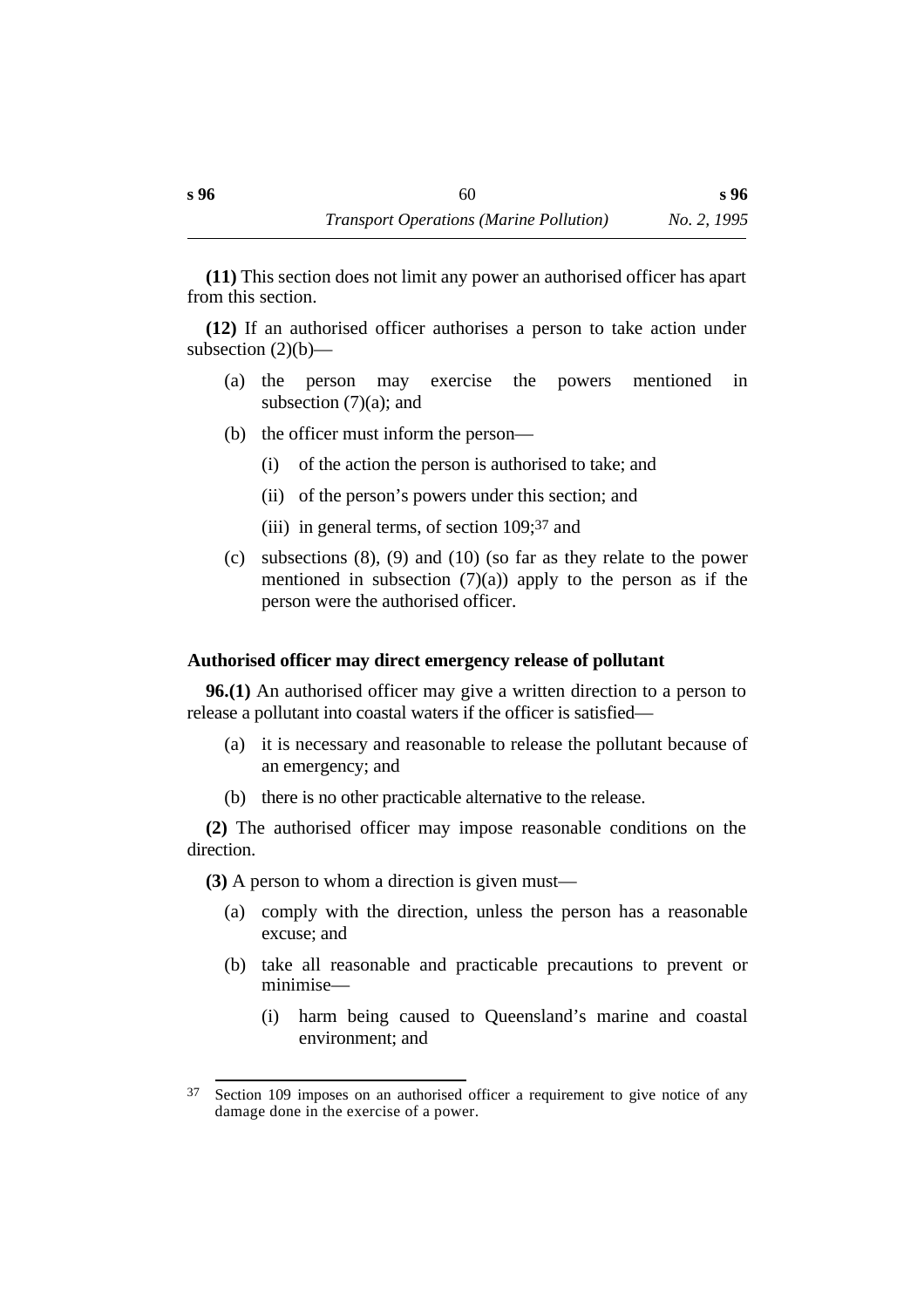(ii) loss or damage to property.

Maximum penalty—200 penalty units.

**(4)** A person to whom a direction is given does not contravene this Act merely because the person complies with the direction.

#### *†Division 7—Power of intervention*

#### **˙Definitions for Division**

**97.** In this Division—

**"Australian Maritime Safety Authority"** has the meaning given by the *Australian Maritime Safety Authority Act 1990* (Cwlth).

**"cargo"** includes ballast and ship's stores and fuel.

- **"Intervention Convention"** means the International Convention Relating to Intervention on the High Seas in Cases of Oil Pollution Casualties.
- **"maritime casualty"** means a collision of ships, stranding or other incident of navigation, or other happening on board a ship or external to it resulting in material damage or imminent threat of material damage to a ship or cargo.

#### **˙Power of intervention**

**98.(1)** This section applies if the chief executive is satisfied, following a maritime casualty or acts related to a maritime casualty, that there is grave and imminent danger to the Queensland coastline, or to related Queensland interests, from the discharge or threat of discharge of pollutant into coastal waters that may reasonably be expected to result in major harmful consequences.

**(2)** Without limiting subsection (1), the chief executive may take measures the chief executive considers necessary to prevent, minimise or eliminate the danger, including, for example—

- (a) taking action, whether or not directions have been issued under paragraph (b) in relation to the ship—
	- (i) to move the ship or part of the ship to another place; or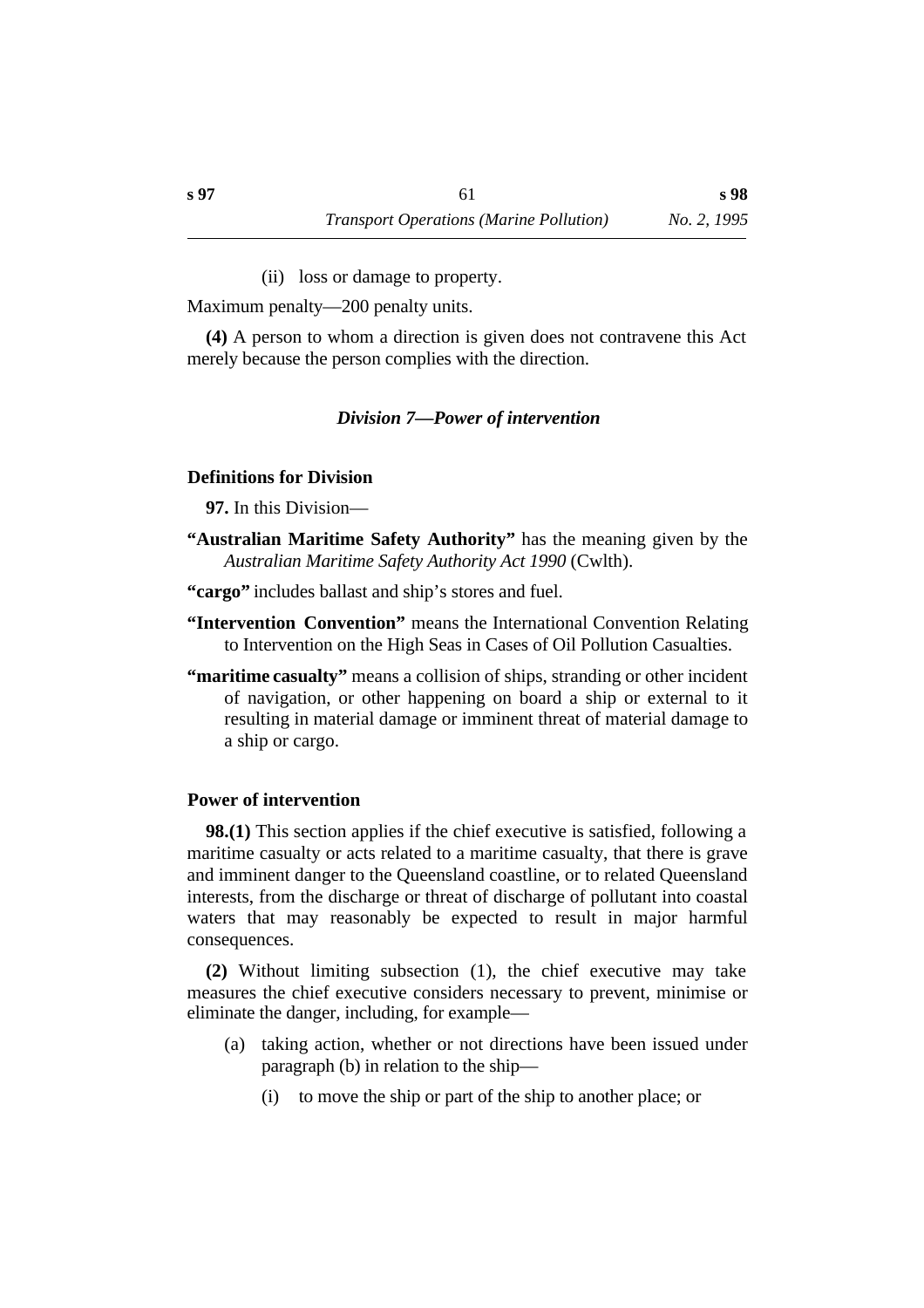- (ii) to remove cargo from the ship; or
- (iii) to salvage the ship, part of the ship or any of the ship's cargo; or
- (iv) to sink or destroy the ship or part of the ship; or
- (v) to take over control of the ship or part of the ship; and
- (b) issuing directions of the kind authorised by section 99 to—
	- (i) the ship's owner; or
	- (ii) the ship's master; or
	- (iii) any salvor in possession of the ship.

**(3)** The chief executive must not exercise the chief executive's powers under subsection (2)(a)(iv) without the Minister's written approval.

**(4)** This section does not authorise the taking of measures against a warship or other ship owned or operated by a foreign country and used, for the time being, only on government non-commercial service.

**(5)** The Minister and the chief executive must, in and in relation to the exercise of a power under this section—

- (a) act in accordance with section 100;38 and
- (b) have regard to—
	- (i) the extent and probability of imminent damage if the power is not exercised; and
	- (ii) the likelihood of the exercise of the power being effective; and
	- (iii) the extent of the damage likely to be caused by the exercise of the power.

**(6)** This section does not limit any other right or power the State has apart from this section.

<sup>38</sup> Section 100 sets out the things that must be done before the power is exercised.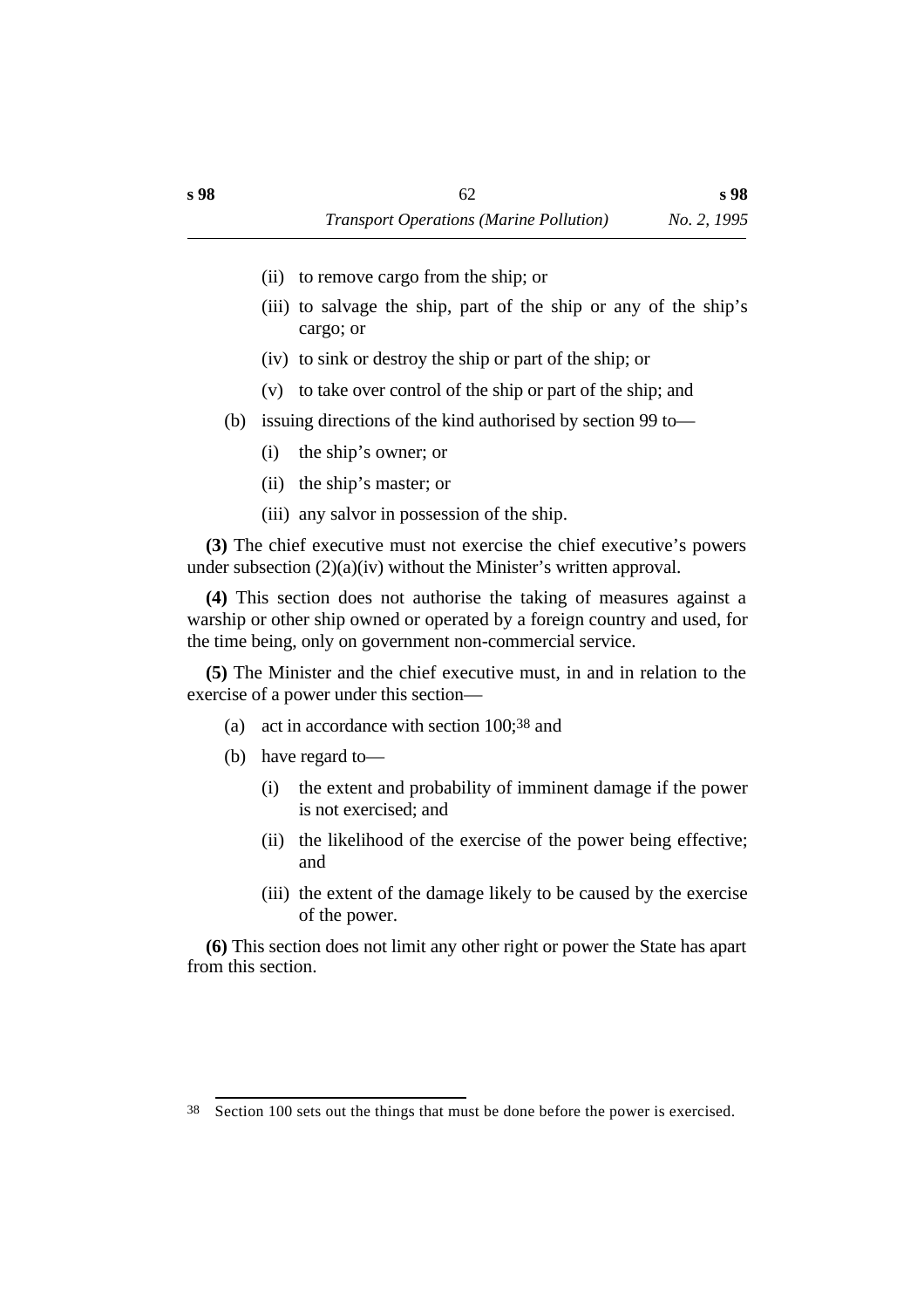#### **˙Directions under s 99 may require taking of action**

**99.(1)** A direction under section 98 issued in relation to a ship may require the doing, or prohibit the doing, of anything in relation to the ship, including, for example—

- (a) the movement of the ship or part of the ship; and
- (b) the removal of cargo from the ship; and
- (c) the taking of salvage measures in relation to the ship, part of the ship or any of the ship's cargo; and
- (d) the sinking or destruction of the ship or part of the ship; and
- (e) the sinking, destruction or discharging into the sea of any of the ship's cargo; and
- (f) the handing over of control of the ship or part of the ship.

**(2)** The chief executive must not issue a direction under subsection (1)(d) without the Minister's written approval.

**(3)** Without limiting subsection (1), a direction may—

- (a) require that anything be done in accordance with the direction, with the approval, or in accordance with the instructions, of a stated person; or
- (b) prohibit the doing of anything other than in accordance with the direction, with the approval, or in accordance with the instructions, of a stated person.

# **˙Things to be done before power to intervene is exercised**

**100.(1)** Before exercising the power of intervention under section 98, the chief executive must—

- (a) to the greatest extent practicable, ensure the exercise of the power will not involve a threat to human life; and
- (b) have regard to Australia's obligations under the Intervention Convention; and
- (c) consult with the Australian Maritime Safety Authority; and
- (d) consult with the relevant ship's owner.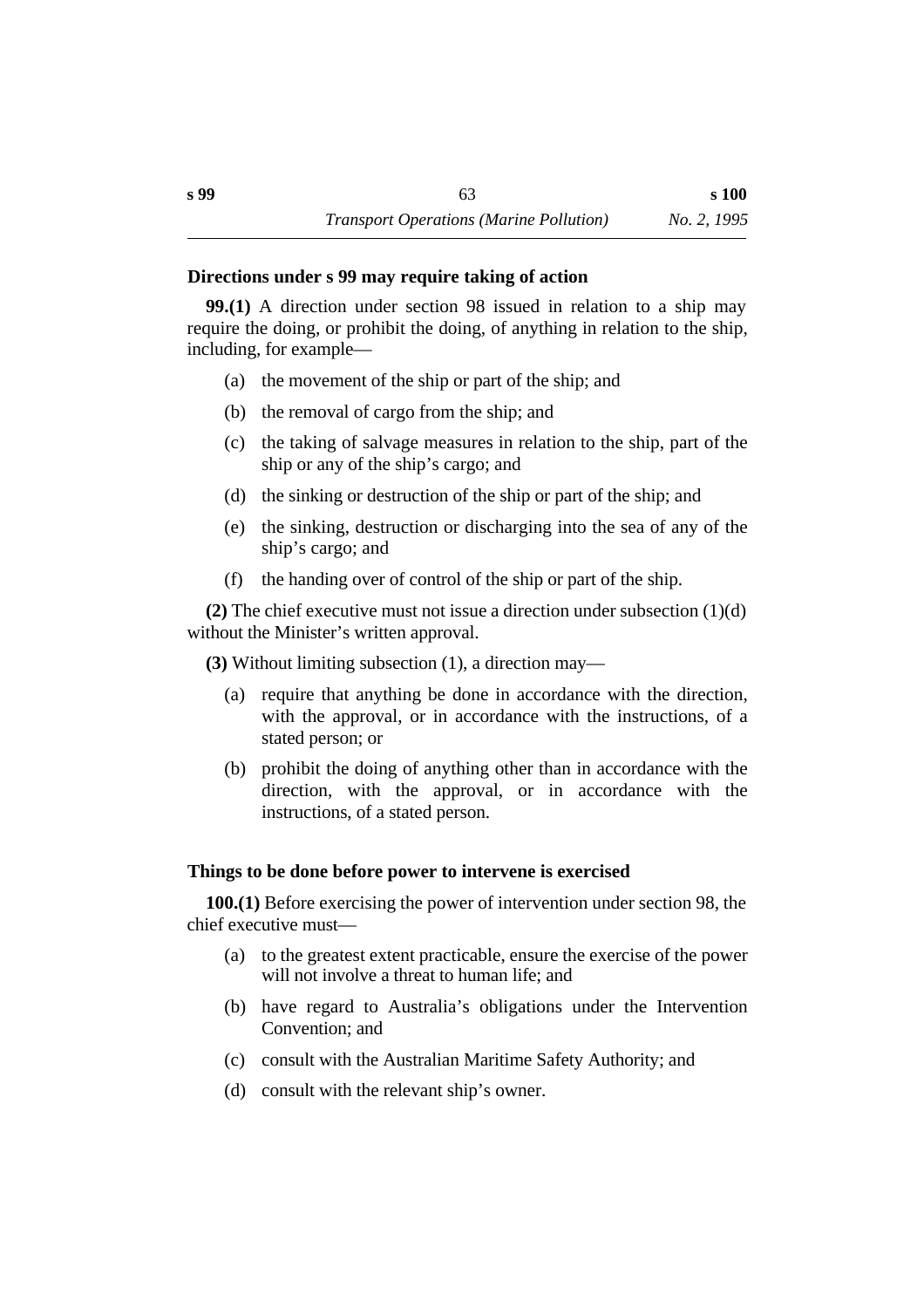**(2)** Subsection (1)(b), (c) and (d) does not apply if, in the chief executive's opinion, power to intervene must be exercised urgently.

# *†Division 8—Offences*

#### **˙Failure to help authorised officer—emergency**

**101.(1)** This section applies if—

- (a) an authorised officer is taking action under section 95;39 and
- (b) the officer requires a person to give reasonable help to the officer under section  $81(1)(h)^{40}$  for the exercise of a power.

**(2)** The person must comply with the requirement, unless the person has a reasonable excuse for not complying with it.

Maximum penalty—350 penalty units.

**(3)** If the help required is the answering of a question or producing of a document (other than a document required to be held, kept or produced by the person under this Act), it is not a reasonable excuse for the person to fail to answer the question, or produce the document, on the ground that complying with the requirement might tend to incriminate the person.

**(4)** When making a requirement mentioned in subsection (3), the authorised officer must inform the person of the following—

- (a) the person is obliged to answer the question or produce the document despite the rule of law about privilege against self-incrimination;
- (b) the person may answer the question or produce the document subject to the objection that complying with the requirement might tend to incriminate the person;
- (c) if the person makes the objection—the answer or producing of the document may not be admitted in evidence against the person in a prosecution for an offence against this Act, other than an offence

<sup>39</sup> Section 95 is about an authorised officer's powers in an emergency.

<sup>40</sup> Section 81 is about an authorised officer's powers for ships and places.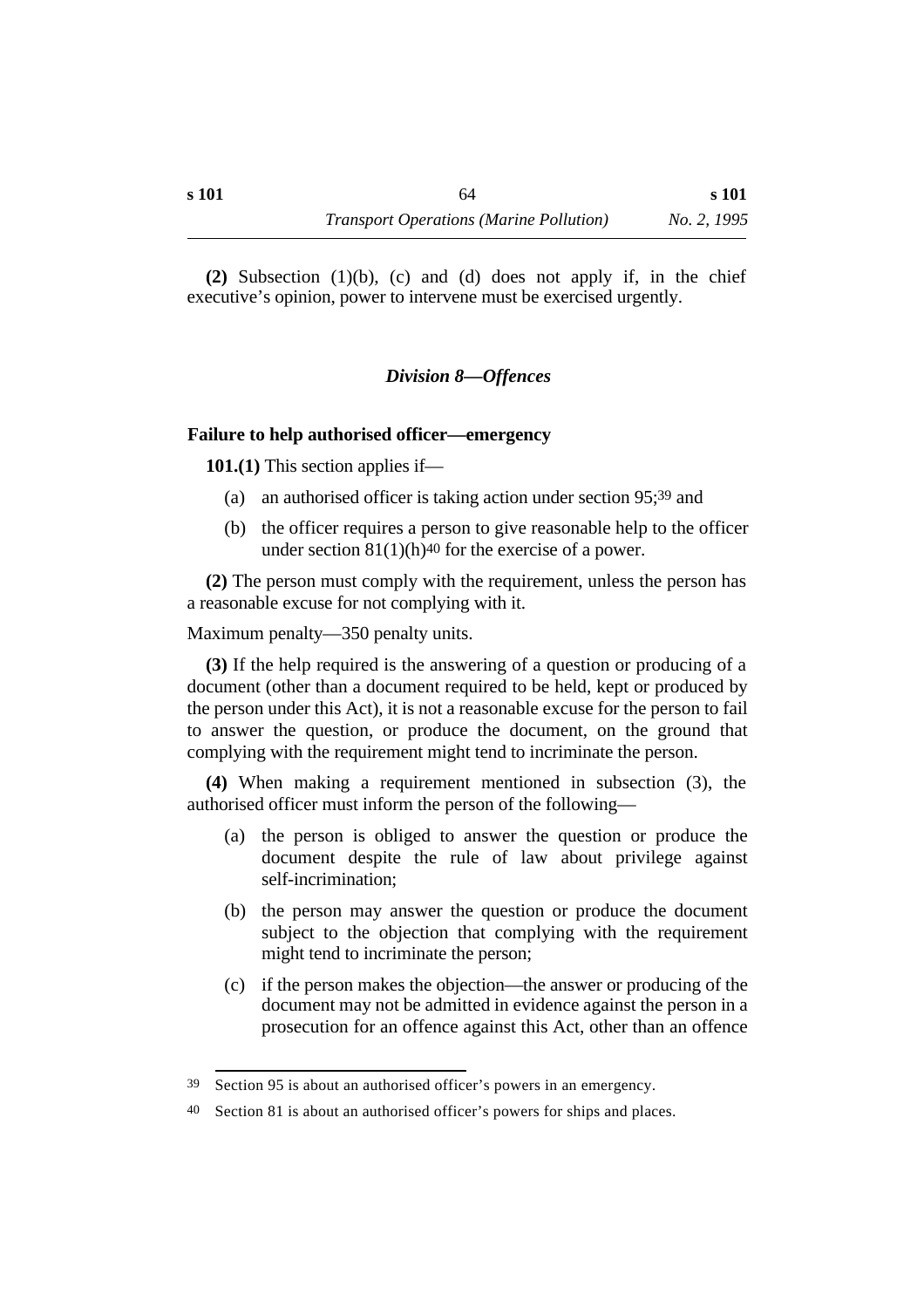(constituted by the giving of the answer or producing of the document) against section 105 or 106.41

**(5)** If, before giving the answer or producing the document, the person makes the objection, the answer or producing of the document is not admissible in evidence against the person in a prosecution for an offence against this Act, other than an offence (constituted by the giving of the answer or producing of the document) against section 105 or 106.

# **˙Failure to help authorised officer—other cases**

**102.(1)** This section applies if—

- (a) an authorised officer requires a person under section  $81(1)(h)$  to give reasonable help to the officer in relation to the exercise of a power; and
- (b) section 103 does not apply.42

**(2)** The person must comply with the requirement, unless the person has a reasonable excuse.

Maximum penalty—200 penalty units.

**(3)** If the help required is the answering of a question or producing of a document (other than a document required to be held, kept or produced by the person under this Act), it is a reasonable excuse for the person to fail to answer the question, or produce the document, if complying with the requirement might tend to incriminate the person.

# **˙Failure to obey direction**

**103.(1)** This section applies if—

- (a) an authorised officer requires a person to do something under section  $81(1)(i)$ ; and
- (b) section 101 does not apply.

<sup>41</sup> Section 105 is about false and misleading documents and section 106 is about false and misleading information.

<sup>42</sup> Section 101 deals with emergency situations.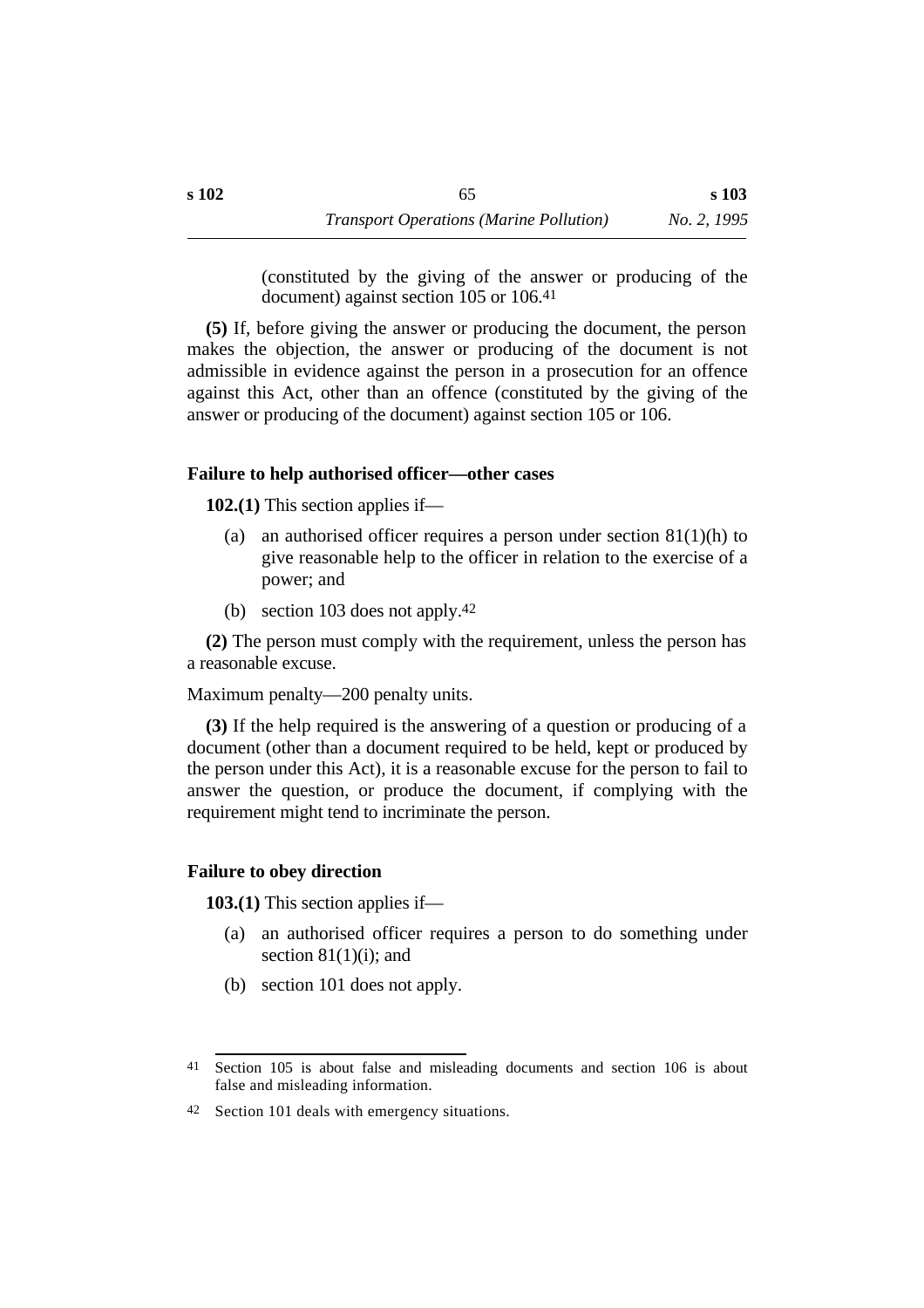**(2)** The person must comply with the requirement, unless the person has a reasonable excuse.

Maximum penalty—200 penalty units.

### **˙Failure to answer questions**

**104.(1)** This section applies if—

- (a) the officer requires a person to answer a question under section 88(2);43 and
- (b) section 101 does not apply.

**(2)** The person must comply with the requirement, unless the person has a reasonable excuse.

Maximum penalty—200 penalty units.

**(3)** It is a reasonable excuse for the person to fail to answer the question if complying with the requirement might tend to incriminate the person.

**(4)** The person does not commit an offence against this section if the information sought by the authorised officer—

- (a) is not in fact relevant to an offence that happened; or
- (b) is about a suspected offence that did not happen.

# **˙False, misleading or incomplete documents**

**105.(1)** A person must not give to an authorised officer a document containing information the person knows is false, misleading or incomplete in a material particular.

Maximum penalty—350 penalty units.

**(2)** However, a person may give the document if, when giving the document, the person—

(a) informs the authorised officer, to the best of the person's ability,

<sup>43</sup> Under section 88(2), an authorised officer may require a person the authorised officer suspects of having information about an offence to give information about the offence.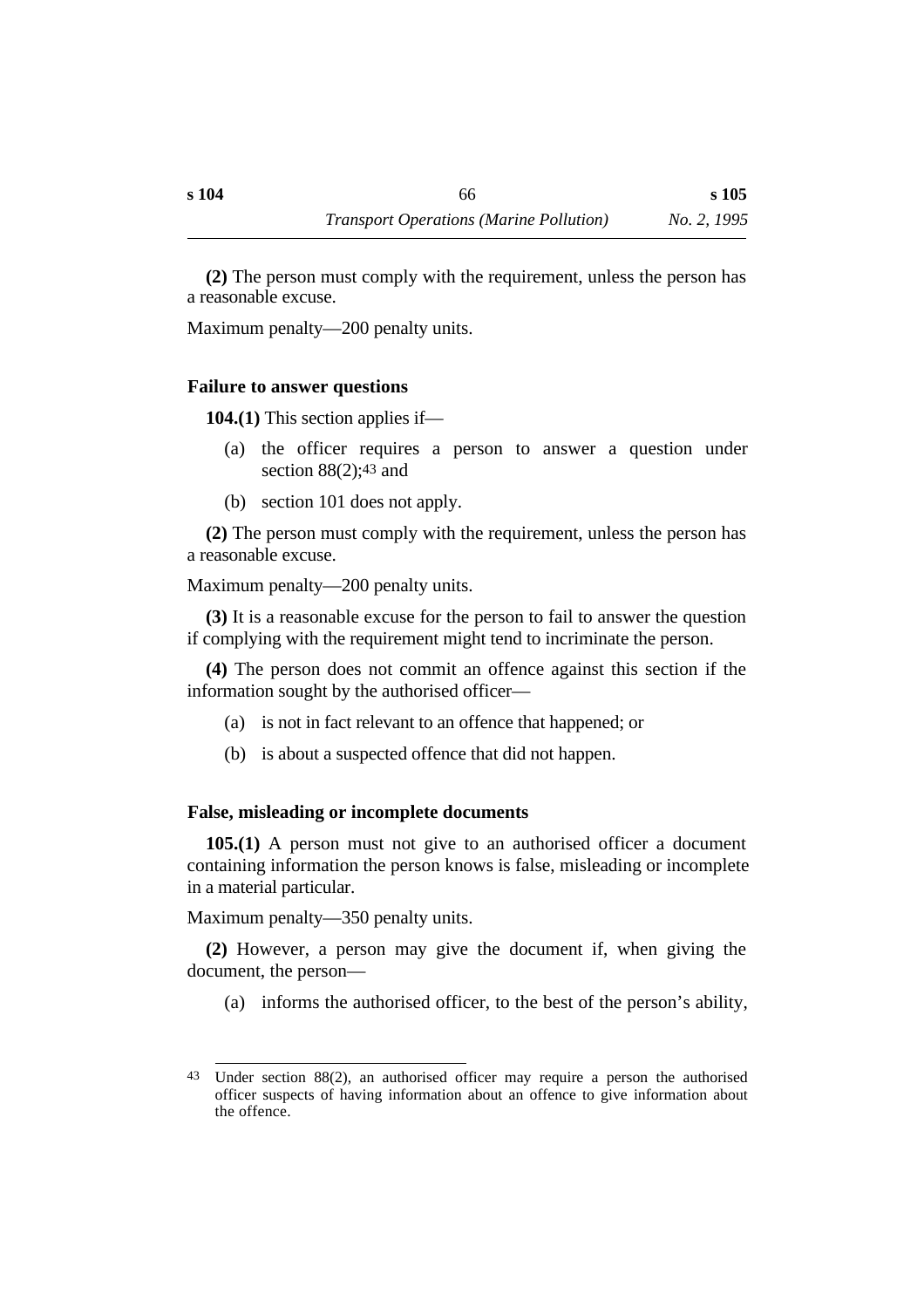how the document is false, misleading or incomplete; and

(b) gives the correct information to the officer if the person has, or can reasonably obtain, the correct information.

**(3)** It is enough for a complaint against a person for an offence against subsection (1) to state that the statement made was false, misleading or incomplete to the person's knowledge.

### **˙False or misleading information**

**106.(1)** A person must not—

- (a) state anything to an authorised officer the person knows is false or misleading in a material particular; or
- (b) omit from a statement made to an authorised officer anything without which the statement is, to the person's knowledge, misleading in a material particular.

Maximum penalty—350 penalty units.

**(2)** It is enough for a complaint against a person for an offence against subsection  $(1)(a)$  or  $(b)$  to state that the statement made was false or misleading to the person's knowledge.

# **˙Obstruction of authorised persons**

**107.(1)** In this section—

**"authorised person"** means—

- (a) an authorised officer; or
- (b) a person who is authorised by an authorised officer under section  $95(2)(b)$  to take action.<sup>44</sup>

**(2)** A person must not obstruct an authorised person in the exercise of a power under this Act, unless the person has a reasonable excuse.

Maximum penalty—350 penalty units.

<sup>44</sup> Section 95 deals with an authorised officer's powers in an emergency.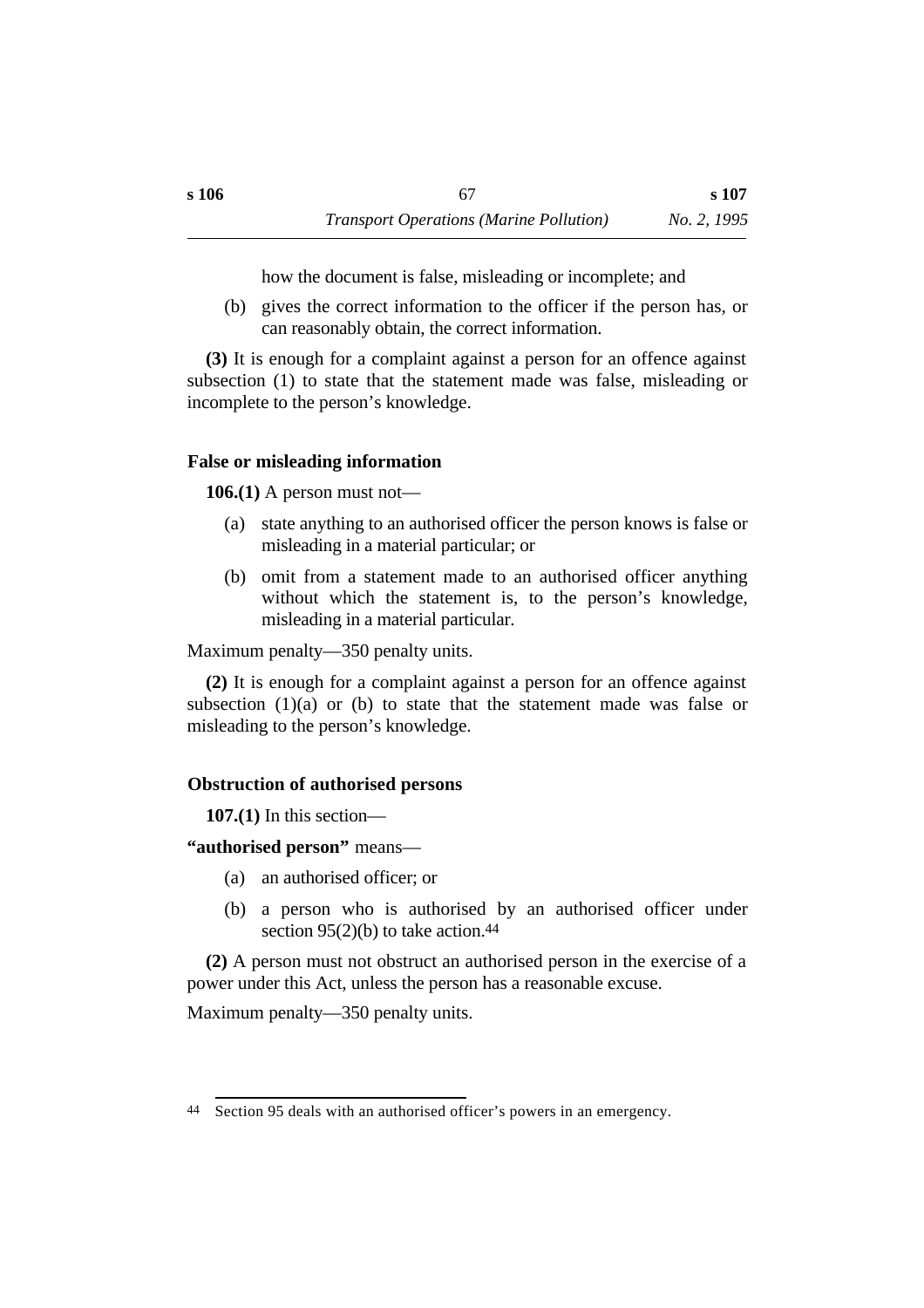#### **˙Impersonation of authorised officer**

**108.** A person must not pretend to be an authorised officer.

Maximum penalty—200 penalty units.

### *†Division 9—General*

#### **˙Authorised officer to give notice of damage**

**109.(1)** This section applies if—

- (a) an authorised officer damages anything in the exercise of a power under this Act; or
- (b) a person who is authorised by an authorised officer to take action under this Act45 damages anything in taking the action.

**(2)** The authorised officer must promptly give written notice of the particulars of the damage.

**(3)** The notice must be given—

- (a) if the thing is a ship or is on a ship—to the ship's master; or
- (b) otherwise—to the person who appears to the authorised officer to be the thing's owner.

**(4)** If the authorised officer believes the damage was caused by a latent defect in the thing or other circumstances beyond the officer's control, the officer may state this in the notice.

**(5)** If, for any reason, it is not practicable to comply with subsection (3), the authorised officer must—

- (a) leave the notice at the place where the damage happened; and
- (b) ensure the notice is left in a reasonably secured way in a conspicuous position.

**(6)** This section does not apply to damage the authorised officer believes, on reasonable grounds, is trivial.

<sup>45</sup> See section 95(2)(b) (Authorised officer's powers in an emergency).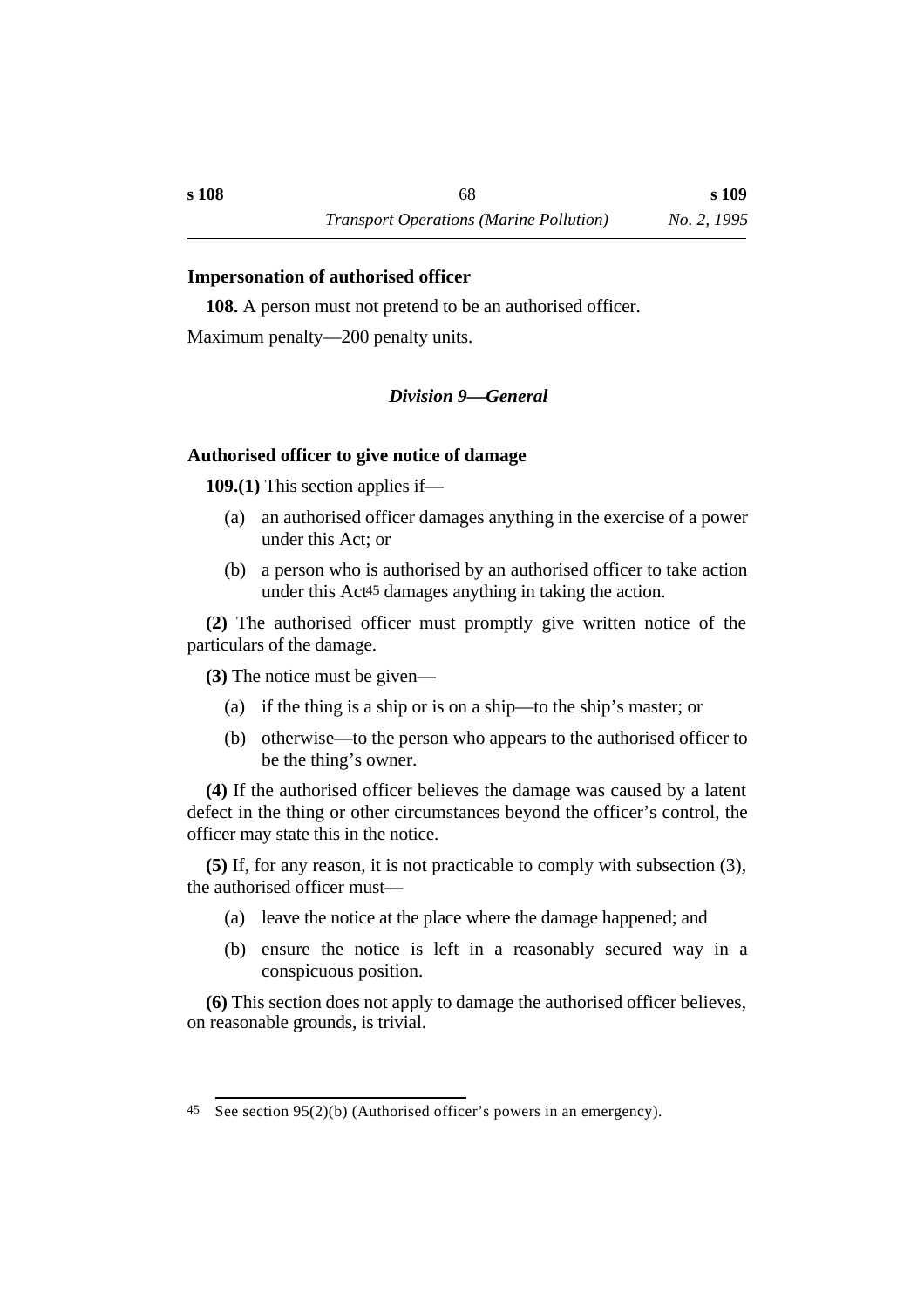### **˙Compensation**

**110. (1)** A person may claim compensation if the person incurs loss or expense because of the exercise or purported exercise of a power under this Part, including, for example, in complying with a requirement made of the person under this Part.

**(2)** The compensation must be claimed from—

- (a) if the power or requirement that gives rise to the claim was exercised or made by an authorised officer appointed by the chief executive officer of a port authority or a person authorised by the authorised officer to take action under this Act—the port authority; or
- (b) otherwise—the State.

**(3)** Payment of compensation may be claimed and ordered—

- (a) in a proceeding brought in a court with jurisdiction for the recovery of compensation; or
- (b) in a proceeding for an offence against this Act brought against the person making the claim for compensation.

**(4)** A court may order the payment of compensation for the loss or expense only if it is satisfied it is just to make the order in the circumstances of the particular case.

**(5)** The regulations may prescribe matters that may, or must, be taken into account by the court when considering whether it is just to make the order.

# **†PART 13—SECURITY**

# **˙Definitions for Part**

**111.** In this Part—

### **"discharge expenses"** means—

(a) the reasonable costs and expenses incurred by the State or a port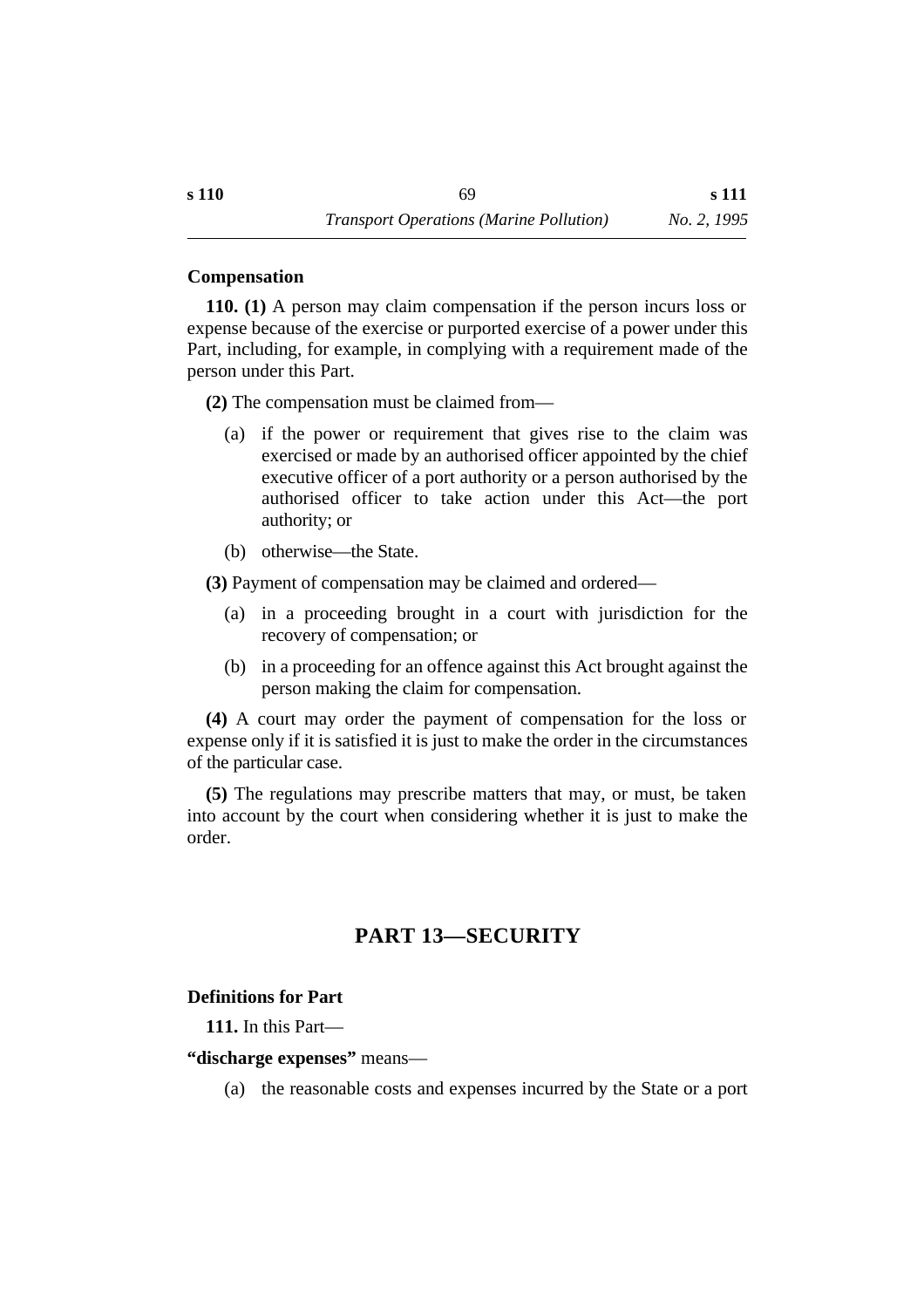authority in—

- (i) investigating a discharge of pollutant; and
- (ii) preventing or minimising the effects of a discharge of pollutant; and
- (iii) treating animals and plants affected by a discharge of pollutant; and
- (iv) rehabilitating or restoring Queensland's marine and coastal environment; and
- (b) an amount reasonably paid by the State or port authority under section 110.

**"discharge offence"** means a discharge offence within the meaning of Part 4, 5, 6, 7, 8 or 9.

#### **˙Application of Part**

**112.** This Part applies if an authorised officer has detained a ship under this Act.46

### **˙Detained ship must be released on giving security**

**113.(1)** The chief executive must release the ship if a security or guarantee is given under this section.

**(2)** The amount of the security must be enough, in the chief executive's opinion, to cover—

- (a) the State's discharge expenses in relation to the ship and, if the chief executive makes an election under subsection (3), the port authority's discharge expenses; and
- (b) the penalty likely to be payable if a successful prosecution for the discharge offence were to be taken; and
- (c) interest on the discharge expenses.

**(3)** The chief executive may elect to secure the port authority's discharge

<sup>46</sup> See section 84 (Power to detain ship).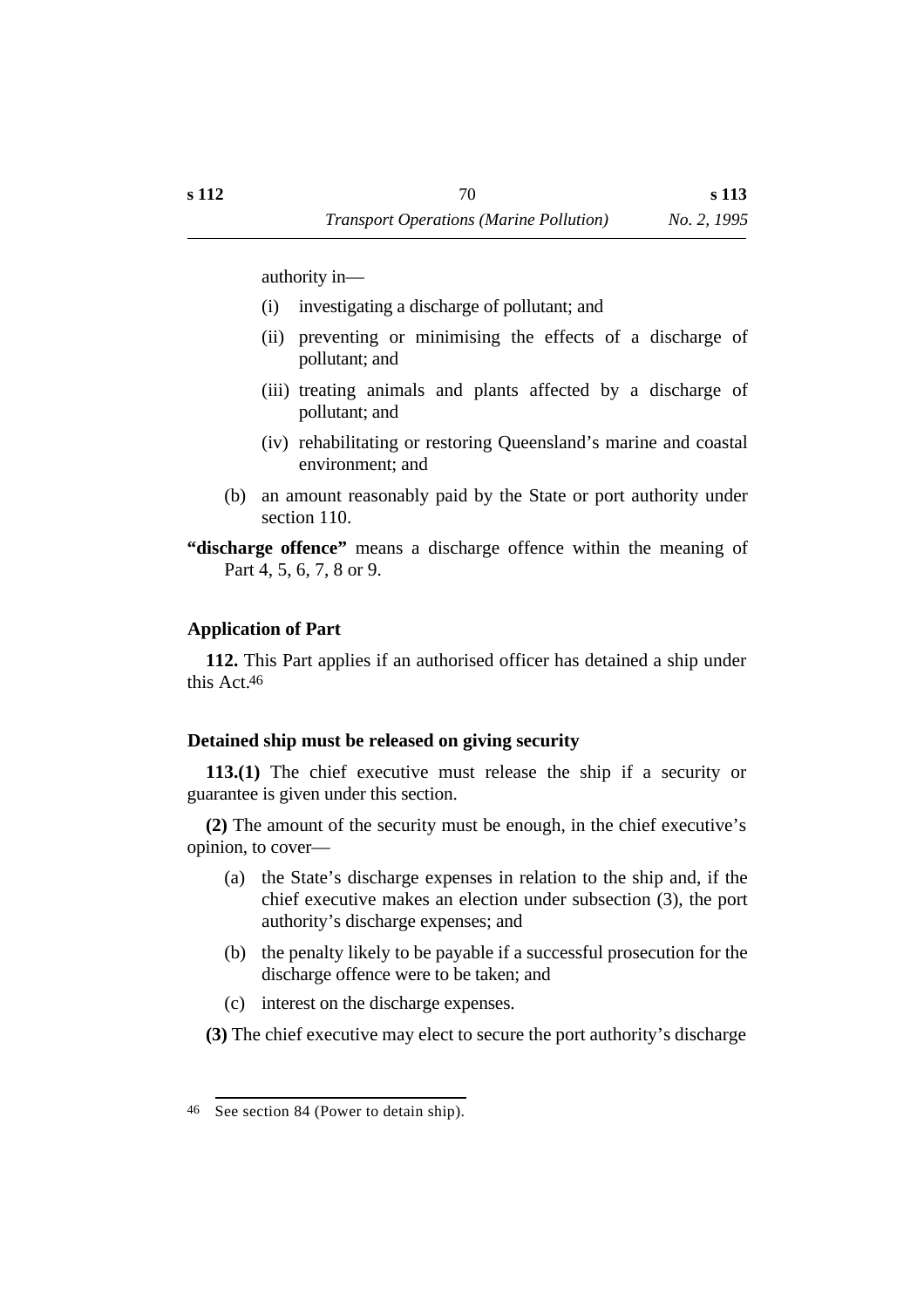expenses if the authority asks.

**(4)** The security may be provided in any 1 or more of the following forms, or in another form, the chief executive considers appropriate—

- (a) a bank guarantee;
- (b) a bond;
- (c) an insurance policy.

**(5)** The chief executive must make a decision about the amount and form of security or guarantee within a reasonable time.

### **˙Other ways detained ship may be released**

**114.** A detained ship must also be released if—

- (a) a proceeding is started for a discharge offence involving the ship and the proceeding is discontinued; or
- (b) a proceeding started for a discharge offence involving the ship is concluded, whether or not an appeal is pending, without anyone being convicted or discharge expenses being awarded against anyone; or
- (c) a proceeding for a discharge offence involving the ship is concluded and all discharge expenses ordered to be paid and all penalties imposed have been paid; or
- (d) the chief executive has sought to recover discharge expenses as a debt and the amount of the expenses has been paid; or
- (e) the chief executive decides for any other reason the ship should be released.

### **˙Claims on security**

**115.(1)** This section applies if the State or a port authority incurs discharge expenses in relation to a discharge of a pollutant from a ship into coastal waters.

**(2)** The discharge expenses, including, if the chief executive makes an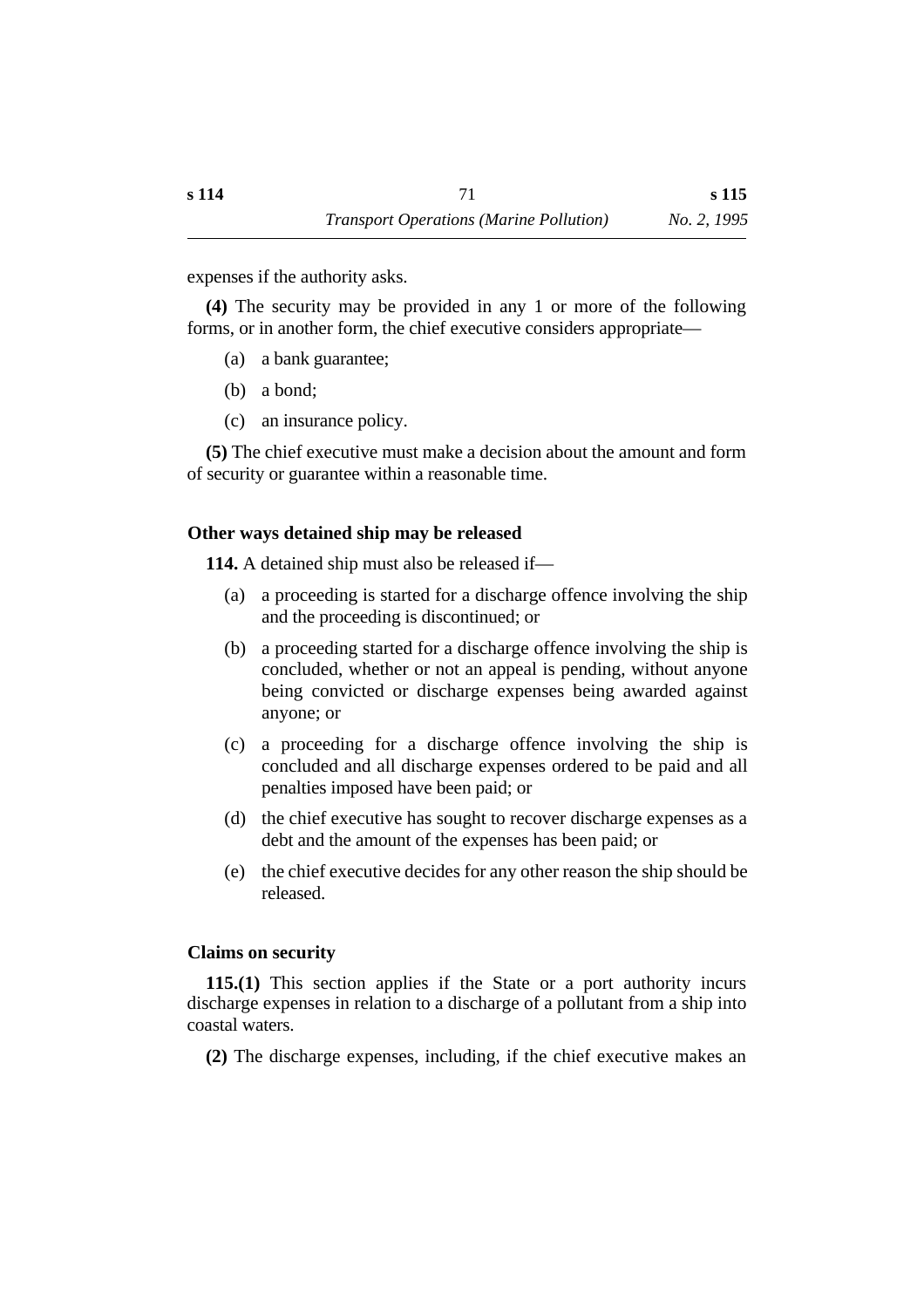election under section  $113(3)$ ,  $47$  the port authority's discharge expenses, are taken to be a debt payable to the State.

**(3)** The administering authority may recover the discharge expenses by making a demand against the security or part of it.

**(4)** Before making the demand against the security, the administering authority must give to the security giver a written notice under this section.

**(5)** The notice must—

- (a) outline the action taken; and
- (b) state the amount to be demanded against the security; and
- (c) invite the person to make written representations to the administering authority to show, within a stated time of at least 30 days, why the demand should not be made.

**(6)** If, after considering all written representations made within the stated time, the administering authority decides grounds still exist to make the demand for the amount or a lesser amount, the administering authority must immediately give written notice to the security giver of the decision.

**(7)** The notice must—

- (a) state the reasons for the decision; and
- (b) state that the security giver may appeal against the decision to the appropriate court within 30 days; and
- (c) enclose a copy of section 116.

**(8)** If notice is given under subsection (7), the administering authority must not make the demand until—

- (a) the time to appeal against the decision has ended; and
- (b) if an appeal is made against the decision—the appeal is finally decided.

**(9)** If the administering authority makes the demand, the security provider—

(a) is not required to inquire into the correctness or lawfulness of the

<sup>47</sup> Under section 113(3), the chief executive may elect to secure a port authority's discharge expenses under a guarantee given for the release of a detained ship.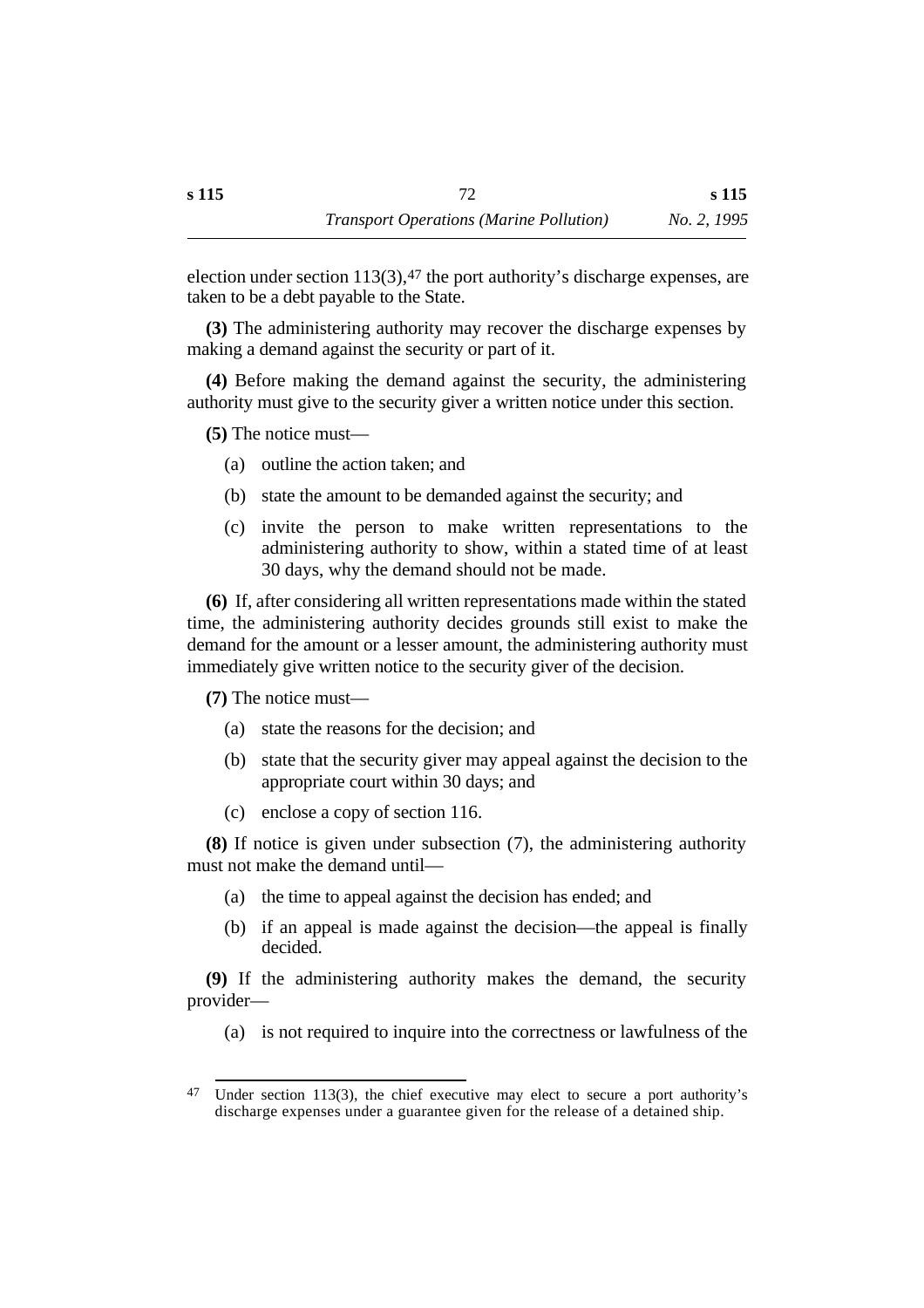administering authority's demand; and

(b) must pay the security or the part of it demanded to the administering authority.

**(10)** An amount recovered for a port authority by the chief executive must be reimbursed to the port authority.

**(11)** In this section—

**"security giver"** means the ship's owner or other person who arranged for the security to be given.

**"security provider"** means the person providing the security.

## **˙Appeals**

**116.(1)** A person whose interests are affected by a decision under section 115 may appeal to the appropriate court in subsection (2).

**(2)** The appropriate court is—

- (a) if the amount the administering authority seeks to claim or realise is an amount not more than the amount of the monetary limit that could be recovered for a debt under section 66 of the *District Courts Act 1967*—a District Court;48 or
- (b) in other cases—the Supreme Court.

## **˙Hearing procedures**

**117.(1)** The procedure for an appeal is to be in accordance with the appropriate court's rules of court or, if the rules make no provision or insufficient provision, in accordance with directions of a Judge of the appropriate court.

**(2)** A party to an appeal may present new evidence at the appeal hearing.

**(3)** Costs of the appeal lie in the court's discretion.

<sup>48</sup> The monetary limit of the District Court is presently \$200 000.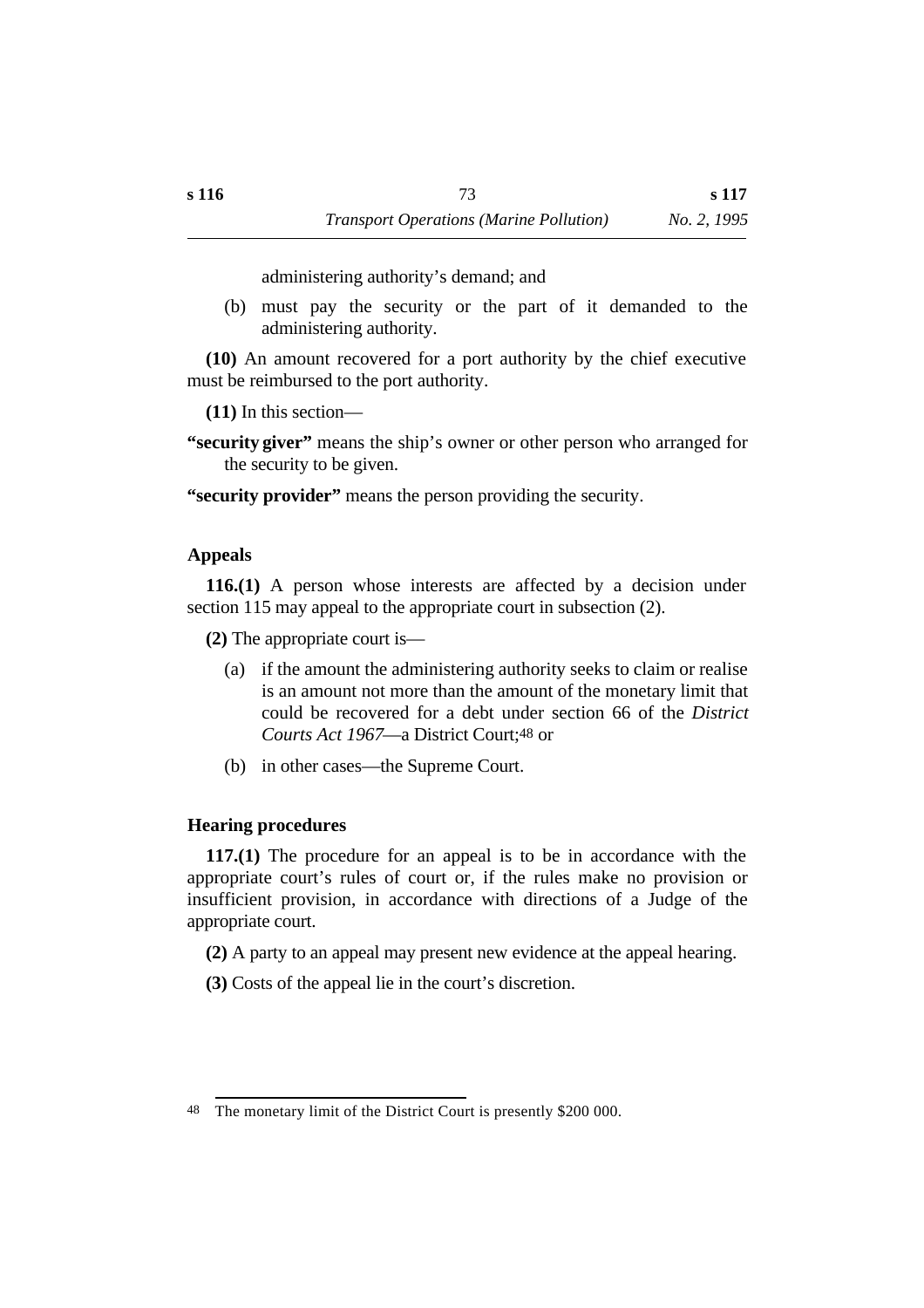#### *†Division 1—Evidence*

#### **˙Evidentiary provisions**

**118.(1)** This section applies to a proceeding under this Act or another Act prescribed by regulation.

**(2)** Unless a party, by reasonable notice, requires proof of—

- (a) the appointment of the administering executive or an authorised officer; or
- (b) the authority of the administering executive or an authorised officer to do anything under this Act;

the appointment or authority must be presumed.

**(3)** A signature purporting to be the signature of the administering executive or an authorised officer is evidence of the signature it purports to be.

**(4)** A certificate purporting to be signed by the Minister stating that a stated person is or was the administering authority or administering executive at a time or during a stated period is evidence of the matter stated in the certificate.

**(5)** A certificate purporting to be signed by the administering executive stating any of the following matters is evidence of the matter—

(a) a stated document is—

- (i) an appointment or approval or a copy of an appointment or approval; or
- (ii) a direction or decision, or a copy of a direction or decision, given or made under this Act; or
- (iii) a record or document, a copy of a record or document, or an extract from a record or document, kept under this Act;
- (b) on a stated day, or during a stated period, a stated person was or was not the holder of an approval or a stated approval;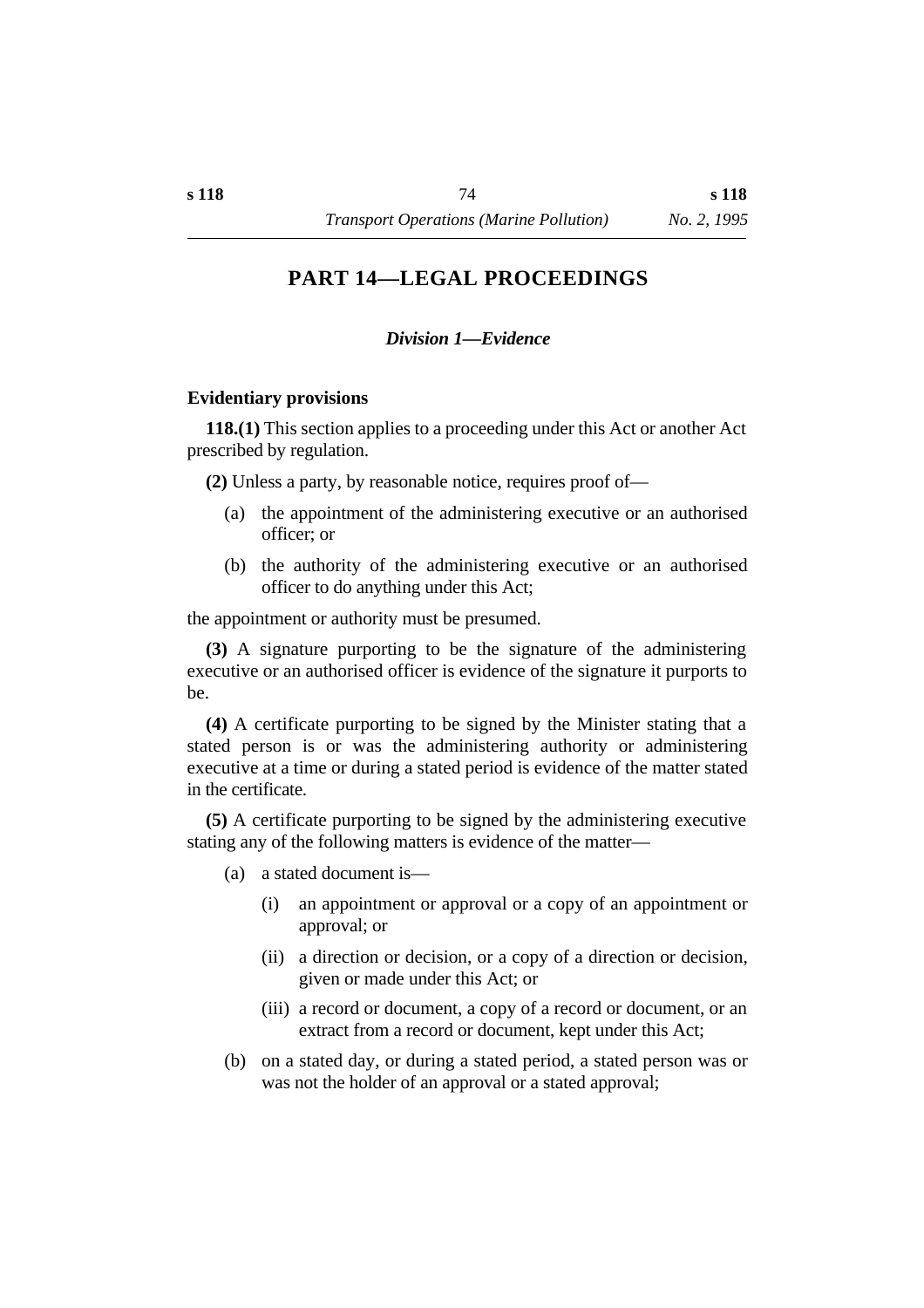- (c) a stated approval was or was not in force on a stated day or during a stated period;
- (d) on a stated day, a stated person was given a stated order or direction under this Act;
- (e) a stated amount is payable under this Act by a stated person and has not been paid;
- (f) a stated substance is a pollutant;
- (g) an instrument, equipment or installation was used in accordance with conditions prescribed by regulation for its use;
- (h) anything else prescribed by regulation.

**(6)** In a complaint starting a proceeding, a statement that the matter of the complaint came to the complainant's knowledge on a stated day is evidence of the matter.

**(7)** The production by the prosecutor of a signed analyst's report stating any of the following matters is evidence of them—

- (a) the analyst took, or received from a stated person, the sample mentioned in the report;
- (b) the analyst analysed the sample on a stated day, or during a stated period, and at a stated place;
- (c) the results of the analysis.

**(8)** Any instrument, equipment or installation prescribed by regulation that is used by an authorised officer or analyst in accordance with the conditions (if any) prescribed by regulation is taken to be accurate and precise in the absence of evidence to the contrary.

**(9)** In a proceeding in which the administering authority applies to recover the costs and expenses incurred by it in relation to the discharge of a pollutant the following certificates are evidence of the matters stated in them—

(a) a certificate by the administering authority stating that stated costs and expenses were incurred and the way and purpose for which they were incurred;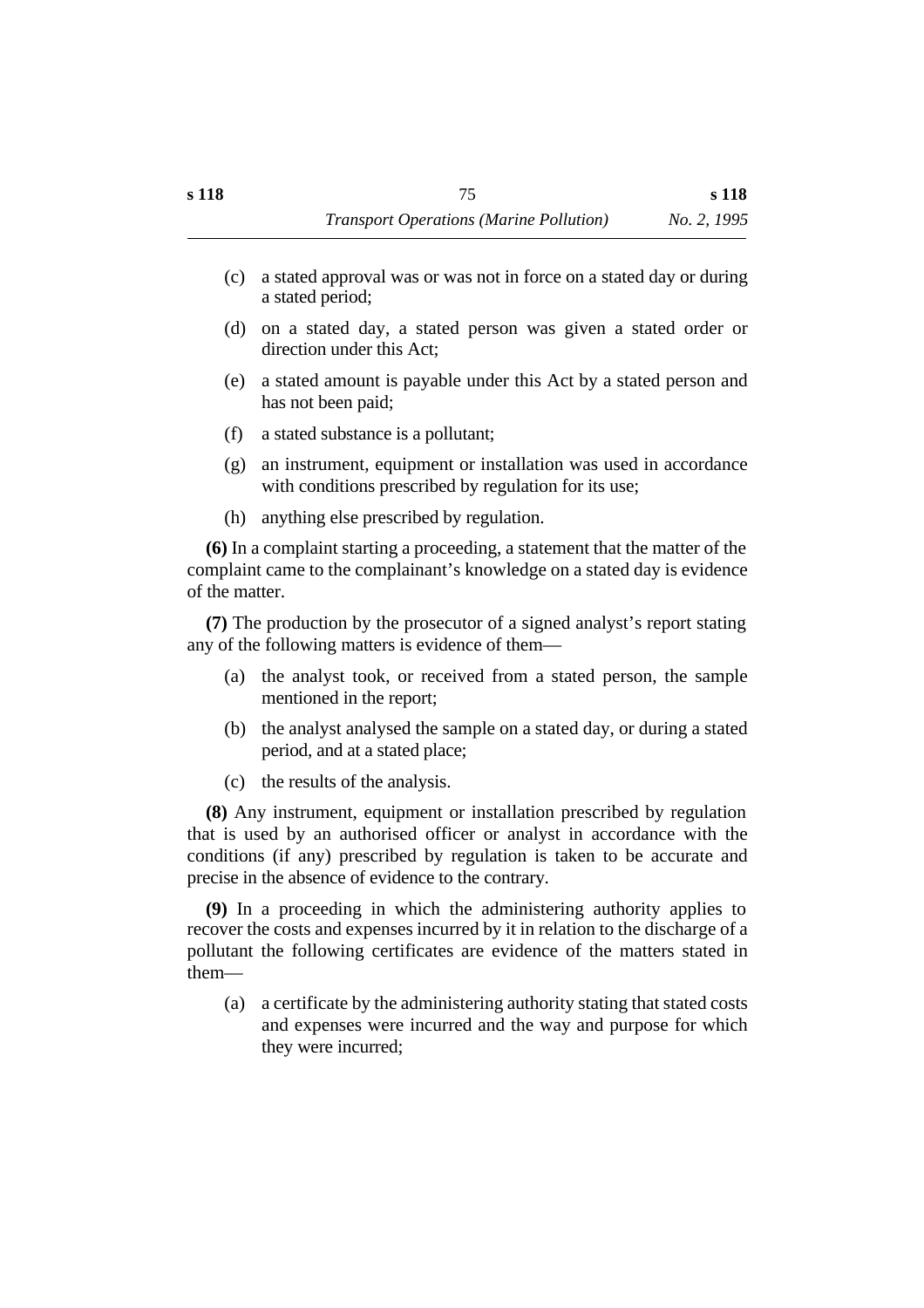(b) a certificate by the chief executive that an election was made under section 113(3) or 122(2).49

## **˙Analyst's certificate or report produced by defendant**

**119.(1)** The production by the defendant in a prosecution of a signed analyst's report stating any of the following matters is evidence of them—

- (a) the analyst took, or received from a stated person, the sample mentioned in the report;
- (b) the analyst analysed the sample on a stated day, or during a stated period, and at a stated place;
- (c) the results of the analysis.

**(2)** The defendant must send a copy of the report to the prosecutor at least 7 days before the day set down for the hearing.

## **˙Responsibility for acts or omissions of representatives**

**120.(1)** If, in a proceeding for an offence against this Act, it is relevant to prove a person's state of mind about a particular act or omission, it is enough to show—

- (a) the act or omission was done or omitted to be done by a representative of the person within the scope of the representative's actual or apparent authority; and
- (b) the representative had the state of mind.

**(2)** An act or omission done or omitted to be done for a person by a representative of the person within the scope of the representative's actual or apparent authority is taken, in a proceeding for an offence against this Act, to have been done or omitted to be done also by the person, unless the person proves the person took all reasonable steps to prevent the acts or omissions.

<sup>49</sup> Sections 113(3) and 122(2) deal with the chief executive's ability to elect to secure a port authority's discharge expenses if the authority asks.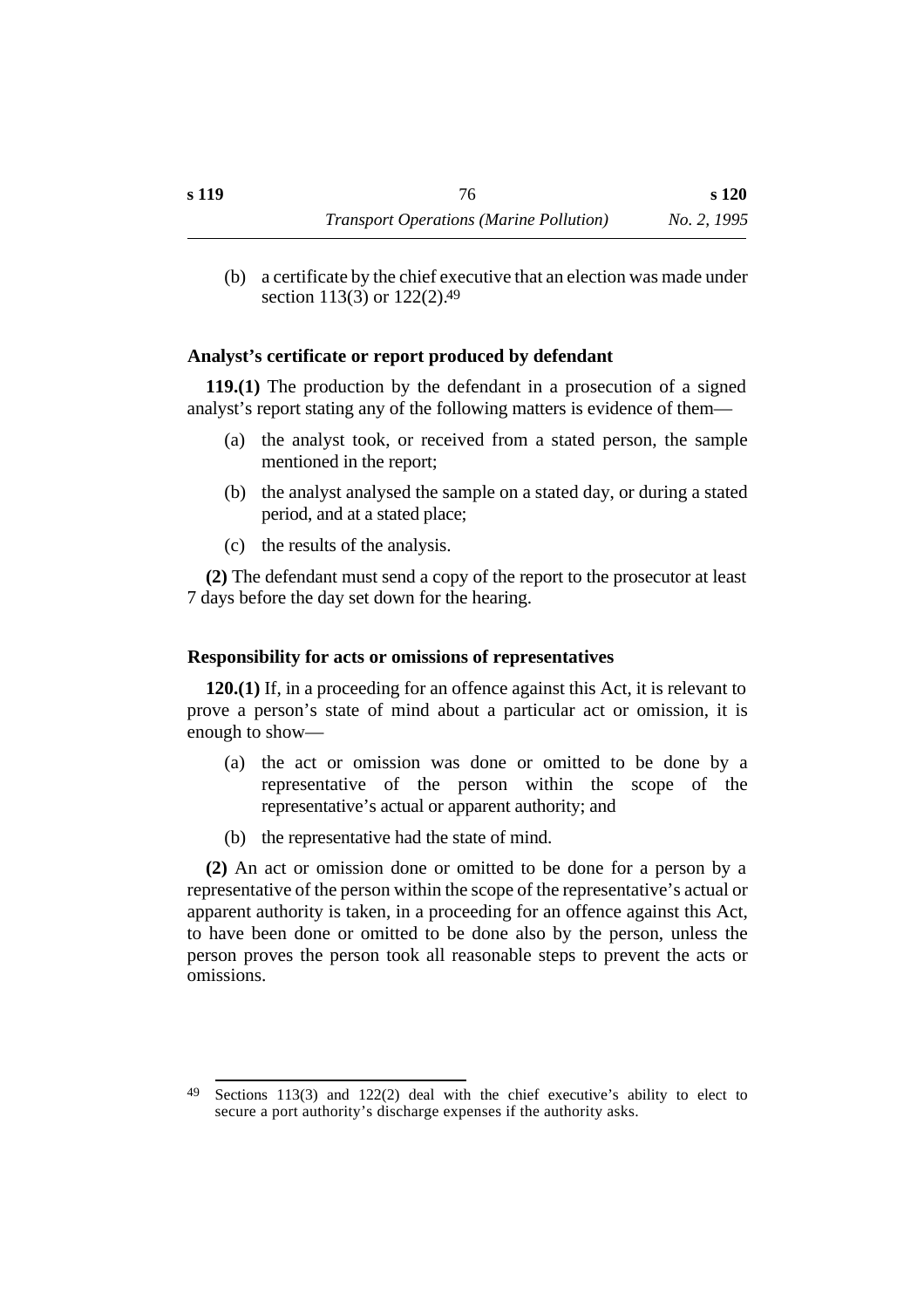## **˙Executive officers must ensure corporation complies with Act**

**121.(1)** The executive officers of a corporation must ensure that the corporation complies with this Act.

**(2)** If a corporation commits an offence against a provision of this Act, each of the executive officers of the corporation also commit an offence, namely, the offence of failing to ensure that the corporation complies with this Act.

Maximum penalty—the penalty for the contravention of the provision by an individual.

**(3)** Evidence that the corporation has committed an offence against this Act is evidence that each of the executive officers committed the offence of failing to ensure that the corporation complies with this Act.

**(4)** However, it is a defence for an executive officer to prove that—

- (a) if the officer was in a position to influence the conduct of the corporation in relation to the offence—the officer took all reasonable steps to ensure the corporation complied with the provision; or
- (b) the officer was not in a position to influence the conduct of the corporation in relation to the offence.

## *†Division 2—Legal proceedings*

#### **˙Recovery of discharge expenses**

**122.(1)** The State or a port authority may recover discharge expenses as a debt.50

**(2)** The chief executive may elect to recover a port authority's discharge expenses if the port authority asks.

**(3)** If the chief executive makes an election under subsection (2), the reasonable costs of the port authority are taken to be a debt payable to the State and may be recovered accordingly.

<sup>50</sup> See also the *Protection of the Sea (Civil Liability) Act 1981* (Cwlth) and the *Protection of the Sea (Oil Pollution Compensation Fund) Act 1993* (Cwlth).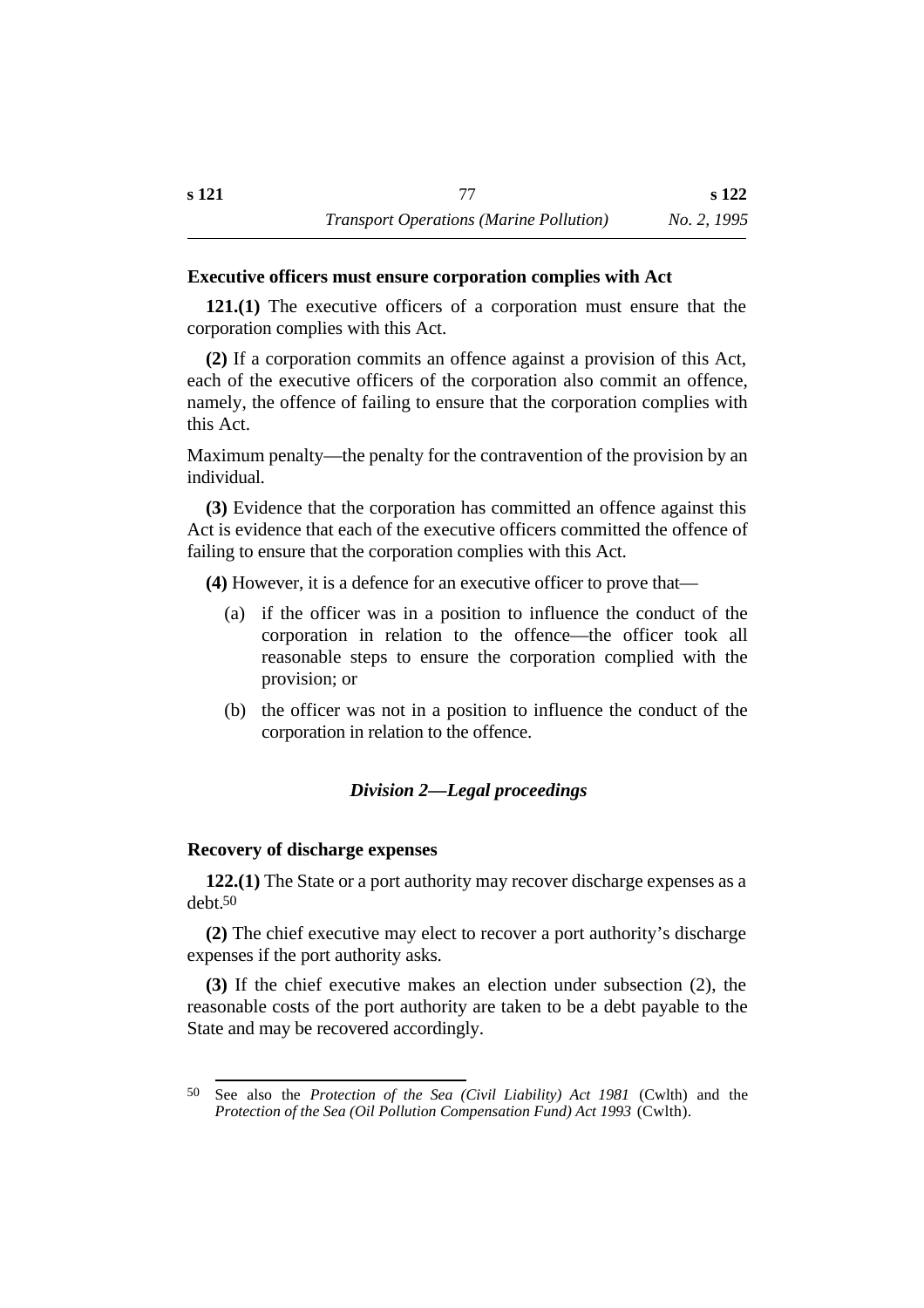**(4)** An amount recovered for a port authority by the chief executive must be reimbursed to the port authority.

**(5)** In this section—

**"discharge expenses"** has the meaning given in Part 13.51

## **˙Indictable and summary offences**

**123.(1)** An offence against this Act for which the maximum penalty is at least 850 penalty units is an indictable offence.

**(2)** Any other offence against this Act is a summary offence.

## **˙Proceedings for indictable offences**

**124.(1)** A proceeding for an indictable offence against this Act may be taken, at the prosecution's election—

- (a) by way of summary proceedings under the *Justices Act 1886*; or
- (b) on indictment.

**(2)** A Magistrate must not hear an indictable offence summarily if—

- (a) the defendant asks at the start of the hearing that the charge be prosecuted on indictment; or
- (b) the Magistrate considers that the charge should be prosecuted on indictment.
- **(3)** If subsection (2) applies—
	- (a) the Magistrate must proceed by way of an examination of witnesses for an indictable offence; and
	- (b) a plea of the person charged at the start of the proceeding must be disregarded; and
	- (c) evidence brought in the proceeding before the Magistrate decided to act under subsection (2) is taken to be evidence in the proceeding for the committal of the person for trial or sentence; and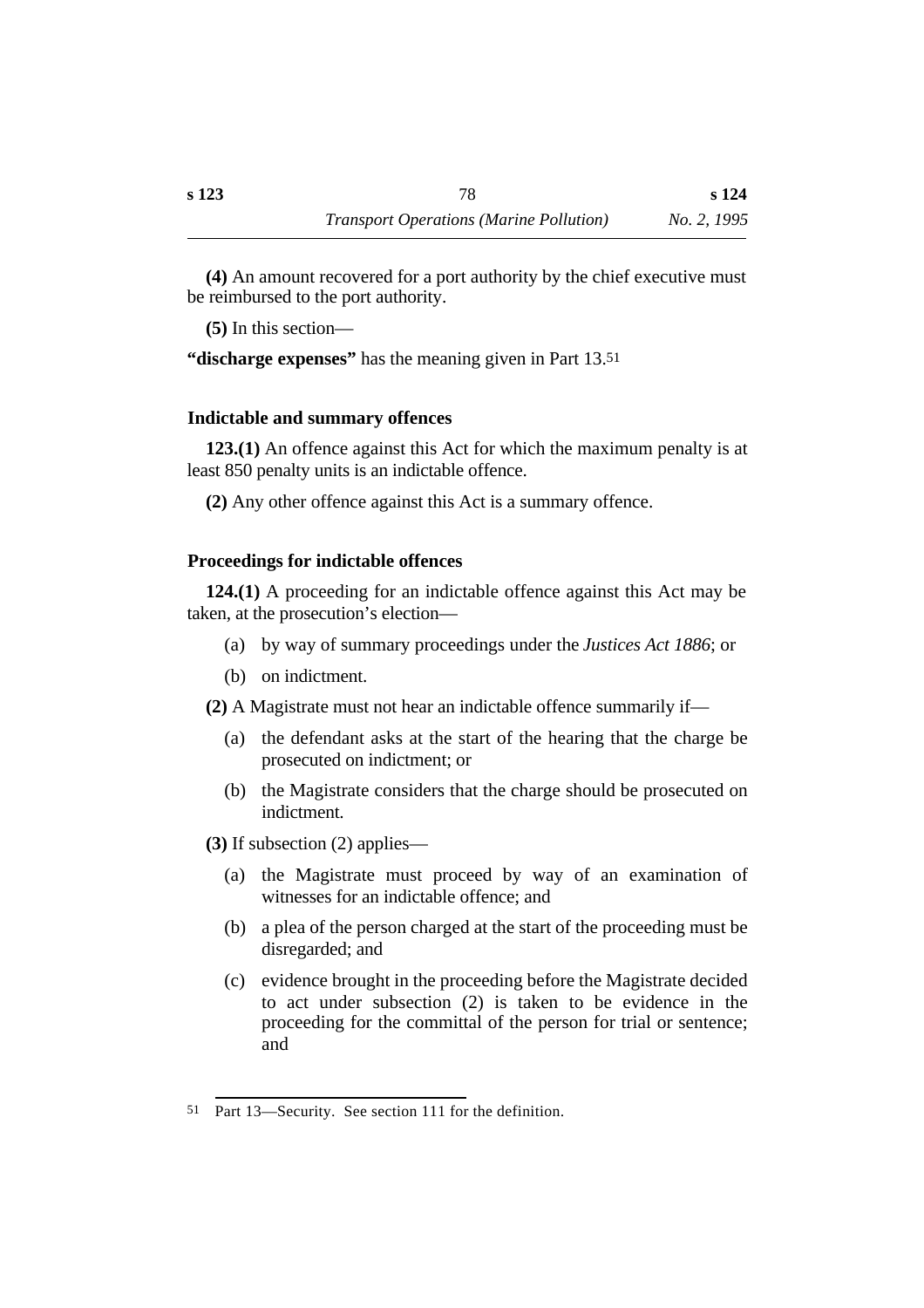(d) before committing the person for trial or sentence, the Magistrate must make a statement to the person as required by section 104(2)(b) of the *Justices Act 1886*.

**(4)** The maximum penalty that may be summarily imposed for an indictable offence is 1 000 penalty units.

### **˙Limitation on who may summarily hear indictable offence proceedings**

**125.(1)** A proceeding must be before a Magistrate if it is a proceeding—

- (a) for the summary conviction of a person on a charge for an indictable offence; or
- (b) for an examination of witnesses for a charge for an indictable offence.

**(2)** However, if a proceeding for an indictable offence is brought before a justice who is not a Magistrate, jurisdiction is limited to taking or making a procedural action or order within the meaning of the *Justices of the Peace and Commissioners for Declarations Act 1991*.

## **˙Limitation on time for starting summary proceedings**

**126.** A proceeding for an offence against this Act by way of summary proceeding under the *Justices Act 1886* must start—

- (a) within 2 years after the commission of the offence; or
- (b) within 2 years after the offence comes to the complainant's knowledge, but within 3 years after the commission of the offence.

#### **˙Court may make orders about compensation and other matters**

**127.(1)** This section applies to a prosecution on indictment for a offence against this Act.

**(2)** If the court finds the defendant has discharged a pollutant into coastal waters in contravention of this Act, the court may order the defendant to do either or both of the following—

(a) pay to the State or a port authority the amount the State or port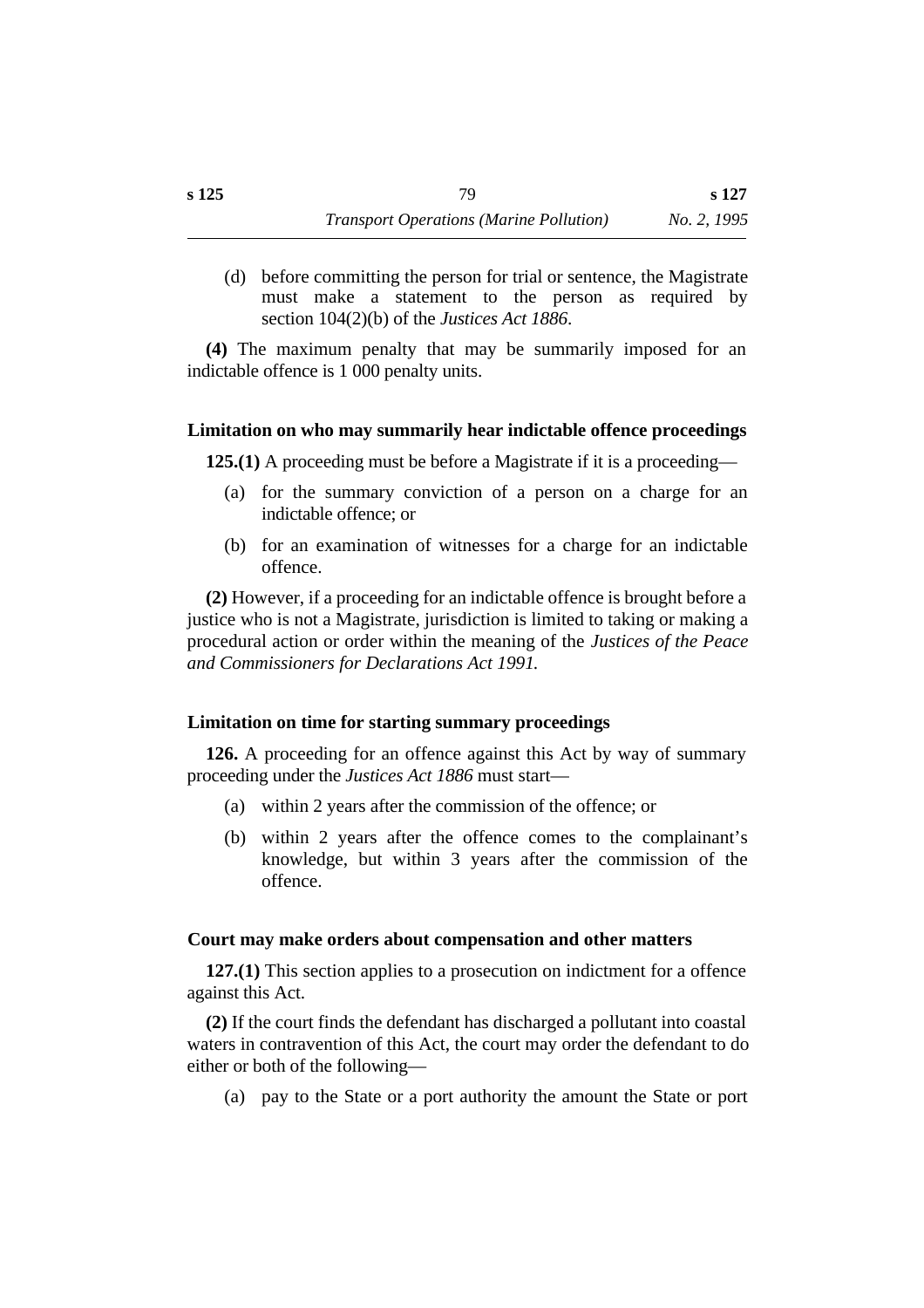authority could have recovered under section 122(1);52

(b) take stated action to rehabilitate or restore Queensland's marine and coastal environment damaged because of the contravention.

**(3)** An order under subsection (2) is in addition to any penalty or other order the court may make or impose under this Act.

**(4)** In particular, this section does not limit the court's powers under the *Penalties and Sentences Act 1992* or any other law.

## *†Division 3—Service*

## **˙Special provision for service of documents**

**128.(1)** A document may be served on a ship's master by leaving it—

- (a) if, at the time of service, there is a person on board who is apparently in charge of the ship—with the person after explaining to the person the purpose of the document; or
- (b) otherwise—in a reasonably secure way in a conspicuous position near the ship's controls.

**(2)** If a document is required or permitted to be served on a ship's master and there is no master or apparently there is no master, the document may be served on—

- (a) the ship's owner; or
- (b) the owner's agent.

**(3)** A document is taken to be served on all owners of a ship if it is served on—

- (a) any owner of the ship; or
- (b) the ship's master; or
- (c) an owner's agent.

**(4)** Nothing in this section affects—

(a) the operation of another law that requires or permits service of a

<sup>52</sup> Section 122 deals with recovery of discharge expenses.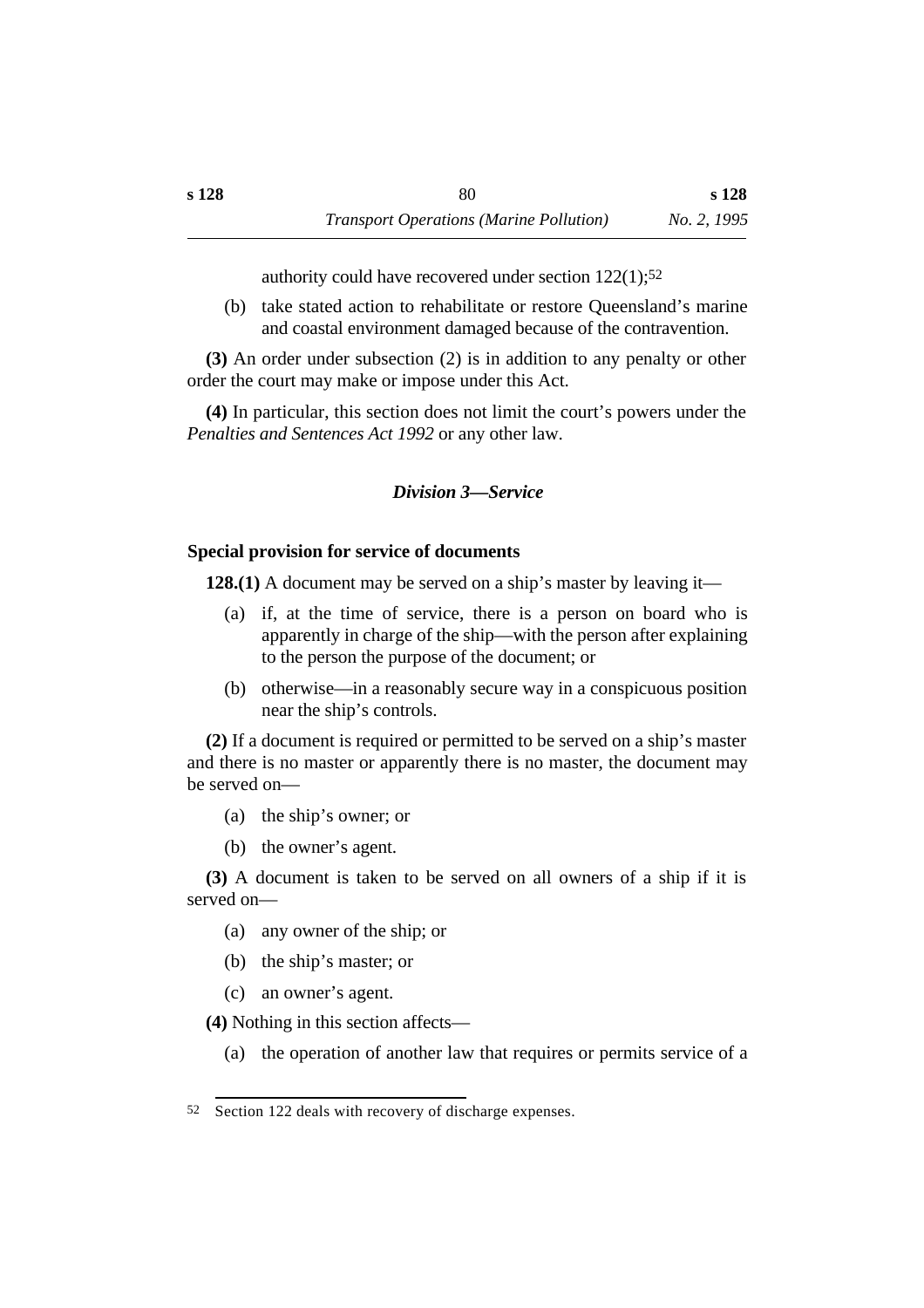document other than as provided in this section;53 or

(b) the court's power to authorise service of a document other than as provided in this section.

# **†PART 15—ADMINISTRATION**

## *†Division 1—Devolutions*

## **˙Devolution of powers**

**129.(1)** The Governor in Council may, by regulation, devolve to the board of a port authority, the administration and enforcement of this Act within its port limits (other than for matters about the prosecution of offences against this Act).

**(2)** On the commencement of the regulation—

- (a) the port authority becomes the administering authority for the devolved matter; and
- (b) the port authority's chief executive officer becomes the administering executive for the devolved matter; and
- (c) the administration and enforcement of the devolved matter is a function of the port authority board to be performed by the board within the port's limits.

**(3)** The board may make resolutions, not inconsistent with this Act, about—

- (a) the fees that are payable to it for the devolved matter; or
- (b) any matter necessary or convenient for carrying out or giving effect to the devolved matter.

**(4)** If the chief executive is satisfied the board has failed to do anything in the administration or enforcement of the devolved matter—

<sup>53</sup> See, for example, Part 10 of the *Acts Interpretation Act 1954*.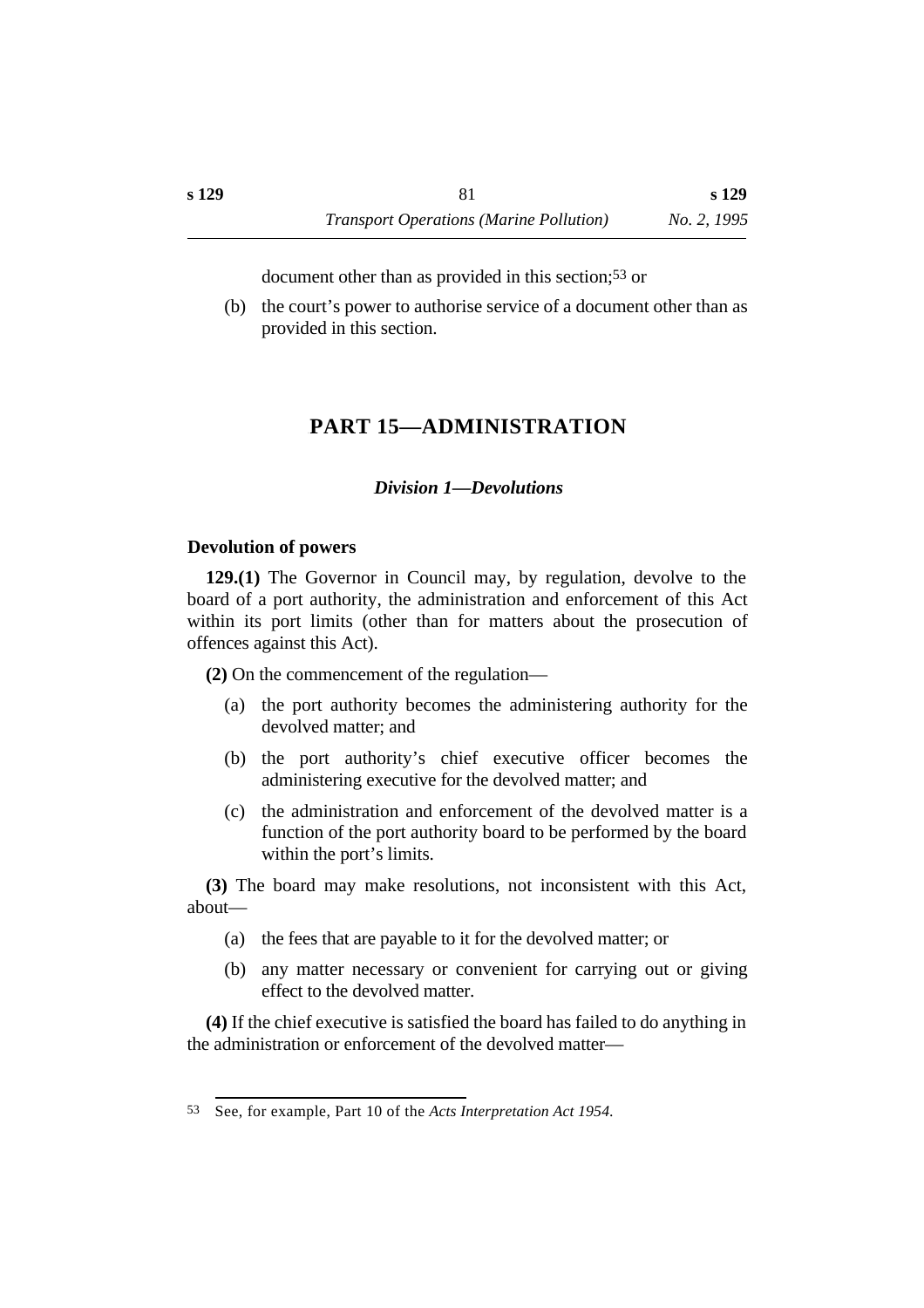- (a) the chief executive may do the thing; and
- (b) the reasonable costs and expenses incurred by the chief executive are a debt payable by the port authority to the State.

### *†Division 2—Delegations*

#### **˙Delegation by chief executive**

**130.** The chief executive may delegate the chief executive's powers under this Act to an authorised officer or officer of the public service.

#### **˙Delegation by port authority's chief executive officer**

**131.(1)** The port authority's board may delegate its powers under this Act to the port authority's chief executive officer.

**(2)** The chief executive officer may delegate the chief executive officer's powers and subdelegate delegated powers under this Act to—

- (a) a committee of the port authority; or
- (b) an authorised officer; or
- (c) an employee of the port authority; or
- (d) a board or committee consisting of employees of the port authority.

## *†Division 3—Miscellaneous*

#### **˙Advisory committees**

**132.(1)** The Minister may establish as many advisory committees as the Minister considers appropriate for the administration of this Act.

**(2)** An advisory committee has the functions the Minister decides.

**(3)** A member of an advisory committee may be paid the fees and allowances decided by the Governor in Council.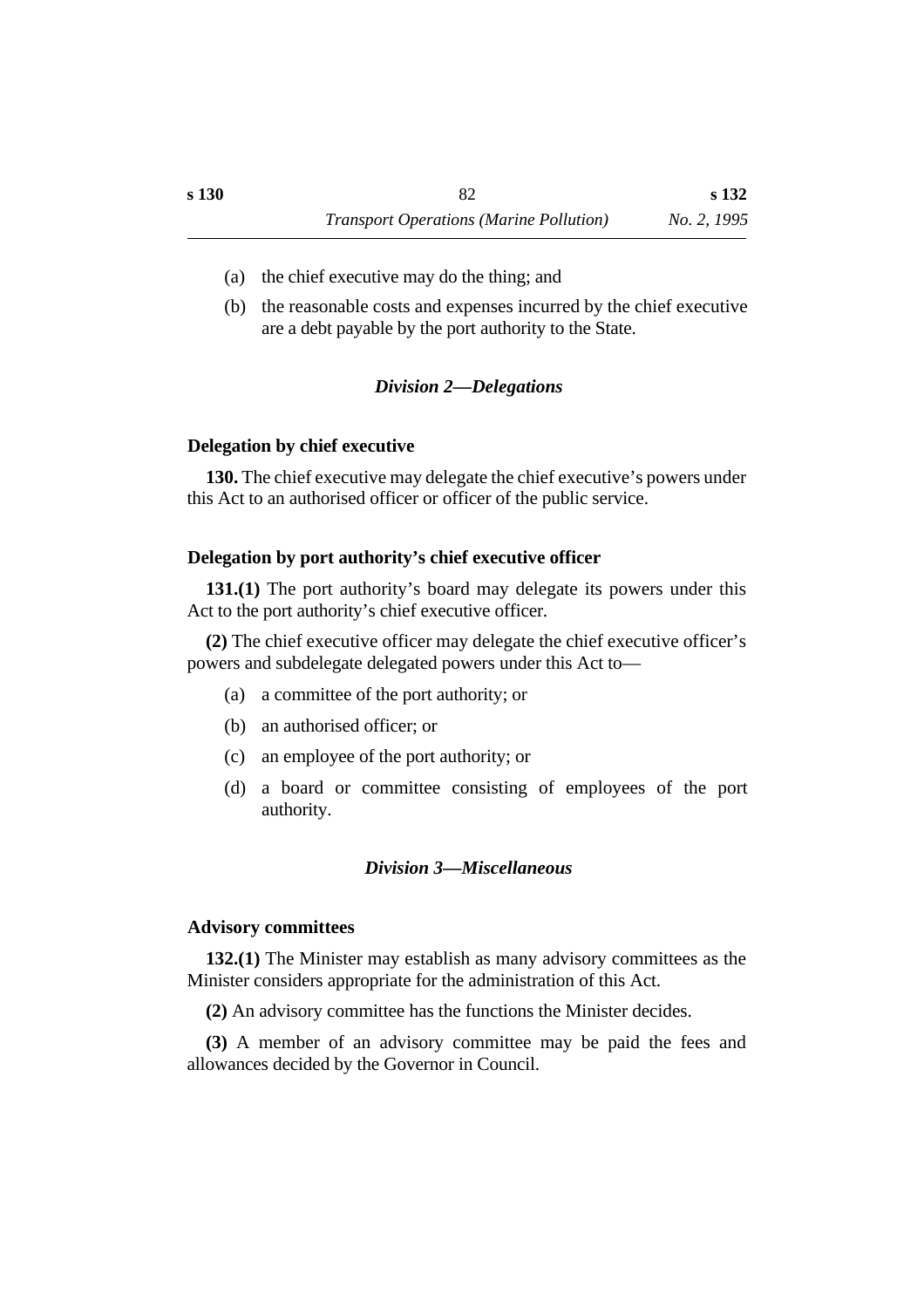## **†PART 16—MISCELLANEOUS**

#### **˙Regulations**

**133.(1)** The Governor in Council may make regulations under this Act.

**(2)** A regulation may be made about any of the following matters—

- (a) marine pollution and issues about marine pollution;
- (b) a matter necessary or convenient for giving further effect to MARPOL or another treaty, convention or international agreement or document about marine pollution;
- (c) the way in which the tonnage of a ship is decided;
- (d) keeping oil pollution emergency plans, including shipboard oil pollution emergency plans;
- (e) the standard of holding tanks;
- (f) the standard of reception facilities;
- (g) keeping records, including, for example, an oil or cargo record book, and the nature of the entries to be made in the records;
- (h) the period for which, and the place at which, the records must be kept;
- (i) records that must be sent to an administering authority and their custody or disposal after receipt;
- (j) imposition of fees;
- (k) taking and analysis of samples by an analyst;
- (l) ensuring the integrity and security of samples;
- (m) prescribing the cost of labour used for a purpose connected with a discharge of pollutant.

**(3)** Without limiting subsection (1) or (2), a regulation may also be made—

- (a) giving effect to Regulation 8 of Annex II to MARPOL; and
- (b) declaring a stated liquid substance is—
	- (i) designated in Appendix II to Annex II; and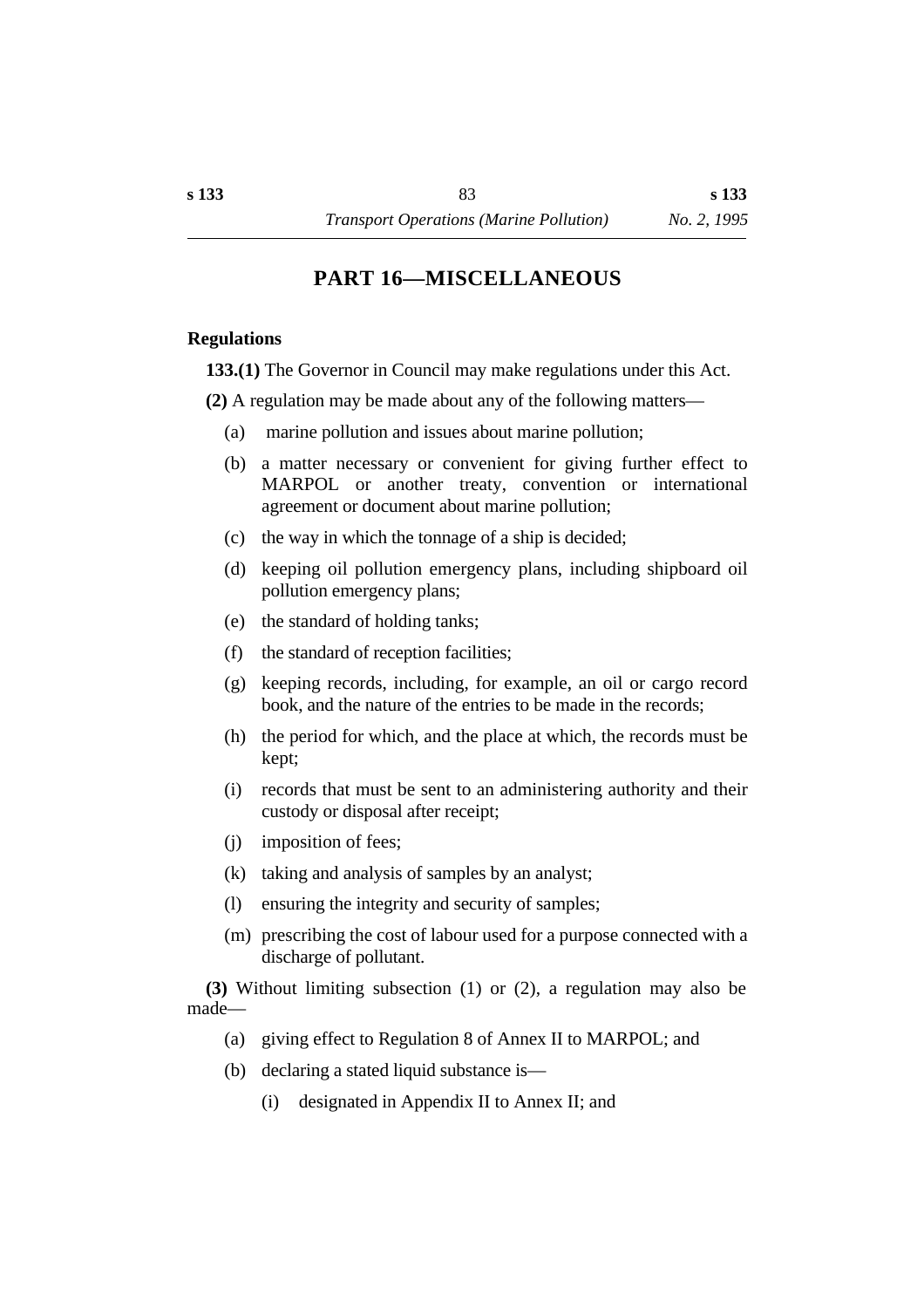- (ii) categorised as a Category A, B, C or D substance; and
- (c) removing a stated noxious liquid substance from Appendix II; and
- (d) declaring a stated liquid substance has been provisionally assessed under regulation 3(4) in Annex II as a Category A, B, C or D substance; and
- (e) recategorising a Category A, B, C or D substance; and
- (f) for a Category A substance—declaring a residual concentration stated in the regulation is taken to be the residual concentration prescribed for the substance in column III or IV of Appendix II.

**(4)** The regulations may provide that contravention of a regulation is an offence and prescribe a maximum penalty of not more than 350 penalty units.

## **˙Exemption of defence ships from Act**

**134.** This Act does not apply to—

- (a) a ship under the control of the Australian Defence Force; or
- (b) a warship, naval auxiliary or other ship owned or operated by a foreign country and used, for the time being, only on government, non-commercial service of the country.54

## **˙Review of Act**

**135.(1)** The Minister must review this Act to decide whether its provisions remain appropriate.

**(2)** The review must be carried out as soon as practicable after the end of the period of 10 years starting on the commencement.

**(3)** As soon as practicable, but within 1 year after the end of the 10 year period, the Minister must table a report of the review's outcome in the Legislative Assembly.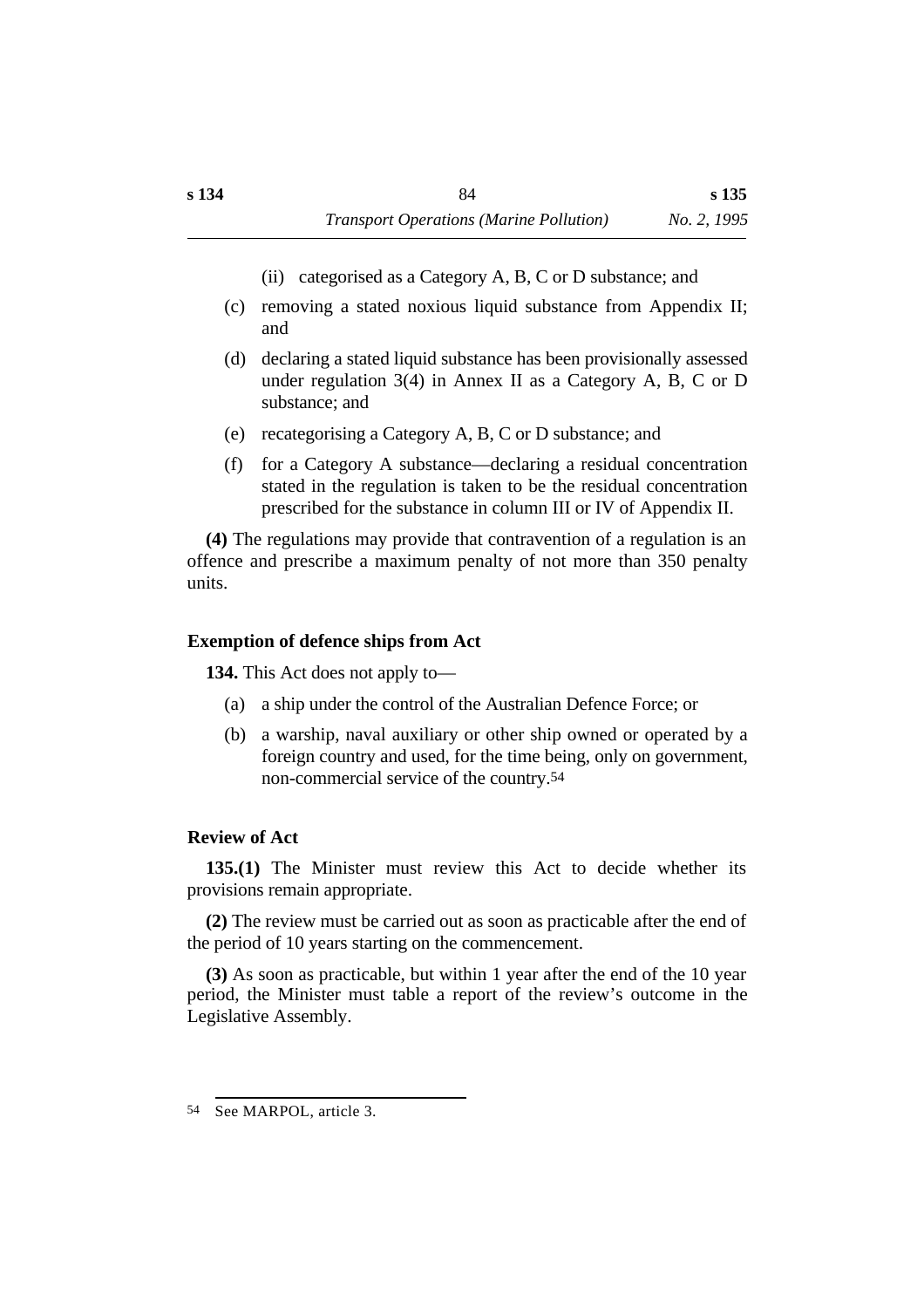## **†PART 17—REPEALS**

## **˙Acts repealed**

**136.** The following Acts are repealed—

- Pollution of Waters by Oil Act 1973 No. 33
- Pollution of Waters by Oil Amendment Act 1992 No. 56.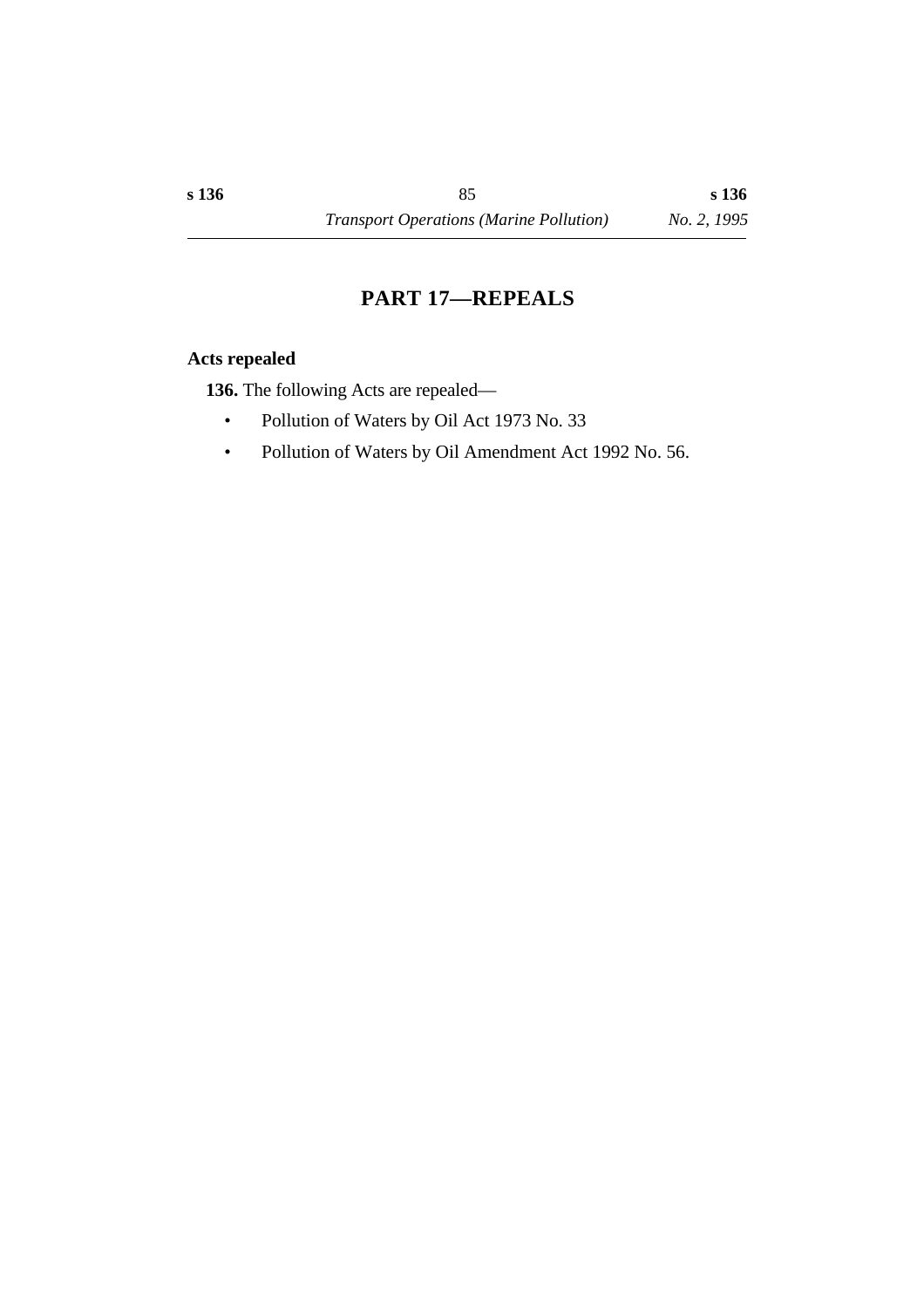## **†SCHEDULE**

# **†DICTIONARY**

section 4

### **"administering authority"** means—

- (a) for a devolved matter—the port authority; or
- (b) for something else—the chief executive.

## **"administering executive"** means—

- (a) for a devolved matter—the chief executive officer of the relevant port authority; or
- (b) for something else—the chief executive.

**"agent"** of a ship's owner see section 7.

### **"analyst"** means—

- (a) an appropriately qualified person appointed by the chief executive as an analyst; or
- (b) someone else holding accreditation of a kind prescribed by regulation.

"**approved**" for a form or notice means approved by the chief executive.

- **"Australian Maritime Safety Authority"** for Part 12, Division 7, see section 97.
- **"authorised officer"** means a person who is appointed as an authorised officer.55
- **"cargo"** for Part 12, Division 7, see section 97.

<sup>55</sup> Appointment of persons as authorised officers is made under section 72.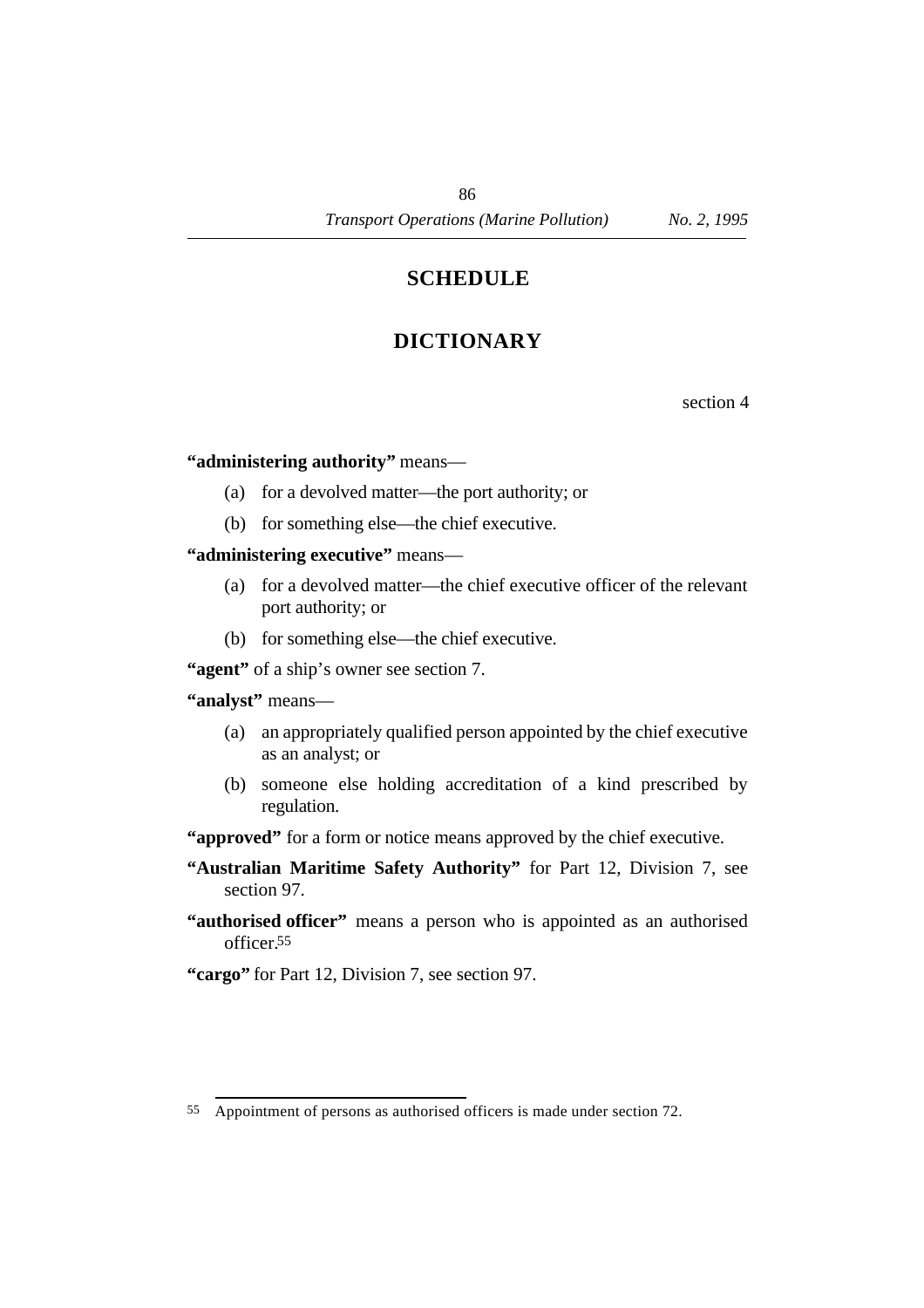- **"chief executive officer"** means the chief executive officer56 of a port authority.
- **"coastal waters"** means the coastal waters of the State,57 and includes other waters within the limits of the State that are subject to the ebb and flow of the tide.
- **"commencement"** for Part 7, see section 45.
- **"Commonwealth Navigation Act"** means the *Navigation Act 1912* (Cwlth).
- **"condition"** includes restriction.
- **"devolved matter"** means a matter the administration and enforcement of which have been devolved to a port authority.58

**"discharge"** see MARPOL.

**"discharge expenses"** for Part 13, see 111.

**"discharge offence"** see—

- for Part 4—section 24
- for Part 5—section 33
- for Part 6—section 40
- for Part 7—section 45
- for Part 8—section 53
- for Part 9—section 59
- for Part  $11$ —section  $67(1)$
- for section 84—section 84(6)

<sup>56</sup> A distinction is drawn in the Act between a chief executive officer and the chief executive. For the meaning of "chief executive" see section 36 of the *Acts Interpretation Act 1954*.

<sup>57</sup> "coastal waters of the State" is defined in the *Acts Interpretation Act 1954*, section 36.

<sup>58</sup> See section 129 (Devolution of powers).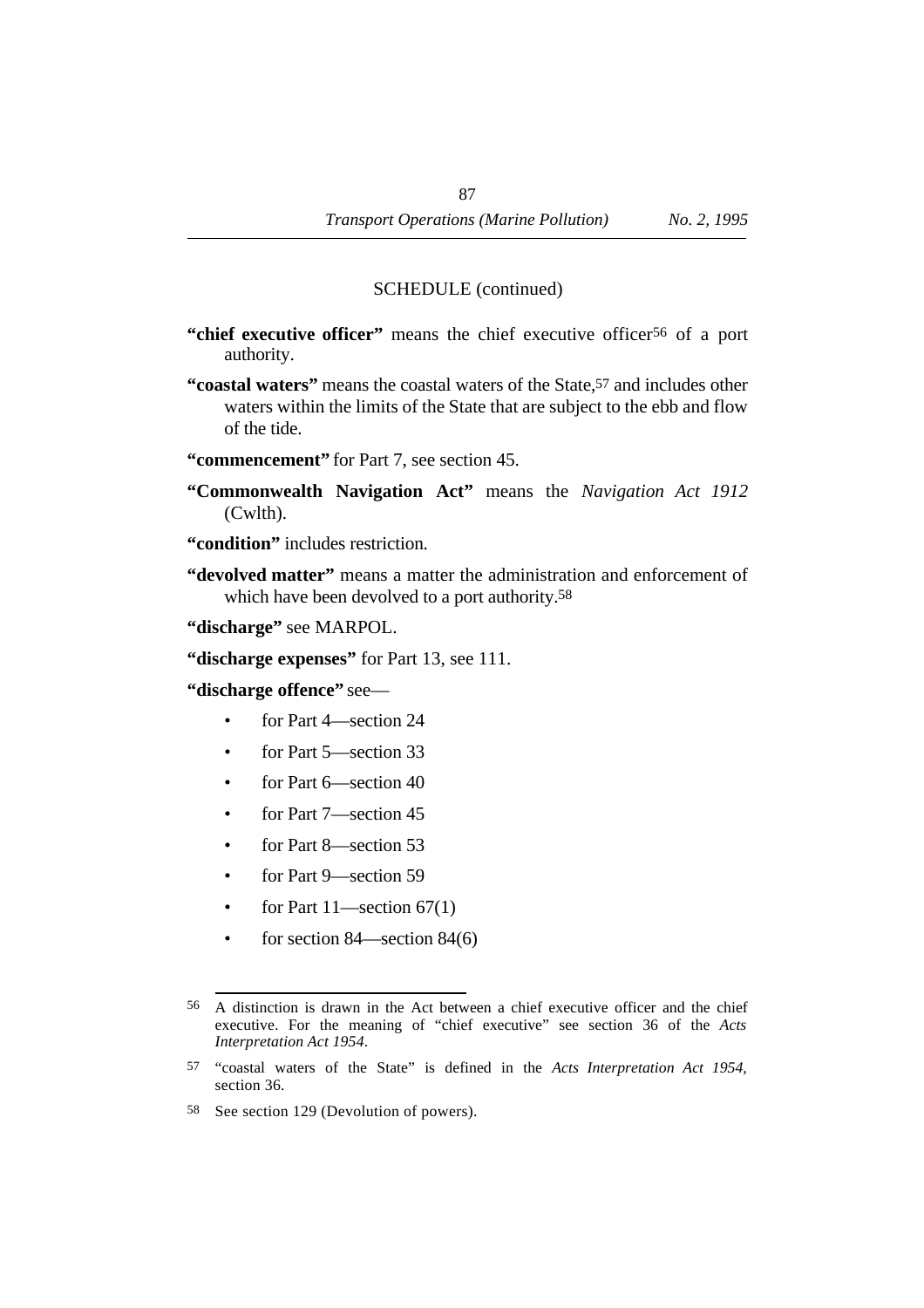• for Part 13—section 111.

**"environment"** includes ecosystems.

**"executive officer"** of a corporation means a person who is concerned with, or takes part in, the corporation's management, whether or not the person is a director or the person's position is given the name of executive officer.

**"existing ship"** for Part 7, see section 45.

**"garbage"** see MARPOL59 and, for Part 8, section 53.

**"harmful substance"** see MARPOL<sup>60</sup> and—

- for Part 6—section 40
- for Part 11—sections 67 and 40.

**"high sensitivity zone"** for Part 7, see section 45.

**"holding tank"** for Part 7, see section 45.

**"IMO"** means the International Maritime Organization.

**"incident"** see MARPOL.61

**"Intervention Convention"** for Part 12, Division 7, see section 97.

**"large ship"** for Part 7, see section 45.

**"length overall"** of a ship, for Part 7, see section 46.

<sup>59</sup> Under MARPOL, "garbage" means all kinds of victual, domestic and operational waste (other than fresh fish and parts of fresh fish) generated during the normal operation of the ship and liable to be disposed of continuously or periodically, but does not include other substances dealt with specifically in the convention, for example, oil.

<sup>60</sup> Under MARPOL, "harmful substance" means any substance that, if introduced into the sea, is liable to create hazards to human health, to harm living resources and marine life, to damage amenities or to interfere with other legitimate uses of the sea, and includes any substance subject to control by MARPOL.

<sup>61</sup> Under MARPOL, "incident" means an event involving the actual or probable discharge into the sea of a harmful substance, or effluent containing a harmful substance.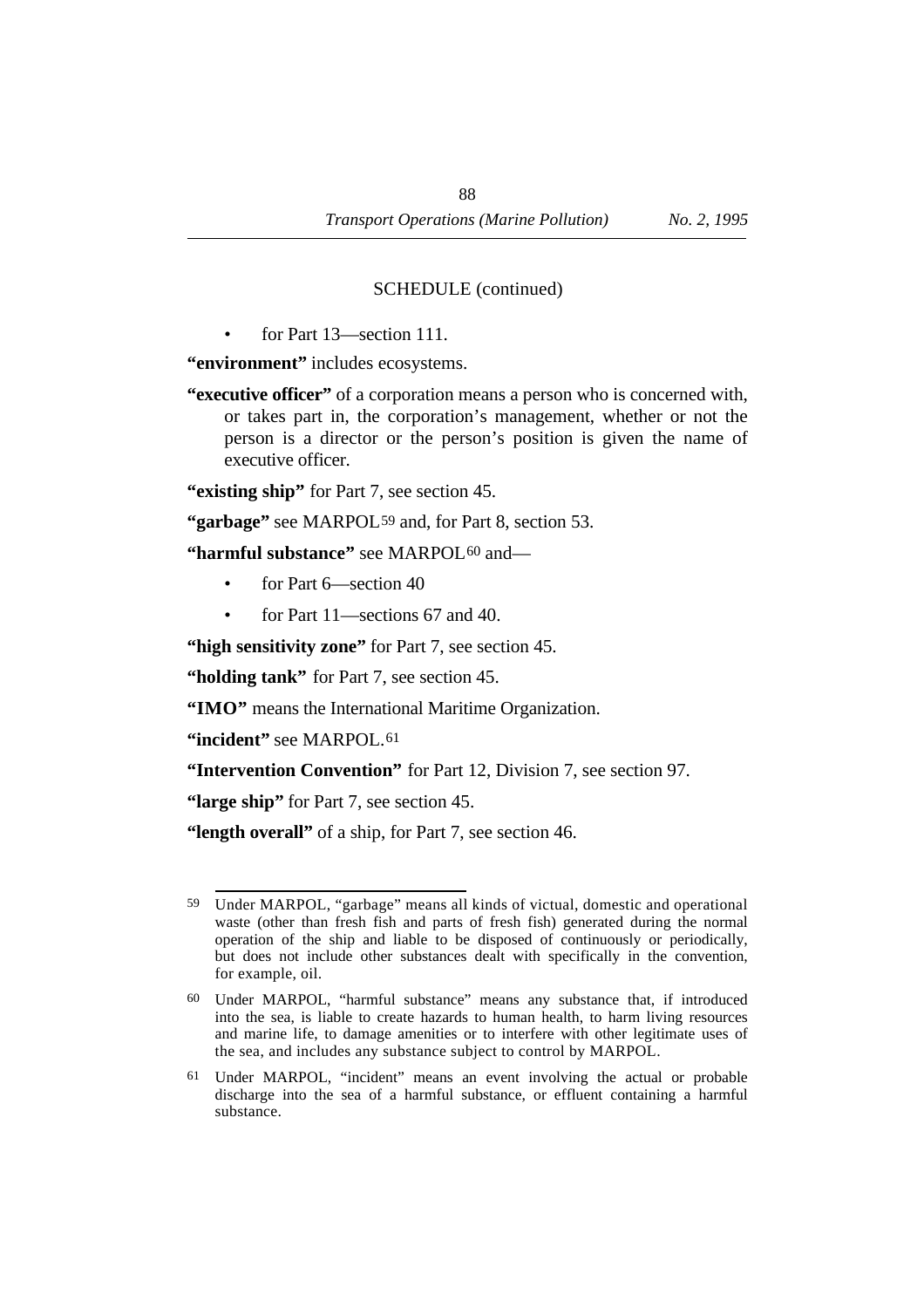**"low sensitivity zone"** for Part 7, see section 45.

**"Marine Safety Act"** means the *Marine Safety Act 1994*.

**"maritime casualty"** for Part 12, Division 7, see section 97.

**"MARPOL"** has the meaning given by section 6.

**"master"** has the meaning given by the Marine Safety Act.

**"medium ship"** for Part 7, see section 45.

**"mixture"** for Part 5, see section 33.

**"moderate sensitivity zone"** for Part 7, see section 45.

**"n mile"** means an international nautical mile.

**"new ship"** for Part 7, see section 45.

- **"noxious liquid substance"** see MARPOL and—
	- for Part 5—section 33
	- for Part 9—sections 59 and 33
	- for Part  $11$ —sections  $67(1)$  and 33.

**"obstruct"** includes—

- (a) assault, threaten, abuse, insult, intimidate or hinder; and
- (b) attempt to obstruct.
- **"occupier"** of a place includes a person who reasonably appears to be the occupier, or in charge, of the place.

**"oil"** see MARPOL62 and—

- for Part 4—section 24
- for Part 5—sections 33 and 24

<sup>62</sup> Under MARPOL, "oil" means petroleum in any form and includes crude oil, fuel oil, sludge, oil refuse and refined products (other than petrochemicals that are subject to the provisions of Annex II of MARPOL) and also includes the substances listed in Appendix I to Annex I.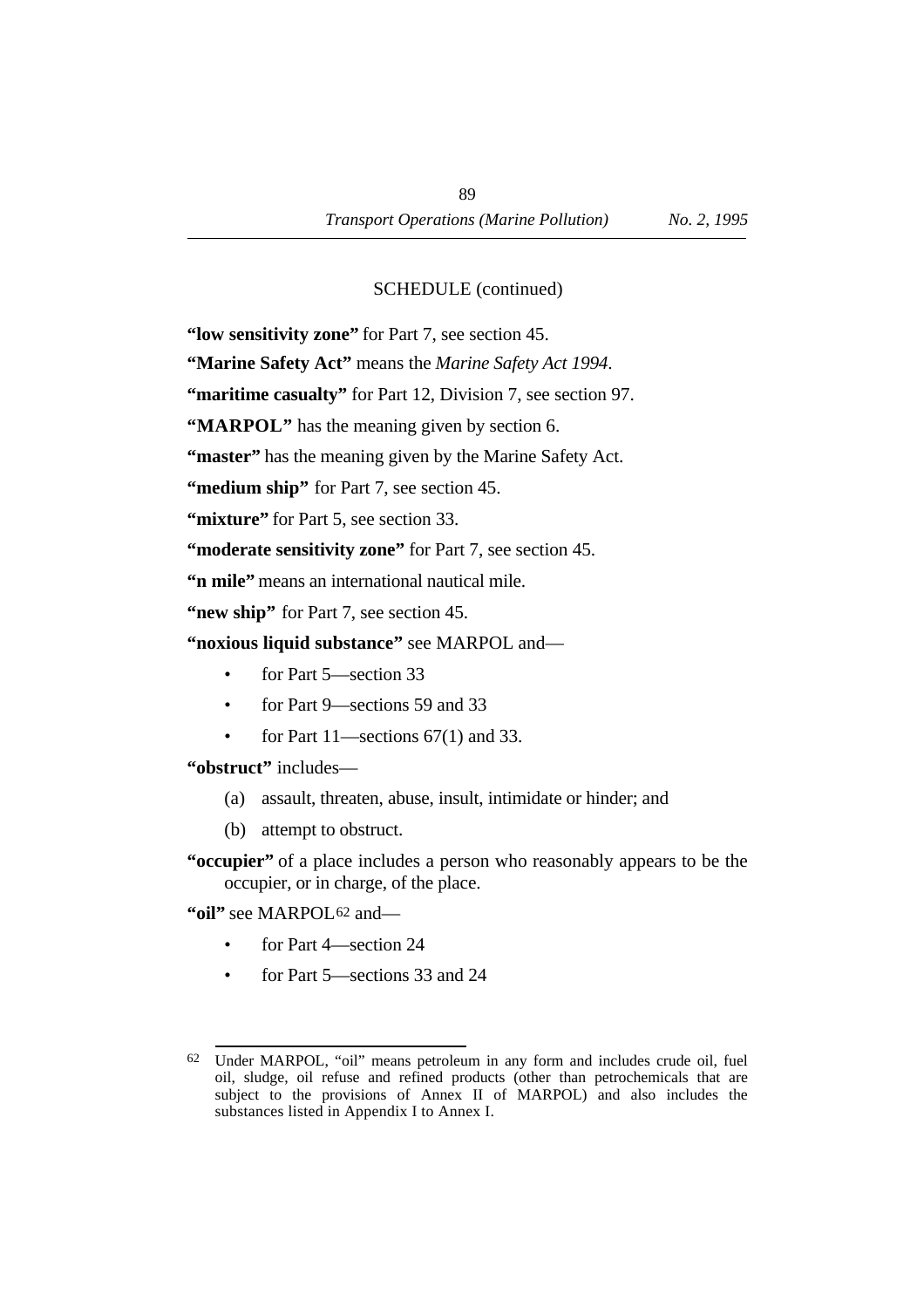- for Part 9—sections 59 and 24
- for Part 11—sections 67 and 24.

**"oil tanker"** see MARPOL.63

"**owner"** of a ship has the meaning given by the Marine Safety Act.<sup>64</sup>

- **"owner"** of a seized thing includes the person from whom the thing is seized unless the authorised officer concerned is aware of its actual owner.
- **"person in control"** of a ship includes the person who has, or reasonably appears to have, command or charge of the ship;

**"place"** includes land and premises, but does not include a ship.

**"pollutant"** means a harmful substance, and includes sewage.

- **"port authority"** has the meaning given by the *Transport Infrastructure Act 1994*.
- **"port limits"** of a port means the limits of the port under Chapter 5A (Port Infrastructure) of the *Transport Infrastructure Act 1994*.

**"premises"** includes—

- (a) a building or other structure or part of a building or other structure; and
- (b) land where a building or other structure is situated.
- **"public place"** means any place that the public is entitled to use, is open to the public, or used by the public, whether or not on payment of money.

<sup>63</sup> Under MARPOL, "oil tanker" means a ship constructed or adapted primarily to carry oil in bulk in its cargo spaces, and includes combination carriers and any "chemical tanker" as defined in Annex II of MARPOL when it is carrying a cargo or part cargo of oil in bulk.

<sup>64</sup> Under the Marine Safety Act (see section 9), "owner" of a ship is the person who owns the ship (whether or not the person is registered as the ship's owner), and includes a person who—

<sup>(</sup>a) exercises, or purports to exercise, powers of the owner; and

<sup>(</sup>b) operates the ship or causes or allows it to be operated by someone else.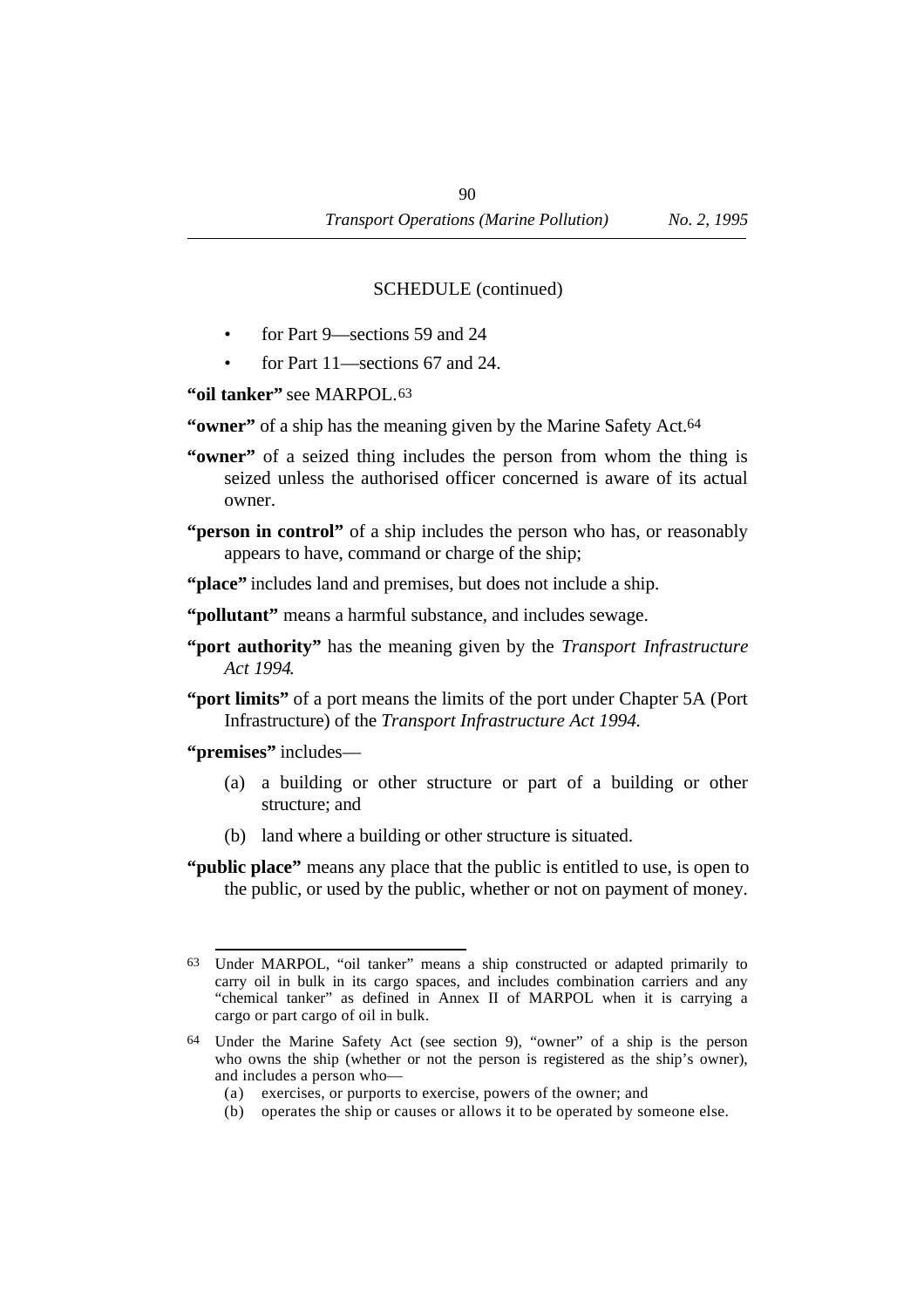- **"related Queensland interests"** means Queensland interests directly affected or threatened by a maritime casualty, and include—
	- (a) maritime coastal, port or estuarine activities, including, for example, fishing activities, that are an essential means of livelihood for persons; and
	- (b) tourist attractions; and
	- (c) the health of Queenslanders and the wellbeing of Queensland.

**"reportable incident"** for Part 11, see section 67.

**"representative"** of a person means—

- (a) if the person is a corporation—an executive officer, employee or agent of the corporation; or
- (b) if the person is an individual—an employee or agent of the individual.
- **"sewage"** has the meaning given in Annex IV to the Convention, 65 and includes human wastes.
- "ship" has the meaning given by MARPOL,<sup>66</sup> and includes an aircraft when it is on the surface of the water.
- **"small ship"** for Part 7, see section 45.

**"state of mind"** of a person includes—

(a) the person's knowledge, intention, opinion, belief or purpose; and

- (a) drainage and other wastes from any form of toilets, urinals, and WC scuppers;
- (b) drainage from medical premises (dispensary, sick bay, etc.) via wash basins, wash tubs and scuppers located in the premises;
- (c) drainage from spaces containing living animals; or
- (d) other waste waters when mixed with the drainages defined above.
- 66 Under MARPOL—
	- "ship" in winter means a vessed dof any ltype what does include to prove that include the maintain vehicles, submersibles, floating craft and fixed or floating platforms.

<sup>65</sup> Under MARPOL, "sewage" means—